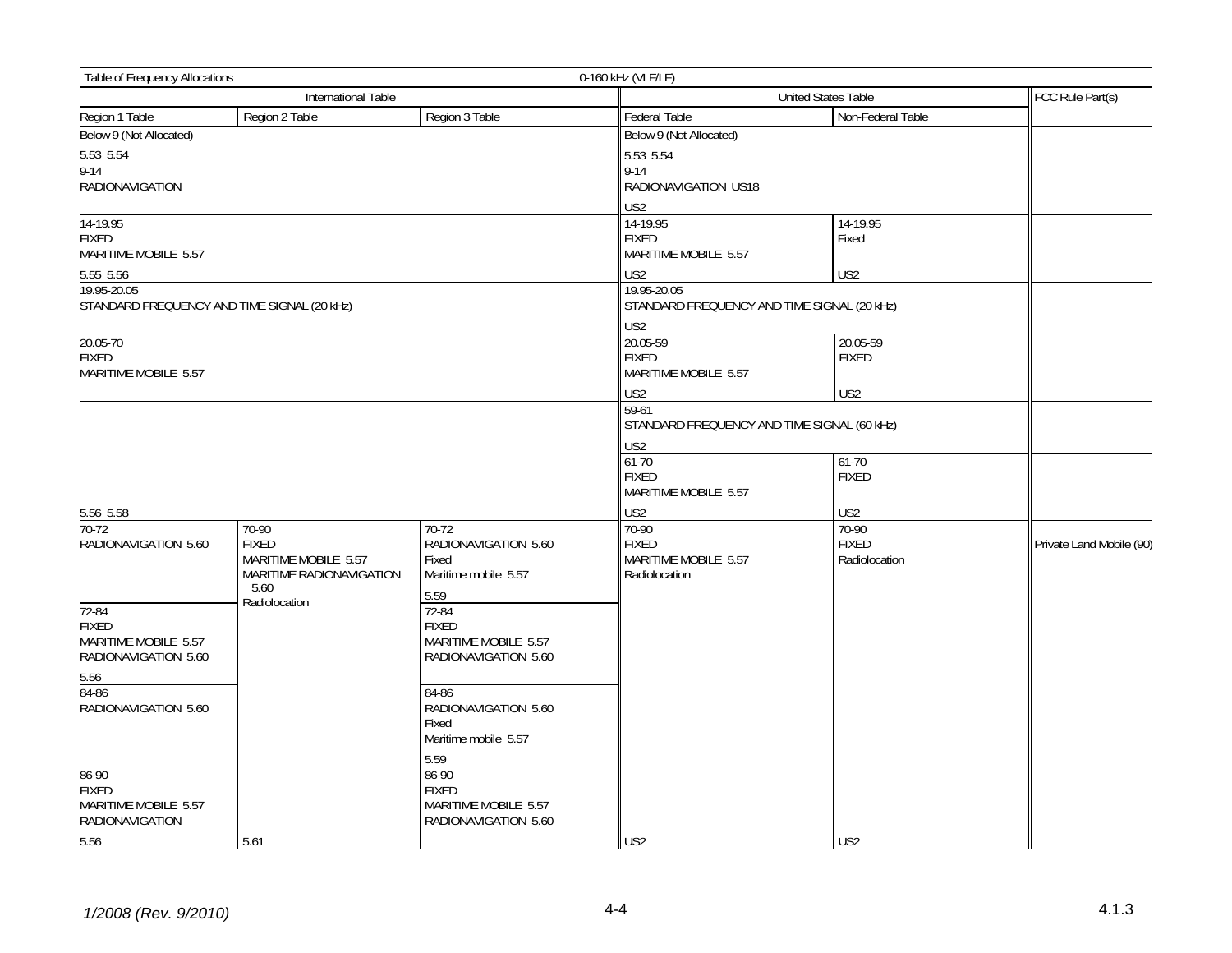| 90-110<br>RADIONAVIGATION 5.62<br>Fixed                                                                                                                     |                                                                                                 |                                                                                                                                                                 | 90-110<br>RADIONAVIGATION 5.62 US18                         | Aviation (87)<br>Private Land Mobile (90) |
|-------------------------------------------------------------------------------------------------------------------------------------------------------------|-------------------------------------------------------------------------------------------------|-----------------------------------------------------------------------------------------------------------------------------------------------------------------|-------------------------------------------------------------|-------------------------------------------|
| 5.64                                                                                                                                                        |                                                                                                 |                                                                                                                                                                 | <b>US2 US104</b>                                            |                                           |
| 110-112<br><b>FIXED</b><br><b>MARITIME MOBILE</b><br><b>RADIONAVIGATION</b><br>5.64<br>112-115<br>RADIONAVIGATION 5.60<br>115-117.6<br>RADIONAVIGATION 5.60 | 110-130<br><b>FIXED</b><br>MARITIME MOBILE<br>MARITIME RADIONAVIGATION<br>5.60<br>Radiolocation | 110-112<br><b>FIXED</b><br><b>MARITIME MOBILE</b><br>RADIONAVIGATION 5.60<br>5.64<br>112-117.6<br>RADIONAVIGATION 5.60<br>Fixed<br>Maritime mobile              | 110-130<br><b>FIXED</b><br>MARITIME MOBILE<br>Radiolocation | Private Land Mobile (90)                  |
| Fixed<br>Maritime mobile                                                                                                                                    |                                                                                                 |                                                                                                                                                                 |                                                             |                                           |
| 5.64 5.66<br>117.6-126<br><b>FIXED</b><br>MARITIME MOBILE<br>RADIONAVIGATION 5.60<br>5.64<br>126-129<br>RADIONAVIGATION 5.60                                |                                                                                                 | 5.64 5.65<br>117.6-126<br><b>FIXED</b><br><b>MARITIME MOBILE</b><br>RADIONAVIGATION 5.60<br>5.64<br>126-129<br>RADIONAVIGATION 5.60<br>Fixed<br>Maritime mobile |                                                             |                                           |
| 129-130<br><b>FIXED</b><br><b>MARITIME MOBILE</b><br>RADIONAVIGATION 5.60                                                                                   |                                                                                                 | 5.64 5.65<br>129-130<br><b>FIXED</b><br><b>MARITIME MOBILE</b><br>RADIONAVIGATION 5.60                                                                          |                                                             |                                           |
| 5.64                                                                                                                                                        | 5.61 5.64                                                                                       | 5.64                                                                                                                                                            | 5.64 US2                                                    |                                           |
| 130-135.7<br><b>FIXED</b><br>MARITIME MOBILE                                                                                                                | 130-135.7<br><b>FIXED</b><br>MARITIME MOBILE                                                    | 130-135.7<br><b>FIXED</b><br><b>MARITIME MOBILE</b><br><b>RADIONAVIGATION</b>                                                                                   | 130-160<br><b>FIXED</b><br><b>MARITIME MOBILE</b>           | Maritime (80)                             |
| 5.64 5.67<br>135.7-137.8<br><b>FIXED</b><br><b>MARITIME MOBILE</b><br>Amateur 5.67A                                                                         | 5.64<br>135.7-137.8<br><b>FIXED</b><br>MARITIME MOBILE<br>Amateur 5.67A                         | 5.64<br>135.7-137.8<br><b>FIXED</b><br><b>MARITIME MOBILE</b><br><b>RADIONAVIGATION</b><br>Amateur 5.67A                                                        |                                                             |                                           |
| 5.64 5.67 5.67B<br>137.8-148.5<br><b>FIXED</b><br><b>MARITIME MOBILE</b><br>5.64 5.67                                                                       | 5.64<br>137.8-160<br><b>FIXED</b><br>MARITIME MOBILE                                            | 5.64 5.67B<br>137.8-160<br><b>FIXED</b><br><b>MARITIME MOBILE</b><br><b>RADIONAVIGATION</b>                                                                     |                                                             |                                           |
| 148.5-255<br><b>BROADCASTING</b>                                                                                                                            | 5.64                                                                                            | 5.64                                                                                                                                                            | 5.64 US2                                                    |                                           |
| 5.68 5.69 5.70                                                                                                                                              |                                                                                                 |                                                                                                                                                                 |                                                             |                                           |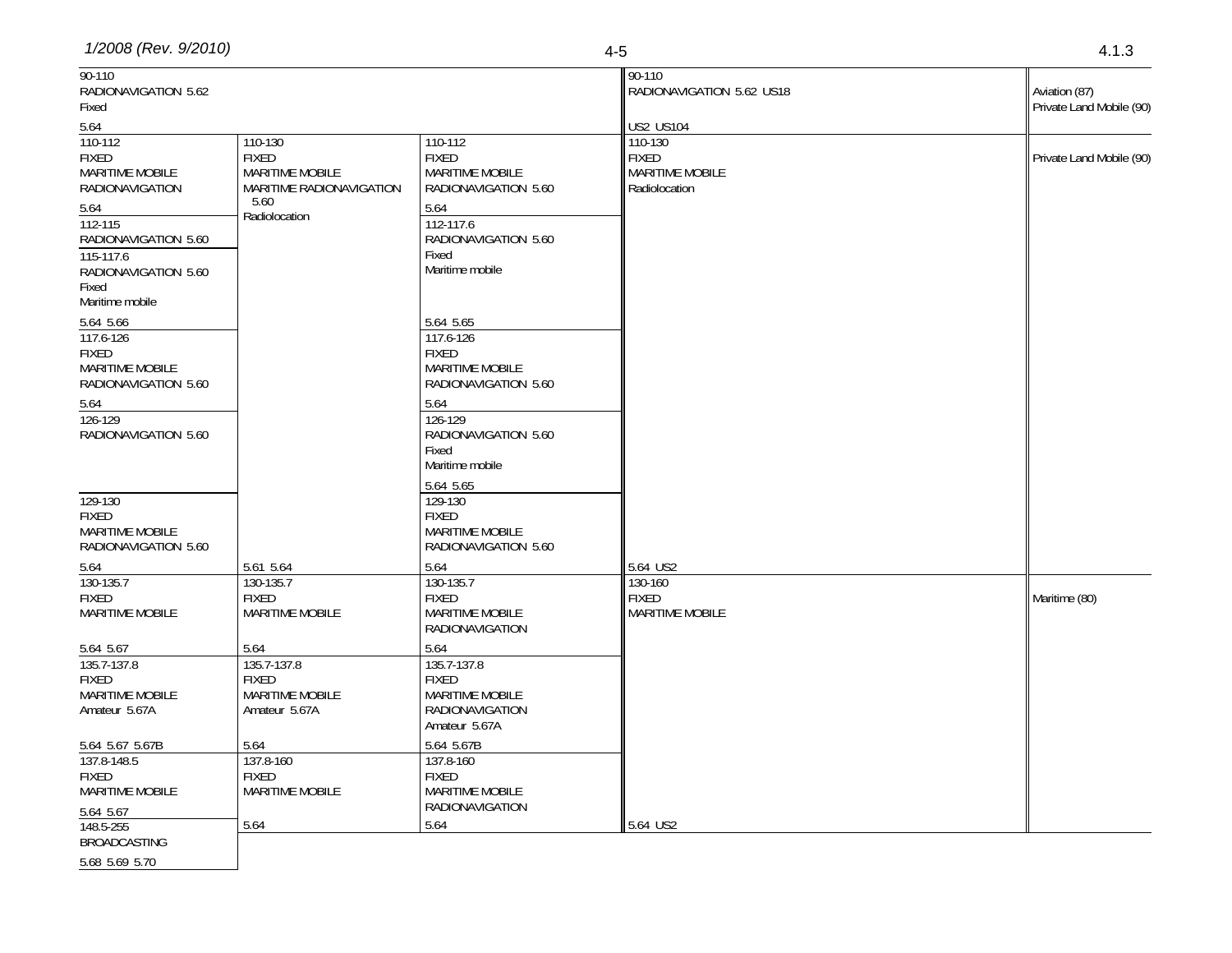| <b>Table of Frequency Allocations</b>                                                        |                                                                                                           | 160-1800 kHz (LF/MF)                                                                       |                                                                                                                          |                                                  |                                |
|----------------------------------------------------------------------------------------------|-----------------------------------------------------------------------------------------------------------|--------------------------------------------------------------------------------------------|--------------------------------------------------------------------------------------------------------------------------|--------------------------------------------------|--------------------------------|
|                                                                                              | International Table                                                                                       |                                                                                            | United States Table                                                                                                      |                                                  | FCC Rule Part(s)               |
| Region 1 Table                                                                               | Region 2 Table                                                                                            | Region 3 Table                                                                             | Federal Table                                                                                                            | Non-Federal Table                                |                                |
| (See previous page)                                                                          | 160-190<br><b>FIXED</b>                                                                                   | 160-190<br><b>FIXED</b><br>Aeronautical radionavigation                                    | 160-190<br><b>FIXED</b><br><b>MARITIME MOBIILE</b><br>US <sub>2</sub>                                                    | 160-190<br><b>FIXED</b>                          |                                |
|                                                                                              | 190-200<br>AERONAUTICAL RADIONAVIGATION                                                                   |                                                                                            | 190-200<br>AERONAUTICAL RADIONAVIGATION US18<br>US <sub>2</sub>                                                          | US <sub>2</sub>                                  | Aviation (87)                  |
| 255-283.5<br><b>BROADCASTING</b><br>AERONAUTICAL RADIONAVIGATION<br>5.70 5.71                | 200-275<br>AERONAUTICAL RADIONAVIGATION<br>Aeronautical mobile<br>275-285                                 | 200-285<br>AERONAUTICAL RADIONAVIGATION<br>Aeronautical mobile                             | 200-275<br>AERONAUTICAL RADIONAVIGATION US18<br>Aeronautical mobile<br>US2<br>275-285                                    |                                                  |                                |
| 283.5-315<br>AERONAUTICAL RADIONAVIGATION<br>MARITIME RADIONAVIGATION<br>(radiobeacons) 5.73 | AERONAUTICAL RADIONAVIGATION<br>Aeronautical mobile<br>Maritime radionavigation (radiobeacons)            |                                                                                            | AERONAUTICAL RADIONAVIGATION<br>Aeronautical mobile<br>Maritime radionavigation (radiobeacons)<br><b>US2 US18</b>        |                                                  |                                |
| 5.72 5.74                                                                                    | 285-315<br>AERONAUTICAL RADIONAVIGATION<br>MARITIME RADIONAVIGATION (radiobeacons) 5.73                   |                                                                                            | 285-325<br>MARITIME RADIONAVIGATION (radiobeacons) 5.73<br>Aeronautical radionavigation (radiobeacons)                   |                                                  |                                |
| 315-325<br>AERONAUTICAL RADIONAVIGATION<br>Maritime radionavigation (radiobeacons)<br>5.73   | 315-325<br>MARITIME RADIONAVIGATION<br>(radiobeacons) 5.73<br>Aeronautical radionavigation                | 315-325<br>AERONAUTICAL RADIONAVIGATION<br>MARITIME RADIONAVIGATION<br>(radiobeacons) 5.73 |                                                                                                                          |                                                  |                                |
| 5.72 5.75                                                                                    |                                                                                                           |                                                                                            | US2 US18 US364                                                                                                           |                                                  |                                |
| 325-405<br>AERONAUTICAL<br><b>RADIONAVIGATION</b>                                            | 325-335<br>AERONAUTICAL RADIONAVIGATION<br>Aeronautical mobile<br>Maritime radionavigation (radiobeacons) | 325-405<br>AERONAUTICAL RADIONAVIGATION<br>Aeronautical mobile                             | 325-335<br>AERONAUTICAL RADIONAVIGATION (radiobeacons)<br>Aeronautical mobile<br>Maritime radionavigation (radiobeacons) |                                                  | Aviation (87)                  |
|                                                                                              | 335-405<br>AERONAUTICAL RADIONAVIGATION<br>Aeronautical mobile                                            |                                                                                            | <b>US2 US18</b><br>335-405<br>Aeronautical mobile                                                                        | AERONAUTICAL RADIONAVIGATION (radiobeacons) US18 |                                |
| 5.72                                                                                         |                                                                                                           |                                                                                            | US <sub>2</sub>                                                                                                          |                                                  |                                |
| 405-415<br>RADIONAVIGATION 5.76                                                              | 405-415<br>RADIONAVIGATION 5.76<br>Aeronautical mobile                                                    |                                                                                            | 405-415<br>RADIONAVIGATION 5.76 US18<br>Aeronautical mobile                                                              |                                                  | Maritime (80)<br>Aviation (87) |
| 5.72                                                                                         |                                                                                                           |                                                                                            | US2                                                                                                                      |                                                  |                                |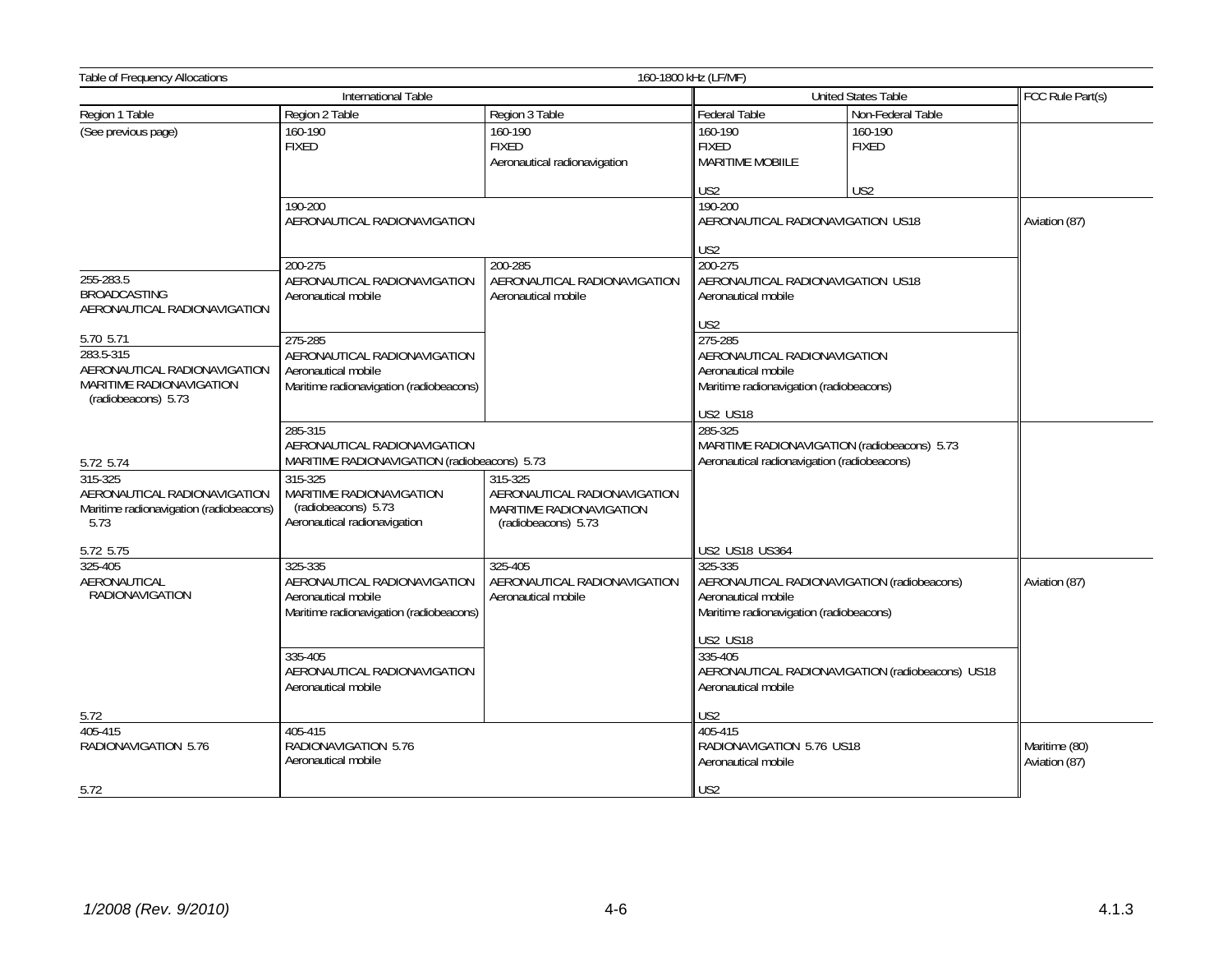| 4.1. | n<br>Ĵ |
|------|--------|
|      |        |

| 415-435<br>MARITIME MOBILE 5.79<br>AERONAUTICAL RADIONAVIGATION                   | 415-495<br>MARITIME MOBILE 5.79 5.79A<br>Aeronautical radionavigation 5.80 |                                                                                                | 415-435<br>MARITIME MOBILE 5.79<br>AERONAUTICAL RADIONAVIGATION                             |                                                  |                                                                           |
|-----------------------------------------------------------------------------------|----------------------------------------------------------------------------|------------------------------------------------------------------------------------------------|---------------------------------------------------------------------------------------------|--------------------------------------------------|---------------------------------------------------------------------------|
| 5.72<br>435-495<br>MARITIME MOBILE 5.79 5.79A<br>Aeronautical radionavigation     |                                                                            |                                                                                                | US <sub>2</sub><br>435-495<br>MARITIME MOBILE 5.79<br>5.79A<br>Aeronautical radionavigation | 435-495<br>MARITIME MOBILE 5.79<br>5.79A         |                                                                           |
| 5.72 5.82                                                                         | 5.77 5.78 5.82                                                             |                                                                                                | 5.82 US2 US231                                                                              | 5.82 US2 US231                                   |                                                                           |
| 495-505<br>MOBILE 5.82A                                                           |                                                                            |                                                                                                | 495-505<br>MOBILE (distress and calling)                                                    |                                                  |                                                                           |
| 5.82B                                                                             |                                                                            |                                                                                                |                                                                                             |                                                  |                                                                           |
| $505 - 526.5$<br>MARITIME MOBILE 5.79 5.79A 5.84                                  | 505-510<br>MARITIME MOBILE 5.79                                            | 505-526.5<br>MARITIME MOBILE 5.79 5.79A 5.84                                                   | 505-510<br>MARITIME MOBILE 5.79                                                             |                                                  | Maritime (80)                                                             |
| AERONAUTICAL RADIONAVIGATION                                                      | 510-525<br>MOBILE 5.79A 5.84<br>AERONAUTICAL RADIONAVIGATION               | AERONAUTICAL RADIONAVIGATION<br>Aeronautical mobile<br>Land mobile                             | 510-525<br>MARITIME MOBILE (ships only) 5.79A 5.84                                          | AERONAUTICAL RADIONAVIGATION (radiobeacons) US18 | Maritime (80)<br>Aviation (87)                                            |
| 5.72                                                                              | 525-535                                                                    |                                                                                                | US14 US225<br>525-535                                                                       |                                                  |                                                                           |
| 526.5-1606.5<br><b>BROADCASTING</b>                                               | BROADCASTING 5.86<br>AERONAUTICAL RADIONAVIGATION                          | 526.5-535<br><b>BROADCASTING</b><br>Mobile                                                     | MOBILE US221                                                                                | AERONAUTICAL RADIONAVIGATION (radiobeacons) US18 | Aviation (87)<br>Private Land Mobile (90)                                 |
|                                                                                   |                                                                            | 5.88                                                                                           | <b>US239</b>                                                                                |                                                  |                                                                           |
|                                                                                   | 535-1605<br><b>BROADCASTING</b>                                            | 535-1606.5<br><b>BROADCASTING</b>                                                              | 535-1605                                                                                    | 535-1605<br><b>BROADCASTING</b><br>NG1 NG5       | Radio Broadcast (AM)(73)<br>Private Land Mobile (90)                      |
| 5.87 5.87A                                                                        | 1605-1625                                                                  |                                                                                                | 1605-1615                                                                                   | 1605-1705                                        |                                                                           |
| 1606.5-1625<br><b>FIXED</b><br>MARITIME MOBILE 5.90<br><b>LAND MOBILE</b><br>5.92 | BROADCASTING 5.89<br>5.90                                                  | 1606.5-1800<br><b>FIXED</b><br><b>MOBILE</b><br><b>RADIOLOCATION</b><br><b>RADIONAVIGATION</b> | MOBILE US221 G127<br>$1615 - 1705$                                                          | BROADCASTING 5.89                                | Radio Broadcast (AM)(73)<br>Alaska Fixed (80)<br>Private Land Mobile (90) |
| 1625-1635<br><b>RADIOLOCATION</b>                                                 | 1625-1705<br><b>FIXED</b>                                                  |                                                                                                |                                                                                             |                                                  |                                                                           |
| 5.93<br>1635-1800<br><b>FIXED</b>                                                 | <b>MOBILE</b><br>BROADCASTING 5.89<br>Radiolocation                        |                                                                                                |                                                                                             |                                                  |                                                                           |
| MARITIME MOBILE 5.90                                                              | 5.90                                                                       |                                                                                                | US299                                                                                       | <b>US299 NG1 NG5</b>                             |                                                                           |
| <b>LAND MOBILE</b>                                                                | 1705-1800<br><b>FIXED</b><br><b>MOBILE</b><br>RADIOLOCATION                |                                                                                                | 1705-1800<br><b>FIXED</b><br><b>MOBILE</b><br>RADIOLOCATION                                 |                                                  | Alaska Fixed (80)<br>Private Land Mobile (90)                             |
| 5.92 5.96                                                                         | AERONAUTICAL RADIONAVIGATION                                               | 5.91                                                                                           | <b>US240</b>                                                                                |                                                  |                                                                           |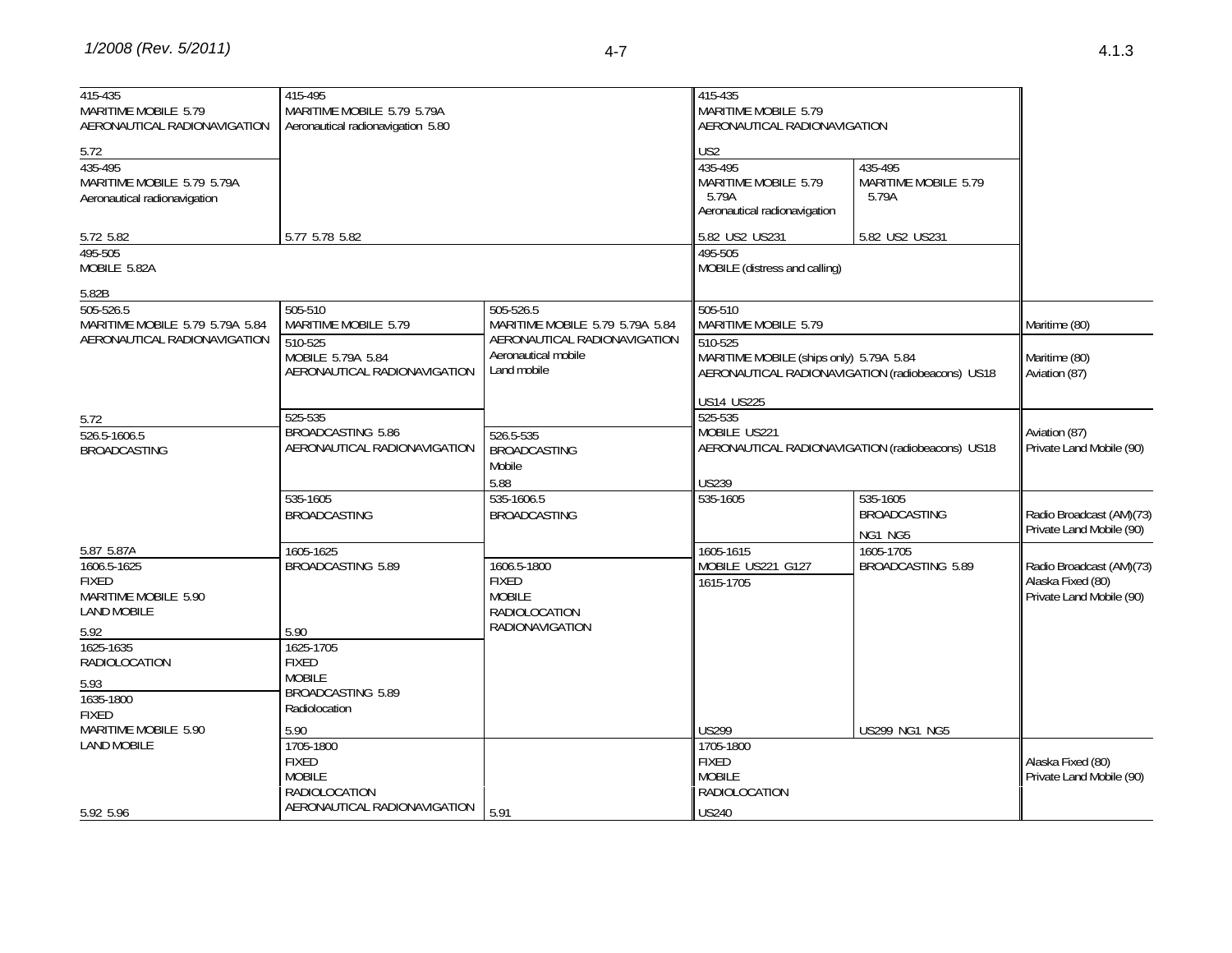| Table of Frequency Allocations                                                                  |                                                                                                                             |                                                   | 1800-3025 kHz (MF/HF)                      |                                       |                                                |
|-------------------------------------------------------------------------------------------------|-----------------------------------------------------------------------------------------------------------------------------|---------------------------------------------------|--------------------------------------------|---------------------------------------|------------------------------------------------|
|                                                                                                 | International Table                                                                                                         |                                                   | <b>United States Table</b>                 |                                       | FCC Rule Part(s)                               |
| Region 1 Table                                                                                  | Region 2 Table                                                                                                              | Region 3 Table                                    | Federal Table                              | Non-Federal Table                     |                                                |
| 1800-1810<br>RADIOLOCATION                                                                      | 1800-1850<br>AMATEUR                                                                                                        | 1800-2000<br>AMATEUR<br><b>FIXED</b>              | 1800-1900                                  | 1800-1900<br>AMATEUR                  | Amateur Radio (97)                             |
| 5.93                                                                                            |                                                                                                                             | MOBILE except aeronautical                        |                                            |                                       |                                                |
| 1810-1850<br>AMATEUR                                                                            |                                                                                                                             | mobile<br><b>RADIONAVIGATION</b><br>Radiolocation |                                            |                                       |                                                |
| 5.98 5.99 5.100 5.101                                                                           |                                                                                                                             |                                                   |                                            |                                       |                                                |
| 1850-2000<br><b>FIXED</b><br>MOBILE except aeronautical mobile                                  | 1850-2000<br>AMATEUR<br><b>FIXED</b><br>MOBILE except aeronautical mobile<br><b>RADIOLOCATION</b><br><b>RADIONAVIGATION</b> |                                                   | 1900-2000<br><b>RADIOLOCATION</b>          |                                       | Private Land Mobile (90)<br>Amateur Radio (97) |
| 5.92 5.96 5.103                                                                                 | 5.102                                                                                                                       | 5.97                                              | US290                                      |                                       |                                                |
| 2000-2025<br><b>FIXED</b><br>MOBILE except aeronautical mobile (R)                              | 2000-2065<br><b>FIXED</b><br><b>MOBILE</b>                                                                                  |                                                   | 2000-2065<br><b>FIXED</b><br><b>MOBILE</b> | 2000-2065<br><b>MARITIME MOBILE</b>   | Maritime (80)<br>Private Land Mobile (90)      |
| 5.92 5.103                                                                                      |                                                                                                                             |                                                   |                                            |                                       |                                                |
| 2025-2045<br><b>FIXED</b><br>MOBILE except aeronautical mobile (R)<br>Meteorological aids 5.104 |                                                                                                                             |                                                   |                                            |                                       |                                                |
| 5.92 5.103                                                                                      |                                                                                                                             |                                                   |                                            |                                       |                                                |
| 2045-2160                                                                                       |                                                                                                                             |                                                   | US340                                      | <b>US340 NG7</b>                      |                                                |
| <b>FIXED</b><br>MARITIME MOBILE<br><b>LAND MOBILE</b>                                           | 2065-2107<br>MARITIME MOBILE 5.105                                                                                          |                                                   | 2065-2107<br>MARITIME MOBILE 5.105         |                                       | Maritime (80)                                  |
|                                                                                                 | 5.106                                                                                                                       |                                                   | US296 US340                                |                                       |                                                |
| 5.92<br>2160-2170                                                                               | 2107-2170<br><b>FIXED</b>                                                                                                   |                                                   | 2107-2170<br><b>FIXED</b>                  | 2107-2170<br><b>FIXED</b>             | Maritime (80)                                  |
| <b>RADIOLOCATION</b>                                                                            | <b>MOBILE</b>                                                                                                               |                                                   | <b>MOBILE</b>                              | MOBILE except aeronautical<br>mobile  | Private Land Mobile (90)                       |
| 5.93 5.107                                                                                      |                                                                                                                             |                                                   | US340                                      | <b>US340 NG7</b>                      |                                                |
| 2170-2173.5<br><b>MARITIME MOBILE</b>                                                           |                                                                                                                             |                                                   | 2170-2173.5<br>MARITIME MOBILE (telephony) | 2170-2173.5<br><b>MARITIME MOBILE</b> | Maritime (80)                                  |
|                                                                                                 |                                                                                                                             |                                                   | <b>US340</b>                               | <b>US340</b>                          |                                                |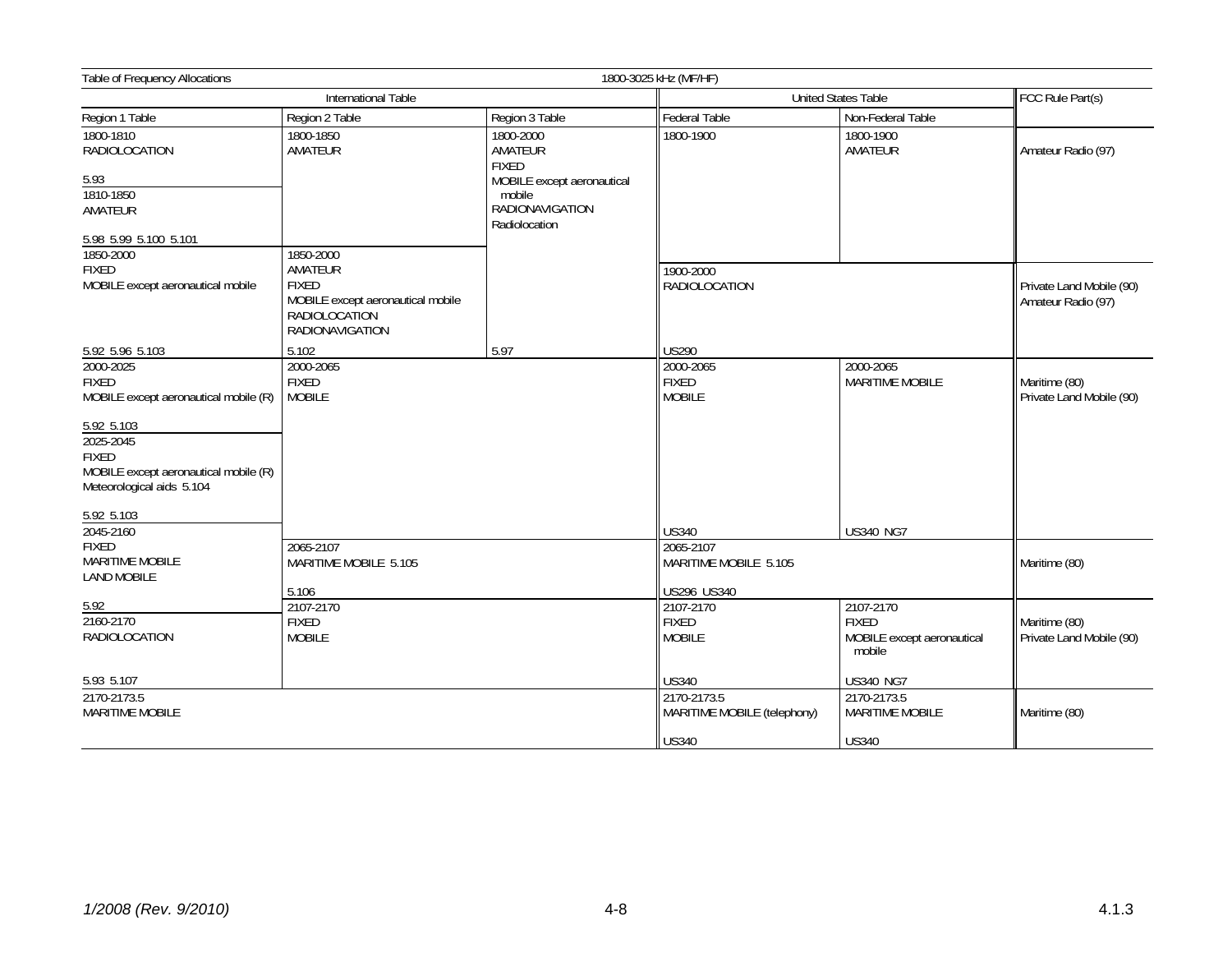| 2173.5-2190.5                                    |                                               | 2173.5-2190.5                                 |                                      |                          |  |
|--------------------------------------------------|-----------------------------------------------|-----------------------------------------------|--------------------------------------|--------------------------|--|
| MOBILE (distress and calling)                    |                                               | MOBILE (distress and calling)                 |                                      |                          |  |
| 5.108 5.109 5.110 5.111                          |                                               | 5.108 5.109 5.110 5.111 US279 US340           |                                      | Aviation (87)            |  |
| 2190.5-2194                                      |                                               | 2190.5-2194                                   | 2190.5-2194                          |                          |  |
| <b>MARITIME MOBILE</b>                           |                                               | MARITIME MOBILE (telephony)                   | <b>MARITIME MOBILE</b>               | Maritime (80)            |  |
|                                                  |                                               |                                               |                                      |                          |  |
|                                                  |                                               | <b>US340</b>                                  | <b>US340</b>                         |                          |  |
| 2194-2300                                        | 2194-2300                                     | 2194-2495                                     | 2194-2495                            |                          |  |
| <b>FIXED</b>                                     | <b>FIXED</b>                                  | <b>FIXED</b>                                  | <b>FIXED</b>                         | Maritime (80)            |  |
| MOBILE except aeronautical mobile (R)            | <b>MOBILE</b>                                 | <b>MOBILE</b>                                 | MOBILE except aeronautical<br>mobile | Private Land Mobile (90) |  |
| 5.92 5.103 5.112                                 | 5.112                                         |                                               |                                      |                          |  |
| 2300-2498                                        | 2300-2495                                     |                                               |                                      |                          |  |
| <b>FIXED</b>                                     | <b>FIXED</b>                                  |                                               |                                      |                          |  |
| MOBILE except aeronautical mobile (R)            | <b>MOBILE</b>                                 |                                               |                                      |                          |  |
| BROADCASTING 5.113                               | BROADCASTING 5.113                            | <b>US22 US340</b>                             | <b>US22 US340 NG7</b>                |                          |  |
|                                                  | 2495-2501                                     | 2495-2505                                     |                                      |                          |  |
| 5.103                                            | STANDARD FREQUENCY AND TIME SIGNAL (2500 kHz) | STANDARD FREQUENCY AND TIME SIGNAL (2500 kHz) |                                      |                          |  |
| 2498-2501                                        |                                               |                                               |                                      |                          |  |
| STANDARD FREQUENCY AND TIME<br>SIGNAL (2500 kHz) |                                               |                                               |                                      |                          |  |
| 2501-2502                                        |                                               |                                               |                                      |                          |  |
| STANDARD FREQUENCY AND TIME SIGNAL               |                                               |                                               |                                      |                          |  |
| Space research                                   |                                               |                                               |                                      |                          |  |
| 2502-2625                                        | 2502-2505                                     |                                               |                                      |                          |  |
| <b>FIXED</b>                                     | STANDARD FREQUENCY AND TIME SIGNAL            | <b>US1 US340</b>                              |                                      |                          |  |
| MOBILE except aeronautical mobile (R)            | 2505-2850                                     | 2505-2850                                     | 2505-2850                            |                          |  |
|                                                  | <b>FIXED</b>                                  | <b>FIXED</b>                                  | <b>FIXED</b>                         | Maritime (80)            |  |
| 5.92 5.103 5.114                                 | <b>MOBILE</b>                                 | MOBILE US285                                  | MOBILE except aeronautical           | Aviation (87)            |  |
| 2625-2650                                        |                                               |                                               | mobile US285                         | Private Land Mobile (90) |  |
| MARITIME MOBILE                                  |                                               |                                               |                                      |                          |  |
| MARITIME RADIONAVIGATION                         |                                               |                                               |                                      |                          |  |
|                                                  |                                               |                                               |                                      |                          |  |
| 5.92                                             |                                               |                                               |                                      |                          |  |
| 2650-2850                                        |                                               |                                               |                                      |                          |  |
| <b>FIXED</b>                                     |                                               |                                               |                                      |                          |  |
| MOBILE except aeronautical mobile (R)            |                                               |                                               |                                      |                          |  |
|                                                  |                                               |                                               |                                      |                          |  |
| 5.92 5.103                                       |                                               | <b>US22 US340</b>                             | <b>US22 US340</b>                    |                          |  |
| 2850-3025                                        |                                               | 2850-3025                                     |                                      |                          |  |
| AERONAUTICAL MOBILE (R)                          |                                               | AERONAUTICAL MOBILE (R)                       |                                      | Aviation (87)            |  |
|                                                  |                                               |                                               |                                      |                          |  |
| 5.111 5.115                                      |                                               | 5.111 5.115 US283 US340                       |                                      |                          |  |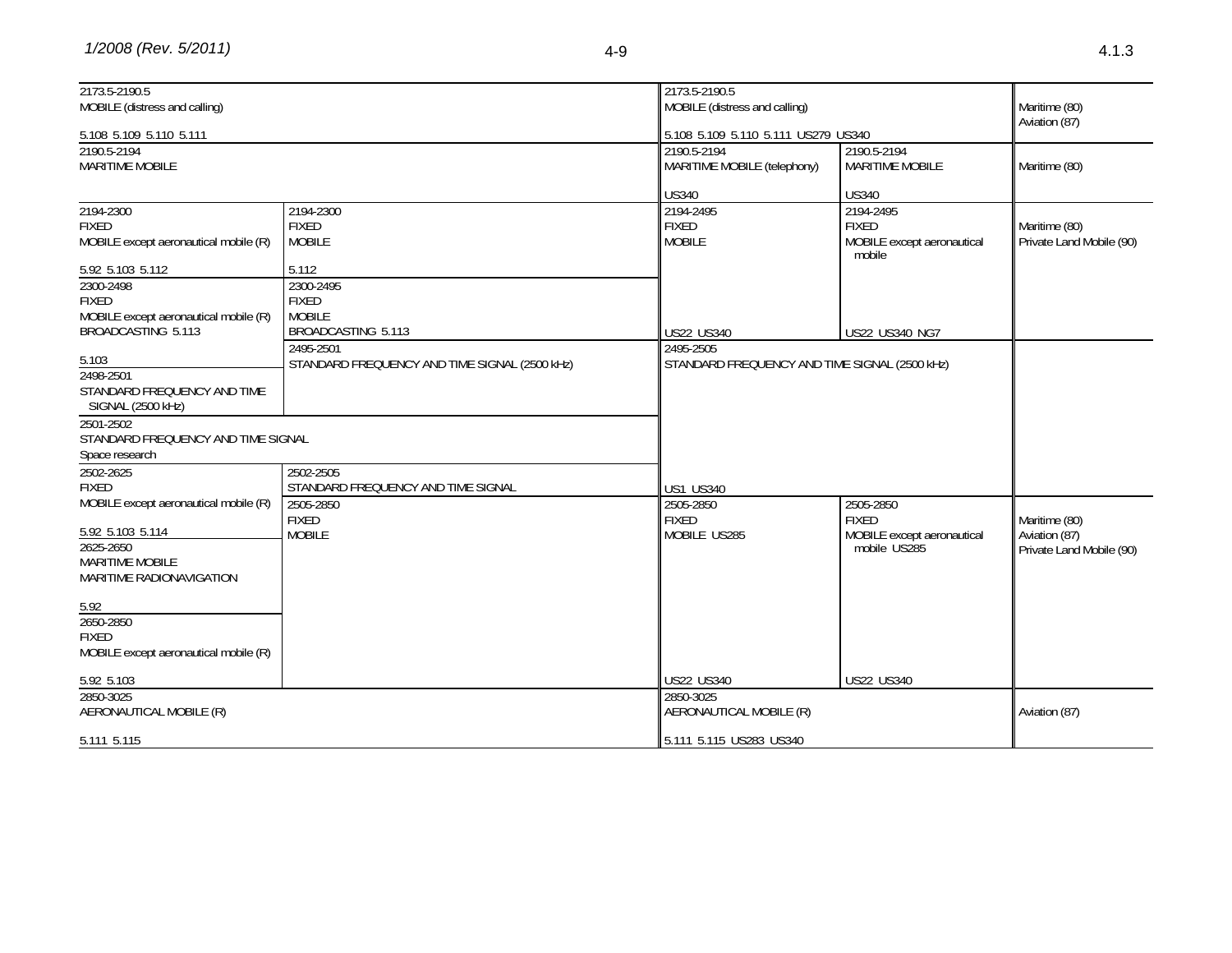| Table of Frequency Allocations                                                                                                                                       |                                                                                                                    |                                                                                      | 3.025-5.68 MHz (HF)                                                                              |                      |                                                            |
|----------------------------------------------------------------------------------------------------------------------------------------------------------------------|--------------------------------------------------------------------------------------------------------------------|--------------------------------------------------------------------------------------|--------------------------------------------------------------------------------------------------|----------------------|------------------------------------------------------------|
|                                                                                                                                                                      | International Table                                                                                                |                                                                                      | United States Table                                                                              |                      | FCC Rule Part(s)                                           |
| Region 1 Table                                                                                                                                                       | Region 2 Table                                                                                                     | Region 3 Table                                                                       | Federal Table                                                                                    | Non-Federal Table    |                                                            |
| 3.025-3.155<br>AERONAUTICAL MOBILE (OR)                                                                                                                              |                                                                                                                    |                                                                                      | 3.025-3.155<br>AERONAUTICAL MOBILE (OR)                                                          |                      |                                                            |
| $3.155 - 3.2$<br><b>FIXED</b><br>MOBILE except aeronautical mobile (R)                                                                                               |                                                                                                                    |                                                                                      | <b>US340</b><br>3.155-3.23<br><b>FIXED</b><br>MOBILE except aeronautical mobile (R)              |                      | Maritime (80)<br>Private Land Mobile (90)                  |
| 5.116 5.117<br>$3.2 - 3.23$<br><b>FIXED</b><br>MOBILE except aeronautical mobile (R)<br>BROADCASTING 5.113                                                           |                                                                                                                    |                                                                                      |                                                                                                  |                      |                                                            |
| 5.116<br>$3.23 - 3.4$<br><b>FIXED</b><br>MOBILE except aeronautical mobile<br>BROADCASTING 5.113                                                                     |                                                                                                                    |                                                                                      | US22 US340<br>$3.23 - 3.4$<br><b>FIXED</b><br>MOBILE except aeronautical mobile<br>Radiolocation |                      | Maritime (80)<br>Aviation (87)<br>Private Land Mobile (90) |
| 5.116 5.118                                                                                                                                                          |                                                                                                                    |                                                                                      | <b>US340</b>                                                                                     |                      |                                                            |
| $3.4 - 3.5$<br>AERONAUTICAL MOBILE (R)                                                                                                                               |                                                                                                                    |                                                                                      | $3.4 - 3.5$<br>AERONAUTICAL MOBILE (R)                                                           |                      | Aviation (87)                                              |
|                                                                                                                                                                      |                                                                                                                    |                                                                                      | US283 US340                                                                                      |                      |                                                            |
| $3.5 - 3.8$<br>AMATEUR<br><b>FIXED</b><br>MOBILE except aeronautical mobile<br>5.92<br>$3.8 - 3.9$<br><b>FIXED</b><br>AERONAUTICAL MOBILE (OR)<br><b>LAND MOBILE</b> | $3.5 - 3.75$<br>AMATEUR<br>5.119<br>$3.75 - 4$<br>AMATEUR<br><b>FIXED</b><br>MOBILE except aeronautical mobile (R) | $3.5 - 3.9$<br>AMATEUR<br><b>FIXED</b><br><b>MOBILE</b>                              | $3.5 - 4$                                                                                        | $3.5 - 4$<br>AMATEUR | Amateur Radio (97)                                         |
| 3.9-3.95<br>AERONAUTICAL MOBILE (OR)<br>5.123<br>$3.95 - 4$<br><b>FIXED</b>                                                                                          |                                                                                                                    | 3.9-3.95<br>AERONAUTICAL MOBILE<br><b>BROADCASTING</b><br>$3.95 - 4$<br><b>FIXED</b> |                                                                                                  |                      |                                                            |
| <b>BROADCASTING</b>                                                                                                                                                  |                                                                                                                    | <b>BROADCASTING</b>                                                                  |                                                                                                  |                      |                                                            |
|                                                                                                                                                                      | 5.122 5.125                                                                                                        | 5.126                                                                                | <b>US340</b>                                                                                     | <b>US340</b>         |                                                            |
| $4 - 4.063$<br><b>FIXED</b><br>MARITIME MOBILE 5.127                                                                                                                 |                                                                                                                    |                                                                                      | $4 - 4.063$<br><b>FIXED</b><br><b>MARITIME MOBILE</b>                                            |                      | Maritime (80)                                              |
| 5.126                                                                                                                                                                |                                                                                                                    |                                                                                      | <b>US340</b>                                                                                     |                      |                                                            |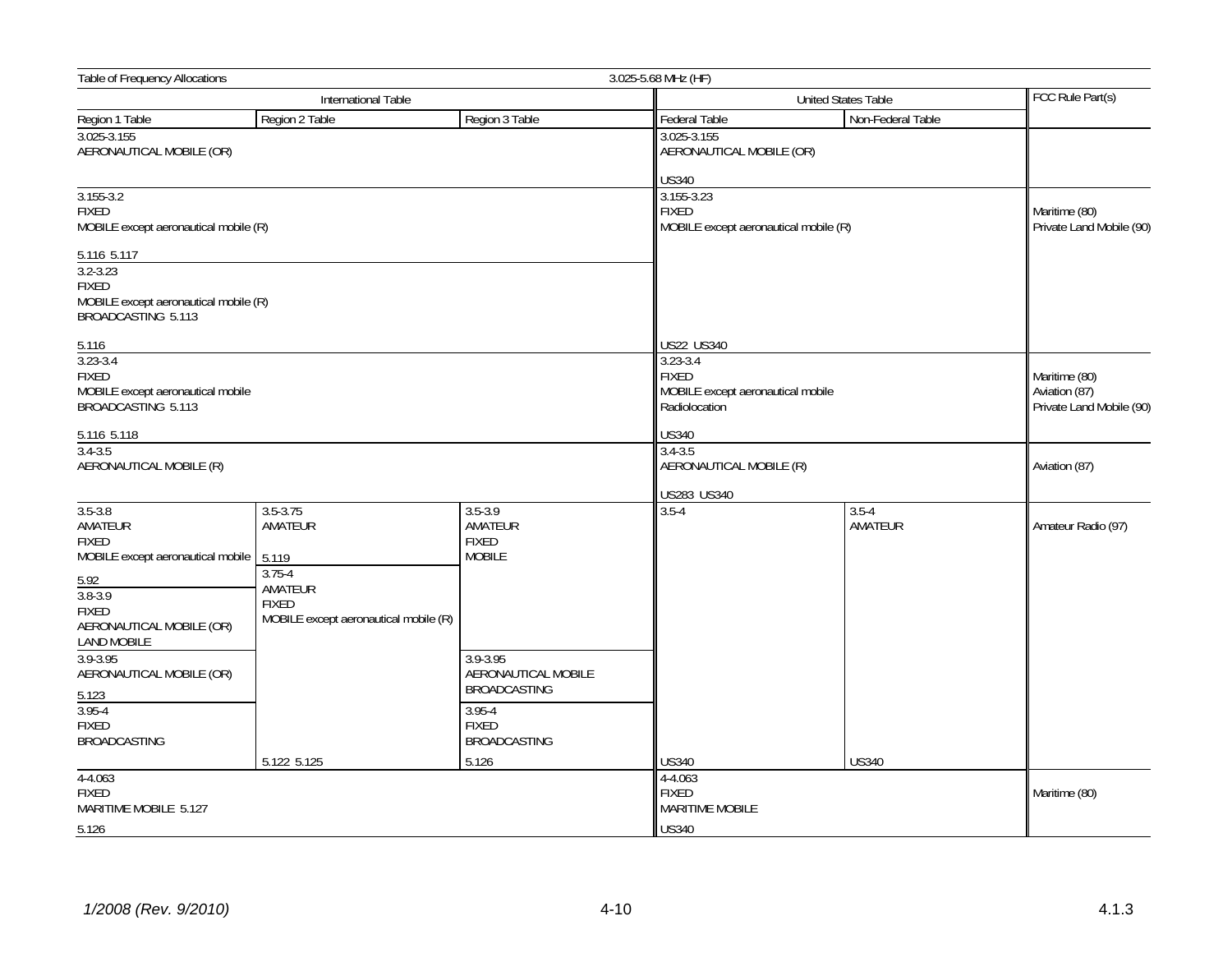*1/2008 (Rev. 5/2011)* 4-11

| 4.063-4.438                                                                                       | MARITIME MOBILE 5.79A 5.109 5.110 5.130 5.131 5.132                                      |                                                                             |                                                                                                    | 4.063-4.438<br>MARITIME MOBILE 5.79A 5.109 5.110 5.130 5.131 5.132 US82 |                                                                                  |
|---------------------------------------------------------------------------------------------------|------------------------------------------------------------------------------------------|-----------------------------------------------------------------------------|----------------------------------------------------------------------------------------------------|-------------------------------------------------------------------------|----------------------------------------------------------------------------------|
| 5.128                                                                                             |                                                                                          |                                                                             | US296 US340                                                                                        |                                                                         | Aviation (87)                                                                    |
| 4.438-4.65<br><b>FIXED</b><br>MOBILE except aeronautical mobile (R)                               |                                                                                          | 4.438-4.65<br><b>FIXED</b><br>MOBILE except aeronautical mobile             | 4.438-4.65<br><b>FIXED</b><br>MOBILE except aeronautical mobile (R)<br>US22 US340                  |                                                                         | Maritime (80)<br>Aviation (87)<br>Private Land Mobile (90)                       |
| $4.65 - 4.7$<br>AERONAUTICAL MOBILE (R)                                                           |                                                                                          |                                                                             | $4.65 - 4.7$<br>AERONAUTICAL MOBILE (R)                                                            |                                                                         | Aviation (87)                                                                    |
| $4.7 - 4.75$<br>AERONAUTICAL MOBILE (OR)                                                          |                                                                                          |                                                                             | US282 US283 US340<br>$4.7 - 4.75$<br>AERONAUTICAL MOBILE (OR)                                      |                                                                         |                                                                                  |
| 4.75-4.85<br><b>FIXED</b><br>AERONAUTICAL MOBILE (OR)<br><b>LAND MOBILE</b><br>BROADCASTING 5.113 | 4.75-4.85<br><b>FIXED</b><br>MOBILE except aeronautical mobile (R)<br>BROADCASTING 5.113 | 4.75-4.85<br><b>FIXED</b><br>BROADCASTING 5.113<br>Land mobile              | <b>US340</b><br>4.75-4.85<br><b>FIXED</b><br>MOBILE except aeronautical mobile (R)<br><b>US340</b> |                                                                         | Maritime (80)<br>Private Land Mobile (90)                                        |
| 4.85-4.995<br><b>FIXED</b><br><b>LAND MOBILE</b><br>BROADCASTING 5.113                            |                                                                                          |                                                                             | 4.85-4.995<br><b>FIXED</b><br><b>MOBILE</b>                                                        | 4.85-4.995<br><b>FIXED</b>                                              | Aviation (87)<br>Private Land Mobile (90)                                        |
| 4.995-5.003<br>STANDARD FREQUENCY AND TIME SIGNAL (5 MHz)                                         |                                                                                          |                                                                             | <b>US340</b><br>4.995-5.005<br>STANDARD FREQUENCY AND TIME SIGNAL (5 MHz)                          | <b>US340</b>                                                            |                                                                                  |
| 5.003-5.005<br>STANDARD FREQUENCY AND TIME SIGNAL<br>Space research                               |                                                                                          |                                                                             | <b>US1 US340</b>                                                                                   |                                                                         |                                                                                  |
| 5.005-5.06<br><b>FIXED</b><br>BROADCASTING 5.113                                                  |                                                                                          |                                                                             | 5.005-5.06<br>FIXED US22<br><b>US340</b>                                                           |                                                                         | Aviation (87)<br>Private Land Mobile (90)                                        |
| $5.06 - 5.25$<br><b>FIXED</b><br>Mobile except aeronautical mobile<br>5.133<br>$5.25 - 5.45$      |                                                                                          |                                                                             | $5.06 - 5.45$<br>FIXED US22<br>Mobile except aeronautical mobile                                   |                                                                         | Maritime (80)<br>Aviation (87)<br>Private Land Mobile (90)<br>Amateur Radio (97) |
| <b>FIXED</b><br>MOBILE except aeronautical mobile                                                 |                                                                                          |                                                                             | US212 US340 US381                                                                                  |                                                                         |                                                                                  |
| 5.45-5.48<br><b>FIXED</b><br>AERONAUTICAL MOBILE (OR)<br><b>LAND MOBILE</b>                       | 5.45-5.48<br>AERONAUTICAL MOBILE (R)                                                     | 5.45-5.48<br><b>FIXED</b><br>AERONAUTICAL MOBILE (OR)<br><b>LAND MOBILE</b> | 5.45-5.68<br>AERONAUTICAL MOBILE (R)                                                               |                                                                         | Aviation (87)                                                                    |
| 5.48-5.68<br>AERONAUTICAL MOBILE (R)<br>5.111 5.115                                               |                                                                                          |                                                                             | 5.111 5.115 US283 US340                                                                            |                                                                         |                                                                                  |
|                                                                                                   |                                                                                          |                                                                             |                                                                                                    |                                                                         |                                                                                  |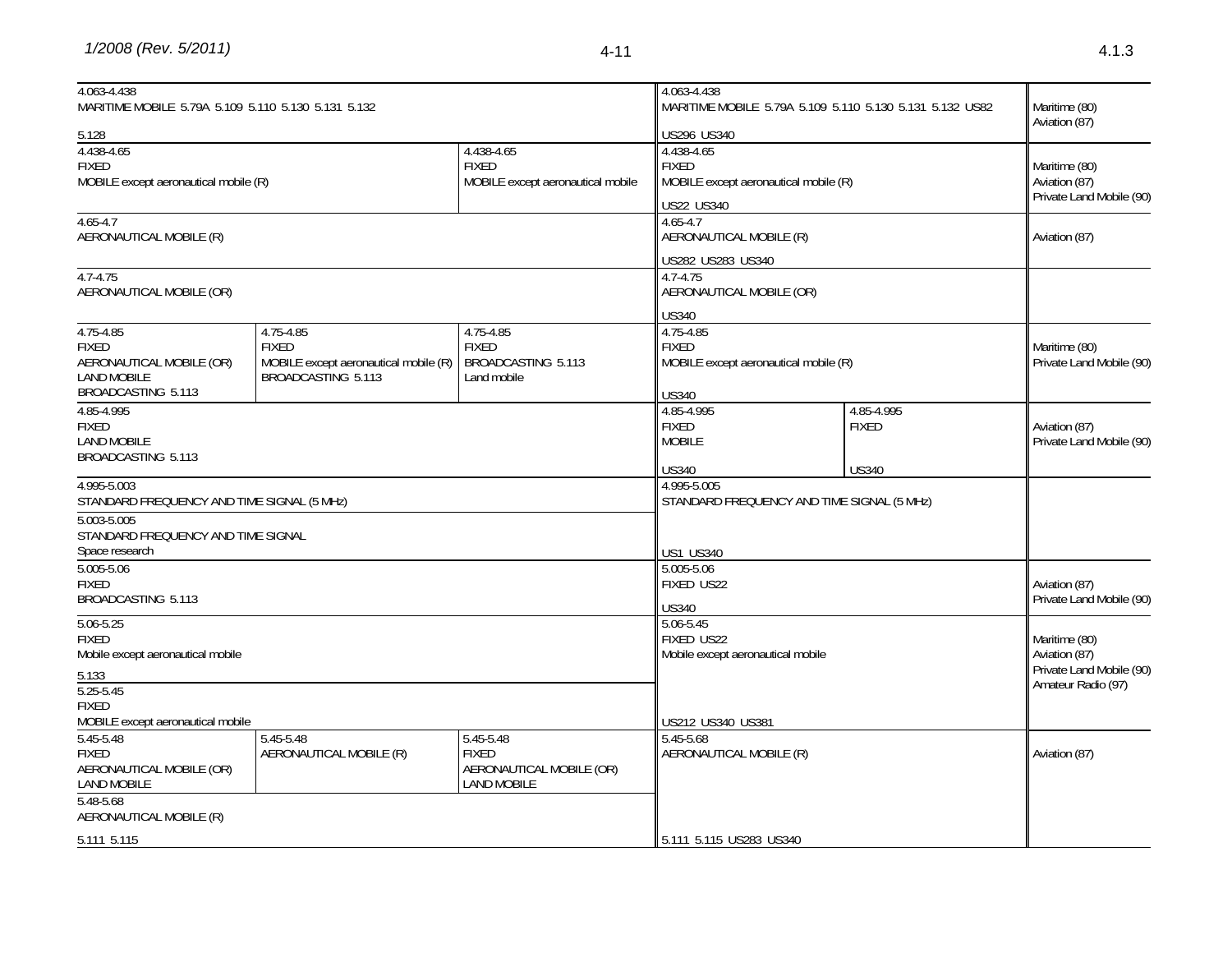| <b>Table of Frequency Allocations</b>                                |                                                                   |                                                                       | 5.68-10.005 MHz (HF)                                                              |                                                  |                                                            |  |
|----------------------------------------------------------------------|-------------------------------------------------------------------|-----------------------------------------------------------------------|-----------------------------------------------------------------------------------|--------------------------------------------------|------------------------------------------------------------|--|
|                                                                      | International Table                                               |                                                                       |                                                                                   | FCC Rule Part(s)                                 |                                                            |  |
| Region 1 Table                                                       | Region 2 Table                                                    | Region 3 Table                                                        | Federal Table                                                                     | Non-Federal Table                                |                                                            |  |
| 5.68-5.73<br>AERONAUTICAL MOBILE (OR)                                |                                                                   |                                                                       | 5.68-5.73<br>AERONAUTICAL MOBILE (OR)                                             |                                                  |                                                            |  |
| 5.111 5.115                                                          |                                                                   |                                                                       | 5.111 5.115 US340                                                                 |                                                  |                                                            |  |
| $5.73 - 5.9$<br><b>FIXED</b><br><b>LAND MOBILE</b>                   | 5.73-5.9<br><b>FIXED</b><br>MOBILE except aeronautical mobile (R) | $5.73 - 5.9$<br><b>FIXED</b><br>Mobile except aeronautical mobile (R) | 5.73-5.9<br><b>FIXED</b><br>MOBILE except aeronautical mobile (R)<br><b>US340</b> |                                                  | Maritime (80)<br>Aviation (87)<br>Private Land Mobile (90) |  |
| 5.9-5.95<br>BROADCASTING 5.134<br>5.136                              |                                                                   |                                                                       | $5.9 - 6.2$<br>BROADCASTING 5.134                                                 | <b>International Broadcast</b><br>Stations (73F) |                                                            |  |
| $5.95 - 6.2$<br><b>BROADCASTING</b><br>$6.2 - 6.525$                 |                                                                   |                                                                       | US136 US340<br>$6.2 - 6.525$                                                      |                                                  |                                                            |  |
| MARITIME MOBILE 5.109 5.110 5.130 5.132<br>5.137                     |                                                                   |                                                                       | US296 US340                                                                       | MARITIME MOBILE 5.109 5.110 5.130 5.132 US82     | Maritime (80)                                              |  |
| $6.525 - 6.685$<br>AERONAUTICAL MOBILE (R)                           |                                                                   |                                                                       | 6.525-6.685<br>AERONAUTICAL MOBILE (R)<br>US283 US340                             | Aviation (87)                                    |                                                            |  |
| 6.685-6.765<br>AERONAUTICAL MOBILE (OR)                              |                                                                   |                                                                       | 6.685-6.765<br>AERONAUTICAL MOBILE (OR)                                           |                                                  |                                                            |  |
|                                                                      |                                                                   |                                                                       | <b>US340</b>                                                                      |                                                  |                                                            |  |
| $6.765 - 7$<br><b>FIXED</b><br>MOBILE except aeronautical mobile (R) |                                                                   |                                                                       | $6.765 - 7$<br>FIXED US22<br>MOBILE except aeronautical mobile (R)                | ISM Equipment (18)<br>Private Land Mobile (90)   |                                                            |  |
| 5.138                                                                |                                                                   |                                                                       | 5.138 US340                                                                       |                                                  |                                                            |  |
| $7 - 7.1$<br>AMATEUR<br>AMATEUR-SATELLITE                            |                                                                   |                                                                       | $7-7.2$                                                                           | $7 - 7.1$<br>AMATEUR<br>AMATEUR-SATELLITE        | Amateur Radio (97)                                         |  |
| 5.140 5.141 5.141A<br>$7.1 - 7.2$<br>AMATEUR 5.142                   |                                                                   |                                                                       |                                                                                   | <b>US340</b><br>$7.1 - 7.2$<br>AMATEUR           |                                                            |  |
| 5.141A 5.141B                                                        |                                                                   |                                                                       | <b>US340</b>                                                                      | <b>US340</b>                                     |                                                            |  |
| $7.2 - 7.3$<br><b>BROADCASTING</b>                                   | $7.2 - 7.3$<br>AMATEUR                                            | $7.2 - 7.3$<br><b>BROADCASTING</b>                                    | $7.2 - 7.3$                                                                       | $7.2 - 7.3$<br>AMATEUR                           | <b>International Broadcast</b><br>Stations (73F)           |  |
|                                                                      | 5.142                                                             |                                                                       | US142 US340                                                                       | US142 US340                                      | Amateur Radio (97)                                         |  |
| $7.3 - 7.4$<br>BROADCASTING 5.134                                    |                                                                   |                                                                       | $7.3 - 7.4$<br>BROADCASTING 5.134                                                 |                                                  | International Broadcast<br>Stations (73F)<br>Maritime (80) |  |
| 5.143 5.143A 5.143B 5.143C 5.143D                                    |                                                                   |                                                                       | US136 US340                                                                       |                                                  | Private Land Mobile (90)                                   |  |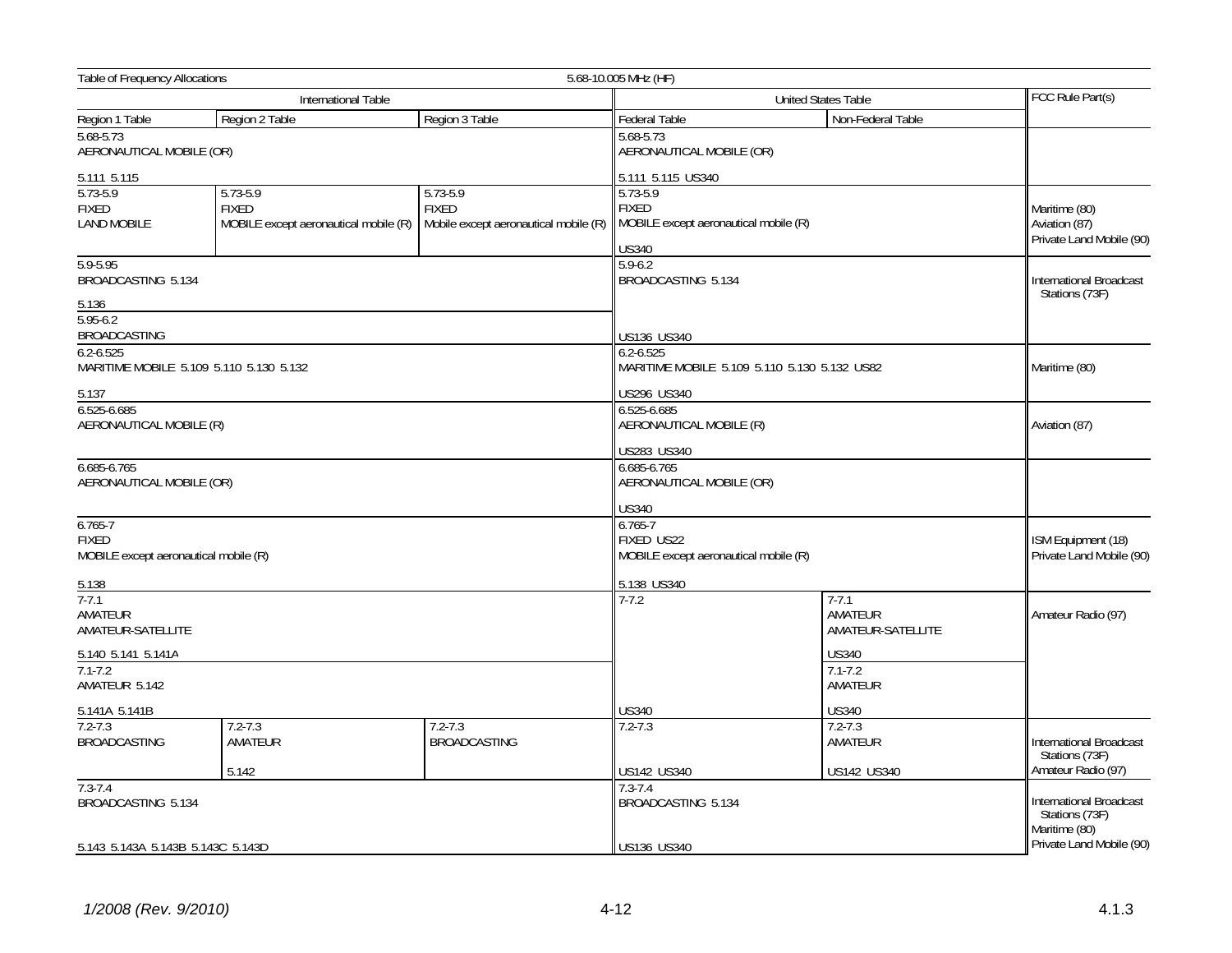| $7.4 - 7.45$                          | $7.4 - 7.45$                                          | 7.4-7.45            | $7.4 - 7.45$                                          |                                           |
|---------------------------------------|-------------------------------------------------------|---------------------|-------------------------------------------------------|-------------------------------------------|
| <b>BROADCASTING</b>                   | <b>FIXED</b><br>MOBILE except aeronautical mobile (R) | <b>BROADCASTING</b> | <b>FIXED</b><br>MOBILE except aeronautical mobile (R) |                                           |
|                                       |                                                       |                     |                                                       |                                           |
| 5.143B 5.143C                         |                                                       | 5.143A 5.143C       | US142 US340                                           |                                           |
| $7.45 - 8.1$                          |                                                       |                     | $7.45 - 8.1$                                          |                                           |
| <b>FIXED</b>                          |                                                       |                     | FIXED US22                                            | Maritime (80)                             |
| MOBILE except aeronautical mobile (R) |                                                       |                     | MOBILE except aeronautical mobile (R)                 | Aviation (87)<br>Private Land Mobile (90) |
| 5.144                                 |                                                       |                     | <b>US340</b>                                          |                                           |
| $8.1 - 8.195$                         |                                                       |                     | 8.1-8.195                                             |                                           |
| <b>FIXED</b>                          |                                                       |                     | <b>FIXED</b>                                          | Maritime (80)                             |
| <b>MARITIME MOBILE</b>                |                                                       |                     | <b>MARITIME MOBILE</b>                                |                                           |
|                                       |                                                       |                     | <b>US340</b>                                          |                                           |
| 8.195-8.815                           |                                                       |                     | 8.195-8.815                                           |                                           |
|                                       | MARITIME MOBILE 5.109 5.110 5.132 5.145               |                     | MARITIME MOBILE 5.109 5.110 5.132 5.145 US82          | Maritime (80)                             |
| 5.111                                 |                                                       |                     | 5.111 US296 US340                                     | Aviation (87)                             |
| 8.815-8.965                           |                                                       |                     | 8.815-8.965                                           |                                           |
| AERONAUTICAL MOBILE (R)               |                                                       |                     | AERONAUTICAL MOBILE (R)                               | Aviation (87)                             |
|                                       |                                                       |                     | <b>US340</b>                                          |                                           |
| 8.965-9.04                            |                                                       |                     | 8.965-9.04                                            |                                           |
| AERONAUTICAL MOBILE (OR)              |                                                       |                     | AERONAUTICAL MOBILE (OR)                              |                                           |
|                                       |                                                       |                     |                                                       |                                           |
|                                       |                                                       |                     | <b>US340</b>                                          |                                           |
| $9.04 - 9.4$<br><b>FIXED</b>          |                                                       |                     | $9.04 - 9.4$<br><b>FIXED</b>                          | Maritime (80)                             |
|                                       |                                                       |                     |                                                       | Private Land Mobile (90)                  |
|                                       |                                                       |                     | <b>US340</b>                                          |                                           |
| 9.4-9.5                               |                                                       |                     | 9.4-9.9                                               |                                           |
| BROADCASTING 5.134                    |                                                       |                     | BROADCASTING 5.134                                    | International Broadcast                   |
| 5.146                                 |                                                       |                     |                                                       | Stations (73F)                            |
| 9.5-9.9                               |                                                       |                     |                                                       |                                           |
| <b>BROADCASTING</b>                   |                                                       |                     |                                                       |                                           |
| 5.147                                 |                                                       |                     | US136 US340                                           |                                           |
| 9.9-9.995                             |                                                       |                     | 9.9-9.995                                             |                                           |
| <b>FIXED</b>                          |                                                       |                     | <b>FIXED</b>                                          | Private Land Mobile (90)                  |
|                                       |                                                       |                     | US340                                                 |                                           |
| 9.995-10.003                          |                                                       |                     | 9.995-10.005                                          |                                           |
|                                       | STANDARD FREQUENCY AND TIME SIGNAL (10 MHz)           |                     | STANDARD FREQUENCY AND TIME SIGNAL (10 MHz)           |                                           |
| 5.111                                 |                                                       |                     |                                                       |                                           |
| 10.003-10.005                         |                                                       |                     |                                                       |                                           |
|                                       | STANDARD FREQUENCY AND TIME SIGNAL                    |                     |                                                       |                                           |
| Space research                        |                                                       |                     |                                                       |                                           |
| 5.111                                 |                                                       |                     | 5.111 US1 US340                                       |                                           |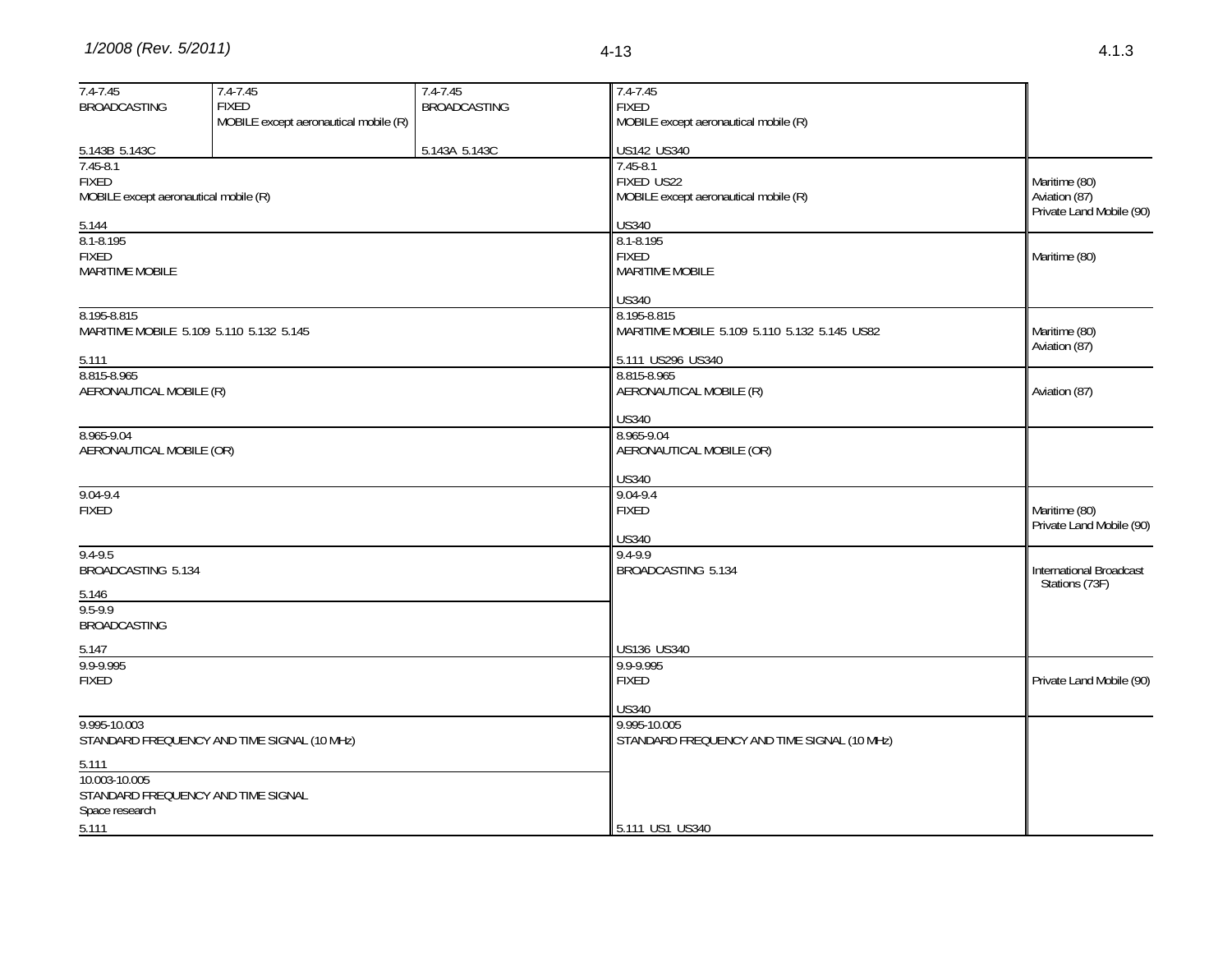| Table of Frequency Allocations<br>10.005-15.01 MHz (HF)               |                     |                |                                                                       |                                              |                                           |
|-----------------------------------------------------------------------|---------------------|----------------|-----------------------------------------------------------------------|----------------------------------------------|-------------------------------------------|
|                                                                       | International Table |                |                                                                       | United States Table                          |                                           |
| Region 1 Table                                                        | Region 2 Table      | Region 3 Table | Federal Table                                                         | Non-Federal Table                            |                                           |
| 10.005-10.1<br>AERONAUTICAL MOBILE (R)                                |                     |                | 10.005-10.1<br>AERONAUTICAL MOBILE (R)                                |                                              | Aviation (87)                             |
| 5.111                                                                 |                     |                | 5.111 US283 US340                                                     |                                              |                                           |
| 10.1-10.15<br><b>FIXED</b><br>Amateur                                 |                     |                | 10.1-10.15                                                            | 10.1-10.15<br>AMATEUR US247                  | Amateur Radio (97)                        |
|                                                                       |                     |                | US247 US340                                                           | <b>US340</b>                                 |                                           |
| 10.15-11.175<br><b>FIXED</b><br>Mobile except aeronautical mobile (R) |                     |                | 10.15-11.175<br><b>FIXED</b><br>Mobile except aeronautical mobile (R) |                                              | Private Land Mobile (90)                  |
|                                                                       |                     |                | US340                                                                 |                                              |                                           |
| 11.175-11.275<br>AERONAUTICAL MOBILE (OR)                             |                     |                | 11.175-11.275<br>AERONAUTICAL MOBILE (OR)                             |                                              |                                           |
|                                                                       |                     |                | <b>US340</b>                                                          |                                              |                                           |
| 11.275-11.4<br>AERONAUTICAL MOBILE (R)                                |                     |                | 11.275-11.4<br>AERONAUTICAL MOBILE (R)                                |                                              | Aviation (87)                             |
|                                                                       |                     |                | US283 US340                                                           |                                              |                                           |
| $11.4 - 11.6$<br><b>FIXED</b>                                         |                     |                | 11.4-11.6<br><b>FIXED</b>                                             |                                              | Private Land Mobile (90)                  |
|                                                                       |                     |                | US340                                                                 |                                              |                                           |
| 11.6-11.65<br>BROADCASTING 5.134                                      |                     |                | 11.6-12.1<br>BROADCASTING 5.134                                       |                                              | International Broadcast<br>Stations (73F) |
| 5.146                                                                 |                     |                |                                                                       |                                              |                                           |
| 11.65-12.05<br><b>BROADCASTING</b>                                    |                     |                |                                                                       |                                              |                                           |
| 5.147                                                                 |                     |                |                                                                       |                                              |                                           |
| 12.05-12.1<br>BROADCASTING 5.134                                      |                     |                |                                                                       |                                              |                                           |
| 5.146                                                                 |                     |                | US136 US340                                                           |                                              |                                           |
| 12.1-12.23<br><b>FIXED</b>                                            |                     |                | 12.1-12.23<br><b>FIXED</b>                                            |                                              | Private Land Mobile (90)                  |
|                                                                       |                     |                | US340                                                                 |                                              |                                           |
| 12.23-13.2<br>MARITIME MOBILE 5.109 5.110 5.132 5.145                 |                     |                | 12.23-13.2                                                            | MARITIME MOBILE 5.109 5.110 5.132 5.145 US82 | Maritime (80)                             |
|                                                                       |                     |                | US296 US340                                                           |                                              |                                           |
| 13.2-13.26<br>AERONAUTICAL MOBILE (OR)                                |                     |                | 13.2-13.26<br>AERONAUTICAL MOBILE (OR)                                |                                              |                                           |
|                                                                       |                     |                | <b>US340</b>                                                          |                                              |                                           |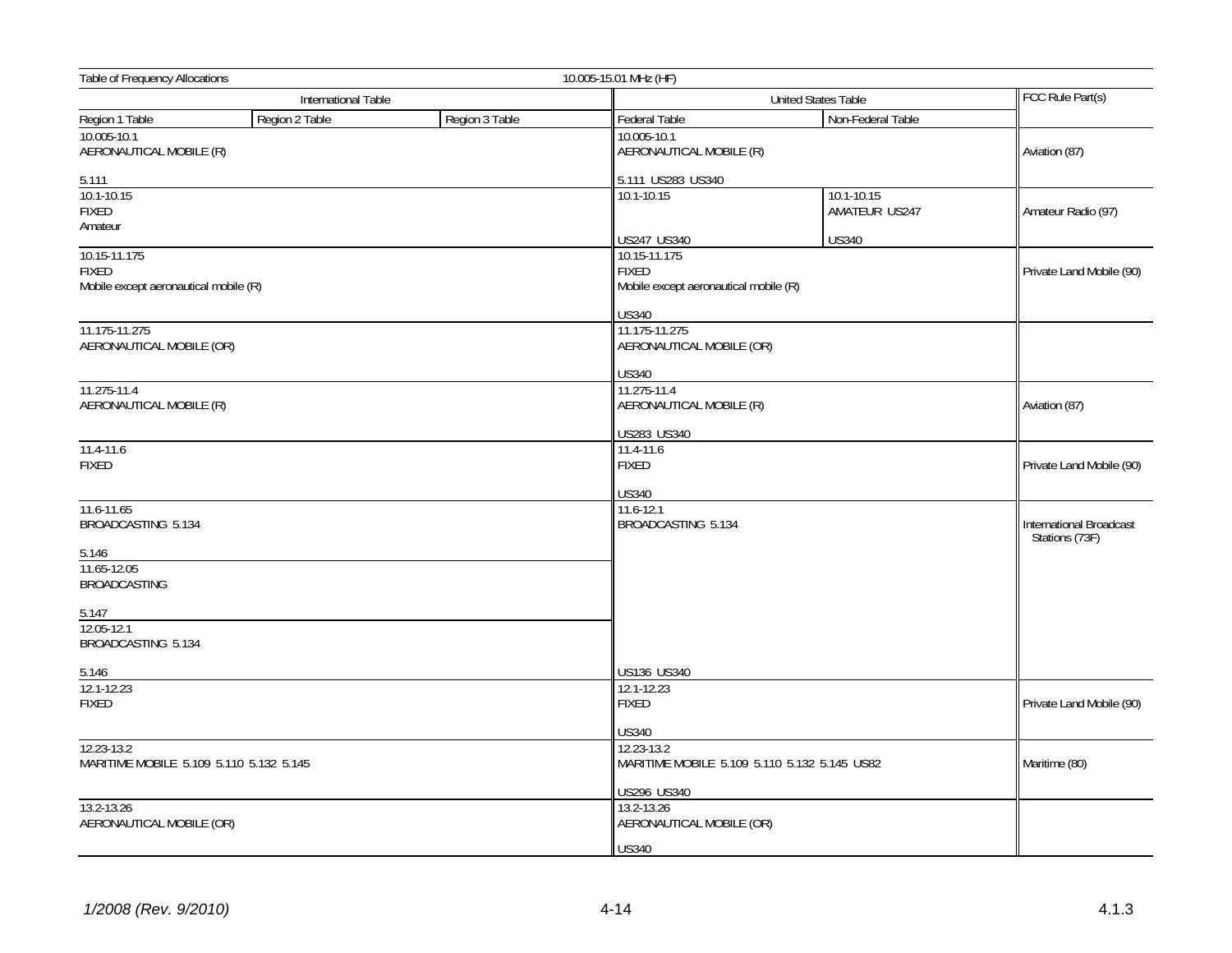| 13.26-13.36                                 | 13.26-13.36                                 |                             |                          |
|---------------------------------------------|---------------------------------------------|-----------------------------|--------------------------|
| AERONAUTICAL MOBILE (R)                     | AERONAUTICAL MOBILE (R)                     |                             | Aviation (87)            |
|                                             | US283 US340                                 |                             |                          |
| 13.36-13.41                                 | 13.36-13.41                                 | 13.36-13.41                 |                          |
| <b>FIXED</b>                                | RADIO ASTRONOMY                             | RADIO ASTRONOMY             |                          |
| RADIO ASTRONOMY                             |                                             |                             |                          |
|                                             |                                             |                             |                          |
| 5.149                                       | US342 G115                                  | <b>US342</b>                |                          |
| 13.41-13.57                                 | 13.41-13.57                                 | 13.41-13.57                 |                          |
| <b>FIXED</b>                                | <b>FIXED</b>                                | <b>FIXED</b>                | ISM Equipment (18)       |
| Mobile except aeronautical mobile (R)       | Mobile except aeronautical mobile (R)       |                             | Private Land Mobile (90) |
| 5.150                                       | 5.150 US340                                 | 5.150 US340                 |                          |
| 13.57-13.6                                  | 13.57-13.87                                 |                             |                          |
| BROADCASTING 5.134                          | BROADCASTING 5.134                          |                             | International Broadcast  |
| 5.151                                       |                                             |                             | Stations (73F)           |
| 13.6-13.8                                   |                                             |                             |                          |
| <b>BROADCASTING</b>                         |                                             |                             |                          |
| 13.8-13.87                                  |                                             |                             |                          |
| BROADCASTING 5.134                          |                                             |                             |                          |
|                                             |                                             |                             |                          |
| 5.151                                       | US136 US340                                 |                             |                          |
| 13.87-14                                    | 13.87-14                                    | 13.87-14                    |                          |
| <b>FIXED</b>                                | <b>FIXED</b>                                | <b>FIXED</b>                | Private Land Mobile (90) |
| Mobile except aeronautical mobile (R)       | Mobile except aeronautical mobile (R)       |                             |                          |
|                                             | <b>US340</b>                                | <b>US340</b>                |                          |
| 14-14.25                                    | 14-14.35                                    | 14-14.25                    |                          |
| AMATEUR                                     |                                             | AMATEUR                     | Amateur Radio (97)       |
| AMATEUR-SATELLITE                           |                                             | AMATEUR-SATELLITE           |                          |
|                                             |                                             |                             |                          |
|                                             |                                             | <b>US340</b><br>14.25-14.35 |                          |
| 14.25-14.35<br>AMATEUR                      |                                             | AMATEUR                     |                          |
|                                             |                                             |                             |                          |
| 5.152                                       | <b>US340</b>                                | <b>US340</b>                |                          |
| 14.35-14.99                                 | 14.35-14.99                                 | 14.35-14.99                 |                          |
| <b>FIXED</b>                                | <b>FIXED</b>                                | <b>FIXED</b>                | Private Land Mobile (90) |
| Mobile except aeronautical mobile (R)       | Mobile except aeronautical mobile (R)       |                             |                          |
|                                             | <b>US340</b>                                | <b>US340</b>                |                          |
| 14.99-15.005                                | 14.99-15.01                                 |                             |                          |
| STANDARD FREQUENCY AND TIME SIGNAL (15 MHz) | STANDARD FREQUENCY AND TIME SIGNAL (15 MHz) |                             |                          |
| 5.111                                       |                                             |                             |                          |
| 15.005-15.01                                |                                             |                             |                          |
| STANDARD FREQUENCY AND TIME SIGNAL          |                                             |                             |                          |
| Space research                              | 5.111 US1 US340                             |                             |                          |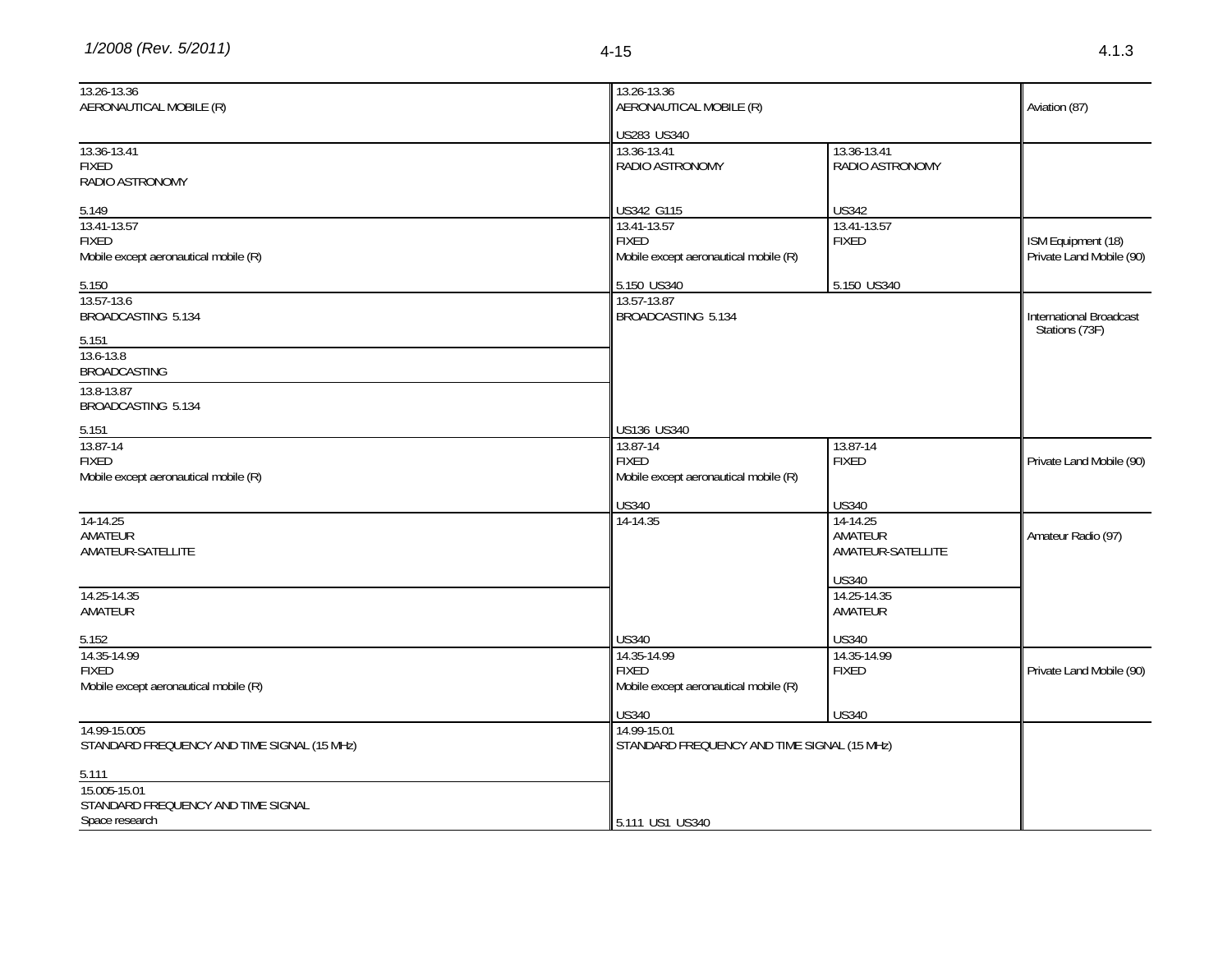| Table of Frequency Allocations                         | 15.01-22.855 MHz (HF) |                |                                         |                                               |                                           |  |
|--------------------------------------------------------|-----------------------|----------------|-----------------------------------------|-----------------------------------------------|-------------------------------------------|--|
|                                                        | International Table   |                | <b>United States Table</b>              |                                               | FCC Rule Part(s)                          |  |
| Region 1 Table                                         | Region 2 Table        | Region 3 Table | Federal Table                           | Non-Federal Table                             |                                           |  |
| 15.01-15.1<br>AERONAUTICAL MOBILE (OR)                 |                       |                | 15.01-15.1<br>AERONAUTICAL MOBILE (OR)  |                                               |                                           |  |
|                                                        |                       |                | <b>US340</b>                            |                                               |                                           |  |
| $15.1 - 15.6$<br><b>BROADCASTING</b>                   |                       |                |                                         | 15.1-15.8<br>BROADCASTING 5.134               |                                           |  |
| 15.6-15.8<br>BROADCASTING 5.134                        |                       |                |                                         |                                               | Stations (73F)                            |  |
| 5.146                                                  |                       |                | US136 US340                             |                                               |                                           |  |
| 15.8-16.36<br><b>FIXED</b>                             |                       |                | 15.8-16.36<br><b>FIXED</b>              |                                               | Private Land Mobile (90)                  |  |
| 5.153                                                  |                       |                | <b>US340</b>                            |                                               |                                           |  |
| 16.36-17.41<br>MARITIME MOBILE 5.109 5.110 5.132 5.145 |                       |                | 16.36-17.41                             | MARITIME MOBILE 5.109 5.110 5.132 5.145 US82  | Maritime (80)                             |  |
|                                                        |                       |                | <b>US296 US340</b>                      |                                               |                                           |  |
| 17.41-17.48<br><b>FIXED</b>                            |                       |                | 17.41-17.48<br><b>FIXED</b>             |                                               | Private Land Mobile (90)                  |  |
|                                                        |                       |                | <b>US340</b>                            |                                               |                                           |  |
| 17.48-17.55<br>BROADCASTING 5.134                      |                       |                | 17.48-17.9<br>BROADCASTING 5.134        |                                               | International Broadcast<br>Stations (73F) |  |
| 5.146                                                  |                       |                |                                         |                                               |                                           |  |
| 17.55-17.9<br><b>BROADCASTING</b>                      |                       |                | US136 US340                             |                                               |                                           |  |
| 17.9-17.97<br>AERONAUTICAL MOBILE (R)                  |                       |                | 17.9-17.97<br>AERONAUTICAL MOBILE (R)   | Aviation (87)                                 |                                           |  |
|                                                        |                       |                | US283 US340                             |                                               |                                           |  |
| 17.97-18.03<br>AERONAUTICAL MOBILE (OR)                |                       |                | 17.97-18.03<br>AERONAUTICAL MOBILE (OR) |                                               |                                           |  |
|                                                        |                       |                | <b>US340</b>                            |                                               |                                           |  |
| 18.030-18.052<br><b>FIXED</b>                          |                       |                | 18.03-18.068<br><b>FIXED</b>            |                                               | Maritime (80)                             |  |
| 18.052-18.068<br><b>FIXED</b>                          |                       |                |                                         |                                               | Private Land Mobile (90)                  |  |
| Space research                                         |                       |                | <b>US340</b>                            |                                               |                                           |  |
| 18.068-18.168<br>AMATEUR<br>AMATEUR-SATELLITE          |                       |                | 18.068-18.168                           | 18.068-18.168<br>AMATEUR<br>AMATEUR-SATELLITE | Amateur Radio (97)                        |  |
| 5.154                                                  |                       |                | <b>US340</b>                            | <b>US340</b>                                  |                                           |  |
| 18.168-18.78                                           |                       |                | 18.168-18.78                            |                                               |                                           |  |
| <b>FIXED</b>                                           |                       |                | <b>FIXED</b>                            |                                               | Maritime (80)                             |  |
| Mobile except aeronautical mobile                      |                       |                | Mobile                                  |                                               | Private Land Mobile (90)                  |  |
|                                                        |                       |                | <b>US340</b>                            |                                               |                                           |  |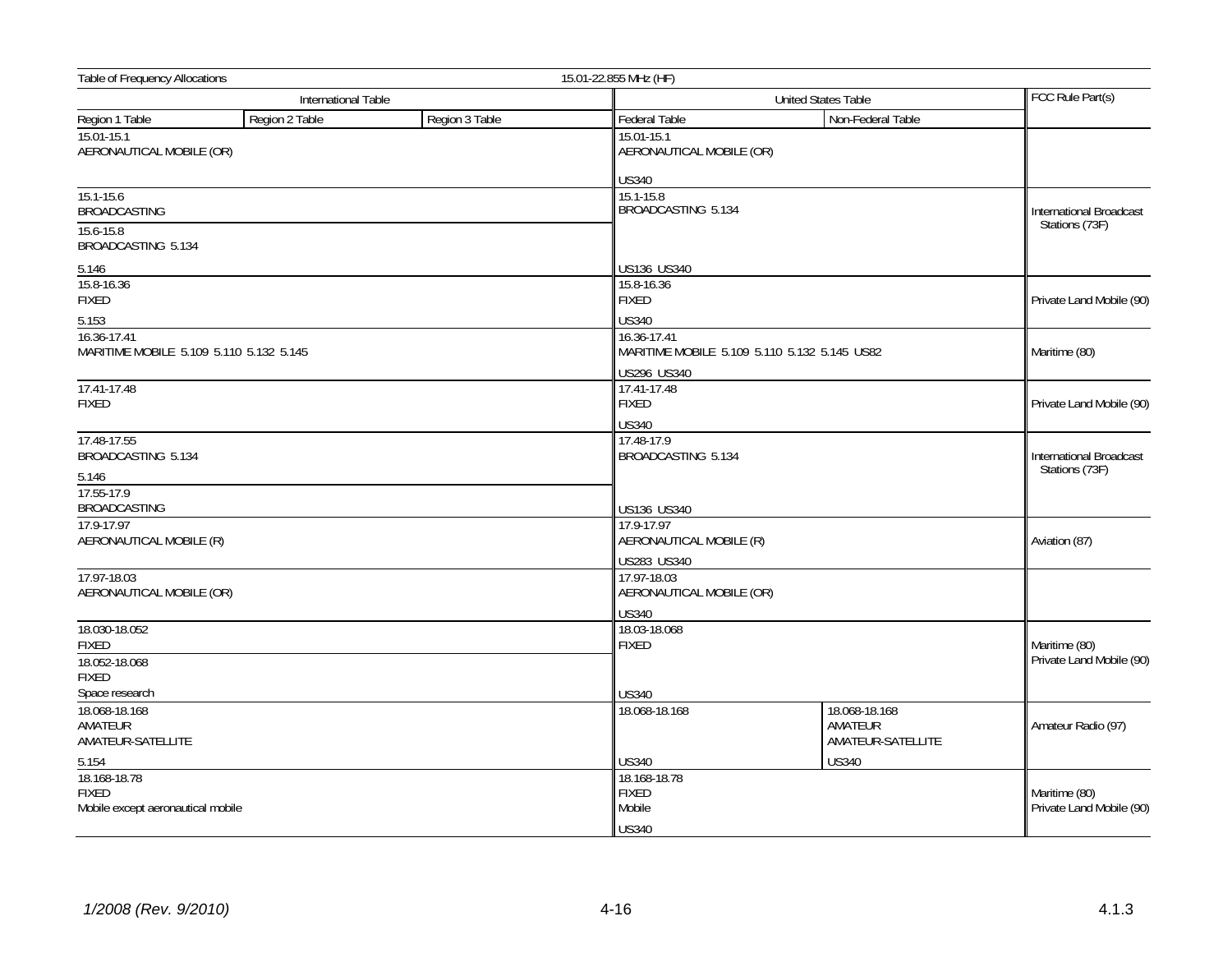| 18.78-18.9<br><b>MARITIME MOBILE</b>                                 | 18.78-18.9<br>MARITIME MOBILE US82            |                                                             | Maritime (80)                                    |  |
|----------------------------------------------------------------------|-----------------------------------------------|-------------------------------------------------------------|--------------------------------------------------|--|
|                                                                      | US296 US340                                   |                                                             |                                                  |  |
| 18.9-19.02<br>BROADCASTING 5.134                                     | 18.9-19.02<br>BROADCASTING 5.134              |                                                             | International Broadcast                          |  |
| 5.146                                                                | US136 US340                                   |                                                             | Stations (73F)                                   |  |
| 19.02-19.68<br><b>FIXED</b>                                          | 19.02-19.68<br><b>FIXED</b>                   |                                                             |                                                  |  |
| 19.68-19.8<br>MARITIME MOBILE 5.132                                  | 19.68-19.8<br>MARITIME MOBILE 5.132           | <b>US340</b>                                                |                                                  |  |
|                                                                      | <b>US340</b>                                  |                                                             |                                                  |  |
| 19.8-19.99<br><b>FIXED</b>                                           | 19.8-19.99<br><b>FIXED</b>                    |                                                             | Private Land Mobile (90)                         |  |
| 19.99-19.995<br>STANDARD FREQUENCY AND TIME SIGNAL<br>Space research | 19.99-20.01                                   | <b>US340</b><br>STANDARD FREQUENCY AND TIME SIGNAL (20 MHz) |                                                  |  |
| 5.111<br>19.995-20.01<br>STANDARD FREQUENCY AND TIME SIGNAL (20 MHZ) |                                               |                                                             |                                                  |  |
| 5.111                                                                | 5.111 US1 US340                               |                                                             |                                                  |  |
| $20.01 - 21$<br><b>FIXED</b><br>Mobile                               | 20.01-21<br><b>FIXED</b><br>Mobile            | 20.01-21<br><b>FIXED</b>                                    | Private Land Mobile (90)                         |  |
|                                                                      | <b>US340</b>                                  | <b>US340</b>                                                |                                                  |  |
| $21-21.45$<br>AMATEUR<br>AMATEUR-SATELLITE                           | 21-21.45                                      | 21-21.45<br>AMATEUR<br>AMATEUR-SATELLITE                    | Amateur Radio (97)                               |  |
| 21.45-21.85                                                          | <b>US340</b><br>21.45-21.85                   | <b>US340</b>                                                |                                                  |  |
| <b>BROADCASTING</b>                                                  | <b>BROADCASTING</b><br><b>US340</b>           |                                                             | <b>International Broadcast</b><br>Stations (73F) |  |
| 21.85-21.87<br><b>FIXED 5.155A</b>                                   | 21.85-21.924<br><b>FIXED</b>                  |                                                             |                                                  |  |
| 5.155                                                                |                                               |                                                             | Private Land Mobile (90)                         |  |
| 21.87-21.924<br><b>FIXED 5.155B</b>                                  | <b>US340</b>                                  |                                                             |                                                  |  |
| 21.924-22<br>AERONAUTICAL MOBILE (R)                                 | 21.924-22<br>AERONAUTICAL MOBILE (R)<br>US340 |                                                             | Aviation (87)                                    |  |
| 22-22.855<br>MARITIME MOBILE 5.132                                   | 22-22.855<br>MARITIME MOBILE 5.132 US82       |                                                             | Maritime (80)                                    |  |
| 5.156                                                                | US296 US340                                   |                                                             |                                                  |  |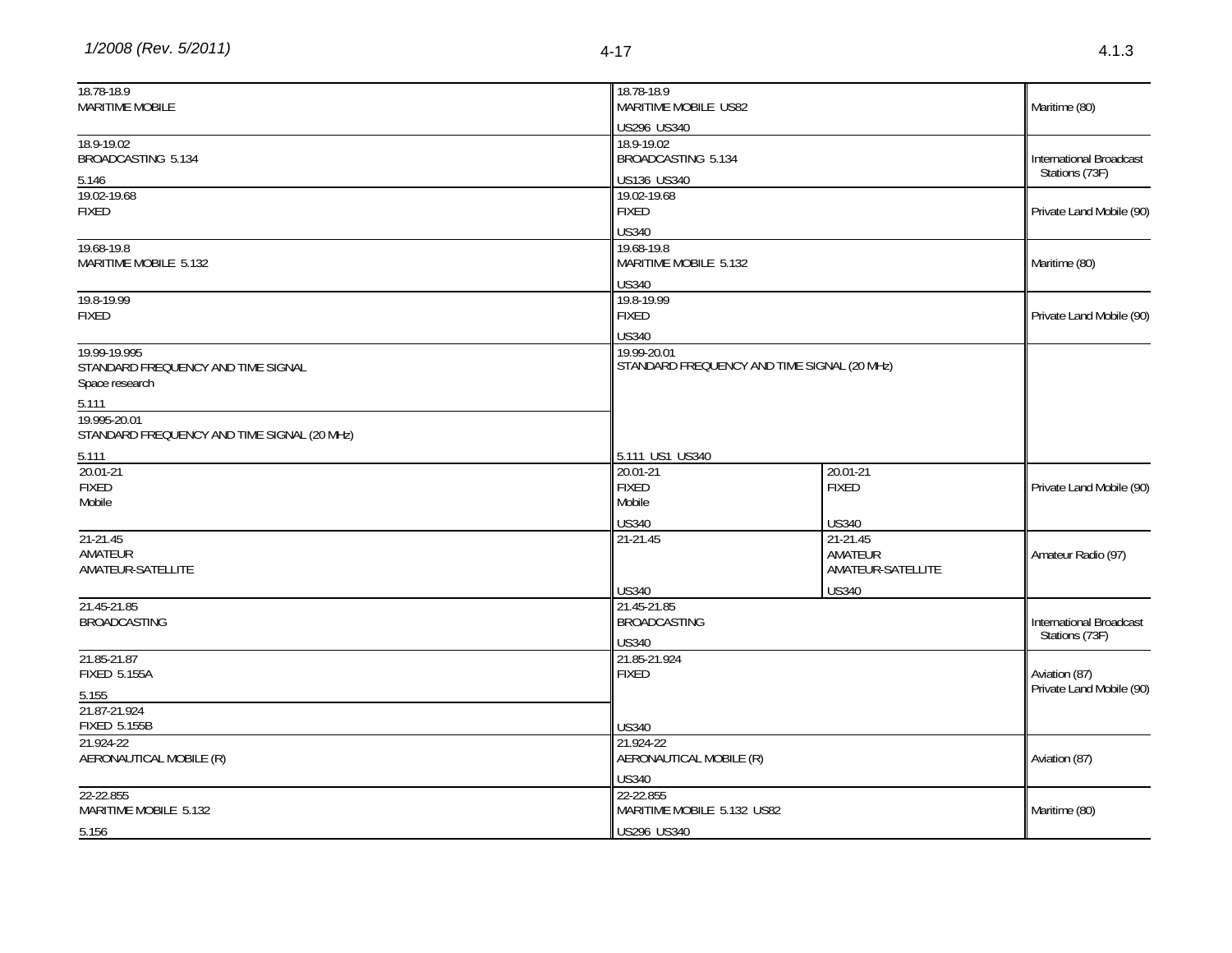|                                                                                 | Table of Frequency Allocations<br>22.855-29.7 MHz (HF) |                |                                                                  |                                             |                                           |
|---------------------------------------------------------------------------------|--------------------------------------------------------|----------------|------------------------------------------------------------------|---------------------------------------------|-------------------------------------------|
|                                                                                 | International Table                                    |                |                                                                  | United States Table                         | FCC Rule Part(s)                          |
| Region 1 Table                                                                  | Region 2 Table                                         | Region 3 Table | Federal Table                                                    | Non-Federal Table                           |                                           |
| 22.855-23<br><b>FIXED</b>                                                       |                                                        |                | 22.855-23<br>FIXED                                               |                                             | Private Land Mobile (90)                  |
| 5.156                                                                           |                                                        |                | US340                                                            |                                             |                                           |
| $23 - 23.2$<br><b>FIXED</b><br>Mobile except aeronautical mobile (R)            |                                                        |                | 23-23.2<br><b>FIXED</b><br>Mobile except aeronautical mobile (R) | 23-23.2<br><b>FIXED</b>                     |                                           |
| 5.156                                                                           |                                                        |                | US340                                                            | <b>US340</b>                                |                                           |
| 23.2-23.35<br><b>FIXED 5.156A</b><br>AERONAUTICAL MOBILE (OR)                   |                                                        |                | 23.2-23.35<br>AERONAUTICAL MOBILE (OR)<br>US340                  |                                             |                                           |
| 23.35-24<br><b>FIXED</b><br>MOBILE except aeronautical mobile 5.157<br>24-24.89 |                                                        |                | 23.35-24.89<br><b>FIXED</b><br>MOBILE except aeronautical mobile | 23.35-24.89<br><b>FIXED</b>                 | Private Land Mobile (90)                  |
| <b>FIXED</b><br><b>LAND MOBILE</b>                                              |                                                        |                | US340                                                            | <b>US340</b>                                |                                           |
| 24.89-24.99<br>AMATEUR<br>AMATEUR-SATELLITE                                     |                                                        |                | 24.89-24.99                                                      | 24.89-24.99<br>AMATEUR<br>AMATEUR-SATELLITE | Amateur Radio (97)                        |
|                                                                                 |                                                        |                | <b>US340</b>                                                     | <b>US340</b>                                |                                           |
| 24.99-25.005<br>25.005-25.01<br>STANDARD FREQUENCY AND TIME SIGNAL              | STANDARD FREQUENCY AND TIME SIGNAL (25 MHz)            |                | 24.99-25.01<br>STANDARD FREQUENCY AND TIME SIGNAL (25 MHz)       |                                             |                                           |
| Space research<br>25.01-25.07                                                   |                                                        |                | US1 US340<br>25.01-25.07                                         | 25.01-25.07                                 |                                           |
| <b>FIXED</b><br>MOBILE except aeronautical mobile                               |                                                        |                |                                                                  | <b>LAND MOBILE</b>                          | Private Land Mobile (90)                  |
|                                                                                 |                                                        |                | <b>US340</b>                                                     | <b>US340 NG112</b>                          |                                           |
| 25.07-25.21<br>MARITIME MOBILE                                                  |                                                        |                | 25.07-25.21<br>MARITIME MOBILE US82                              | 25.07-25.21<br>MARITIME MOBILE US82         | Maritime (80)<br>Private Land Mobile (90) |
|                                                                                 |                                                        |                | US281 US296 US340                                                | US281 US296 US340 NG112                     |                                           |
| 25.21-25.55<br><b>FIXED</b><br>MOBILE except aeronautical mobile                |                                                        |                | 25.21-25.33                                                      | 25.21-25.33<br><b>LAND MOBILE</b>           | Private Land Mobile (90)                  |
|                                                                                 |                                                        |                | <b>US340</b>                                                     | <b>US340</b>                                |                                           |
|                                                                                 |                                                        |                | 25.33-25.55<br><b>FIXED</b><br>MOBILE except aeronautical mobile | 25.33-25.55                                 |                                           |
|                                                                                 |                                                        |                | <b>US340</b>                                                     | <b>US340</b>                                |                                           |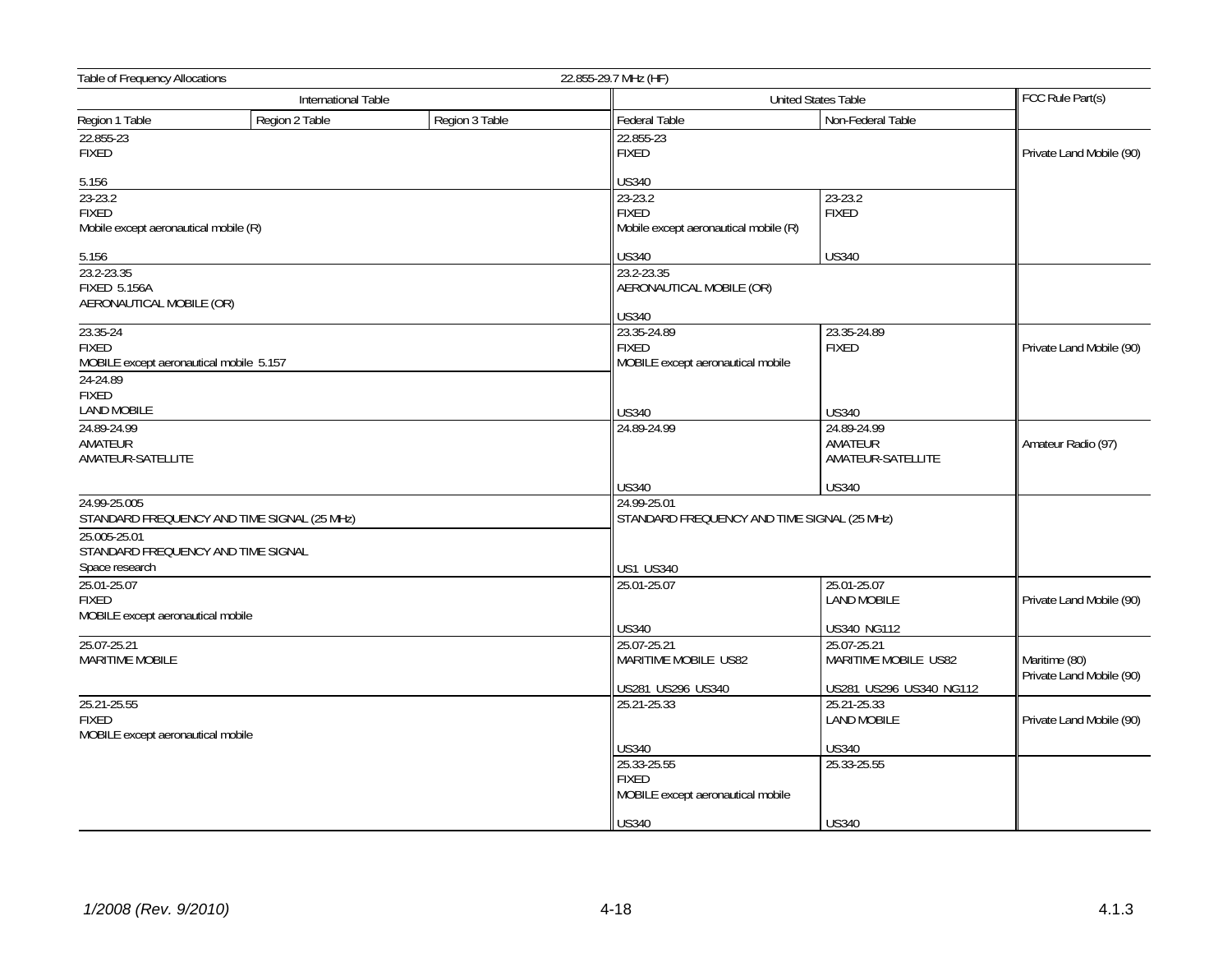| 25.55-25.67                       | 25.55-25.67                       |                                    |                                |
|-----------------------------------|-----------------------------------|------------------------------------|--------------------------------|
| RADIO ASTRONOMY                   | RADIO ASTRONOMY US74              |                                    |                                |
|                                   |                                   |                                    |                                |
| 5.149                             | <b>US342</b>                      |                                    |                                |
| 25.67-26.1                        | 25.67-26.1                        |                                    |                                |
| <b>BROADCASTING</b>               | <b>BROADCASTING</b>               |                                    | <b>International Broadcast</b> |
|                                   |                                   |                                    | Stations (73F)                 |
|                                   | <b>US25 US340</b>                 |                                    | Remote Pickup (74D)            |
| 26.1-26.175                       | 26.1-26.175                       |                                    |                                |
| MARITIME MOBILE 5.132             | MARITIME MOBILE 5.132             |                                    | Remote Pickup (74D)            |
|                                   |                                   |                                    | Low Power Auxiliary (74H)      |
|                                   | <b>US25 US340</b>                 |                                    | Maritime (80)                  |
| 26.175-27.5<br><b>FIXED</b>       | 26.175-26.48                      | 26.175-26.48<br><b>LAND MOBILE</b> | Remote Pickup (74D)            |
| MOBILE except aeronautical mobile |                                   |                                    | Low Power Auxiliary (74H)      |
|                                   | <b>US340</b>                      | <b>US340</b>                       |                                |
|                                   | 26.48-26.95                       | 26.48-26.95                        |                                |
|                                   | <b>FIXED</b>                      |                                    |                                |
|                                   | MOBILE except aeronautical mobile |                                    |                                |
|                                   |                                   |                                    |                                |
|                                   | US340                             | <b>US340</b>                       |                                |
|                                   | 26.95-27.41                       | 26.95-26.96                        |                                |
|                                   |                                   | <b>FIXED</b>                       | ISM Equipment (18)             |
|                                   |                                   | 5.150 US340                        |                                |
|                                   |                                   | 26.96-27.23                        |                                |
|                                   |                                   | MOBILE except aeronautical mobile  | ISM Equipment (18)             |
|                                   |                                   |                                    | Personal Radio (95)            |
|                                   |                                   | 5.150 US340                        |                                |
|                                   |                                   | 27.23-27.41                        |                                |
|                                   |                                   | <b>FIXED</b>                       | ISM Equipment (18)             |
|                                   |                                   | MOBILE except aeronautical mobile  | Private Land Mobile (90)       |
|                                   |                                   |                                    | Personal Radio (95)            |
|                                   | 5.150 US340                       | 5.150 US340                        |                                |
| 5.150<br>27.5-28                  | 27.41-27.54                       | 27.41-27.54                        |                                |
| METEOROLOGICAL AIDS               |                                   | <b>FIXED</b><br><b>LAND MOBILE</b> | Private Land Mobile (90)       |
| <b>FIXED</b>                      |                                   |                                    |                                |
| <b>MOBILE</b>                     | <b>US340</b>                      | <b>US340</b>                       |                                |
|                                   | 27.54-28                          | 27.54-28                           |                                |
|                                   | <b>FIXED</b>                      |                                    |                                |
|                                   | <b>MOBILE</b>                     |                                    |                                |
|                                   |                                   |                                    |                                |
|                                   | US298 US340                       | US298 US340                        |                                |
| $28-29.7$                         | 28-29.7                           | 28-29.7                            |                                |
| AMATEUR                           |                                   | AMATEUR                            | Amateur Radio (97)             |
| AMATEUR-SATELLITE                 |                                   | AMATEUR-SATELLITE                  |                                |
|                                   | <b>US340</b>                      | <b>US340</b>                       |                                |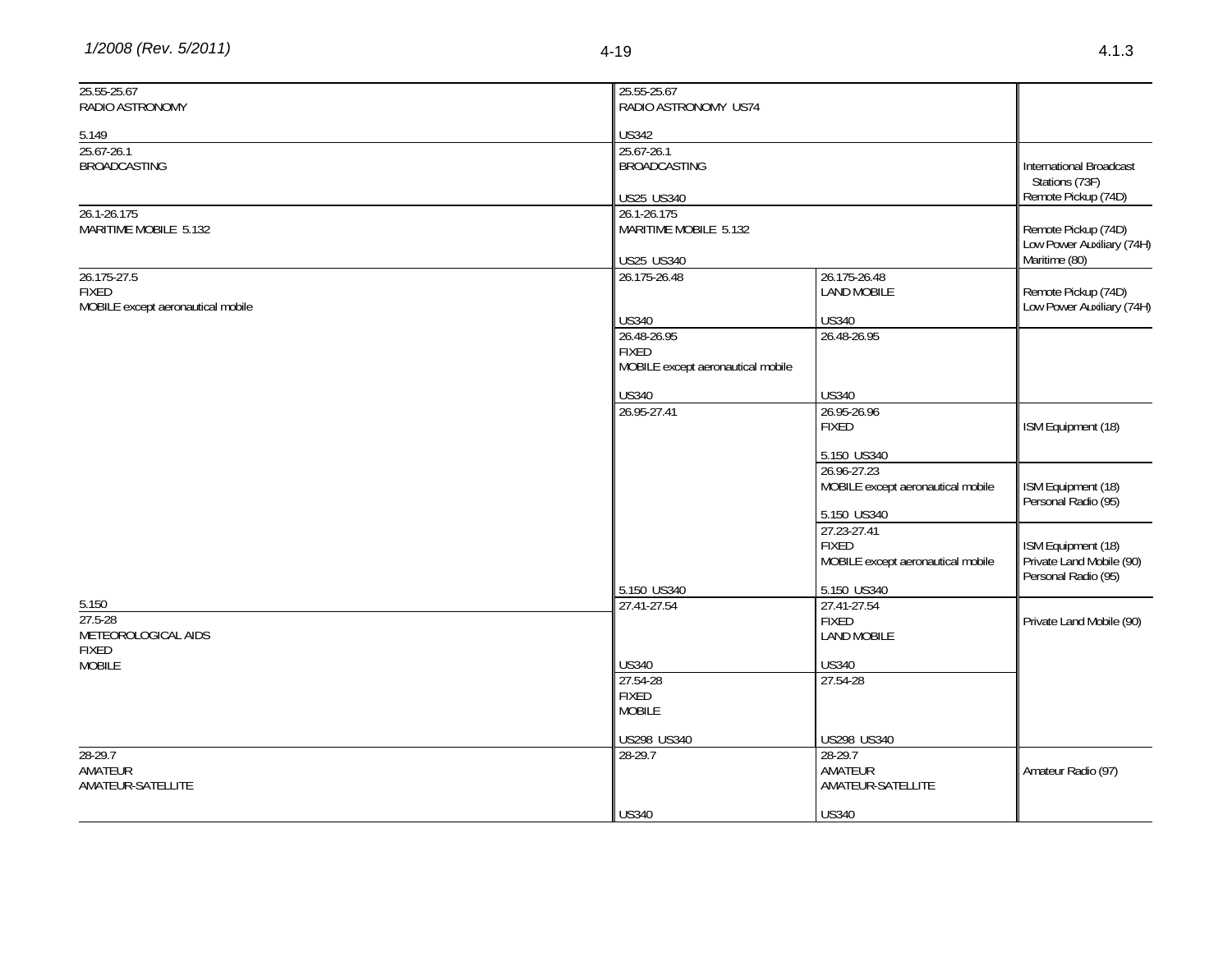| Table of Frequency Allocations                                                                         |                     | 29.7-47 MHz (HF/VHF) |                                              |                                                 |                                                |
|--------------------------------------------------------------------------------------------------------|---------------------|----------------------|----------------------------------------------|-------------------------------------------------|------------------------------------------------|
|                                                                                                        | International Table |                      | <b>United States Table</b>                   |                                                 | FCC Rule Part(s)                               |
| Region 1 Table                                                                                         | Region 2 Table      | Region 3 Table       | Federal Table                                | Non-Federal Table                               |                                                |
| 29.7-30.005<br><b>FIXED</b><br>MOBILE                                                                  |                     |                      | 29.7-29.89                                   | 29.7-29.8<br><b>LAND MOBILE</b>                 | Private Land Mobile (90)                       |
|                                                                                                        |                     |                      |                                              | <b>US340</b>                                    |                                                |
|                                                                                                        |                     |                      |                                              | 29.8-29.89<br><b>FIXED</b>                      |                                                |
|                                                                                                        |                     |                      | <b>US340</b>                                 | <b>US340</b>                                    |                                                |
|                                                                                                        |                     |                      | 29.89-29.91<br><b>FIXED</b><br><b>MOBILE</b> | 29.89-29.91                                     |                                                |
|                                                                                                        |                     |                      | <b>US340</b>                                 | <b>US340</b>                                    |                                                |
|                                                                                                        |                     |                      | 29.91-30                                     | 29.91-30<br>FIXED                               |                                                |
|                                                                                                        |                     |                      | <b>US340</b>                                 | <b>US340</b>                                    |                                                |
|                                                                                                        |                     |                      | 30-30.56                                     | 30-30.56                                        |                                                |
| 30.005-30.01<br>SPACE OPERATION (satellite identification)<br>FIXED<br><b>MOBILE</b><br>SPACE RESEARCH |                     |                      | <b>FIXED</b><br><b>MOBILE</b>                |                                                 |                                                |
| 30.01-37.5<br>FIXED<br><b>MOBILE</b>                                                                   |                     |                      | 30.56-32                                     | 30.56-32<br><b>FIXED</b><br><b>LAND MOBILE</b>  | Private Land Mobile (90)                       |
|                                                                                                        |                     |                      |                                              | <b>NG124</b>                                    |                                                |
|                                                                                                        |                     |                      | 32-33<br><b>FIXED</b><br><b>MOBILE</b>       | 32-33                                           |                                                |
|                                                                                                        |                     |                      | 33-34                                        | $33 - 34$<br><b>FIXED</b><br><b>LAND MOBILE</b> | Private Land Mobile (90)                       |
|                                                                                                        |                     |                      |                                              | <b>NG124</b>                                    |                                                |
|                                                                                                        |                     |                      | 34-35<br><b>FIXED</b><br><b>MOBILE</b>       | 34-35                                           |                                                |
|                                                                                                        |                     |                      | $35 - 36$                                    | $35 - 36$<br><b>FIXED</b><br><b>LAND MOBILE</b> | Public Mobile (22)<br>Private Land Mobile (90) |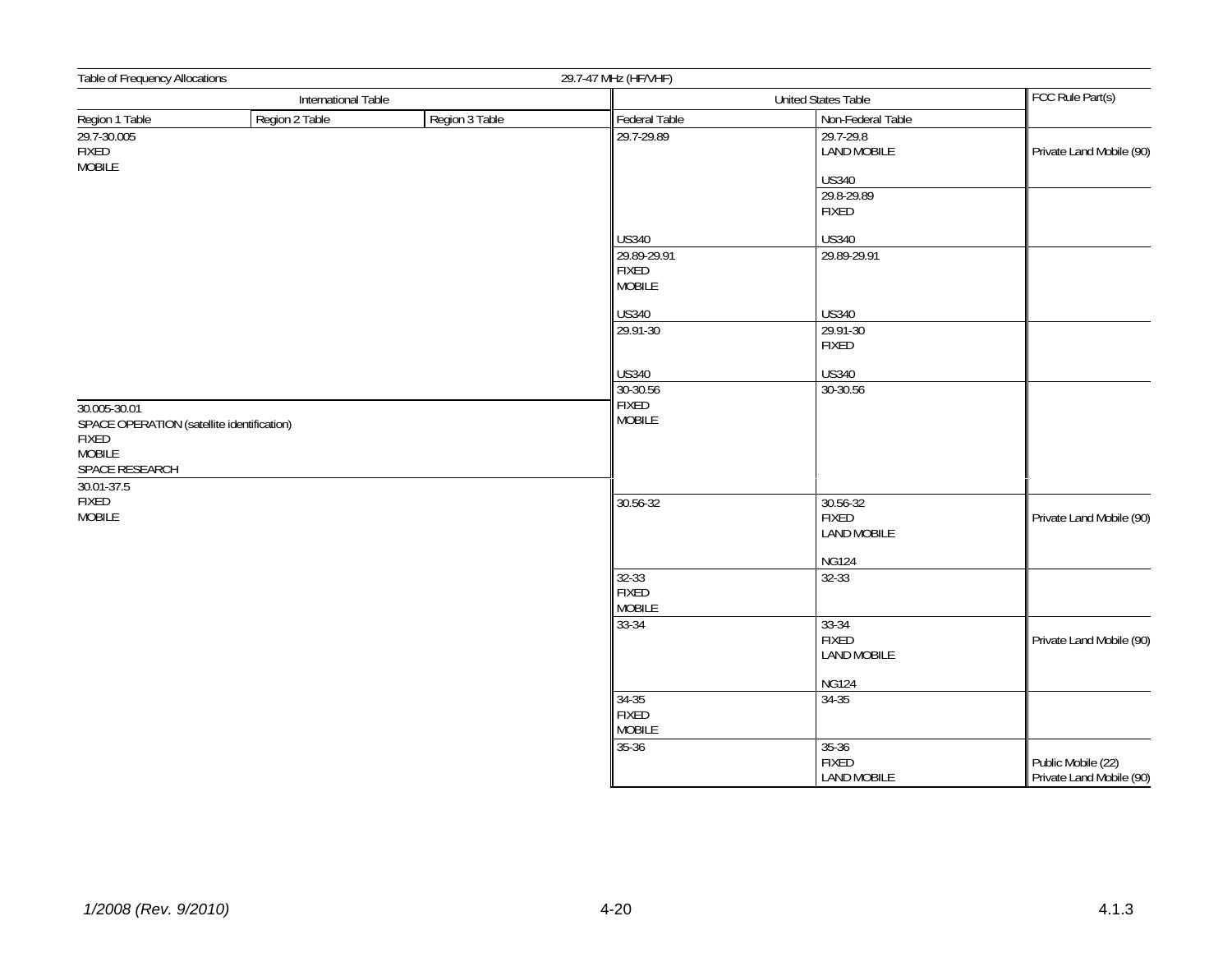|                       | $36 - 37$         | $36 - 37$          |                          |
|-----------------------|-------------------|--------------------|--------------------------|
|                       | <b>FIXED</b>      |                    |                          |
|                       | <b>MOBILE</b>     |                    |                          |
|                       | <b>US220</b>      | <b>US220</b>       |                          |
|                       | $37 - 37.5$       | 37-37.5            |                          |
|                       |                   | <b>LAND MOBILE</b> | Private Land Mobile (90) |
|                       |                   |                    |                          |
|                       |                   | <b>NG124</b>       |                          |
| 37.5-38.25            | 37.5-38           | 37.5-38            |                          |
| <b>FIXED</b>          | Radio astronomy   | <b>LAND MOBILE</b> |                          |
| MOBILE                |                   | Radio astronomy    |                          |
| Radio astronomy       | <b>US342</b>      | US342 NG59 NG124   |                          |
|                       | 38-38.25          | 38-38.25           |                          |
|                       | <b>FIXED</b>      | RADIO ASTRONOMY    |                          |
|                       | <b>MOBILE</b>     |                    |                          |
|                       | RADIO ASTRONOMY   |                    |                          |
| 5.149                 | US81 US342        | <b>US81 US342</b>  |                          |
| 38.25-39.986          | 38.25-39          | 38.25-39           |                          |
| <b>FIXED</b>          | FIXED             |                    |                          |
| <b>MOBILE</b>         | <b>MOBILE</b>     |                    |                          |
|                       | 39-40             | $39-40$            |                          |
| 39.986-40.02          |                   | <b>LAND MOBILE</b> | Private Land Mobile (90) |
| FIXED                 |                   | <b>NG124</b>       |                          |
| MOBILE                | 40-42             | $40-42$            |                          |
| Space research        | <b>FIXED</b>      |                    | ISM Equipment (18)       |
| 40.02-40.98           | <b>MOBILE</b>     |                    | Private Land Mobile (90) |
| <b>FIXED</b>          |                   |                    |                          |
| <b>MOBILE</b>         |                   |                    |                          |
| 5.150<br>40.98-41.015 |                   |                    |                          |
| <b>FIXED</b>          |                   |                    |                          |
| <b>MOBILE</b>         |                   |                    |                          |
| Space research        |                   |                    |                          |
| 5.160 5.161           |                   |                    |                          |
| 41.015-44             | 5.150 US210 US220 | 5.150 US210 US220  |                          |
| <b>FIXED</b>          | 42-46.6           | 42-43.69           |                          |
| <b>MOBILE</b>         |                   | <b>FIXED</b>       | Public Mobile (22)       |
|                       |                   | <b>LAND MOBILE</b> | Private Land Mobile (90) |
|                       |                   | NG124 NG141        |                          |
| 5.160 5.161           |                   | 43.69-46.6         |                          |
| 44-47                 |                   | LAND MOBILE        | Private Land Mobile (90) |
| <b>FIXED</b>          |                   | NG124 NG141        |                          |
| <b>MOBILE</b>         | 46.6-47           | 46.6-47            |                          |
|                       | <b>FIXED</b>      |                    |                          |
| 5.162 5.162A          | <b>MOBILE</b>     |                    |                          |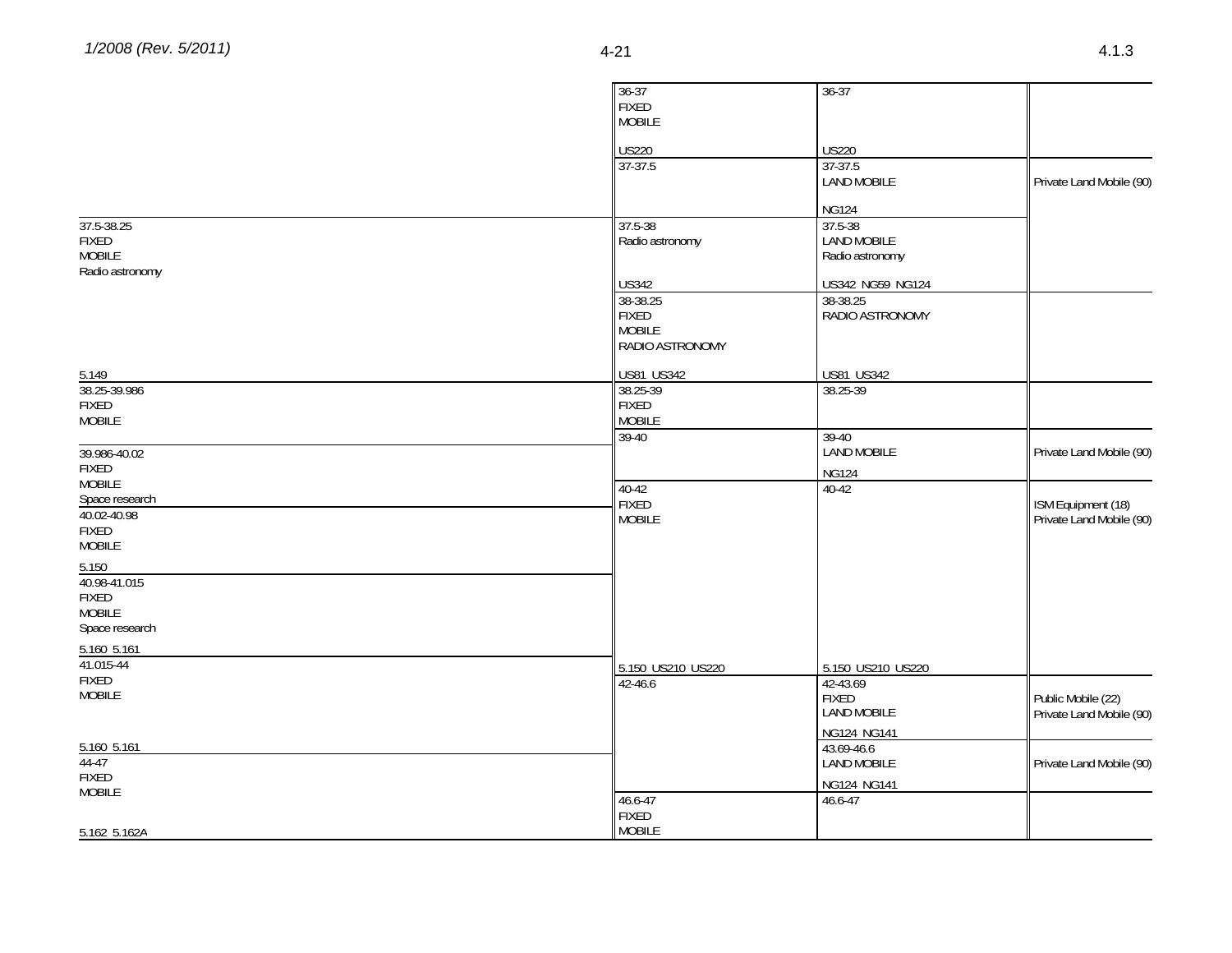| Table of Frequency Allocations                                                   |                                                            |                                                               | 47-137 MHz (VHF)                                           |                                                           |                                                                                                |
|----------------------------------------------------------------------------------|------------------------------------------------------------|---------------------------------------------------------------|------------------------------------------------------------|-----------------------------------------------------------|------------------------------------------------------------------------------------------------|
|                                                                                  | International Table                                        |                                                               |                                                            | <b>United States Table</b>                                | FCC Rule Part(s)                                                                               |
| Region 1 Table                                                                   | Region 2 Table                                             | Region 3 Table                                                | Federal Table                                              | Non-Federal Table                                         |                                                                                                |
| $47-68$<br><b>BROADCASTING</b>                                                   | 47-50<br><b>FIXED</b><br><b>MOBILE</b>                     | 47-50<br><b>FIXED</b><br><b>MOBILE</b><br><b>BROADCASTING</b> | 47-49.6                                                    | 47-49.6<br><b>LAND MOBILE</b><br><b>NG124</b>             | Private Land Mobile (90)                                                                       |
|                                                                                  |                                                            | 5.162A                                                        | 49.6-50<br><b>FIXED</b><br><b>MOBILE</b>                   | 49.6-50                                                   |                                                                                                |
|                                                                                  | 50-54<br>AMATEUR                                           |                                                               | $50 - 73$                                                  | 50-54<br>AMATEUR                                          | Amateur Radio (97)                                                                             |
|                                                                                  | 5.162A 5.166 5.167 5.167A 5.168 5.170                      |                                                               |                                                            |                                                           |                                                                                                |
| 5.162A 5.163 5.164 5.165                                                         | 54-68<br><b>BROADCASTING</b><br>Fixed<br>Mobile            | 54-68<br><b>FIXED</b><br><b>MOBILE</b><br><b>BROADCASTING</b> |                                                            | $54-72$<br><b>BROADCASTING</b>                            | Broadcast Radio (TV)(73)<br>LPTV, TV Translator/<br>Booster (74G)<br>Low Power Auxiliary (74H) |
| $5.169$ 5.171<br>68-74.8<br><b>FIXED</b><br>MOBILE except aeronautical<br>mobile | 5.172<br>$68-72$<br><b>BROADCASTING</b><br>Fixed<br>Mobile | 5.162A<br>68-74.8<br><b>FIXED</b><br><b>MOBILE</b>            |                                                            |                                                           |                                                                                                |
|                                                                                  | 5.173                                                      |                                                               |                                                            | NG5 NG14 NG115 NG149                                      |                                                                                                |
|                                                                                  | $72-73$<br><b>FIXED</b><br><b>MOBILE</b>                   |                                                               |                                                            | $72-73$<br><b>FIXED</b><br><b>MOBILE</b><br>NG3 NG49 NG56 | Public Mobile (22)<br>Aviation (87)<br>Private Land Mobile (90)<br>Personal Radio (95)         |
|                                                                                  | 73-74.6<br>RADIO ASTRONOMY                                 |                                                               | 73-74.6<br>RADIO ASTRONOMY US74                            |                                                           |                                                                                                |
|                                                                                  | 5.178<br>74.6-74.8<br><b>FIXED</b><br><b>MOBILE</b>        |                                                               | <b>US246</b><br>74.6-74.8<br><b>FIXED</b><br><b>MOBILE</b> |                                                           | Private Land Mobile (90)                                                                       |
| 5.149 5.175 5.177 5.179                                                          |                                                            | 5.149 5.176 5.179                                             | <b>US273</b>                                               |                                                           |                                                                                                |
| 74.8-75.2<br>AERONAUTICAL RADIONAVIGATION                                        |                                                            |                                                               | 74.8-75.2<br>AERONAUTICAL RADIONAVIGATION                  |                                                           | Aviation (87)                                                                                  |
| 5.180 5.181                                                                      |                                                            |                                                               | 5.180                                                      |                                                           |                                                                                                |
| 75.2-87.5<br><b>FIXED</b><br>MOBILE except aeronautical<br>mobile                | 75.2-75.4<br><b>FIXED</b><br><b>MOBILE</b>                 |                                                               | 75.2-75.4<br><b>FIXED</b><br><b>MOBILE</b>                 |                                                           | Private Land Mobile (90)                                                                       |
|                                                                                  | 5.179                                                      |                                                               | <b>US273</b>                                               |                                                           |                                                                                                |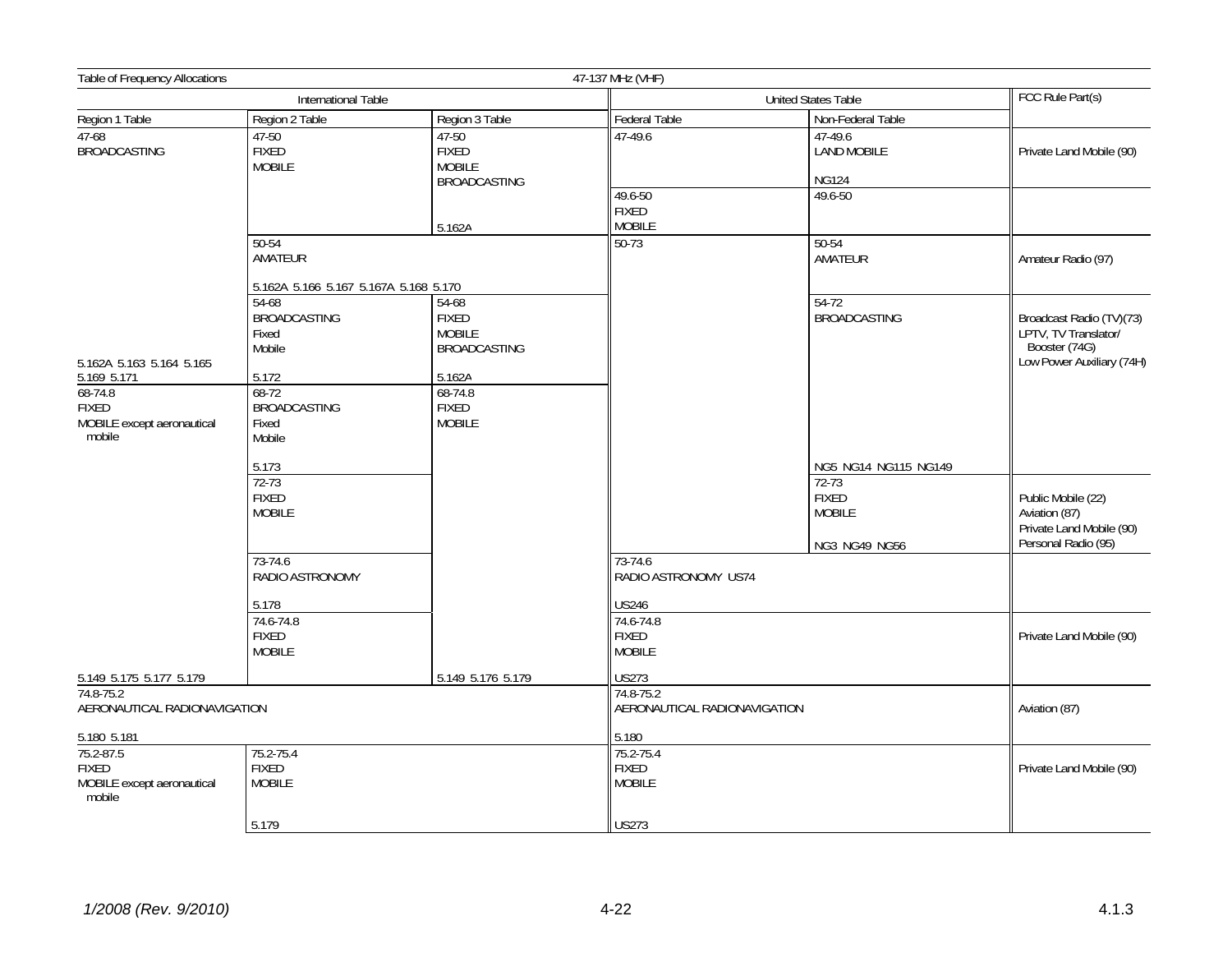| 5.175 5.179 5.187<br>87.5-100<br><b>BROADCASTING</b><br>5.190<br>100-108<br><b>BROADCASTING</b> | 75.4-76<br><b>FIXED</b><br><b>MOBILE</b><br>76-88<br><b>BROADCASTING</b><br>Fixed<br>Mobile<br>5.185<br>88-100<br><b>BROADCASTING</b> | 75.4-87<br><b>FIXED</b><br><b>MOBILE</b><br>5.182 5.183 5.188<br>87-100<br><b>FIXED</b><br><b>MOBILE</b><br><b>BROADCASTING</b> | 75.4-88<br>88-108                            | 75.4-76<br><b>FIXED</b><br><b>MOBILE</b><br>NG3 NG49 NG56<br>76-88<br><b>BROADCASTING</b><br>NG5 NG14 NG115 NG149<br>88-108<br>BROADCASTING NG2 | Public Mobile (22)<br>Aviation (87)<br>Private Land Mobile (90)<br>Personal Radio (95)<br>Broadcast Radio (TV)(73)<br>LPTV, TV Translator/<br>Booster (74G)<br>Low Power Auxiliary (74H)<br>Broadcast Radio (FM)(73)<br>FM Translator/Booster (74L) |
|-------------------------------------------------------------------------------------------------|---------------------------------------------------------------------------------------------------------------------------------------|---------------------------------------------------------------------------------------------------------------------------------|----------------------------------------------|-------------------------------------------------------------------------------------------------------------------------------------------------|-----------------------------------------------------------------------------------------------------------------------------------------------------------------------------------------------------------------------------------------------------|
|                                                                                                 |                                                                                                                                       |                                                                                                                                 |                                              |                                                                                                                                                 |                                                                                                                                                                                                                                                     |
| 5.192 5.194<br>108-117.975                                                                      |                                                                                                                                       |                                                                                                                                 | <b>US93</b><br>108-117.975                   | <b>US93 NG5</b>                                                                                                                                 |                                                                                                                                                                                                                                                     |
| AERONAUTICAL RADIONAVIGATION                                                                    |                                                                                                                                       |                                                                                                                                 | AERONAUTICAL RADIONAVIGATION                 |                                                                                                                                                 | Aviation (87)                                                                                                                                                                                                                                       |
| 5.197 5.197A                                                                                    |                                                                                                                                       |                                                                                                                                 | <b>US93 US343</b>                            |                                                                                                                                                 |                                                                                                                                                                                                                                                     |
| 117.975-137<br>AERONAUTICAL MOBILE (R)                                                          |                                                                                                                                       |                                                                                                                                 | 117.975-121.9375<br>AERONAUTICAL MOBILE (R)  |                                                                                                                                                 |                                                                                                                                                                                                                                                     |
|                                                                                                 |                                                                                                                                       |                                                                                                                                 | 5.111 5.200 US26 US28 US36                   |                                                                                                                                                 |                                                                                                                                                                                                                                                     |
|                                                                                                 |                                                                                                                                       |                                                                                                                                 | 121.9375-123.0875                            | 121.9375-123.0875<br>AERONAUTICAL MOBILE                                                                                                        |                                                                                                                                                                                                                                                     |
|                                                                                                 |                                                                                                                                       |                                                                                                                                 | US30 US31 US33 US80 US102<br><b>US213</b>    | US30 US31 US33 US80 US102<br><b>US213</b>                                                                                                       |                                                                                                                                                                                                                                                     |
|                                                                                                 |                                                                                                                                       |                                                                                                                                 | 123.0875-123.5875<br>AERONAUTICAL MOBILE     |                                                                                                                                                 |                                                                                                                                                                                                                                                     |
|                                                                                                 |                                                                                                                                       |                                                                                                                                 | 5.200 US32 US33 US112                        |                                                                                                                                                 |                                                                                                                                                                                                                                                     |
|                                                                                                 |                                                                                                                                       |                                                                                                                                 | 123.5875-128.8125<br>AERONAUTICAL MOBILE (R) |                                                                                                                                                 |                                                                                                                                                                                                                                                     |
|                                                                                                 |                                                                                                                                       |                                                                                                                                 | <b>US26 US36</b>                             |                                                                                                                                                 |                                                                                                                                                                                                                                                     |
|                                                                                                 |                                                                                                                                       |                                                                                                                                 | 128.8125-132.0125                            | 128.8125-132.0125<br>AERONAUTICAL MOBILE (R)                                                                                                    |                                                                                                                                                                                                                                                     |
|                                                                                                 |                                                                                                                                       |                                                                                                                                 | 132.0125-136<br>AERONAUTICAL MOBILE (R)      |                                                                                                                                                 |                                                                                                                                                                                                                                                     |
|                                                                                                 |                                                                                                                                       |                                                                                                                                 | <b>US26</b>                                  |                                                                                                                                                 |                                                                                                                                                                                                                                                     |
|                                                                                                 |                                                                                                                                       |                                                                                                                                 | 136-137                                      | 136-137<br>AERONAUTICAL MOBILE (R)                                                                                                              |                                                                                                                                                                                                                                                     |
| 5.111 5.200 5.201 5.202                                                                         |                                                                                                                                       |                                                                                                                                 | <b>US244</b>                                 | <b>US244</b>                                                                                                                                    |                                                                                                                                                                                                                                                     |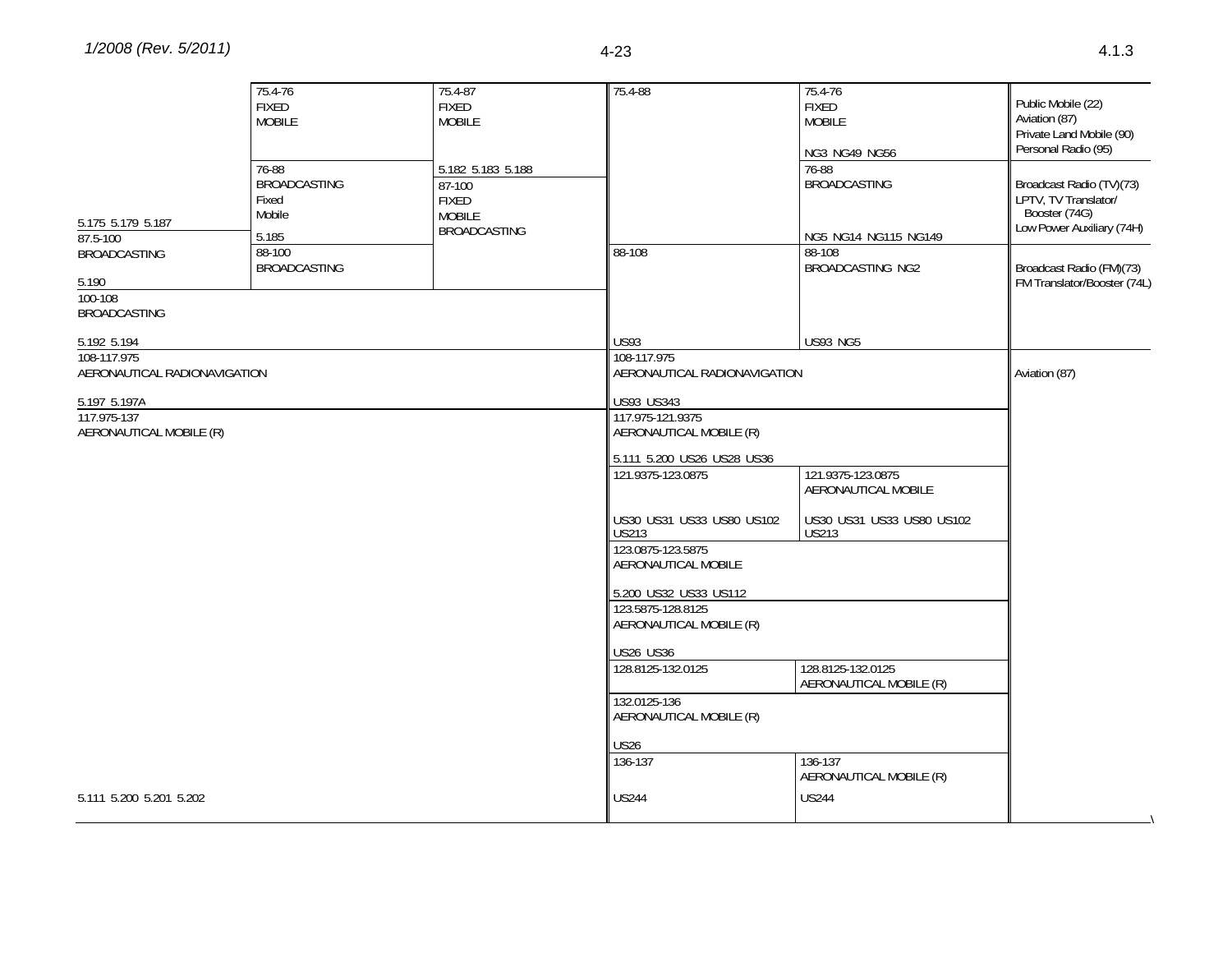| 137-156.7625 MHz (VHF)<br>Table of Frequency Allocations                                                                                                                                                                                       |                                                                                          |                                                                                 |                                                                                                                                                                                           |                   |                               |
|------------------------------------------------------------------------------------------------------------------------------------------------------------------------------------------------------------------------------------------------|------------------------------------------------------------------------------------------|---------------------------------------------------------------------------------|-------------------------------------------------------------------------------------------------------------------------------------------------------------------------------------------|-------------------|-------------------------------|
|                                                                                                                                                                                                                                                | International Table                                                                      |                                                                                 | United States Table                                                                                                                                                                       |                   | FCC Rule Part(s)              |
| Region 1 Table                                                                                                                                                                                                                                 | Region 2 Table                                                                           | Region 3 Table                                                                  | <b>Federal Table</b>                                                                                                                                                                      | Non-Federal Table |                               |
| 137-137.025<br>SPACE OPERATION (space-to-Earth)<br>METEOROLOGICAL-SATELLITE (space-to-Earth)<br>MOBILE-SATELLITE (space-to-Earth) 5.208A 5.208B 5.209<br>SPACE RESEARCH (space-to-Earth)<br>Fixed<br>Mobile except aeronautical mobile (R)     |                                                                                          |                                                                                 | 137-137.025<br>SPACE OPERATION (space-to-Earth)<br>METEOROLOGICAL-SATELLITE (space-to-Earth)<br>MOBILE-SATELLITE (space-to-Earth) US319 US320<br>SPACE RESEARCH (space-to-Earth)          |                   | Satellite Communications (25) |
| 5.204 5.205 5.206 5.207 5.208                                                                                                                                                                                                                  |                                                                                          |                                                                                 | 5.208                                                                                                                                                                                     |                   |                               |
| 137.025-137.175<br>SPACE OPERATION (space-to-Earth)<br>METEOROLOGICAL-SATELLITE (space-to-Earth)<br>SPACE RESEARCH (space-to-Earth)<br>Fixed<br>Mobile-satellite (space-to-Earth) 5.208A 5.208B 5.209<br>Mobile except aeronautical mobile (R) |                                                                                          |                                                                                 | 137.025-137.175<br>SPACE OPERATION (space-to-Earth)<br>METEOROLOGICAL-SATELLITE (space-to-Earth)<br>SPACE RESEARCH (space-to-Earth)<br>Mobile-satellite (space-to-Earth) US319 US320      |                   |                               |
| 5.204 5.205 5.206 5.207 5.208                                                                                                                                                                                                                  |                                                                                          |                                                                                 | 5.208                                                                                                                                                                                     |                   |                               |
| 137.175-137.825<br>SPACE OPERATION (space-to-Earth)<br>METEOROLOGICAL-SATELLITE (space-to-Earth)<br>MOBILE-SATELLITE (space-to-Earth) 5.208A 5.208B 5.209<br>SPACE RESEARCH (space-to-Earth)<br>Fixed<br>Mobile except aeronautical mobile (R) |                                                                                          |                                                                                 | 137.175-137.825<br>SPACE OPERATION (space-to-Earth)<br>METEOROLOGICAL-SATELLITE (space-to-Earth)<br>MOBILE-SATELLITE (space-to-Earth) US319 US320<br>SPACE RESEARCH (space-to-Earth)      |                   |                               |
| 5.204 5.205 5.206 5.207 5.208                                                                                                                                                                                                                  |                                                                                          |                                                                                 | 5.208                                                                                                                                                                                     |                   |                               |
| 137.825-138<br>SPACE OPERATION (space-to-Earth)<br>METEOROLOGICAL-SATELLITE (space-to-Earth)<br>SPACE RESEARCH (space-to-Earth)<br>Fixed<br>Mobile-satellite (space-to-Earth) 5.208A 5.208B 5.209<br>Mobile except aeronautical mobile (R)     |                                                                                          |                                                                                 | 137.825-138<br>SPACE OPERATION (space-to-Earth)<br>METEOROLOGICAL-SATELLITE (space-to-Earth)<br>SPACE RESEARCH (space-to-Earth)<br>Mobile-satellite (space-to-Earth) US319 US320<br>5.208 |                   |                               |
| 5.204 5.205 5.206 5.207 5.208<br>138-143.6                                                                                                                                                                                                     | 138-143.6                                                                                | 138-143.6                                                                       | 138-144                                                                                                                                                                                   | 138-144           |                               |
| AERONAUTICAL MOBILE (OR)<br>5.210 5.211 5.212 5.214                                                                                                                                                                                            | <b>FIXED</b><br><b>MOBILE</b><br>RADIOLOCATION<br>Space research (space-to-Earth)        | <b>FIXED</b><br><b>MOBILE</b><br>Space research (space-to-Earth)<br>5.207 5.213 | <b>FIXED</b><br><b>MOBILE</b>                                                                                                                                                             |                   |                               |
| 143.6-143.65                                                                                                                                                                                                                                   | 143.6-143.65                                                                             | 143.6-143.65                                                                    |                                                                                                                                                                                           |                   |                               |
| AERONAUTICAL MOBILE (OR)<br>SPACE RESEARCH (space-to-Earth)<br>5.211 5.212 5.214                                                                                                                                                               | <b>FIXED</b><br><b>MOBILE</b><br><b>RADIOLOCATION</b><br>SPACE RESEARCH (space-to-Earth) | <b>FIXED</b><br><b>MOBILE</b><br>SPACE RESEARCH (space-to-Earth)<br>5.207 5.213 |                                                                                                                                                                                           |                   |                               |
| 143.65-144                                                                                                                                                                                                                                     | 143.65-144                                                                               | 143.65-144                                                                      |                                                                                                                                                                                           |                   |                               |
| AERONAUTICAL MOBILE (OR)                                                                                                                                                                                                                       | <b>FIXED</b><br><b>MOBILE</b><br>RADIOLOCATION                                           | <b>FIXED</b><br><b>MOBILE</b><br>Space research (space-to-Earth)                |                                                                                                                                                                                           |                   |                               |
| 5.210 5.211 5.212 5.214                                                                                                                                                                                                                        | Space research (space-to-Earth)                                                          | 5.207 5.213                                                                     | G30                                                                                                                                                                                       |                   |                               |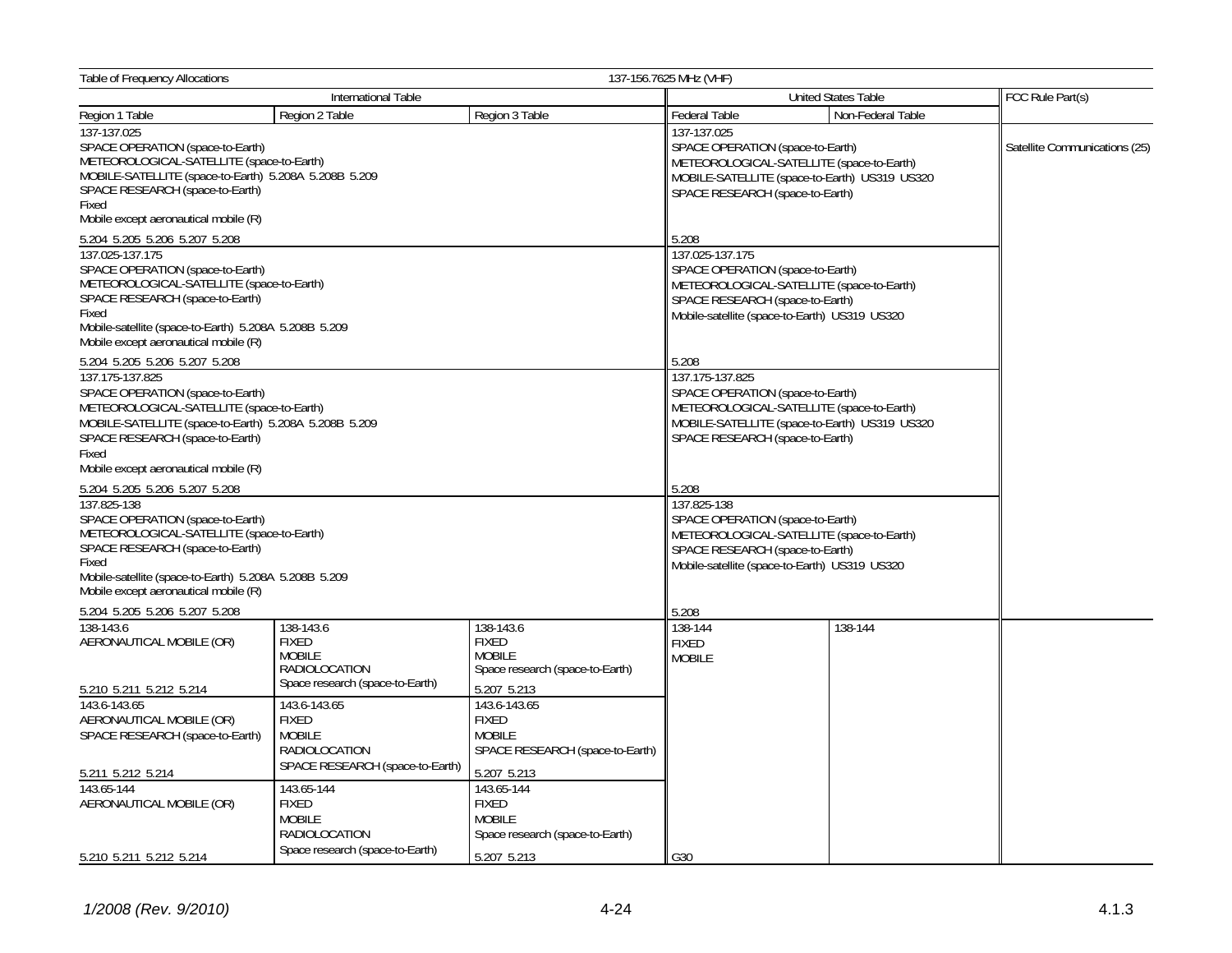| 1/2008 (Rev. 9/2010)<br>$\sim$<br>4-25 | ن انت |
|----------------------------------------|-------|
|----------------------------------------|-------|

|  | ×<br>۰, |
|--|---------|
|  |         |

| 144-146<br>AMATEUR<br>AMATEUR-SATELLITE                                                                                 |                                                                                                |                                                     | 144-148                                                                                                       | 144-146<br>AMATEUR<br>AMATEUR-SATELLITE                                                      | Amateur Radio (97)                                                    |
|-------------------------------------------------------------------------------------------------------------------------|------------------------------------------------------------------------------------------------|-----------------------------------------------------|---------------------------------------------------------------------------------------------------------------|----------------------------------------------------------------------------------------------|-----------------------------------------------------------------------|
| 5.216<br>146-148<br><b>FIXED</b><br>MOBILE except aeronautical mobile (R)                                               | 146-148<br>AMATEUR                                                                             | 146-148<br>AMATEUR<br><b>FIXED</b><br><b>MOBILE</b> |                                                                                                               | 146-148<br>AMATEUR                                                                           |                                                                       |
| 148-149.9<br><b>FIXED</b><br>MOBILE except aeronautical mobile (R)<br>MOBILE-SATELLITE (Earth-to-space)<br>5.209        | 5.217<br>148-149.9<br><b>FIXED</b><br><b>MOBILE</b><br>MOBILE-SATELLITE (Earth-to-space) 5.209 | 5.217                                               | 148-149.9<br><b>FIXED</b><br><b>MOBILE</b><br>MOBILE-SATELLITE<br>(Earth-to-space) US319<br>US320 US323 US325 | 148-149.9<br>MOBILE-SATELLITE<br>(Earth-to-space) US320<br><b>US323 US325</b>                | Satellite Communications (25)                                         |
| 5.218 5.219 5.221<br>149.9-150.05<br>MOBILE-SATELLITE (Earth-to-space) 5.209 5.224A<br>RADIONAVIGATION-SATELLITE 5.224B | 5.218 5.219 5.221                                                                              |                                                     | 5.218 5.219 G30<br>149.9-150.05<br>MOBILE-SATELLITE (Earth-to-space) US319 US320<br>RADIONAVIGATION-SATELLITE | 5.218 5.219 US319                                                                            |                                                                       |
| 5.220 5.222 5.223<br>150.05-153<br><b>FIXED</b><br>MOBILE except aeronautical mobile<br>RADIO ASTRONOMY                 | 150.05-156.4875<br><b>FIXED</b><br><b>MOBILE</b>                                               |                                                     | 5.223<br>150.05-150.8<br><b>FIXED</b><br><b>MOBILE</b>                                                        | 150.05-150.8                                                                                 |                                                                       |
|                                                                                                                         |                                                                                                |                                                     | US73 G30<br>150.8-152.855                                                                                     | <b>US73</b><br>150.8-152.855<br><b>FIXED</b><br>LAND MOBILE NG4 NG51<br><b>NG112</b>         | Public Mobile (22)<br>Private Land Mobile (90)<br>Personal Radio (95) |
| 5.149<br>153-154<br><b>FIXED</b><br>MOBILE except aeronautical mobile (R)                                               |                                                                                                |                                                     | <b>US73</b><br>152.855-156.2475                                                                               | <b>US73 NG124</b><br>152.855-154<br>LAND MOBILE NG4                                          | Remote Pickup (74D)<br>Private Land Mobile (90)                       |
| Meteorological aids<br>154-156.4875<br><b>FIXED</b><br>MOBILE except aeronautical mobile (R)                            |                                                                                                |                                                     |                                                                                                               | <b>NG124</b><br>154-156.2475<br><b>FIXED</b><br>LAND MOBILE NG112<br>5.226 NG117 NG124 NG148 | Maritime (80)<br>Private Land Mobile (90)<br>Personal Radio (95)      |
| 5.226<br>156.4875-156.5625<br>MARITIME MOBILE (distress and calling via DSC)                                            | 5.225 5.226                                                                                    |                                                     | 156.2475-156.7625                                                                                             | 156.2475-156.7625<br>MARITIME MOBILE US106<br><b>US226 NG117</b>                             | Maritime (80)<br>Aviation (87)                                        |
| 5.111 5.226 5.227<br>156.5625-156.7625<br><b>FIXED</b><br>MOBILE except aeronautical mobile (R) MOBILE                  | 156.5625-156.7625<br><b>FIXED</b>                                                              |                                                     |                                                                                                               |                                                                                              |                                                                       |
| 5.226                                                                                                                   | 5.225 5.226                                                                                    |                                                     | US77 US106 US226 US266 US77 US266 NG124                                                                       |                                                                                              |                                                                       |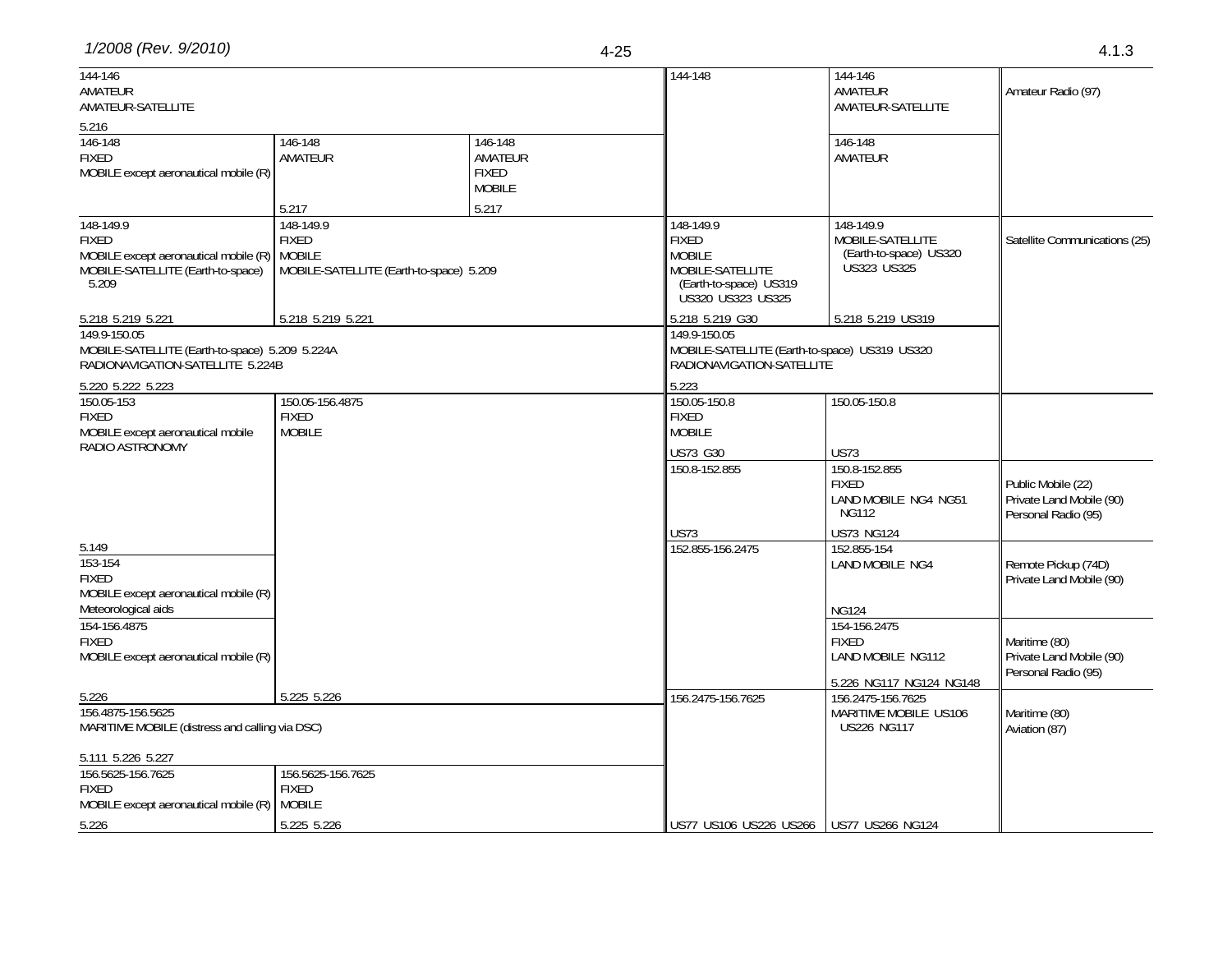| Table of Frequency Allocations                              |                                |                | 156.7625-267 MHz (VHF)                           |                                                                    |                                                            |  |
|-------------------------------------------------------------|--------------------------------|----------------|--------------------------------------------------|--------------------------------------------------------------------|------------------------------------------------------------|--|
| International Table                                         |                                |                |                                                  | United States Table                                                | FCC Rule Part(s)                                           |  |
| Region 1 Table                                              | Region 2 Table                 | Region 3 Table | Federal Table                                    | Non-Federal Table                                                  |                                                            |  |
| 156.7625-156.8375<br>MARITIME MOBILE (distress and calling) |                                |                | 156.7625-156.8375                                | MARITIME MOBILE (distress, urgency, safety and calling)            |                                                            |  |
| 5.111 5.226                                                 |                                |                | 5.226 US266                                      | Aviation (87)                                                      |                                                            |  |
| 156.8375-174<br><b>FIXED</b>                                | 156.8375-174<br><b>FIXED</b>   |                | 156.8375-157.0375                                | 156.8375-157.0375<br><b>MARITIME MOBILE</b>                        |                                                            |  |
| MOBILE except aeronautical<br>mobile                        | <b>MOBILE</b>                  |                | 5.226 US77 US266                                 | 5.226 US77 US266                                                   |                                                            |  |
|                                                             |                                |                | 157.0375-157.1875<br>MARITIME MOBILE US214       | 157.0375-157.1875                                                  | Maritime (80)                                              |  |
|                                                             |                                |                | 5.226 US266 G109                                 | 5.226 US214 US266                                                  |                                                            |  |
|                                                             |                                |                | 157.1875-161.575                                 | 157.1875-157.45<br>MOBILE except aeronautical mobile US266         | Maritime (80)<br>Aviation (87)                             |  |
|                                                             |                                |                |                                                  | 5.226 NG111                                                        | Private Land Mobile (90)                                   |  |
|                                                             |                                |                |                                                  | 157.45-161.575<br><b>FIXED</b><br>LAND MOBILE NG28 NG111 NG112     | Public Mobile (22)<br>Remote Pickup (74D)<br>Maritime (80) |  |
|                                                             |                                |                |                                                  | 5.226 NG6 NG70 NG124 NG148 NG155                                   | Private Land Mobile (90)                                   |  |
|                                                             |                                |                | 161.575-161.625                                  | 161.575-161.625<br>MARITIME MOBILE                                 | Public Mobile (22)                                         |  |
|                                                             |                                |                | 5.226 US77                                       | 5.226 US77 NG6 NG17                                                | Maritime (80)                                              |  |
|                                                             |                                |                | 161.625-161.9625                                 | 161.625-161.775<br>LAND MOBILE NG6                                 | Public Mobile (22)<br>Remote Pickup (74D)                  |  |
|                                                             |                                |                |                                                  | 5.226                                                              | Low Power Auxiliary (74H)                                  |  |
|                                                             |                                |                |                                                  | 161.775-161.9625<br>MOBILE except aeronautical mobile US266<br>NG6 | Maritime (80)<br>Private Land Mobile (90)                  |  |
|                                                             |                                |                | <b>US266</b>                                     | 5.226                                                              |                                                            |  |
|                                                             |                                |                | 161.9625-161.9875                                | MARITIME MOBILE (AIS) US228                                        |                                                            |  |
|                                                             |                                |                | 161.9875-162.0125                                | 161.9875-162.0125<br>MOBILE except aeronautical mobile             |                                                            |  |
|                                                             |                                |                |                                                  | 5.226                                                              |                                                            |  |
|                                                             |                                |                | 162.0125-162.0375<br>MARITIME MOBILE (AIS) US228 |                                                                    |                                                            |  |
|                                                             |                                |                | 162.0375-173.2<br><b>FIXED</b><br><b>MOBILE</b>  | 162.0375-173.2                                                     | Remote Pickup (74D)<br>Private Land Mobile (90)            |  |
|                                                             |                                |                | US8 US11 US13 US73 US300<br>US312 G5             | US8 US11 US13 US73 US300 US312                                     |                                                            |  |
|                                                             |                                |                | 173.2-173.4                                      | 173.2-173.4<br><b>FIXED</b><br>Land mobile                         | Private Land Mobile (90)                                   |  |
|                                                             |                                |                | 173.4-174<br><b>FIXED</b>                        | 173.4-174                                                          |                                                            |  |
|                                                             |                                |                | <b>MOBILE</b>                                    |                                                                    |                                                            |  |
| 5.226 5.227A 5.229                                          | 5.226 5.227A 5.230 5.231 5.232 |                | G <sub>5</sub>                                   |                                                                    |                                                            |  |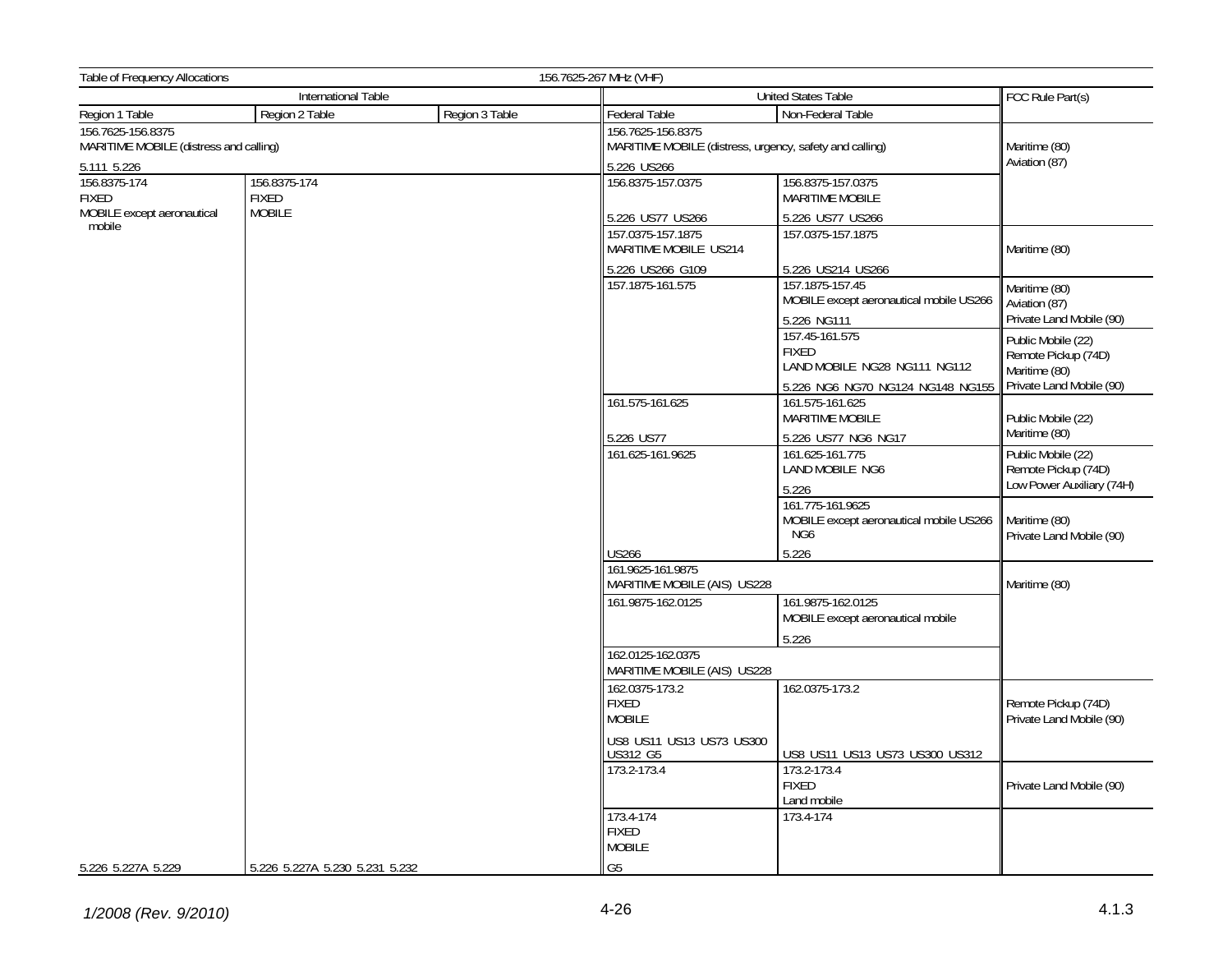| 1/2008 (Rev. 9/2010) | 4-Z | ن ان |
|----------------------|-----|------|
|                      |     |      |

| 174-223<br><b>BROADCASTING</b>                                  | 174-216<br><b>BROADCASTING</b><br>Fixed<br>Mobile<br>5.234                 | 174-223<br><b>FIXED</b><br><b>MOBILE</b><br><b>BROADCASTING</b>                             | 174-216                                                      | 174-216<br><b>BROADCASTING</b><br>NG5 NG14 NG115 NG149                        | Broadcast Radio (TV)(73)<br>LPTV, TV Translator/Booster<br>(74G)<br>Low Power Auxiliary (74H) |
|-----------------------------------------------------------------|----------------------------------------------------------------------------|---------------------------------------------------------------------------------------------|--------------------------------------------------------------|-------------------------------------------------------------------------------|-----------------------------------------------------------------------------------------------|
|                                                                 | 216-220<br><b>FIXED</b><br><b>MARITIME MOBILE</b><br>Radiolocation 5.241   |                                                                                             | 216-217<br>Fixed<br>Land mobile                              | 216-219<br><b>FIXED</b><br>MOBILE except aeronautical mobile                  | Maritime (80)<br>Private Land Mobile (90)<br>Personal Radio (95)                              |
|                                                                 |                                                                            |                                                                                             | US210 US241 G2<br>217-220                                    | US210 US241 NG173                                                             |                                                                                               |
|                                                                 |                                                                            |                                                                                             | Fixed<br>Mobile                                              | 219-220<br><b>FIXED</b><br>MOBILE except aeronautical mobile<br>Amateur NG152 | Maritime (80)<br>Private Land Mobile (90)<br>Amateur Radio (97)                               |
|                                                                 | 5.242                                                                      |                                                                                             | US210 US241                                                  | US210 US241 NG173                                                             |                                                                                               |
|                                                                 | 220-225<br>AMATEUR<br><b>FIXED</b><br><b>MOBILE</b><br>Radiolocation 5.241 |                                                                                             | 220-222<br><b>FIXED</b><br><b>LAND MOBILE</b><br>US241 US242 |                                                                               | Private Land Mobile (90)                                                                      |
| 5.235 5.237 5.243<br>223-230<br>BROADCASTING<br>Fixed<br>Mobile |                                                                            | 5.233 5.238 5.240 5.245<br>223-230<br><b>FIXED</b><br><b>MOBILE</b><br><b>BROADCASTING</b>  | 222-225                                                      | 222-225<br>AMATEUR                                                            | Amateur Radio (97)                                                                            |
|                                                                 | 225-235<br><b>FIXED</b><br><b>MOBILE</b>                                   | AERONAUTICAL<br>RADIONAVIGATION<br>Radiolocation                                            | 225-235<br><b>FIXED</b><br><b>MOBILE</b>                     | 225-235                                                                       |                                                                                               |
| 5.243 5.246 5.247<br>230-235<br>FIXED<br><b>MOBILE</b>          |                                                                            | 5.250<br>230-235<br><b>FIXED</b><br><b>MOBILE</b><br>AERONAUTICAL<br><b>RADIONAVIGATION</b> |                                                              |                                                                               |                                                                                               |
| 5.247 5.251 5.252                                               |                                                                            | 5.250                                                                                       | G27                                                          |                                                                               |                                                                                               |
| 235-267<br>FIXED<br><b>MOBILE</b>                               |                                                                            |                                                                                             | 235-267<br><b>FIXED</b><br><b>MOBILE</b>                     | 235-267                                                                       |                                                                                               |
| 5.111 5.252 5.254 5.256 5.256A                                  |                                                                            |                                                                                             | 5.111 5.256 G27 G100                                         | 5.111 5.256                                                                   |                                                                                               |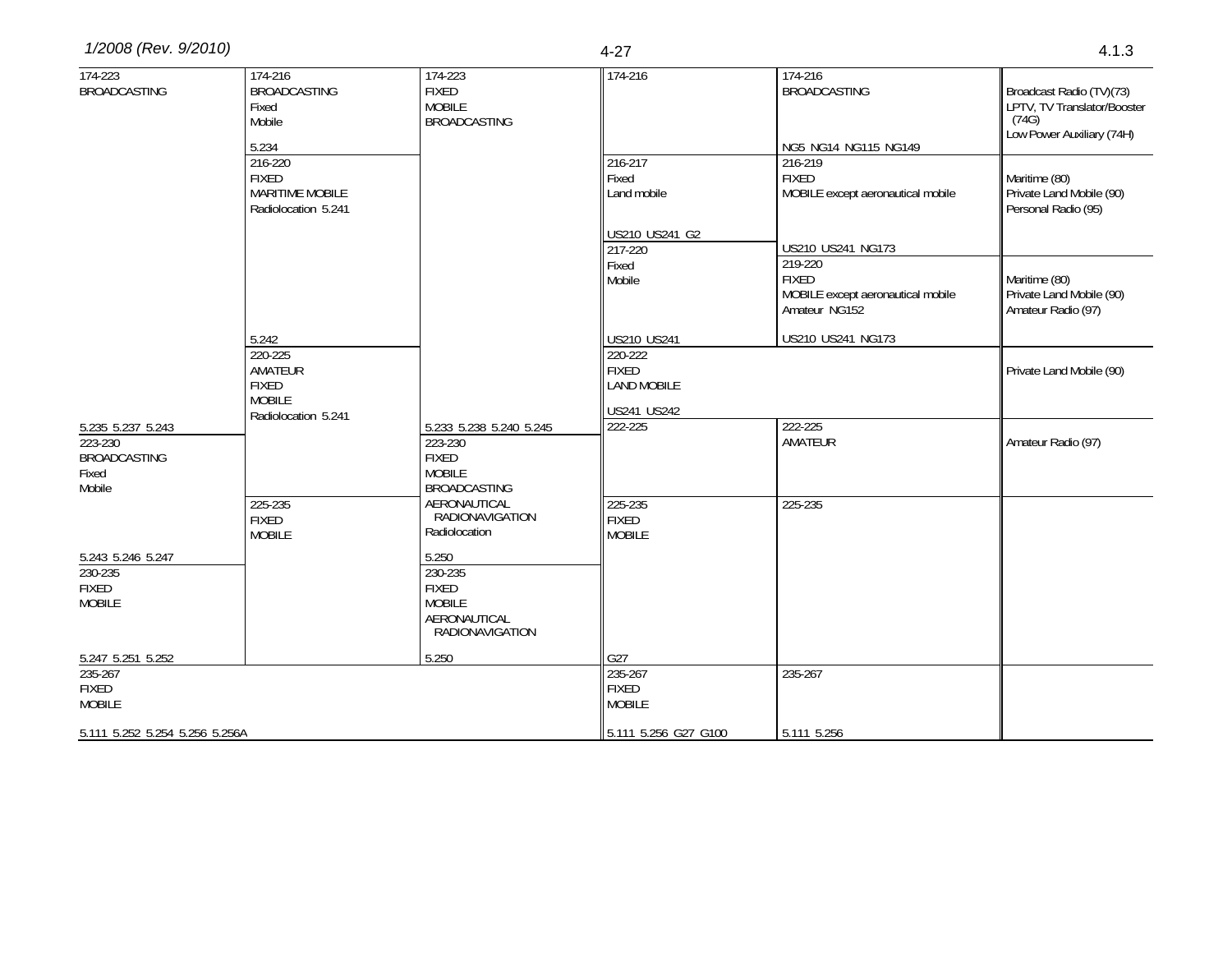| Table of Frequency Allocations<br>267-410 MHz (VHF/UHF)                                             |                                                             |                |                                                        |                   |               |
|-----------------------------------------------------------------------------------------------------|-------------------------------------------------------------|----------------|--------------------------------------------------------|-------------------|---------------|
| <b>International Table</b>                                                                          |                                                             |                | <b>United States Table</b>                             |                   |               |
| Region 1 Table                                                                                      | Region 2 Table                                              | Region 3 Table | <b>Federal Table</b>                                   | Non-Federal Table |               |
| $267 - 272$<br>FIXED<br><b>MOBILE</b><br>Space operation (space-to-Earth)                           |                                                             |                | 267-322<br><b>FIXED</b><br><b>MOBILE</b>               | 267-322           |               |
| 5.254 5.257                                                                                         |                                                             |                |                                                        |                   |               |
| 272-273<br>SPACE OPERATION (space-to-Earth)<br>FIXED<br><b>MOBILE</b>                               |                                                             |                |                                                        |                   |               |
| 5.254                                                                                               |                                                             |                |                                                        |                   |               |
| 273-312<br><b>FIXED</b><br><b>MOBILE</b>                                                            |                                                             |                |                                                        |                   |               |
| 5.254<br>$312 - 315$<br>FIXED<br>MOBILE<br>Mobile-satellite (Earth-to-space) 5.254 5.255<br>315-322 |                                                             |                |                                                        |                   |               |
| FIXED<br><b>MOBILE</b>                                                                              |                                                             |                |                                                        |                   |               |
| 5.254<br>322-328.6<br>FIXED<br><b>MOBILE</b><br>RADIO ASTRONOMY                                     |                                                             |                | G27 G100<br>322-328.6<br><b>FIXED</b><br><b>MOBILE</b> | 322-328.6         |               |
| 5.149                                                                                               |                                                             |                | US342 G27                                              | <b>US342</b>      |               |
| 328.6-335.4<br>AERONAUTICAL RADIONAVIGATION 5.258                                                   |                                                             |                | 328.6-335.4<br>AERONAUTICAL RADIONAVIGATION 5.258      |                   | Aviation (87) |
| 5.259<br>335.4-387<br>FIXED<br><b>MOBILE</b>                                                        |                                                             |                | 335.4-399.9<br><b>FIXED</b><br><b>MOBILE</b>           | 335.4-399.9       |               |
| $\frac{5.254}{387-390}$<br>FIXED<br><b>MOBILE</b><br>390-399.9<br>FIXED<br><b>MOBILE</b>            | Mobile-satellite (space-to-Earth) 5.208A 5.208B 5.254 5.255 |                |                                                        |                   |               |
| 5.254                                                                                               |                                                             |                | G27 G100                                               |                   |               |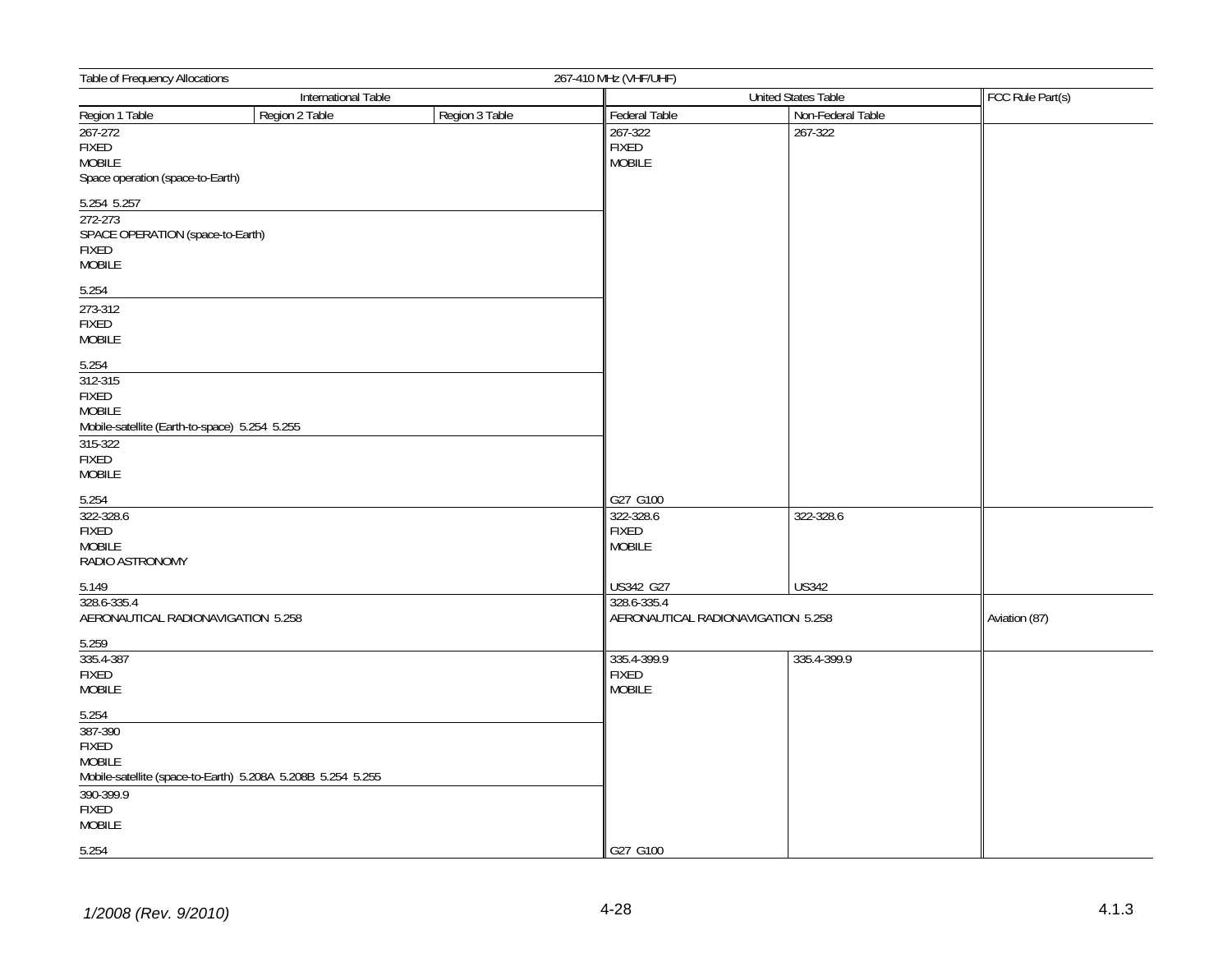| 399.9-400.05<br>MOBILE-SATELLITE (Earth-to-space) 5.209 5.224A<br>RADIONAVIGATION-SATELLITE 5.222 5.224B 5.260                                                                                                       | 399.9-400.05                                                                                                                                                                                                                                      | MOBILE-SATELLITE (Earth-to-space) US319 US320<br>RADIONAVIGATION-SATELLITE 5.260                                                                                                              |                                                  |  |
|----------------------------------------------------------------------------------------------------------------------------------------------------------------------------------------------------------------------|---------------------------------------------------------------------------------------------------------------------------------------------------------------------------------------------------------------------------------------------------|-----------------------------------------------------------------------------------------------------------------------------------------------------------------------------------------------|--------------------------------------------------|--|
| 5.220                                                                                                                                                                                                                |                                                                                                                                                                                                                                                   |                                                                                                                                                                                               |                                                  |  |
| 400.05-400.15<br>STANDARD FREQUENCY AND TIME SIGNAL-SATELLITE (400.1 MHz)                                                                                                                                            | 400.05-400.15                                                                                                                                                                                                                                     | STANDARD FREQUENCY AND TIME SIGNAL-SATELLITE (400.1 MHz)                                                                                                                                      |                                                  |  |
| 5.261 5.262                                                                                                                                                                                                          | 5.261                                                                                                                                                                                                                                             |                                                                                                                                                                                               |                                                  |  |
| 400.15-401<br>METEOROLOGICAL AIDS<br>METEOROLOGICAL-SATELLITE (space-to-Earth)<br>MOBILE-SATELLITE (space-to-Earth) 5.208A 5.208B 5.209<br>SPACE RESEARCH (space-to-Earth) 5.263<br>Space operation (space-to-Earth) | 400.15-401<br>METEOROLOGICAL AIDS<br>(radiosonde) US70<br>METEOROLOGICAL-SATELLITE<br>(space-to-Earth)<br>MOBILE-SATELLITE (space-to-<br>Earth) US319 US320 US324<br>SPACE RESEARCH<br>(space-to-Earth) 5.263<br>Space operation (space-to-Earth) | 400.15-401<br>METEOROLOGICAL AIDS<br>(radiosonde) US70<br>MOBILE-SATELLITE (space-to-<br>Earth) US320 US324<br>SPACE RESEARCH<br>(space-to-Earth) 5.263<br>Space operation (space-to-Earth)   | Satellite Communications (25)                    |  |
| 5.262 5.264                                                                                                                                                                                                          | 5.264                                                                                                                                                                                                                                             | 5.264 US319                                                                                                                                                                                   |                                                  |  |
| 401-402<br>METEOROLOGICAL AIDS<br>SPACE OPERATION (space-to-Earth)<br>EARTH EXPLORATION-SATELLITE (Earth-to-space)<br>METEOROLOGICAL-SATELLITE (Earth-to-space)<br>Fixed<br>Mobile except aeronautical mobile        | 401-402<br>METEOROLOGICAL AIDS<br>(radiosonde) US70<br>SPACE OPERATION<br>(space-to-Earth)<br>EARTH EXPLORATION-<br>SATELLITE (Earth-to-space)<br>METEOROLOGICAL-SATELLITE<br>(Earth-to-space)                                                    | 401-402<br>METEOROLOGICAL AIDS<br>(radiosonde) US70<br>SPACE OPERATION<br>(space-to-Earth)<br>Earth exploration-satellite<br>(Earth-to-space)<br>Meteorological-satellite<br>(Earth-to-space) | MedRadio (95I)                                   |  |
|                                                                                                                                                                                                                      | US345 US384                                                                                                                                                                                                                                       | US345 US384                                                                                                                                                                                   |                                                  |  |
| 402-403<br>METEOROLOGICAL AIDS<br>EARTH EXPLORATION-SATELLITE (Earth-to-space)<br>METEOROLOGICAL-SATELLITE (Earth-to-space)<br>Fixed<br>Mobile except aeronautical mobile                                            | 402-403<br>METEOROLOGICAL AIDS<br>(radiosonde) US70<br>EARTH EXPLORATION-<br>SATELLITE (Earth-to-space)<br>METEOROLOGICAL-SATELLITE<br>(Earth-to-space)                                                                                           | 402-403<br>METEOROLOGICAL AIDS<br>(radiosonde) US70<br>Earth exploration-satellite<br>(Earth-to-space)<br>Meteorological-satellite<br>(Earth-to-space)                                        |                                                  |  |
|                                                                                                                                                                                                                      | US345 US384                                                                                                                                                                                                                                       | US345 US384                                                                                                                                                                                   |                                                  |  |
| 403-406<br>METEOROLOGICAL AIDS<br>Fixed                                                                                                                                                                              | 403-406<br>METEOROLOGICAL AIDS<br>(radiosonde) US70                                                                                                                                                                                               | 403-406<br>METEOROLOGICAL AIDS<br>(radiosonde) US70                                                                                                                                           |                                                  |  |
| Mobile except aeronautical mobile                                                                                                                                                                                    | US345 G6                                                                                                                                                                                                                                          | <b>US345</b>                                                                                                                                                                                  |                                                  |  |
| 406-406.1<br>MOBILE-SATELLITE (Earth-to-space)                                                                                                                                                                       | 406-406.1<br>MOBILE-SATELLITE (Earth-to-space)                                                                                                                                                                                                    |                                                                                                                                                                                               | Maritime (EPIRBs) (80V)<br>Aviation (ELTs) (87F) |  |
| 5.266 5.267                                                                                                                                                                                                          | 5.266 5.267                                                                                                                                                                                                                                       |                                                                                                                                                                                               | Personal Radio (95)                              |  |
| 406.1-410<br><b>FIXED</b><br>MOBILE except aeronautical mobile<br>RADIO ASTRONOMY                                                                                                                                    | 406.1-410<br><b>FIXED</b><br><b>MOBILE</b><br>RADIO ASTRONOMY US74                                                                                                                                                                                | 406.1-410<br>RADIO ASTRONOMY US74                                                                                                                                                             | Private Land Mobile (90)                         |  |
| 5.149                                                                                                                                                                                                                | US13 US117 G5 G6                                                                                                                                                                                                                                  | <b>US13 US117</b>                                                                                                                                                                             |                                                  |  |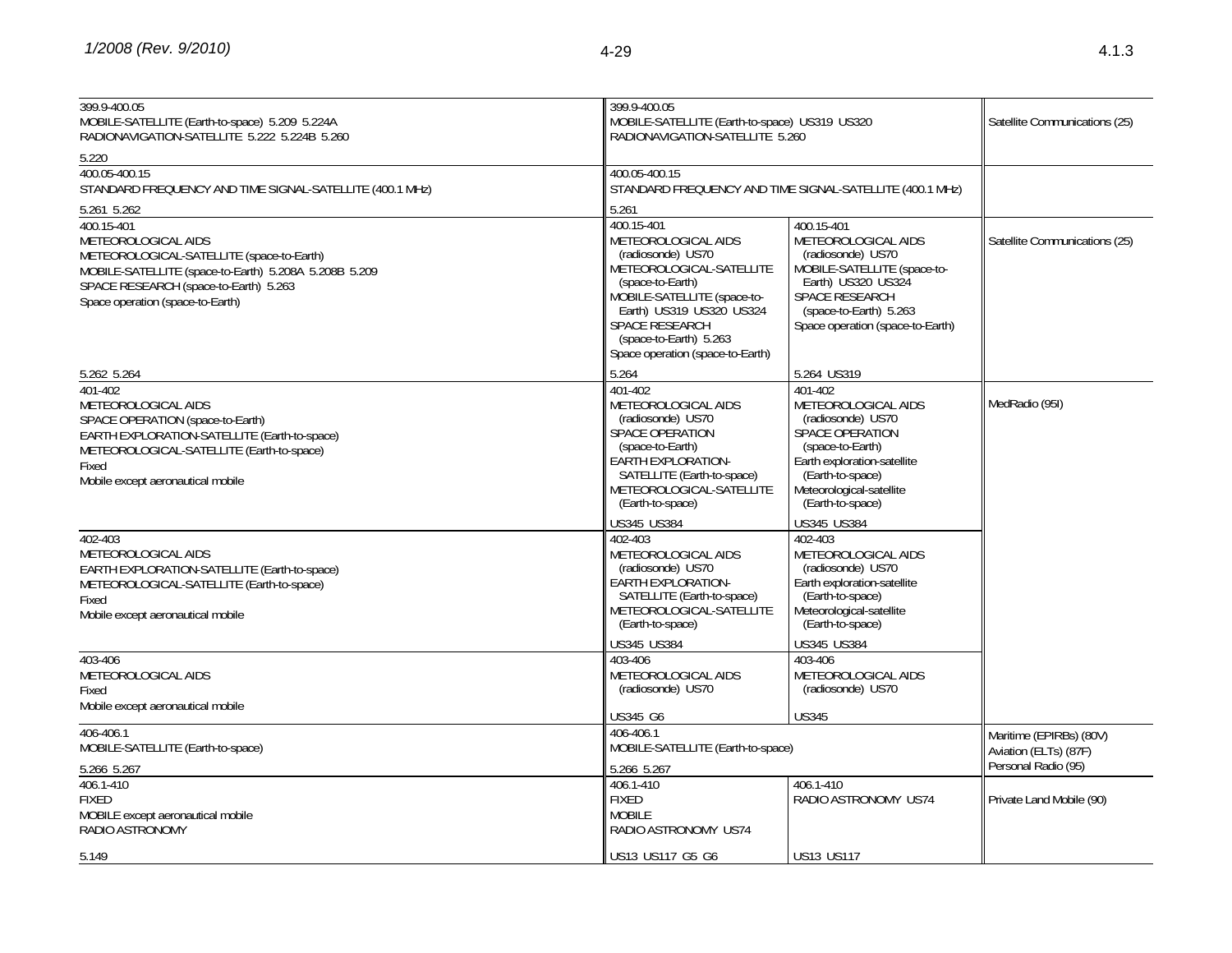| <b>Table of Frequency Allocations</b>                                                                 |                                                                                                         |                                                                                               | 410-698 MHz (UHF)                        |                                                                   |                                                  |
|-------------------------------------------------------------------------------------------------------|---------------------------------------------------------------------------------------------------------|-----------------------------------------------------------------------------------------------|------------------------------------------|-------------------------------------------------------------------|--------------------------------------------------|
|                                                                                                       | International Table                                                                                     |                                                                                               | <b>United States Table</b>               | FCC Rule Part(s)                                                  |                                                  |
| Region 1 Table                                                                                        | Region 2 Table                                                                                          | Region 3 Table                                                                                | Federal Table                            | Non-Federal Table                                                 |                                                  |
| 410-420<br><b>FIXED</b><br>MOBILE except aeronautical mobile<br>SPACE RESEARCH (space-to-space) 5.268 |                                                                                                         | $410-420$<br><b>FIXED</b><br><b>MOBILE</b><br><b>SPACE RESEARCH</b><br>(space-to-space) 5.268 | 410-420                                  | Private Land Mobile (90)                                          |                                                  |
|                                                                                                       |                                                                                                         |                                                                                               | US13 G5<br>420-450                       | <b>US13</b><br>420-450                                            |                                                  |
| 420-430<br><b>FIXED</b><br>MOBILE except aeronautical mobile<br>Radiolocation                         |                                                                                                         |                                                                                               | RADIOLOCATION G2 G129                    | Amateur US270                                                     | Private Land Mobile (90)<br>Amateur Radio (97)   |
| 5.269 5.270 5.271<br>430-432                                                                          | 430-432                                                                                                 |                                                                                               |                                          |                                                                   |                                                  |
| AMATEUR<br>RADIOLOCATION                                                                              | <b>RADIOLOCATION</b><br>Amateur                                                                         |                                                                                               |                                          |                                                                   |                                                  |
| 5.271 5.272 5.273 5.274 5.275<br>5.276 5.277                                                          | 5.271 5.276 5.277 5.278 5.279                                                                           |                                                                                               |                                          |                                                                   |                                                  |
| 432-438<br>AMATEUR<br><b>RADIOLOCATION</b><br>Earth exploration-satellite (active)<br>5.279A          | 432-438<br><b>RADIOLOCATION</b><br>Amateur<br>Earth exploration-satellite (active) 5.279A               |                                                                                               |                                          |                                                                   |                                                  |
| 5.138 5.271 5.272 5.276 5.277<br>5.280 5.281 5.282                                                    | 5.271 5.276 5.277 5.278 5.279 5.281 5.282                                                               |                                                                                               |                                          |                                                                   |                                                  |
| 438-440<br>AMATEUR<br><b>RADIOLOCATION</b>                                                            | 438-440<br>RADIOLOCATION<br>Amateur                                                                     |                                                                                               |                                          |                                                                   |                                                  |
| 5.271 5.273 5.274 5.275 5.276<br>5.277 5.283                                                          | 5.271 5.276 5.277 5.278 5.279                                                                           |                                                                                               |                                          |                                                                   |                                                  |
| 440-450<br><b>FIXED</b><br>MOBILE except aeronautical mobile                                          |                                                                                                         |                                                                                               |                                          |                                                                   |                                                  |
| Radiolocation<br>5.269 5.270 5.271 5.284 5.285 5.286                                                  |                                                                                                         |                                                                                               | 5.286 US87 US230 US269<br>US270 US397 G8 | 5.282 5.286 US87 US230 US269<br><b>US397</b>                      |                                                  |
| 450-455<br><b>FIXED</b>                                                                               |                                                                                                         |                                                                                               | 450-454                                  | 450-454<br><b>LAND MOBILE</b>                                     | Remote Pickup (74D)<br>Low Power Auxiliary (74H) |
| MOBILE 5.286AA                                                                                        |                                                                                                         |                                                                                               | 5.286 US87                               | 5.286 US87 NG112 NG124                                            | Private Land Mobile (90)                         |
| 5.209 5.271 5.286 5.286A 5.286B 5.286C 5.286D 5.286E                                                  |                                                                                                         |                                                                                               | 454-456                                  | 454-455<br><b>FIXED</b><br><b>LAND MOBILE</b><br>NG12 NG112 NG148 | Public Mobile (22)<br>Maritime (80)              |
| 455-456<br><b>FIXED</b><br>MOBILE 5.286AA<br>5.209 5.271 5.286A 5.286B                                | 455-456<br><b>FIXED</b><br>MOBILE 5.286AA<br>MOBILE-SATELLITE (Earth-to-<br>space) 5.286A 5.286B 5.286C | 455-456<br><b>FIXED</b><br>MOBILE 5.286AA<br>5.209 5.271 5.286A 5.286B                        |                                          | 455-456<br><b>LAND MOBILE</b>                                     | Remote Pickup (74D)<br>Low Power Auxiliary (74H) |
| 5.286C 5.286E                                                                                         | 5.209                                                                                                   | 5.286C 5.286E                                                                                 |                                          |                                                                   |                                                  |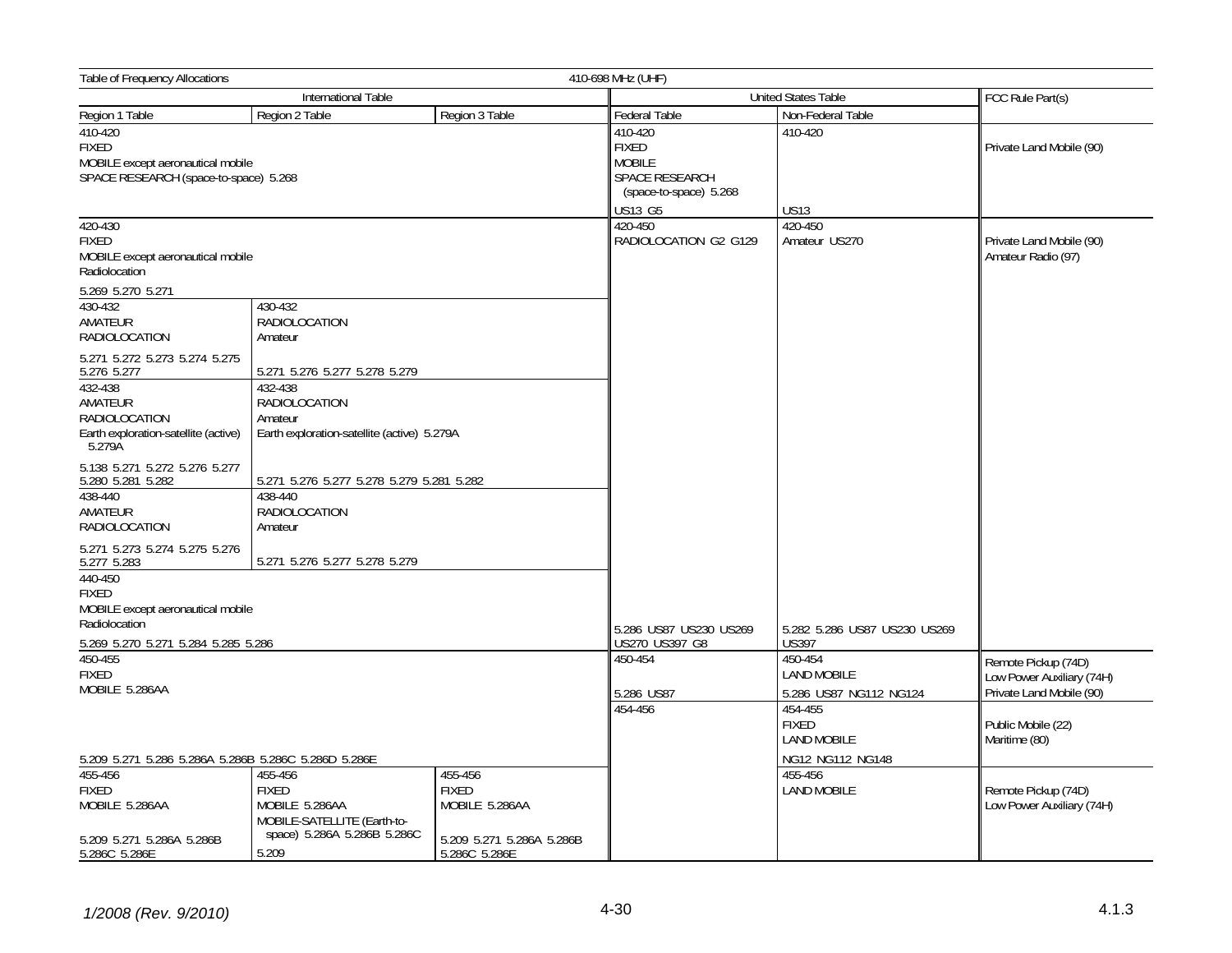| 1/2008 (Rev. 9/2010) | 4 - K | ن ان |
|----------------------|-------|------|
|                      |       |      |

| 456-459                                   |                                                                           |                               | 456-459                                                 | 456-460                                      |                                   |
|-------------------------------------------|---------------------------------------------------------------------------|-------------------------------|---------------------------------------------------------|----------------------------------------------|-----------------------------------|
| <b>FIXED</b>                              |                                                                           |                               |                                                         | <b>FIXED</b>                                 | Public Mobile (22)                |
| MOBILE 5.286AA                            |                                                                           |                               |                                                         | <b>LAND MOBILE</b>                           | Maritime (80)                     |
| 5.271 5.287 5.288                         |                                                                           |                               | 5.287 5.288                                             |                                              | Private Land Mobile (90)          |
| 459-460                                   | 459-460                                                                   | 459-460                       | 459-460                                                 |                                              |                                   |
| <b>FIXED</b>                              | <b>FIXED</b>                                                              | <b>FIXED</b>                  |                                                         |                                              |                                   |
| MOBILE 5.286AA                            | MOBILE 5.286AA                                                            | MOBILE 5.286AA                |                                                         |                                              |                                   |
|                                           | MOBILE-SATELLITE (Earth-to-                                               |                               |                                                         |                                              |                                   |
| 5.209 5.271 5.286A 5.286B                 | space) 5.286A 5.286B 5.286C                                               | 5.209 5.271 5.286A 5.286B     |                                                         | 5.287 5.288 NG12 NG112 NG124                 |                                   |
| 5.286C 5.286E                             | 5.209                                                                     | 5.286C 5.286E                 |                                                         | <b>NG148</b>                                 |                                   |
| 460-470                                   |                                                                           |                               | 460-470                                                 | 460-462.5375                                 |                                   |
| <b>FIXED</b>                              |                                                                           |                               | Meteorological-satellite                                | <b>FIXED</b>                                 | Private Land Mobile (90)          |
| MOBILE 5.286AA                            |                                                                           |                               | (space-to-Earth)                                        | <b>LAND MOBILE</b>                           |                                   |
| Meteorological-satellite (space-to-Earth) |                                                                           |                               |                                                         | 5.289 US201 US209 NG124                      |                                   |
|                                           |                                                                           |                               |                                                         | 462.5375-462.7375                            |                                   |
|                                           |                                                                           |                               |                                                         | <b>LAND MOBILE</b>                           | Personal Radio (95)               |
|                                           |                                                                           |                               |                                                         | 5.289 US201                                  |                                   |
|                                           |                                                                           |                               |                                                         | 462.7375-467.5375                            |                                   |
|                                           |                                                                           |                               |                                                         | <b>FIXED</b>                                 | Private Land Mobile (90)          |
|                                           |                                                                           |                               |                                                         | <b>LAND MOBILE</b>                           |                                   |
|                                           |                                                                           |                               |                                                         |                                              |                                   |
|                                           |                                                                           |                               |                                                         | 5.287 5.289 US73 US201 US209<br><b>NG124</b> |                                   |
|                                           |                                                                           |                               |                                                         | 467.5375-467.7375                            |                                   |
|                                           |                                                                           |                               |                                                         | <b>LAND MOBILE</b>                           | Personal Radio (95)               |
|                                           |                                                                           |                               |                                                         |                                              |                                   |
|                                           |                                                                           |                               |                                                         | 5.287 5.289 US201                            |                                   |
|                                           |                                                                           |                               |                                                         | 467.7375-470<br><b>FIXED</b>                 |                                   |
|                                           |                                                                           |                               |                                                         | <b>LAND MOBILE</b>                           | Maritime (80)                     |
|                                           |                                                                           |                               | 5.287 5.288 5.289 US73                                  |                                              | Private Land Mobile (90)          |
| 5.287 5.288 5.289 5.290                   |                                                                           |                               | US201 US209                                             | 5.288 5.289 US73 US201 NG124                 |                                   |
| 470-790                                   | 470-512                                                                   | 470-585                       | 470-608                                                 | 470-512                                      | Public Mobile (22)                |
| <b>BROADCASTING</b>                       | <b>BROADCASTING</b><br>Fixed                                              | <b>FIXED</b><br><b>MOBILE</b> |                                                         | <b>FIXED</b><br><b>LAND MOBILE</b>           | Broadcast Radio (TV)(73)          |
|                                           | Mobile                                                                    | <b>BROADCASTING</b>           |                                                         | <b>BROADCASTING</b>                          | LPTV, TV Translator/Booster (74G) |
|                                           |                                                                           |                               |                                                         |                                              | Low Power Auxiliary (74H)         |
|                                           | 5.292 5.293                                                               | 5.291 5.298                   |                                                         | NG5 NG14 NG66 NG115 NG149                    | Private Land Mobile (90)          |
|                                           | 512-608                                                                   | 585-610                       |                                                         | 512-608                                      | Broadcast Radio (TV)(73)          |
|                                           | <b>BROADCASTING</b>                                                       | <b>FIXED</b>                  |                                                         | <b>BROADCASTING</b>                          | LPTV, TV Translator/Booster (74G) |
|                                           | 5.297                                                                     | <b>MOBILE</b>                 |                                                         | NG5 NG14 NG115 NG149                         | Low Power Auxiliary (74H)         |
|                                           | 608-614                                                                   | <b>BROADCASTING</b>           | 608-614                                                 |                                              |                                   |
|                                           | RADIO ASTRONOMY                                                           | <b>RADIONAVIGATION</b>        | LAND MOBILE (medical telemetry and medical telecommand) |                                              | Personal Radio (95)               |
|                                           | Mobile-satellite except aeronautical<br>mobile-satellite (Earth-to-space) | 5.149 5.305 5.306 5.307       | RADIO ASTRONOMY US74                                    |                                              |                                   |
|                                           |                                                                           | 610-890                       |                                                         |                                              |                                   |
|                                           | 614-698                                                                   | <b>FIXED</b>                  | <b>US246</b><br>614-698                                 | 614-698                                      |                                   |
|                                           | <b>BROADCASTING</b>                                                       | MOBILE 5.313A 5.317A          |                                                         | <b>BROADCASTING</b>                          | Broadcast Radio (TV)(73)          |
|                                           | Fixed                                                                     | <b>BROADCASTING</b>           |                                                         |                                              | LPTV, TV Translator/Booster (74G) |
|                                           | Mobile                                                                    |                               |                                                         |                                              | Low Power Auxiliary (74H)         |
| 5.149 5.291A 5.294 5.296                  |                                                                           |                               |                                                         |                                              |                                   |
| 5.300 5.302 5.304 5.306                   | 5.293 5.309 5.311A                                                        |                               |                                                         | NG5 NG14 NG115 NG149                         |                                   |
| 5.311A 5.312                              |                                                                           | 5.149 5.305 5.306 5.307       |                                                         |                                              |                                   |
|                                           |                                                                           | 5.311A 5.320                  |                                                         |                                              |                                   |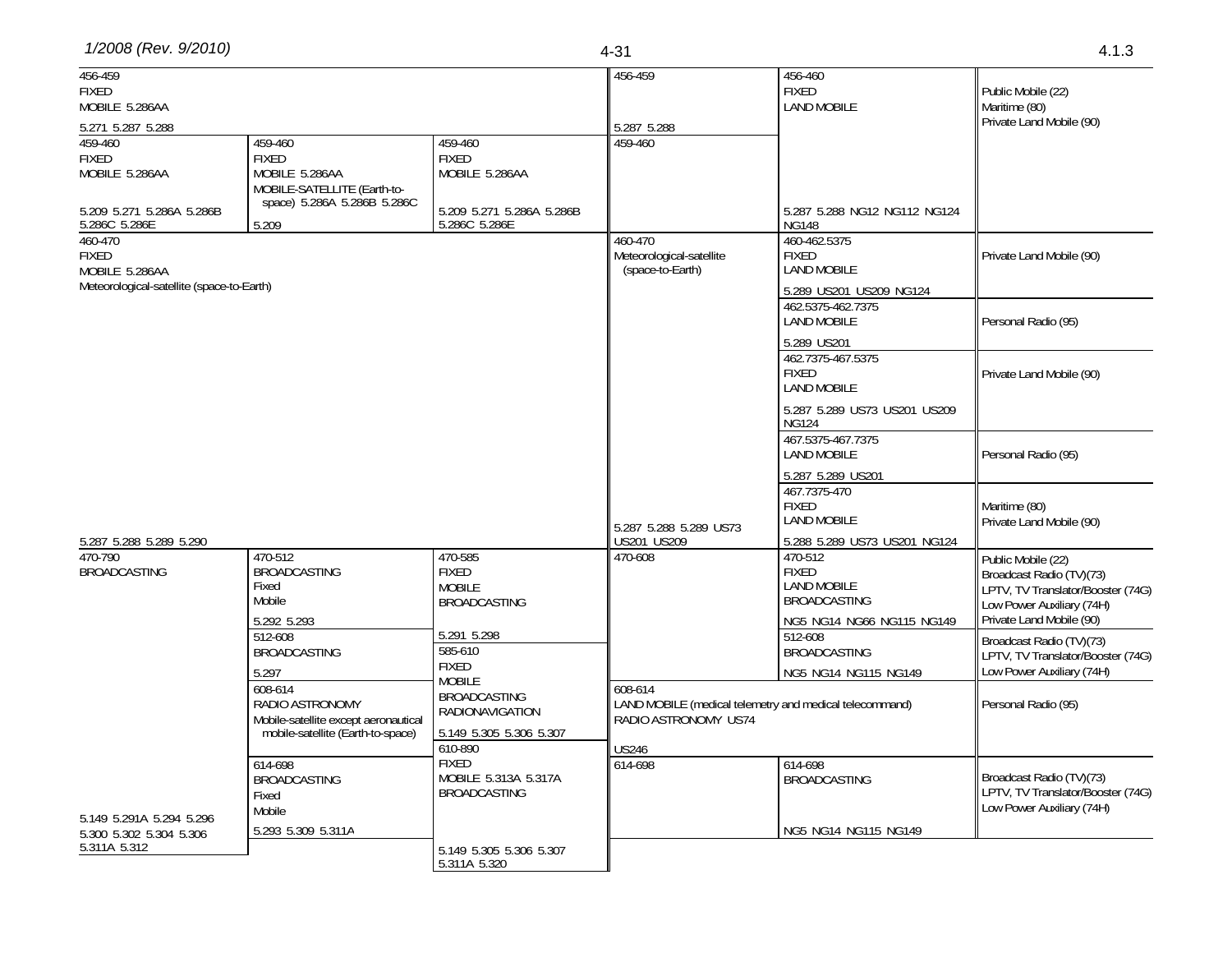| Table of Frequency Allocations                                                                               |                                                                                       |                     | 698-941 MHz (UHF)          |                                                                                                |                                                              |
|--------------------------------------------------------------------------------------------------------------|---------------------------------------------------------------------------------------|---------------------|----------------------------|------------------------------------------------------------------------------------------------|--------------------------------------------------------------|
|                                                                                                              | International Table                                                                   |                     | <b>United States Table</b> |                                                                                                | FCC Rule Part(s)                                             |
| Region 1 Table                                                                                               | Region 2 Table                                                                        | Region 3 Table      | Federal Table              | Non-Federal Table                                                                              |                                                              |
| (See previous page)                                                                                          | 698-806<br><b>FIXED</b><br>MOBILE 5.313B 5.317A<br><b>BROADCASTING</b>                | (See previous page) | 698-763                    | 698-763<br><b>FIXED</b><br><b>MOBILE</b><br><b>BROADCASTING</b>                                | Wireless Communications (27)<br>LPTV and TV Translator (74G) |
|                                                                                                              |                                                                                       |                     | 763-775                    | <b>NG159</b><br>763-775<br><b>FIXED</b><br><b>MOBILE</b>                                       | Public Safety Land Mobile (90R)                              |
| 790-862<br><b>FIXED</b><br>MOBILE except aeronautical<br>mobile 5.316B 5.317A<br><b>BROADCASTING</b>         |                                                                                       |                     | 775-793                    | NG158 NG159<br>775-793<br><b>FIXED</b><br><b>MOBILE</b><br><b>BROADCASTING</b><br><b>NG159</b> | Wireless Communications (27)<br>LPTV and TV Translator (74G) |
|                                                                                                              |                                                                                       |                     | 793-805                    | 793-805<br><b>FIXED</b><br><b>MOBILE</b><br>NG158 NG159                                        | Public Safety Land Mobile (90R)                              |
|                                                                                                              |                                                                                       |                     | 805-806                    | 805-806<br><b>FIXED</b><br><b>MOBILE</b><br><b>BROADCASTING</b>                                | Wireless Communications (27)<br>LPTV and TV Translator (74G) |
|                                                                                                              | 5.293 5.309 5.311A<br>806-890<br><b>FIXED</b><br>MOBILE 5.317A<br><b>BROADCASTING</b> |                     | 806-809                    | <b>NG159</b><br>806-809<br><b>LAND MOBILE</b>                                                  | Public Safety Land Mobile (90S)                              |
|                                                                                                              |                                                                                       |                     | 809-851                    | 809-849<br><b>FIXED</b><br>LAND MOBILE                                                         | Public Mobile (22)<br>Private Land Mobile (90)               |
|                                                                                                              |                                                                                       |                     |                            | 849-851<br>AERONAUTICAL MOBILE                                                                 | Public Mobile (22)                                           |
| 5.312 5.314 5.315 5.316                                                                                      |                                                                                       |                     | 851-854                    | 851-854<br><b>LAND MOBILE</b>                                                                  | Public Safety Land Mobile (90S)                              |
| 5.316A 5.319<br>862-890<br><b>FIXED</b><br>MOBILE except aeronautical<br>mobile 5.317A<br>BROADCASTING 5.322 |                                                                                       |                     | 854-890                    | 854-894<br><b>FIXED</b><br><b>LAND MOBILE</b>                                                  | Public Mobile (22)<br>Private Land Mobile (90)               |
| 5.319 5.323                                                                                                  | 5.317 5.318                                                                           |                     |                            |                                                                                                |                                                              |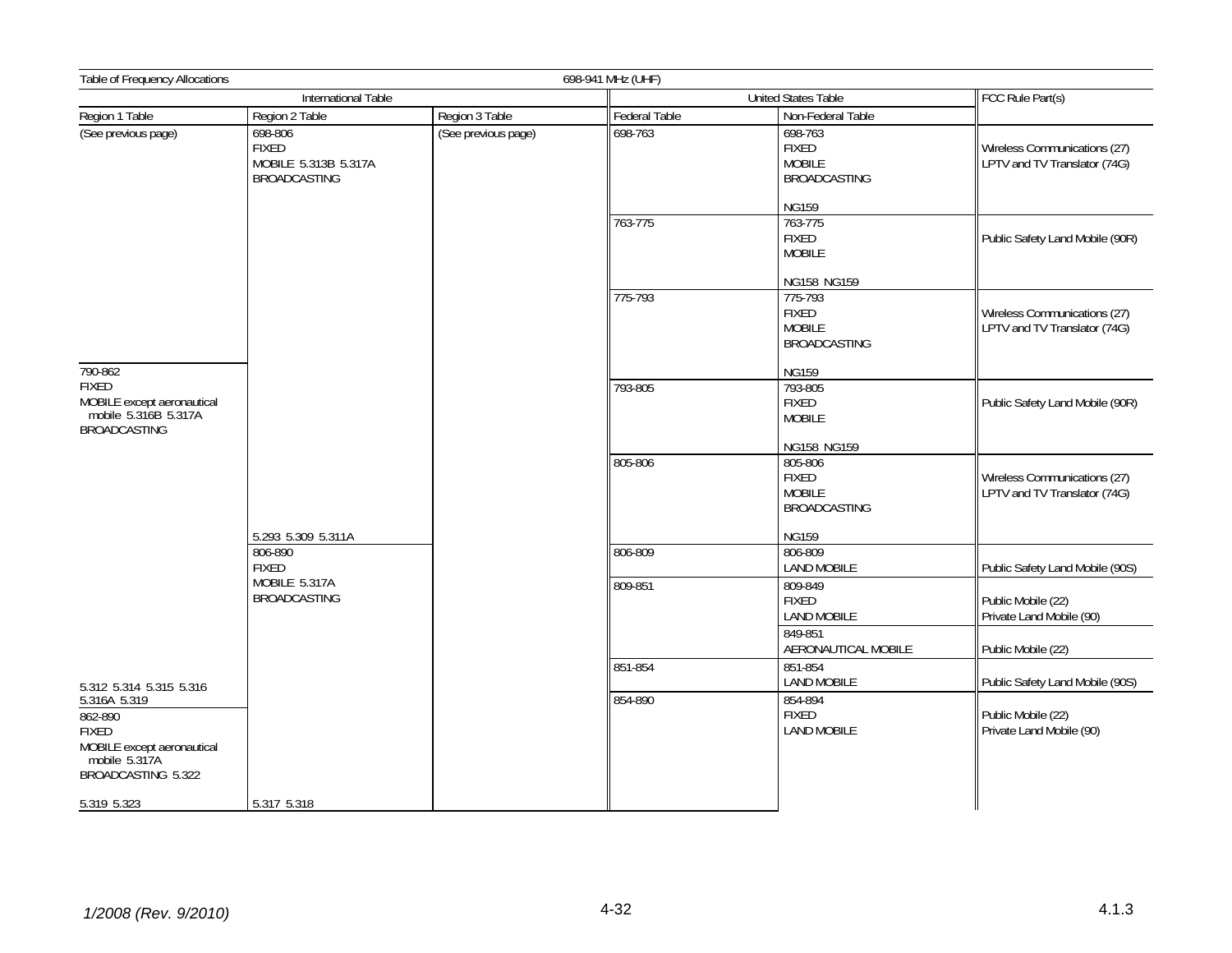| 890-942<br><b>FIXED</b><br>MOBILE except aeronautical<br>mobile 5.317A<br>BROADCASTING 5.322<br>Radiolocation | 890-902<br><b>FIXED</b><br>MOBILE except aeronautical<br>mobile 5.317A<br>Radiolocation                           | 890-942<br><b>FIXED</b><br>MOBILE 5.317A<br><b>BROADCASTING</b><br>Radiolocation | 890-902                                               | US116 US268<br>894-896<br>AERONAUTICAL MOBILE<br><b>US116 US268</b><br>896-901<br><b>FIXED</b><br><b>LAND MOBILE</b><br><b>US116 US268</b><br>901-902<br><b>FIXED</b> | Public Mobile (22)<br>Private Land Mobile (90)<br>Personal Communications (24)                      |
|---------------------------------------------------------------------------------------------------------------|-------------------------------------------------------------------------------------------------------------------|----------------------------------------------------------------------------------|-------------------------------------------------------|-----------------------------------------------------------------------------------------------------------------------------------------------------------------------|-----------------------------------------------------------------------------------------------------|
|                                                                                                               | 5.318 5.325<br>902-928<br><b>FIXED</b><br>Amateur<br>Mobile except aeronautical<br>mobile 5.325A<br>Radiolocation |                                                                                  | US116 US268 G2<br>902-928<br>RADIOLOCATION G59        | <b>MOBILE</b><br>US116 US268<br>902-928                                                                                                                               | ISM Equipment (18)<br>Private Land Mobile (90)<br>Amateur Radio (97)                                |
|                                                                                                               | 5.150 5.325 5.326<br>928-942<br><b>FIXED</b><br>MOBILE except aeronautical<br>mobile 5.317A<br>Radiolocation      |                                                                                  | 5.150 US218 US267 US275<br>G11<br>928-932             | 5.150 US218 US267 US275<br>928-929<br><b>FIXED</b><br>US116 US268 NG120<br>929-930<br><b>FIXED</b><br><b>LAND MOBILE</b>                                              | Public Mobile (22)<br>Private Land Mobile (90)<br>Fixed Microwave (101)<br>Private Land Mobile (90) |
|                                                                                                               |                                                                                                                   |                                                                                  |                                                       | US116 US268<br>930-931<br><b>FIXED</b><br><b>MOBILE</b><br><b>US116 US268</b><br>931-932                                                                              | Personal Communications (24)                                                                        |
|                                                                                                               |                                                                                                                   |                                                                                  | US116 US268 G2<br>932-935<br><b>FIXED</b><br>US268 G2 | <b>FIXED</b><br><b>LAND MOBILE</b><br>US116 US268<br>932-935<br><b>FIXED</b><br>US268 NG120                                                                           | Public Mobile (22)<br>Public Mobile (22)<br>Fixed Microwave (101)                                   |
|                                                                                                               |                                                                                                                   |                                                                                  | 935-941                                               | 935-940<br><b>FIXED</b><br><b>LAND MOBILE</b><br><b>US116 US268</b>                                                                                                   | Private Land Mobile (90)                                                                            |
| 5.323                                                                                                         | 5.325                                                                                                             | 5.327                                                                            | US116 US268 G2                                        | 940-941<br><b>FIXED</b><br><b>MOBILE</b><br>US116 US268                                                                                                               | Personal Communications (24)                                                                        |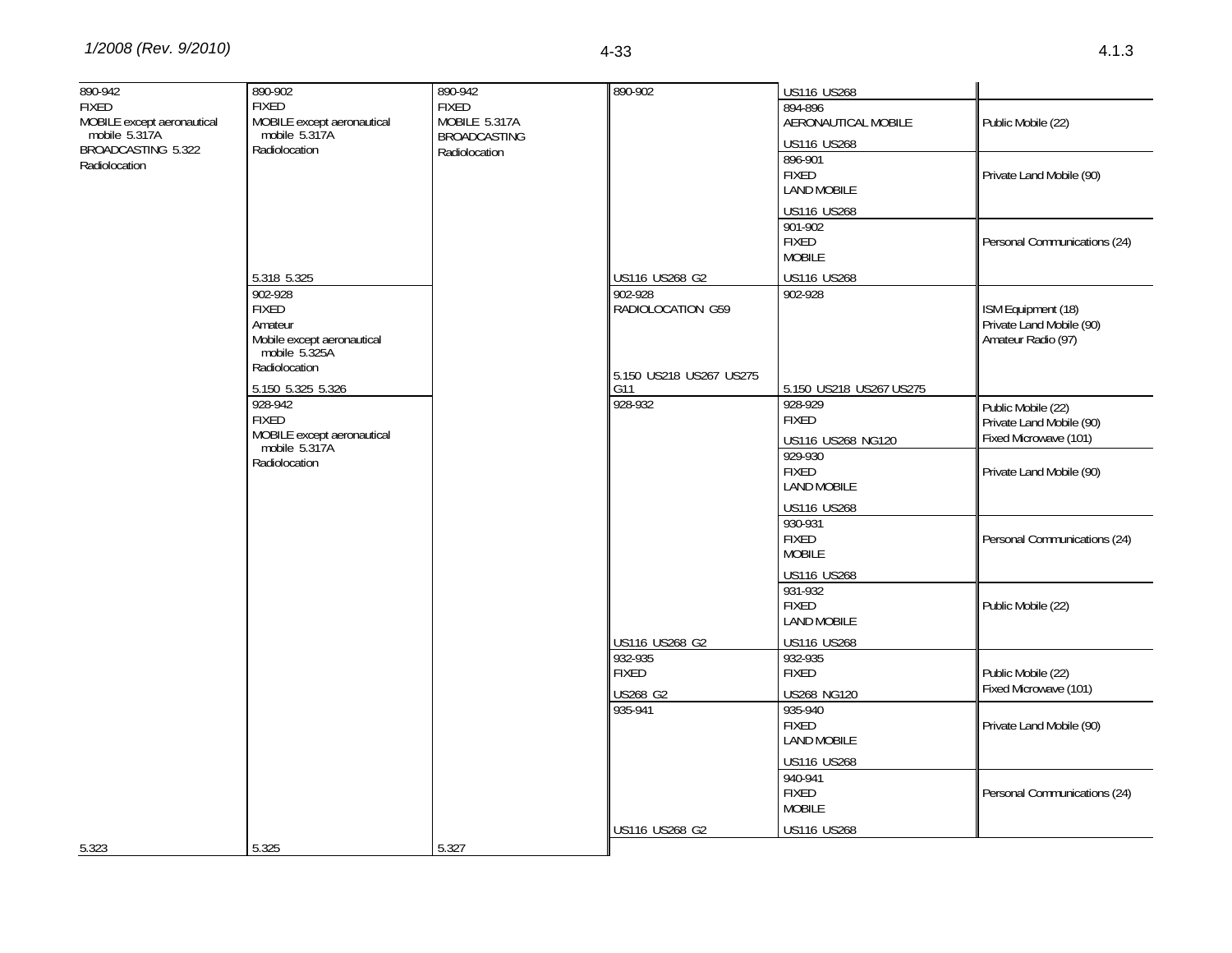| <b>Table of Frequency Allocations</b>                                                                                                                                            |                                                                 |                                                                                                                                                                                | 941-1525 MHz (UHF)                                                                                                             |                                                   |                                                                                                             |
|----------------------------------------------------------------------------------------------------------------------------------------------------------------------------------|-----------------------------------------------------------------|--------------------------------------------------------------------------------------------------------------------------------------------------------------------------------|--------------------------------------------------------------------------------------------------------------------------------|---------------------------------------------------|-------------------------------------------------------------------------------------------------------------|
|                                                                                                                                                                                  | <b>International Table</b>                                      |                                                                                                                                                                                | <b>United States Table</b>                                                                                                     | FCC Rule Part(s)                                  |                                                                                                             |
| Region 1 Table                                                                                                                                                                   | Region 2 Table                                                  | Region 3 Table                                                                                                                                                                 | Federal Table                                                                                                                  | Non-Federal Table                                 |                                                                                                             |
| (See previous page)<br>942-960<br><b>FIXED</b><br>MOBILE except aeronautical                                                                                                     | (See previous page)<br>942-960<br><b>FIXED</b><br>MOBILE 5.317A | (See previous page)<br>942-960<br><b>FIXED</b><br>MOBILE 5.317A                                                                                                                | 941-944<br><b>FIXED</b><br>US268 US301 G2                                                                                      | 941-944<br><b>FIXED</b><br>US268 US301 NG30 NG120 | Public Mobile (22)<br>Aural Broadcast Auxiliary (74E)<br>Fixed Microwave (101)                              |
| mobile 5.317A<br>BROADCASTING 5.322<br>5.323                                                                                                                                     |                                                                 | <b>BROADCASTING</b><br>5.320                                                                                                                                                   | 944-960                                                                                                                        | 944-960<br><b>FIXED</b><br><b>NG120</b>           | Public Mobile (22)<br>Aural Broadcast Auxiliary (74E)<br>Low Power Auxiliary (74H)<br>Fixed Microwave (101) |
| 960-1164                                                                                                                                                                         |                                                                 |                                                                                                                                                                                | 960-1164                                                                                                                       |                                                   |                                                                                                             |
| AERONAUTICAL MOBILE (R) 5.327A<br>AERONAUTICAL RADIONAVIGATION 5.328                                                                                                             |                                                                 |                                                                                                                                                                                | AERONAUTICAL RADIONAVIGATION 5.328<br>US224 US400                                                                              |                                                   | Aviation (87)                                                                                               |
| 1164-1215<br>AERONAUTICAL RADIONAVIGATION 5.328<br>RADIONAVIGATION-SATELLITE (space-to-Earth) (space-to-space) 5.328B<br>5.328A                                                  |                                                                 |                                                                                                                                                                                | 1164-1215<br>AERONAUTICAL RADIONAVIGATION 5.328<br>RADIONAVIGATION-SATELLITE (space-to-Earth) (space-to-space)<br>5.328A US224 |                                                   |                                                                                                             |
| 1215-1240<br>EARTH EXPLORATION-SATELLITE (active)<br>RADIOLOCATION<br>RADIONAVIGATION-SATELLITE (space-to-Earth) (space-to-space) 5.328B 5.329 5.329A<br>SPACE RESEARCH (active) |                                                                 | 1215-1240<br>EARTH EXPLORATION-SATELLITE<br>(active)<br>RADIOLOCATION G56<br>RADIONAVIGATION-SATELLITE<br>(space-to-Earth) (space-to-space)<br>G132<br>SPACE RESEARCH (active) | 1215-1240<br>Earth exploration-satellite (active)<br>Space research (active)                                                   |                                                   |                                                                                                             |
| 5.330 5.331 5.332<br>1240-1300<br>EARTH EXPLORATION-SATELLITE (active)<br><b>RADIOLOCATION</b>                                                                                   |                                                                 | 5.332<br>1240-1300<br>EARTH EXPLORATION-SATELLITE<br>(active)<br>RADIOLOCATION G56                                                                                             | 1240-1300<br>AERONAUTICAL RADIONAVIGATION<br>Amateur<br>Earth exploration-satellite (active)                                   | Amateur Radio (97)                                |                                                                                                             |
| RADIONAVIGATION-SATELLITE (space-to-Earth) (space-to-space) 5.328B 5.329 5.329A<br>SPACE RESEARCH (active)<br>Amateur<br>5.282 5.330 5.331 5.332 5.335 5.335A                    |                                                                 |                                                                                                                                                                                | SPACE RESEARCH (active)<br>AERONAUTICAL RADIONAVIGATION<br>5.332 5.335                                                         | Space research (active)<br>5.282                  |                                                                                                             |
| 1300-1350<br><b>RADIOLOCATION</b><br>AERONAUTICAL RADIONAVIGATION 5.337<br>RADIONAVIGATION-SATELLITE (Earth-to-space)                                                            |                                                                 | 1300-1350<br>AERONAUTICAL RADIONAVIGATION<br>5.337<br>Radiolocation G2                                                                                                         | 1300-1350<br>AERONAUTICAL RADIONAVIGATION<br>5.337                                                                             | Aviation (87)                                     |                                                                                                             |
| 5.149 5.337A                                                                                                                                                                     |                                                                 | <b>US342</b>                                                                                                                                                                   | <b>US342</b>                                                                                                                   |                                                   |                                                                                                             |
| 1350-1400<br><b>FIXED</b><br><b>MOBILE</b><br>RADIOLOCATION                                                                                                                      | 1350-1400<br>RADIOLOCATION 5.338A                               |                                                                                                                                                                                | 1350-1390<br><b>FIXED</b><br><b>MOBILE</b><br>RADIOLOCATION G2                                                                 | 1350-1390                                         |                                                                                                             |
|                                                                                                                                                                                  |                                                                 |                                                                                                                                                                                | 5.334 5.339 US342 US385 G27 G114 5.334 5.339 US342 US385                                                                       |                                                   |                                                                                                             |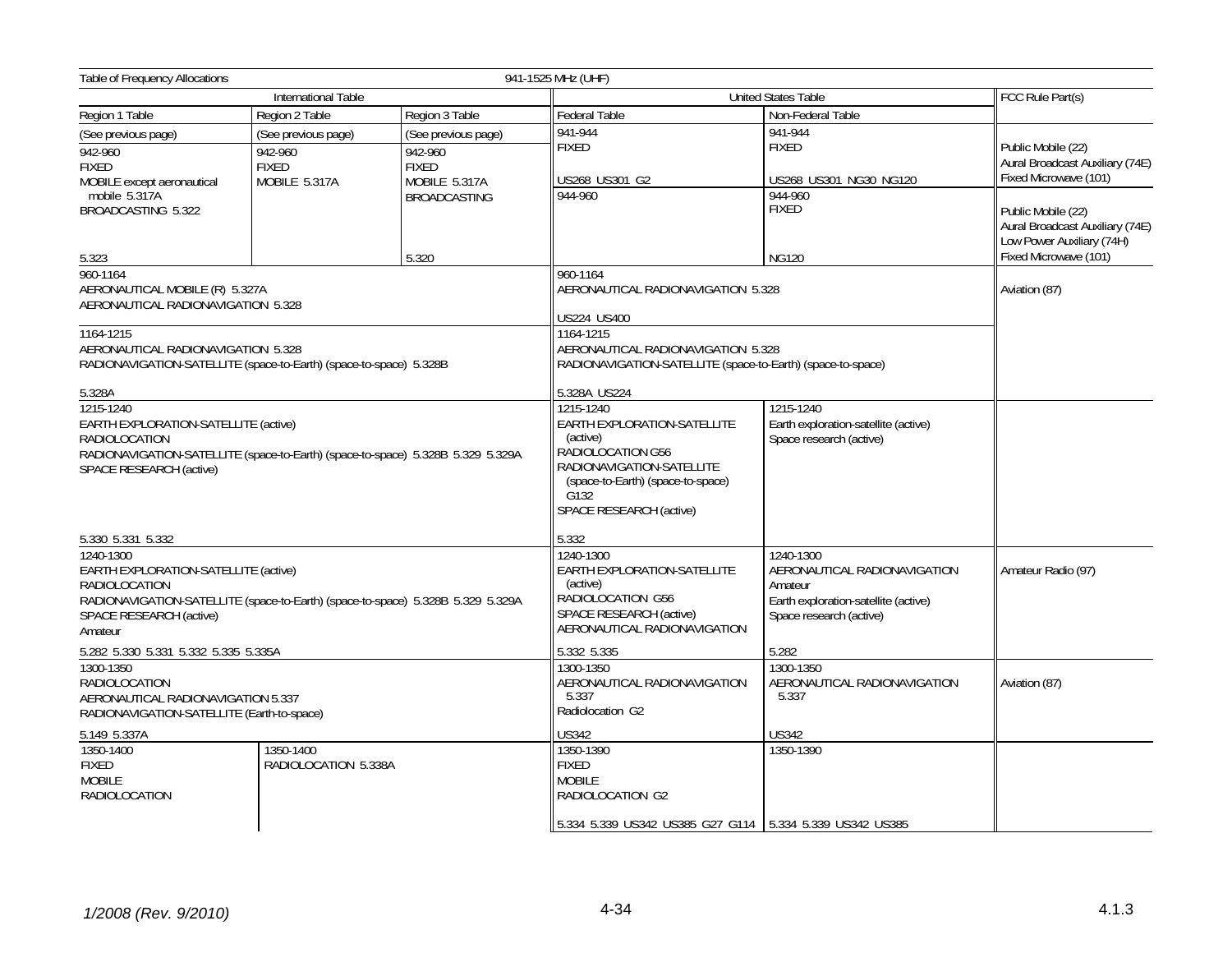|                                                                                                          |                                                                                           | 1390-1395                                                                       | 1390-1392<br><b>FIXED</b><br>MOBILE except aeronautical mobile<br>Fixed-satellite (Earth-to-space) US368                            | Wireless Communications (27)                    |  |
|----------------------------------------------------------------------------------------------------------|-------------------------------------------------------------------------------------------|---------------------------------------------------------------------------------|-------------------------------------------------------------------------------------------------------------------------------------|-------------------------------------------------|--|
|                                                                                                          |                                                                                           |                                                                                 | 5.339 US37 US342 US385 US398<br>1392-1395                                                                                           |                                                 |  |
|                                                                                                          |                                                                                           |                                                                                 | <b>FIXED</b><br>MOBILE except aeronautical mobile                                                                                   |                                                 |  |
|                                                                                                          |                                                                                           | 5.339 US37 US342 US385 US398                                                    | 5.339 US37 US342 US385 US398                                                                                                        |                                                 |  |
|                                                                                                          |                                                                                           | 1395-1400<br>LAND MOBILE (medical telemetry and medical telecommand)            |                                                                                                                                     | Personal Radio (95)                             |  |
| 5.149 5.338 5.338A 5.339                                                                                 | 5.149 5.334 5.339                                                                         | 5.339 US37 US342 US385 US398                                                    |                                                                                                                                     |                                                 |  |
| 1400-1427<br>EARTH EXPLORATION-SATELLITE (passive)<br>RADIO ASTRONOMY<br>SPACE RESEARCH (passive)        |                                                                                           | RADIO ASTRONOMY US74<br>SPACE RESEARCH (passive)                                | 1400-1427<br>EARTH EXPLORATION-SATELLITE (passive)                                                                                  |                                                 |  |
| 5.340 5.341                                                                                              |                                                                                           | 5.341 US246                                                                     |                                                                                                                                     |                                                 |  |
| 1427-1429<br>SPACE OPERATION (Earth-to-space)<br><b>FIXED</b><br>MOBILE except aeronautical mobile       |                                                                                           | 1427-1429.5<br>LAND MOBILE (medical telemetry<br>and medical telecommand) US350 | 1427-1429.5<br>LAND MOBILE (telemetry and telecommand)<br>Fixed (telemetry)                                                         | Private Land Mobile (90)<br>Personal Radio (95) |  |
| 5.338A 5.341                                                                                             |                                                                                           |                                                                                 |                                                                                                                                     |                                                 |  |
| 1429-1452                                                                                                | 1429-1452                                                                                 | 5.341 US37 US398                                                                | 5.341 US37 US350 US398                                                                                                              |                                                 |  |
| <b>FIXED</b><br>MOBILE except aeronautical mobile   MOBILE 5.343                                         | <b>FIXED</b>                                                                              | 1429.5-1432                                                                     | 1429.5-1430<br>FIXED (telemetry and telecommand)<br>LAND MOBILE (telemetry and telecommand)                                         |                                                 |  |
|                                                                                                          |                                                                                           |                                                                                 | 5.341 US37 US350 US398                                                                                                              |                                                 |  |
|                                                                                                          |                                                                                           |                                                                                 | 1430-1432<br>FIXED (telemetry and telecommand)<br>LAND MOBILE (telemetry and telecommand)<br>Fixed-satellite (space-to-Earth) US368 |                                                 |  |
|                                                                                                          |                                                                                           | 5.341 US37 US350 US398                                                          | 5.341 US37 US350 US398                                                                                                              |                                                 |  |
|                                                                                                          |                                                                                           | 1432-1435                                                                       | 1432-1435<br><b>FIXED</b><br>MOBILE except aeronautical mobile                                                                      | Wireless Communications (27)                    |  |
|                                                                                                          |                                                                                           | 5.341 US361                                                                     | 5.341 US361                                                                                                                         |                                                 |  |
| 5.338A 5.341 5.342<br>1452-1492                                                                          | 5.338A 5.341<br>1452-1492                                                                 | 1435-1525                                                                       |                                                                                                                                     |                                                 |  |
| <b>FIXED</b><br>MOBILE except aeronautical mobile<br><b>BROADCASTING 5.345</b><br>BROADCASTING-SATELLITE | <b>FIXED</b><br>MOBILE 5.343<br>BROADCASTING 5.345<br>BROADCASTING-SATELLITE 5.208B 5.345 | MOBILE (aeronautical telemetry)                                                 |                                                                                                                                     | Aviation (87)                                   |  |
| 5.208B 5.345                                                                                             |                                                                                           |                                                                                 |                                                                                                                                     |                                                 |  |
| 5.341 5.342                                                                                              | 5.341 5.344                                                                               |                                                                                 |                                                                                                                                     |                                                 |  |
|                                                                                                          |                                                                                           | 5.341 US78                                                                      |                                                                                                                                     |                                                 |  |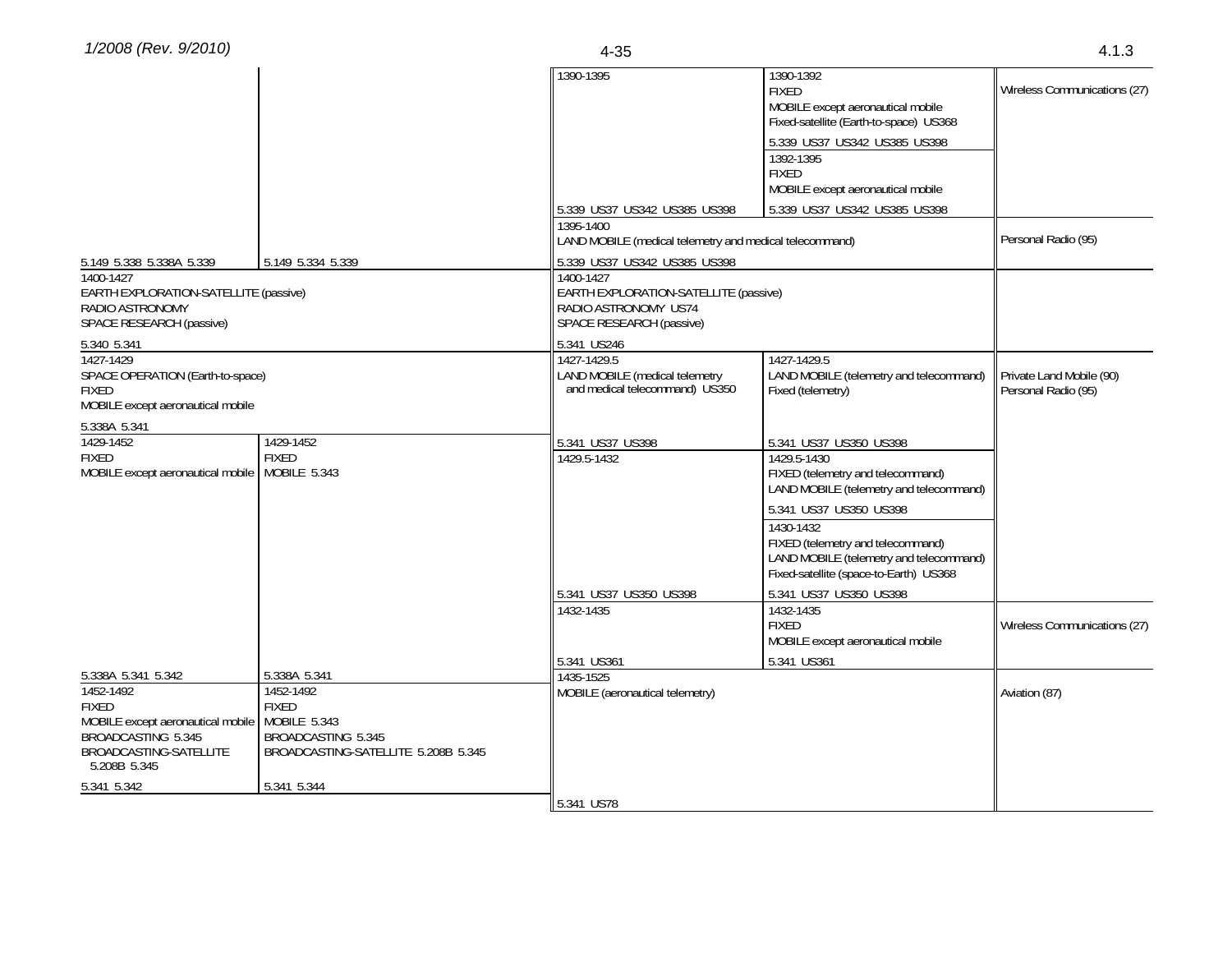| <b>Table of Frequency Allocations</b>                                                                                                                                                                                              |                                                                                                                                                                                      |                                                                                                                                                                    | 1525-1670 MHz (UHF)                                                                                                                                 |                                                                 |
|------------------------------------------------------------------------------------------------------------------------------------------------------------------------------------------------------------------------------------|--------------------------------------------------------------------------------------------------------------------------------------------------------------------------------------|--------------------------------------------------------------------------------------------------------------------------------------------------------------------|-----------------------------------------------------------------------------------------------------------------------------------------------------|-----------------------------------------------------------------|
|                                                                                                                                                                                                                                    | International Table                                                                                                                                                                  |                                                                                                                                                                    | <b>United States Table</b>                                                                                                                          | FCC Rule Part(s)                                                |
| Region 1 Table                                                                                                                                                                                                                     | Region 2 Table                                                                                                                                                                       | Region 3 Table                                                                                                                                                     | Federal Table<br>Non-Federal Table                                                                                                                  |                                                                 |
| 1492-1518<br><b>FIXED</b><br>MOBILE except aeronautical mobile                                                                                                                                                                     | 1492-1518<br><b>FIXED</b><br>MOBILE 5.343                                                                                                                                            | 1492-1518<br><b>FIXED</b><br><b>MOBILE</b>                                                                                                                         | (see previous page)                                                                                                                                 |                                                                 |
| 5.341 5.342                                                                                                                                                                                                                        | 5.341 5.344                                                                                                                                                                          | 5.341                                                                                                                                                              |                                                                                                                                                     |                                                                 |
| 1518-1525<br><b>FIXED</b><br>MOBILE except aeronautical mobile<br>MOBILE-SATELLITE (space-to-Earth)<br>5.348 5.348A 5.348B 5.351A                                                                                                  | 1518-1525<br><b>FIXED</b><br>MOBILE 5.343<br>MOBILE-SATELLITE (space-to-Earth)<br>5.348 5.348A 5.348B 5.351A                                                                         | 1518-1525<br><b>FIXED</b><br><b>MOBILE</b><br>MOBILE-SATELLITE (space-to-Earth)<br>5.348 5.348A 5.348B 5.351A                                                      |                                                                                                                                                     |                                                                 |
| 5.341 5.342                                                                                                                                                                                                                        | 5.341 5.344                                                                                                                                                                          | 5.341                                                                                                                                                              |                                                                                                                                                     |                                                                 |
| 1525-1530<br>SPACE OPERATION (space-to-Earth)<br><b>FIXED</b><br>MOBILE-SATELLITE (space-to-Earth)<br>5.208B 5.351A<br>Earth exploration-satellite<br>Mobile except aeronautical mobile 5.349   Mobile 5.343                       | 1525-1530<br>SPACE OPERATION (space-to-Earth)<br>MOBILE-SATELLITE (space-to-Earth)<br>5.208B 5.351A<br>Earth exploration-satellite<br>Fixed                                          | 1525-1530<br>SPACE OPERATION (space-to-Earth)<br><b>FIXED</b><br>MOBILE-SATELLITE (space-to-Earth)<br>5.208B 5.351A<br>Earth exploration-satellite<br>Mobile 5.349 | 1525-1535<br>MOBILE-SATELLITE (space-to-Earth) US315 US380                                                                                          | Satellite Communications (25)<br>Maritime (80)                  |
| 5.341 5.342 5.350 5.351 5.352A<br>5.354<br>1530-1535<br>SPACE OPERATION (space-to-Earth)<br>MOBILE-SATELLITE (space-to-Earth)<br>5.208B 5.351A 5.353A<br>Earth exploration-satellite<br>Fixed<br>Mobile except aeronautical mobile | 5.341 5.351 5.354<br>1530-1535<br>SPACE OPERATION (space-to-Earth)<br>MOBILE-SATELLITE (space-to-Earth) 5.208B 5.351A 5.353A<br>Earth exploration-satellite<br>Fixed<br>Mobile 5.343 | 5.341 5.351 5.352A 5.354                                                                                                                                           |                                                                                                                                                     |                                                                 |
| 5.341 5.342 5.351 5.354                                                                                                                                                                                                            | 5.341 5.351 5.354                                                                                                                                                                    |                                                                                                                                                                    | 5.341 5.351                                                                                                                                         |                                                                 |
| 1535-1559<br>MOBILE-SATELLITE (space-to-Earth) 5.208B 5.351A                                                                                                                                                                       |                                                                                                                                                                                      |                                                                                                                                                                    | 1535-1559<br>MOBILE-SATELLITE (space-to-Earth) US308 US309<br><b>US315 US380</b>                                                                    | Satellite Communications (25)<br>Maritime (80)<br>Aviation (87) |
| 5.341 5.351 5.353A 5.354 5.355 5.356 5.357 5.357A 5.359 5.362A<br>1559-1610<br>AERONAUTICAL RADIONAVIGATION<br>RADIONAVIGATION-SATELLITE (space-to-Earth) (space-to-space) 5.208B 5.328B 5.329A                                    |                                                                                                                                                                                      |                                                                                                                                                                    | 5.341 5.351 5.356<br>1559-1610<br>AERONAUTICAL RADIONAVIGATION<br>RADIONAVIGATION-SATELLITE (space-to-Earth)<br>(space-to-space)                    | Aviation (87)                                                   |
| 5.341 5.362B 5.362C                                                                                                                                                                                                                |                                                                                                                                                                                      |                                                                                                                                                                    | 5.341 US208 US260 US343                                                                                                                             |                                                                 |
| 1610-1610.6<br>MOBILE-SATELLITE (Earth-to-space)<br>5.351A<br>AERONAUTICAL RADIONAVIGATION                                                                                                                                         | 1610-1610.6<br>MOBILE-SATELLITE (Earth-to-space)<br>5.351A<br>AERONAUTICAL RADIONAVIGATION<br>RADIODETERMINATION-SATELLITE<br>(Earth-to-space)                                       | 1610-1610.6<br>MOBILE-SATELLITE (Earth-to-space)<br>5.351A<br>AERONAUTICAL RADIONAVIGATION<br>Radiodetermination-satellite<br>(Earth-to-space)                     | 1610-1610.6<br>MOBILE-SATELLITE (Earth-to-space) US319 US380<br>AERONAUTICAL RADIONAVIGATION US260<br>RADIODETERMINATION-SATELLITE (Earth-to-space) | Satellite Communications (25)<br>Aviation (87)                  |
| 5.341 5.355 5.359 5.364 5.366<br>5.367 5.368 5.369 5.371 5.372                                                                                                                                                                     | 5.341 5.364 5.366 5.367 5.368<br>5.370 5.372                                                                                                                                         | 5.341 5.355 5.359 5.364 5.366<br>5.367 5.368 5.369 5.372                                                                                                           | 5.341 5.364 5.366 5.367 5.368 5.372 US208                                                                                                           |                                                                 |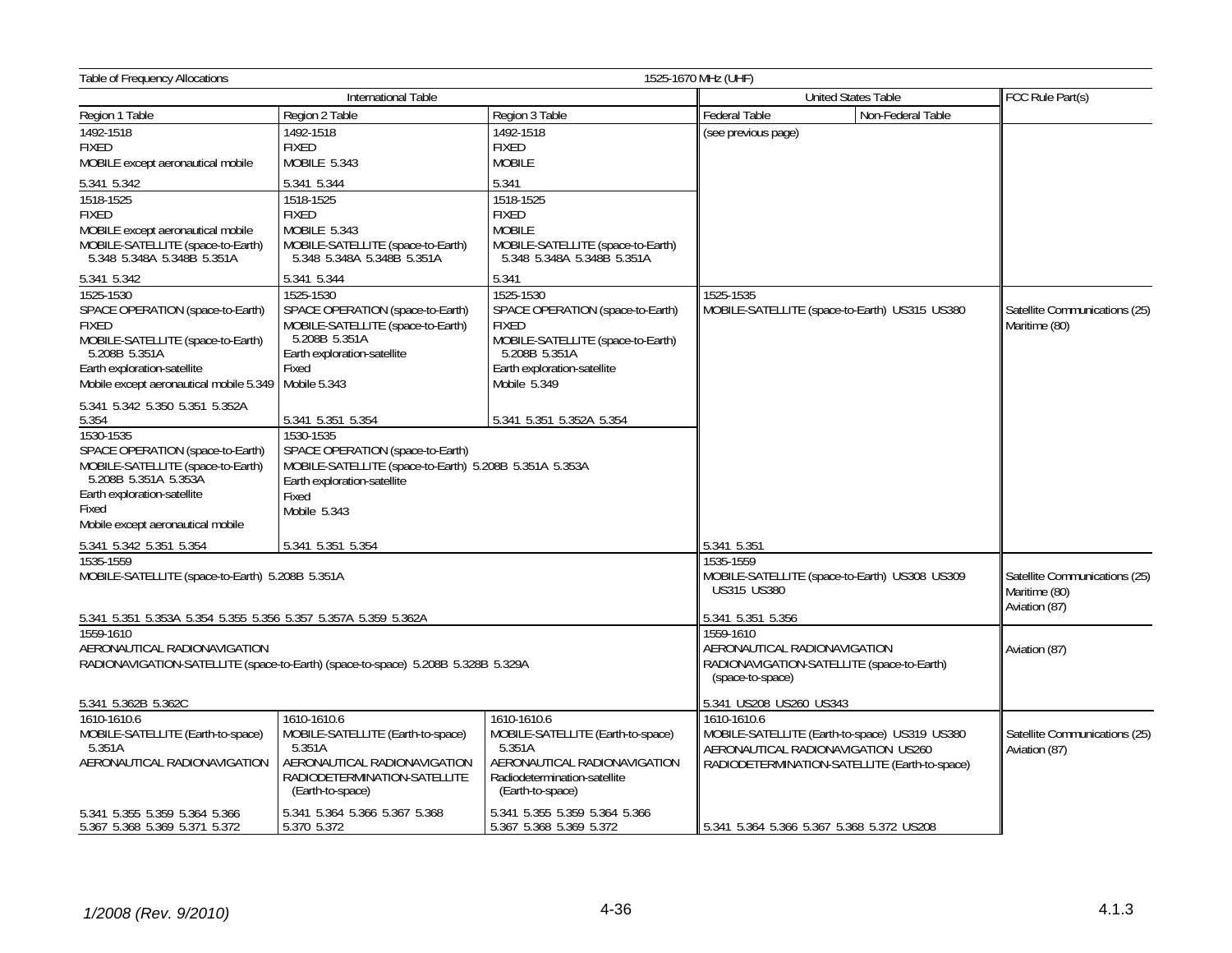| 1610.6-1613.8<br>MOBILE-SATELLITE (Earth-to-space)<br>5.351A<br>RADIO ASTRONOMY<br>AERONAUTICAL RADIONAVIGATION                                                                                                              | 1610.6-1613.8<br>MOBILE-SATELLITE (Earth-to-space)<br>5.351A<br>RADIO ASTRONOMY<br>AERONAUTICAL RADIONAVIGATION<br>RADIODETERMINATION-<br>SATELLITE (Earth-to-space)                                                                | 1610.6-1613.8<br>MOBILE-SATELLITE (Earth-to-space)<br>5.351A<br>RADIO ASTRONOMY<br>AERONAUTICAL RADIONAVIGATION<br>Radiodetermination-satellite<br>(Earth-to-space)                                                                                            | 1610.6-1613.8<br>MOBILE-SATELLITE (Earth-to-space) US319 US380<br>RADIO ASTRONOMY<br>AERONAUTICAL RADIONAVIGATION US260<br>RADIODETERMINATION-SATELLITE (Earth-to-space)                                                                      |                                                |
|------------------------------------------------------------------------------------------------------------------------------------------------------------------------------------------------------------------------------|-------------------------------------------------------------------------------------------------------------------------------------------------------------------------------------------------------------------------------------|----------------------------------------------------------------------------------------------------------------------------------------------------------------------------------------------------------------------------------------------------------------|-----------------------------------------------------------------------------------------------------------------------------------------------------------------------------------------------------------------------------------------------|------------------------------------------------|
| 5.149 5.341 5.355 5.359 5.364<br>5.366 5.367 5.368 5.369 5.371 5.372 5.370 5.372<br>1613.8-1626.5<br>MOBILE-SATELLITE (Earth-to-space)<br>5.351A<br>AERONAUTICAL RADIONAVIGATION<br>Mobile-satellite (space-to-Earth) 5.208B | 5.149 5.341 5.364 5.366 5.367 5.368<br>1613.8-1626.5<br>MOBILE-SATELLITE (Earth-to-space)<br>5.351A<br>AERONAUTICAL RADIONAVIGATION<br>RADIODETERMINATION-SATELLITE<br>(Earth-to-space)<br>Mobile-satellite (space-to-Earth) 5.208B | 5.149 5.341 5.355 5.359 5.364 5.366<br>5.367 5.368 5.369 5.372<br>1613.8-1626.5<br>MOBILE-SATELLITE (Earth-to-space)<br>5.351A<br>AERONAUTICAL RADIONAVIGATION<br>Mobile-satellite (space-to-Earth) 5.208B<br>Radiodetermination-satellite<br>(Earth-to-space) | 5.341 5.364 5.366 5.367 5.368 5.372 US208 US342<br>1613.8-1626.5<br>MOBILE-SATELLITE (Earth-to-space) US319 US380<br>AERONAUTICAL RADIONAVIGATION US260<br>RADIODETERMINATION-SATELLITE (Earth-to-space)<br>Mobile-satellite (space-to-Earth) |                                                |
| 5.341 5.355 5.359 5.364 5.365<br>5.366 5.367 5.368 5.369 5.371 5.372 5.370 5.372<br>1626.5-1660<br>MOBILE-SATELLITE (Earth-to-space) 5.351A                                                                                  | 5.341 5.364 5.365 5.366 5.367 5.368                                                                                                                                                                                                 | 5.341 5.355 5.359 5.364 5.365 5.366<br>5.367 5.368 5.369 5.372                                                                                                                                                                                                 | 5.341 5.364 5.365 5.366 5.367 5.368 5.372 US208<br>1626.5-1660<br>MOBILE-SATELLITE (Earth-to-space) US308 US309<br><b>US315 US380</b>                                                                                                         | Satellite Communications (25)<br>Maritime (80) |
| 5.341 5.351 5.353A 5.354 5.355 5.357A 5.359 5.362A 5.374 5.375 5.376<br>1660-1660.5                                                                                                                                          |                                                                                                                                                                                                                                     |                                                                                                                                                                                                                                                                | 5.341 5.351 5.375<br>1660-1660.5                                                                                                                                                                                                              | Aviation (87)                                  |
| MOBILE-SATELLITE (Earth-to-space) 5.351A<br>RADIO ASTRONOMY                                                                                                                                                                  |                                                                                                                                                                                                                                     |                                                                                                                                                                                                                                                                | MOBILE-SATELLITE (Earth-to-space) US308 US309<br><b>US380</b><br>RADIO ASTRONOMY                                                                                                                                                              | Satellite Communications (25)<br>Aviation (87) |
| 5.149 5.341 5.351 5.354 5.362A 5.376A<br>1660.5-1668<br>RADIO ASTRONOMY<br>SPACE RESEARCH (passive)<br>Fixed<br>Mobile except aeronautical mobile                                                                            |                                                                                                                                                                                                                                     |                                                                                                                                                                                                                                                                | 5.341 5.351 US342<br>1660.5-1668.4<br>RADIO ASTRONOMY US74<br>SPACE RESEARCH (passive)                                                                                                                                                        |                                                |
| 5.149 5.341 5.379 5.379A<br>1668-1668.4<br>MOBILE-SATELLITE (Earth-to-space) 5.351A 5.379B 5.379C<br>RADIO ASTRONOMY<br>SPACE RESEARCH (passive)<br>Fixed<br>Mobile except aeronautical mobile                               |                                                                                                                                                                                                                                     |                                                                                                                                                                                                                                                                |                                                                                                                                                                                                                                               |                                                |
| 5.149 5.341 5.379 5.379A<br>1668.4-1670<br>METEOROLOGICAL AIDS<br><b>FIXED</b><br>MOBILE except aeronautical mobile<br>MOBILE-SATELLITE (Earth-to-space) 5.351A 5.379B 5.379C<br>RADIO ASTRONOMY                             |                                                                                                                                                                                                                                     |                                                                                                                                                                                                                                                                | 5.341 US246<br>1668.4-1670<br>METEOROLOGICAL AIDS (radiosonde)<br>RADIO ASTRONOMY US74                                                                                                                                                        |                                                |
| 5.149 5.341 5.379D 5.379E                                                                                                                                                                                                    |                                                                                                                                                                                                                                     |                                                                                                                                                                                                                                                                | 5.341 US99 US342                                                                                                                                                                                                                              |                                                |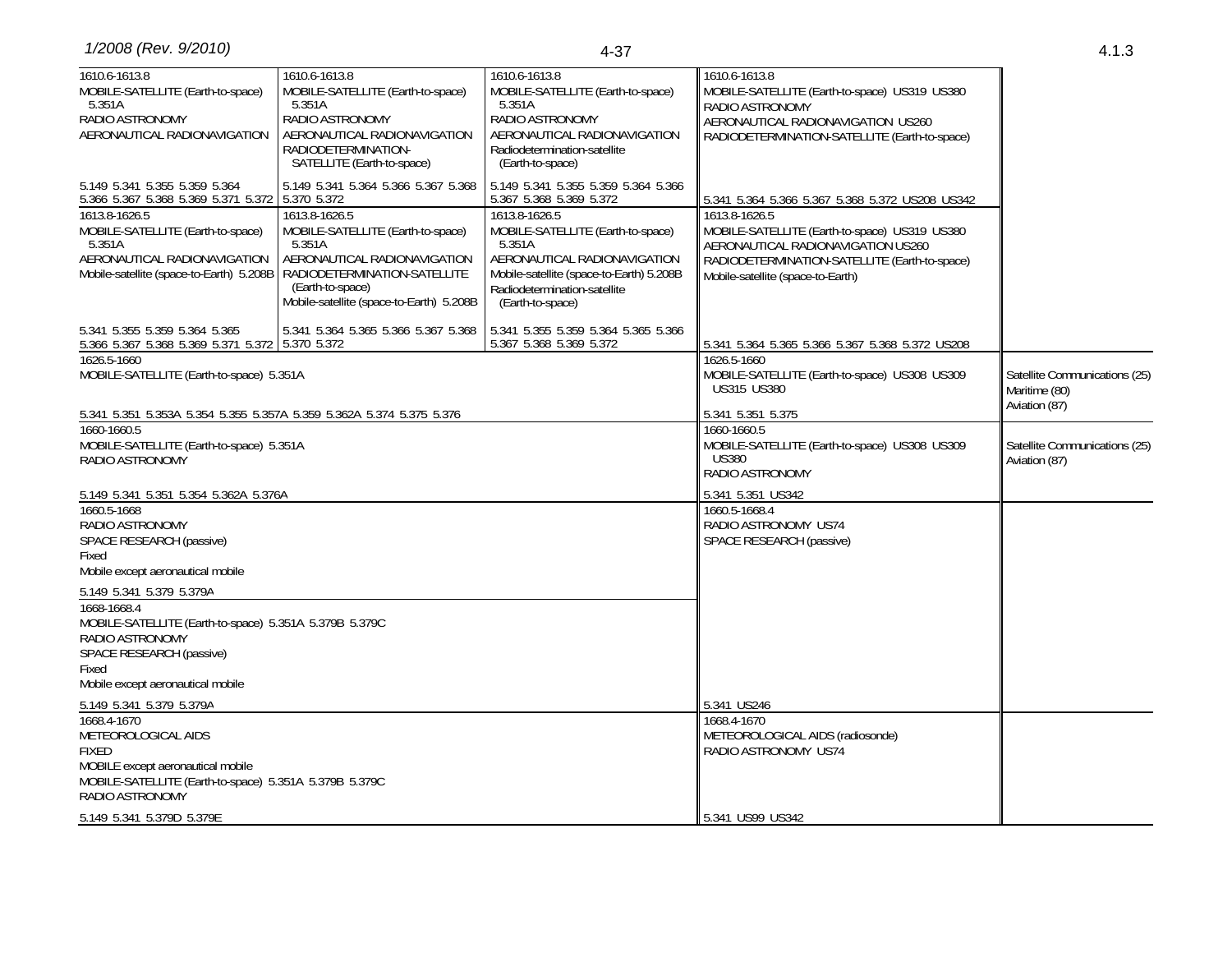| Table of Frequency Allocations                                                                                                                                    |                                                                                                          | 1670-2200 MHz (UHF)                                                                   |                                                                                                            |                                                                    |                                                                          |
|-------------------------------------------------------------------------------------------------------------------------------------------------------------------|----------------------------------------------------------------------------------------------------------|---------------------------------------------------------------------------------------|------------------------------------------------------------------------------------------------------------|--------------------------------------------------------------------|--------------------------------------------------------------------------|
|                                                                                                                                                                   | International Table                                                                                      |                                                                                       |                                                                                                            | United States Table                                                | FCC Rule Part(s)                                                         |
| Region 1 Table                                                                                                                                                    | Region 2 Table                                                                                           | Region 3 Table                                                                        | Federal Table                                                                                              | Non-Federal Table                                                  |                                                                          |
| 1670-1675<br>METEOROLOGICAL AIDS<br><b>FIXED</b><br>METEOROLOGICAL-SATELLITE (space-to-Earth)<br><b>MOBILE</b><br>MOBILE-SATELLITE (Earth-to-space) 5.351A 5.379B |                                                                                                          | 1670-1675                                                                             | 1670-1675<br><b>FIXED</b><br>MOBILE except aeronautical<br>mobile                                          | Wireless Communications (27)                                       |                                                                          |
| 5.341 5.379D 5.379E 5.380A                                                                                                                                        |                                                                                                          |                                                                                       | 5.341 US211 US362                                                                                          | 5.341 US211 US362                                                  |                                                                          |
| 1675-1690<br>METEOROLOGICAL AIDS<br><b>FIXED</b><br>METEOROLOGICAL-SATELLITE (space-to-Earth)<br>MOBILE except aeronautical mobile                                |                                                                                                          |                                                                                       | 1675-1700<br>METEOROLOGICAL AIDS (radiosonde)<br>METEOROLOGICAL-SATELLITE (space-to-Earth)                 |                                                                    |                                                                          |
| 5.341                                                                                                                                                             |                                                                                                          |                                                                                       |                                                                                                            |                                                                    |                                                                          |
| 1690-1700<br>METEOROLOGICAL AIDS<br>(space-to-Earth)<br>Fixed<br>Mobile except aeronautical mobile                                                                | 1690-1700<br>METEOROLOGICAL AIDS<br>METEOROLOGICAL-SATELLITE   METEOROLOGICAL-SATELLITE (space-to-Earth) |                                                                                       |                                                                                                            |                                                                    |                                                                          |
| 5.289 5.341 5.382                                                                                                                                                 | 5.289 5.341 5.381                                                                                        |                                                                                       | 5.289 5.341 US211                                                                                          |                                                                    |                                                                          |
| 1700-1710<br>1700-1710<br><b>FIXED</b><br><b>FIXED</b><br>METEOROLOGICAL-SATELLITE (space-to-Earth)<br>MOBILE except aeronautical mobile                          |                                                                                                          | METEOROLOGICAL-<br>SATELLITE (space-to-Earth)<br>MOBILE except aeronautical<br>mobile | 1700-1710<br>FIXED G118<br>METEOROLOGICAL-SATELLITE<br>(space-to-Earth)                                    | 1700-1710<br>METEOROLOGICAL-SATELLITE<br>(space-to-Earth)<br>Fixed |                                                                          |
| 5.289 5.341                                                                                                                                                       |                                                                                                          | 5.289 5.341 5.384                                                                     | 5.289 5.341                                                                                                | 5.289 5.341                                                        |                                                                          |
| 1710-1930<br><b>FIXED</b><br>MOBILE 5.384A 5.388A 5.388B                                                                                                          |                                                                                                          |                                                                                       | 1710-1755                                                                                                  | 1710-1755<br><b>FIXED</b><br><b>MOBILE</b>                         | Wireless Communications (27)                                             |
|                                                                                                                                                                   |                                                                                                          |                                                                                       | 5.341 US378 US385<br>1755-1850<br><b>FIXED</b><br><b>MOBILE</b><br>SPACE OPERATION<br>(Earth-to-space) G42 | 5.341 US378 US385<br>1755-1850                                     |                                                                          |
| 5.149 5.341 5.385 5.386 5.387 5.388                                                                                                                               |                                                                                                          |                                                                                       | 1850-1980                                                                                                  | 1850-2000                                                          |                                                                          |
| 1930-1970<br><b>FIXED</b><br>MOBILE 5.388A 5.388B                                                                                                                 | 1930-1970<br><b>FIXED</b><br>MOBILE 5.388A 5.388B<br>Mobile-satellite (Earth-to-space)                   | 1930-1970<br><b>FIXED</b><br>MOBILE 5.388A 5.388B                                     |                                                                                                            | <b>FIXED</b><br><b>MOBILE</b>                                      | RF Devices (15)<br>Personal Communications (24)<br>Fixed Microwave (101) |
| 5.388                                                                                                                                                             | 5.388                                                                                                    | 5.388                                                                                 |                                                                                                            |                                                                    |                                                                          |
| 1970-1980<br><b>FIXED</b><br>MOBILE 5.388A 5.388B                                                                                                                 |                                                                                                          |                                                                                       |                                                                                                            |                                                                    |                                                                          |
| 5.388                                                                                                                                                             |                                                                                                          |                                                                                       |                                                                                                            |                                                                    |                                                                          |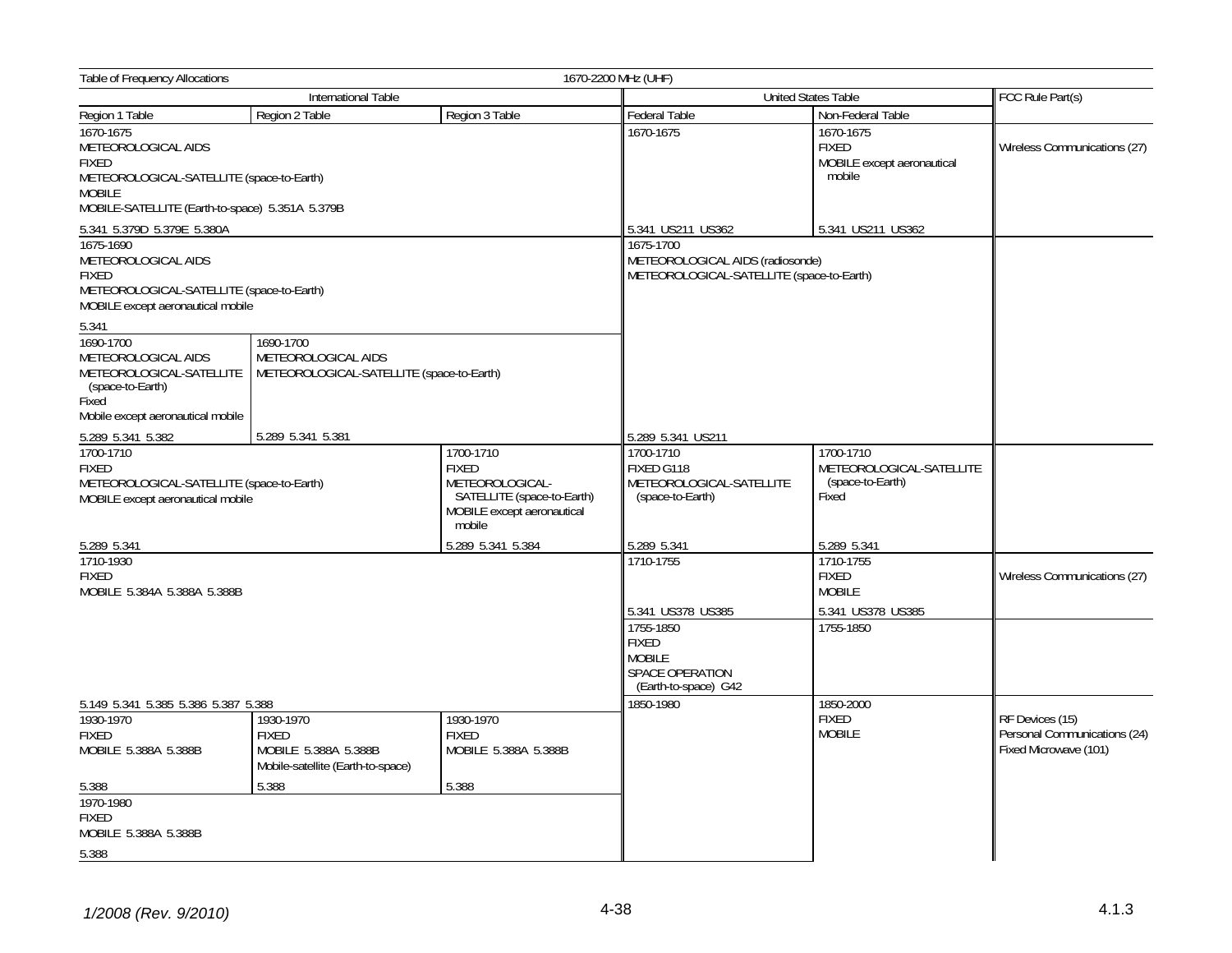| 1980-2010                                         |                                                               |                      | 1980-2025                                                        | <b>NG177</b>                          |                                 |
|---------------------------------------------------|---------------------------------------------------------------|----------------------|------------------------------------------------------------------|---------------------------------------|---------------------------------|
| <b>FIXED</b>                                      |                                                               |                      |                                                                  | 2000-2020                             |                                 |
| <b>MOBILE</b>                                     |                                                               |                      |                                                                  | <b>FIXED</b>                          | Satellite Communications (25)   |
| MOBILE-SATELLITE (Earth-to-space) 5.351A          |                                                               |                      |                                                                  | <b>MOBILE</b>                         |                                 |
| 5.388 5.389A 5.389B 5.389F                        |                                                               |                      |                                                                  | MOBILE-SATELLITE                      |                                 |
| 2010-2025                                         | 2010-2025                                                     | 2010-2025            |                                                                  | (Earth-to-space)                      |                                 |
| <b>FIXED</b>                                      | <b>FIXED</b>                                                  | <b>FIXED</b>         |                                                                  | 2020-2025                             |                                 |
| MOBILE 5.388A 5.388B                              | <b>MOBILE</b>                                                 | MOBILE 5.388A 5.388B |                                                                  | <b>FIXED</b>                          |                                 |
|                                                   | MOBILE-SATELLITE (Earth-to-space)                             |                      |                                                                  | <b>MOBILE</b>                         |                                 |
| 5.388                                             | 5.388 5.389C 5.389E                                           | 5.388                |                                                                  | <b>NG177</b>                          |                                 |
| 2025-2110                                         |                                                               |                      | 2025-2110                                                        | 2025-2110                             |                                 |
| SPACE OPERATION (Earth-to-space) (space-to-space) |                                                               |                      | SPACE OPERATION                                                  | FIXED NG118                           | TV Auxiliary Broadcasting (74F) |
|                                                   | EARTH EXPLORATION-SATELLITE (Earth-to-space) (space-to-space) |                      | (Earth-to-space) (space-to-space)<br>EARTH EXPLORATION-SATELLITE | <b>MOBILE 5.391</b>                   | Cable TV Relay (78)             |
| <b>FIXED</b>                                      |                                                               |                      |                                                                  |                                       | Local TV Transmission (101J)    |
| <b>MOBILE 5.391</b>                               |                                                               |                      | (Earth-to-space) (space-to-space)<br><b>SPACE RESEARCH</b>       |                                       |                                 |
| SPACE RESEARCH (Earth-to-space) (space-to-space)  |                                                               |                      | (Earth-to-space) (space-to-space)                                |                                       |                                 |
|                                                   |                                                               |                      |                                                                  |                                       |                                 |
| 5.392                                             |                                                               |                      | 5.391 5.392 US90 US222 US346<br>US347 US393                      | 5.392 US90 US222 US346<br>US347 US393 |                                 |
| 2110-2120                                         |                                                               |                      | 2110-2120                                                        | 2110-2120                             |                                 |
| <b>FIXED</b>                                      |                                                               |                      |                                                                  | <b>FIXED</b>                          | Public Mobile (22)              |
| MOBILE 5.388A 5.388B                              |                                                               |                      |                                                                  | <b>MOBILE</b>                         | Wireless Communications (27)    |
| SPACE RESEARCH (deep space) (Earth-to-space)      |                                                               |                      |                                                                  |                                       | Fixed Microwave (101)           |
| 5.388                                             |                                                               |                      | <b>US252</b>                                                     | <b>US252</b>                          |                                 |
| 2120-2170                                         | 2120-2160                                                     | 2120-2170            | 2120-2200                                                        | 2120-2180                             |                                 |
| <b>FIXED</b>                                      | <b>FIXED</b>                                                  | <b>FIXED</b>         |                                                                  | <b>FIXED</b>                          |                                 |
| MOBILE 5.388A 5.388B                              | MOBILE 5.388A 5.388B<br>Mobile-satellite (space-to-Earth)     | MOBILE 5.388A 5.388B |                                                                  | <b>MOBILE</b>                         |                                 |
|                                                   | 5.388                                                         |                      |                                                                  |                                       |                                 |
|                                                   | 2160-2170                                                     |                      |                                                                  |                                       |                                 |
|                                                   | <b>FIXED</b>                                                  |                      |                                                                  |                                       |                                 |
|                                                   | <b>MOBILE</b>                                                 |                      |                                                                  |                                       |                                 |
|                                                   | MOBILE-SATELLITE (space-to-Earth)                             |                      |                                                                  |                                       |                                 |
|                                                   |                                                               |                      |                                                                  |                                       |                                 |
| 5.388                                             | 5.388 5.389C 5.389E                                           | 5.388                |                                                                  |                                       |                                 |
| 2170-2200                                         |                                                               |                      |                                                                  | NG153 NG178                           |                                 |
| <b>FIXED</b>                                      |                                                               |                      |                                                                  | 2180-2200                             |                                 |
| <b>MOBILE</b>                                     |                                                               |                      |                                                                  | <b>FIXED</b>                          | Satellite Communications (25)   |
| MOBILE-SATELLITE (space-to-Earth) 5.351A          |                                                               |                      |                                                                  | <b>MOBILE</b>                         |                                 |
|                                                   |                                                               |                      |                                                                  | MOBILE-SATELLITE                      |                                 |
| 5.388 5.389A 5.389F                               |                                                               |                      |                                                                  | (space-to-Earth)                      |                                 |
|                                                   |                                                               |                      |                                                                  | <b>NG168</b>                          |                                 |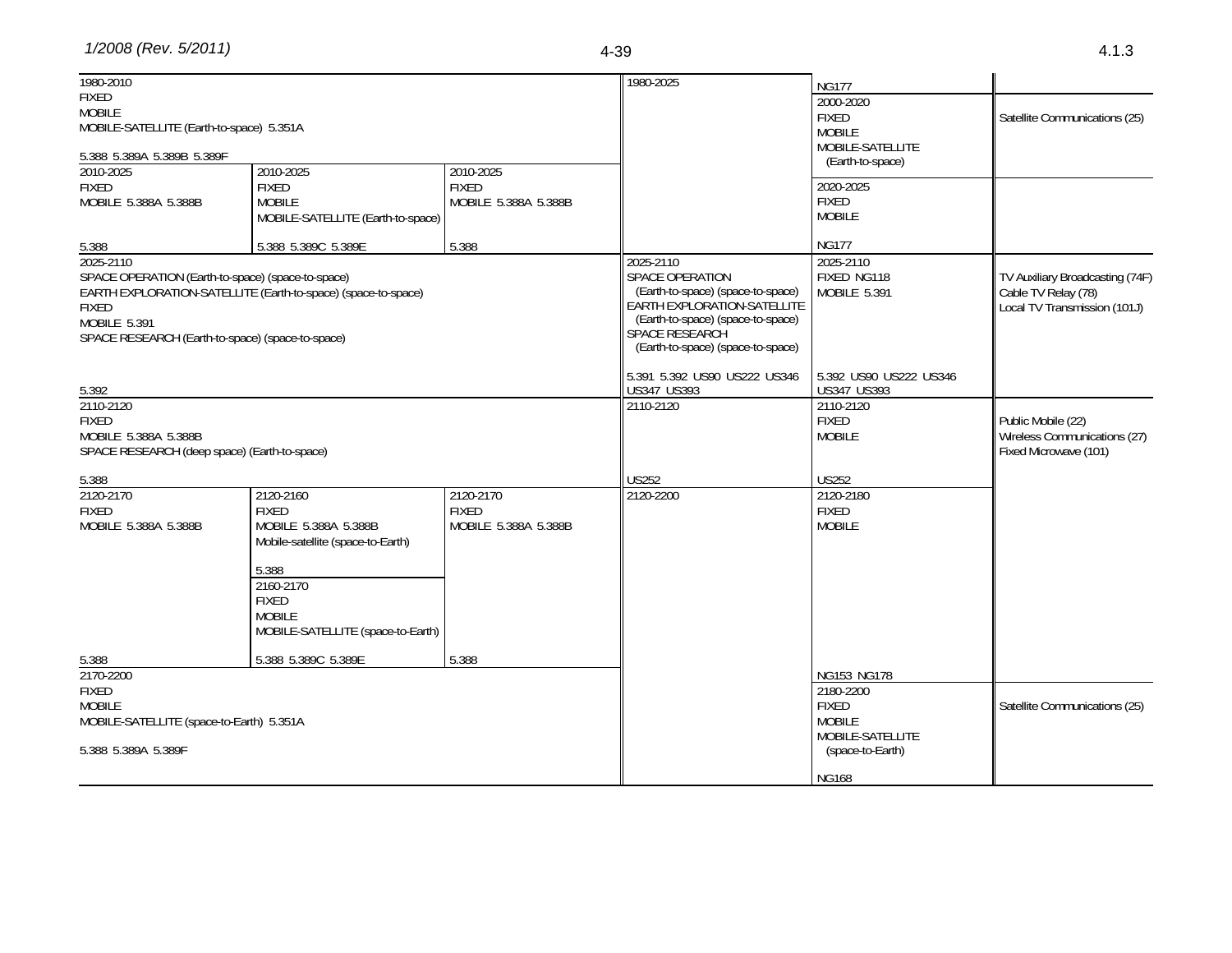| Table of Frequency Allocations                                                                                                                                                                                      |                     |                                                                                                                                                                                                                                                                                                                                                         | 2200-2655 MHz (UHF)                                                                                              |                                                                                             |                                                         |
|---------------------------------------------------------------------------------------------------------------------------------------------------------------------------------------------------------------------|---------------------|---------------------------------------------------------------------------------------------------------------------------------------------------------------------------------------------------------------------------------------------------------------------------------------------------------------------------------------------------------|------------------------------------------------------------------------------------------------------------------|---------------------------------------------------------------------------------------------|---------------------------------------------------------|
|                                                                                                                                                                                                                     | International Table |                                                                                                                                                                                                                                                                                                                                                         |                                                                                                                  | <b>United States Table</b>                                                                  | FCC Rule Part(s)                                        |
| Region 1 Table                                                                                                                                                                                                      | Region 2 Table      | Region 3 Table                                                                                                                                                                                                                                                                                                                                          | Federal Table                                                                                                    | Non-Federal Table                                                                           |                                                         |
| 2200-2290<br>SPACE OPERATION (space-to-Earth) (space-to-space)<br>EARTH EXPLORATION-SATELLITE (space-to-Earth) (space-to-space)<br><b>FIXED</b><br>MOBILE 5.391<br>SPACE RESEARCH (space-to-Earth) (space-to-space) |                     | 2200-2290<br>SPACE OPERATION (space-to-Earth)<br>(space-to-space)<br>EARTH EXPLORATION-SATELLITE<br>(space-to-Earth) (space-to-space)<br>FIXED (line-of-sight only)<br>MOBILE (line-of-sight only including<br>aeronautical telemetry, but excluding<br>flight testing of manned aircraft) 5.391<br>SPACE RESEARCH (space-to-Earth)<br>(space-to-space) | 2200-2290                                                                                                        |                                                                                             |                                                         |
| 5.392                                                                                                                                                                                                               |                     |                                                                                                                                                                                                                                                                                                                                                         | 5.392 US303                                                                                                      | <b>US303</b>                                                                                |                                                         |
| 2290-2300<br><b>FIXED</b><br>MOBILE except aeronautical mobile<br>SPACE RESEARCH (deep space) (space-to-Earth)                                                                                                      |                     | 2290-2300<br><b>FIXED</b><br>MOBILE except aeronautical mobile<br>SPACE RESEARCH (deep space)<br>(space-to-Earth)                                                                                                                                                                                                                                       | 2290-2300<br>SPACE RESEARCH (deep space)<br>(space-to-Earth)                                                     |                                                                                             |                                                         |
| 2300-2450                                                                                                                                                                                                           | 2300-2450           |                                                                                                                                                                                                                                                                                                                                                         | 2300-2305                                                                                                        | 2300-2305                                                                                   |                                                         |
| <b>FIXED</b>                                                                                                                                                                                                        | <b>FIXED</b>        |                                                                                                                                                                                                                                                                                                                                                         |                                                                                                                  | Amateur                                                                                     | Amateur Radio (97)                                      |
| MOBILE 5.384A                                                                                                                                                                                                       | MOBILE 5.384A       |                                                                                                                                                                                                                                                                                                                                                         | G122<br>2305-2310                                                                                                | 2305-2310                                                                                   |                                                         |
| RADIOLOCATION<br>Amateur<br>Radiolocation<br>Amateur                                                                                                                                                                |                     |                                                                                                                                                                                                                                                                                                                                                         | <b>FIXED</b><br>MOBILE except aeronautical mobile<br><b>RADIOLOCATION</b><br>Amateur                             | Wireless<br>Communications (27)<br>Amateur Radio (97)                                       |                                                         |
|                                                                                                                                                                                                                     |                     |                                                                                                                                                                                                                                                                                                                                                         | US338 G122                                                                                                       | <b>US338</b>                                                                                |                                                         |
|                                                                                                                                                                                                                     |                     | 2310-2320<br>Fixed<br>Mobile US339<br>Radiolocation G2<br>US327 US338                                                                                                                                                                                                                                                                                   | 2310-2320<br><b>FIXED</b><br>MOBILE US339<br>BROADCASTING-SATELLITE<br><b>RADIOLOCATION</b><br>5.396 US327 US338 | Wireless<br>Communications (27)<br>Aviation (87)                                            |                                                         |
|                                                                                                                                                                                                                     |                     |                                                                                                                                                                                                                                                                                                                                                         | 2320-2345                                                                                                        | 2320-2345                                                                                   |                                                         |
|                                                                                                                                                                                                                     |                     |                                                                                                                                                                                                                                                                                                                                                         | Fixed<br>Radiolocation G2                                                                                        | BROADCASTING-SATELLITE                                                                      | Satellite<br>Communications (25)                        |
|                                                                                                                                                                                                                     |                     |                                                                                                                                                                                                                                                                                                                                                         | US327                                                                                                            | 5.396 US327                                                                                 |                                                         |
|                                                                                                                                                                                                                     |                     |                                                                                                                                                                                                                                                                                                                                                         | 2345-2360<br>Fixed<br>Mobile US339<br>Radiolocation G2                                                           | 2345-2360<br><b>FIXED</b><br>MOBILE US339<br>BROADCASTING-SATELLITE<br><b>RADIOLOCATION</b> | <b>Wireless</b><br>Communications (27)<br>Aviation (87) |
|                                                                                                                                                                                                                     |                     |                                                                                                                                                                                                                                                                                                                                                         | <b>US327</b>                                                                                                     | 5.396 US327                                                                                 |                                                         |
|                                                                                                                                                                                                                     |                     |                                                                                                                                                                                                                                                                                                                                                         | 2360-2390<br>MOBILE US276<br>RADIOLOCATION G2 G120<br>Fixed                                                      | 2360-2390<br>MOBILE US276                                                                   | Aviation (87)                                           |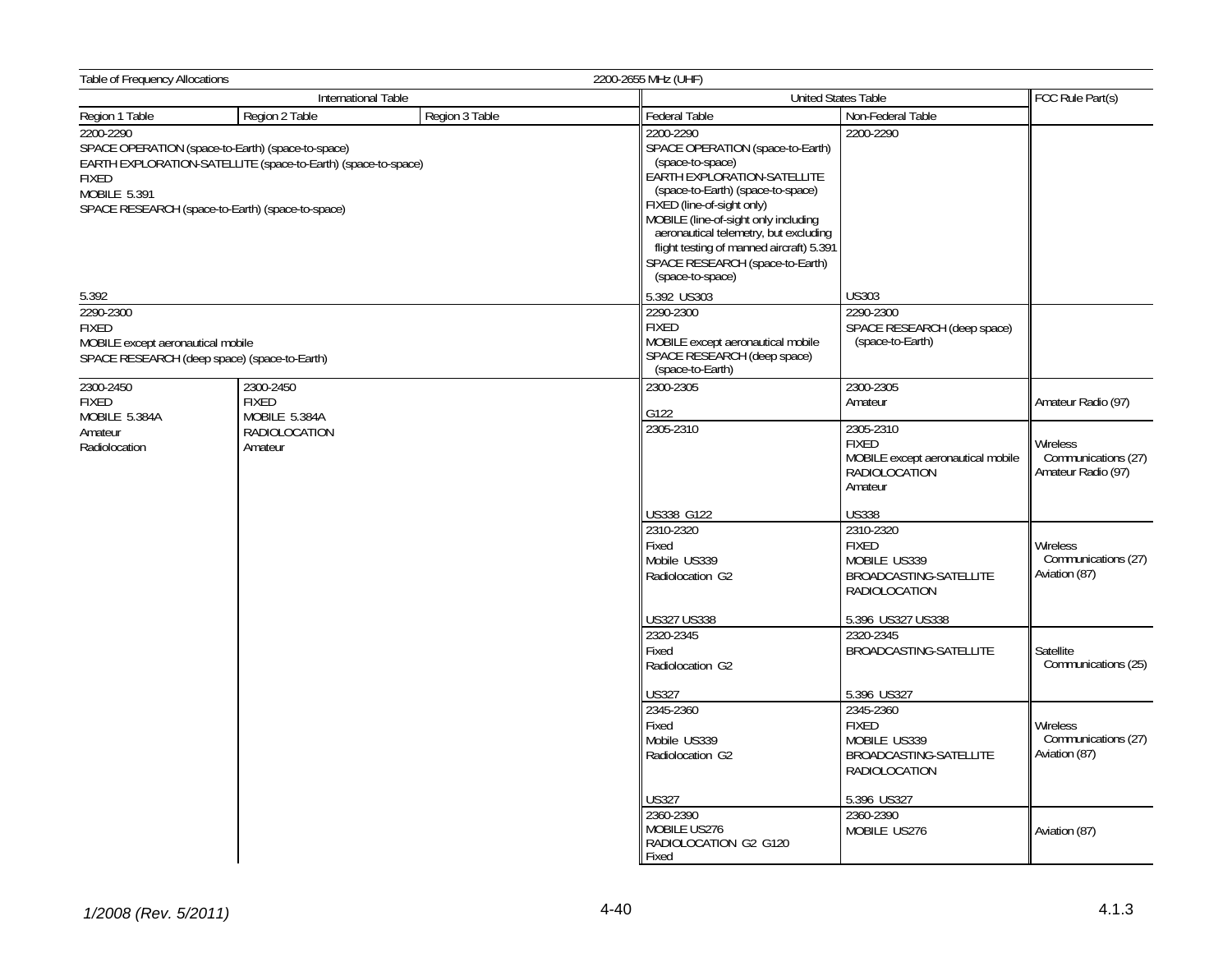|                                                                                                                         |                                                                                                                                                                             |                                                                                                                                                                                                                                                                                                         | 2390-2395<br>MOBILE US276                                                                                                        | 2390-2395<br>AMATEUR<br>MOBILE US276                                                                                                                                      | Aviation (87)<br>Amateur Radio (97)                                                              |
|-------------------------------------------------------------------------------------------------------------------------|-----------------------------------------------------------------------------------------------------------------------------------------------------------------------------|---------------------------------------------------------------------------------------------------------------------------------------------------------------------------------------------------------------------------------------------------------------------------------------------------------|----------------------------------------------------------------------------------------------------------------------------------|---------------------------------------------------------------------------------------------------------------------------------------------------------------------------|--------------------------------------------------------------------------------------------------|
|                                                                                                                         |                                                                                                                                                                             |                                                                                                                                                                                                                                                                                                         | 2395-2400<br>G122                                                                                                                | 2395-2400<br>AMATEUR                                                                                                                                                      | Amateur Radio (97)                                                                               |
|                                                                                                                         |                                                                                                                                                                             |                                                                                                                                                                                                                                                                                                         | 2400-2417                                                                                                                        | 2400-2417<br>AMATEUR                                                                                                                                                      | ISM Equipment (18)<br>Amateur Radio (97)                                                         |
|                                                                                                                         |                                                                                                                                                                             |                                                                                                                                                                                                                                                                                                         | 5.150 G122<br>2417-2450<br>Radiolocation G2                                                                                      | 5.150 5.282<br>2417-2450<br>Amateur                                                                                                                                       |                                                                                                  |
| 5.150 5.282 5.395                                                                                                       | 5.150 5.282 5.393 5.394 5.396                                                                                                                                               |                                                                                                                                                                                                                                                                                                         | 5.150                                                                                                                            | 5.150 5.282                                                                                                                                                               |                                                                                                  |
| 2450-2483.5<br><b>FIXED</b><br><b>MOBILE</b><br>Radiolocation                                                           | 2450-2483.5<br><b>FIXED</b><br><b>MOBILE</b><br><b>RADIOLOCATION</b>                                                                                                        |                                                                                                                                                                                                                                                                                                         | 2450-2483.5                                                                                                                      | 2450-2483.5<br><b>FIXED</b><br><b>MOBILE</b><br>Radiolocation                                                                                                             | ISM Equipment (18)<br><b>TV Auxiliarv</b><br>Broadcasting (74F)<br>Private Land Mobile (90)      |
| 5.150 5.397                                                                                                             | 5.150                                                                                                                                                                       |                                                                                                                                                                                                                                                                                                         | 5.150 US41                                                                                                                       | 5.150 US41                                                                                                                                                                | Fixed Microwave (101)                                                                            |
| 2483.5-2500<br><b>FIXED</b><br><b>MOBILE</b><br>MOBILE-SATELLITE<br>(space-to-Earth) 5.351A                             | 2483.5-2500<br><b>FIXED</b><br><b>MOBILE</b><br>MOBILE-SATELLITE<br>(space-to-Earth) 5.351A                                                                                 | 2483.5-2500<br><b>FIXED</b><br><b>MOBILE</b><br>MOBILE-SATELLITE (space-to-Earth)<br>5.351A                                                                                                                                                                                                             | 2483.5-2500<br>MOBILE-SATELLITE (space-to-<br>Earth) US319 US380 US391<br>RADIODETERMINATION-SATELLITE<br>(space-to-Earth) 5.398 | 2483.5-2495<br>MOBILE-SATELLITE (space-to-<br>Earth) US380<br>RADIODETERMINATION-SATEL-<br>LITE (space-to-Earth) 5.398                                                    | ISM Equipment (18)<br>Satellite<br>Communications (25)                                           |
| Radiolocation                                                                                                           | RADIODETERMINATION-                                                                                                                                                         | RADIOLOCATION                                                                                                                                                                                                                                                                                           |                                                                                                                                  | 5.150 5.402 US41 US319 NG147                                                                                                                                              |                                                                                                  |
|                                                                                                                         | SATELLITE (space-to-Earth)<br>5.398<br>RADIOLOCATION                                                                                                                        | Radiodetermination-satellite (space-to-Earth)<br>5.398                                                                                                                                                                                                                                                  |                                                                                                                                  | 2495-2500<br><b>FIXED</b><br>MOBILE except aeronautical mobile<br>MOBILE-SATELLITE (space-to-<br>Earth) US380<br>RADIODETERMINATION-SATEL-<br>LITE (space-to-Earth) 5.398 | ISM Equipment (18)<br>Satellite<br>Communications (25)<br><b>Wireless</b><br>Communications (27) |
| 5.150 5.371 5.397 5.398<br>5.399 5.400 5.402                                                                            | 5.150 5.402                                                                                                                                                                 | 5.150 5.400 5.402                                                                                                                                                                                                                                                                                       | 5.150 5.402 US41                                                                                                                 | 5.150 5.402 US41 US319 US391<br><b>NG147</b>                                                                                                                              |                                                                                                  |
| 2500-2520<br><b>FIXED 5.410</b><br>MOBILE except aeronautical<br>mobile 5.384A                                          | 2500-2520<br><b>FIXED 5.410</b><br>FIXED-SATELLITE (space-to-<br>Earth) 5.415<br>MOBILE except aeronautical<br>mobile 5.384A                                                | 2500-2520<br><b>FIXED 5.410</b><br>FIXED-SATELLITE (space-to-Earth) 5.415<br>MOBILE except aeronautical mobile 5.384A<br>MOBILE-SATELLITE (space-to-Earth)<br>5.351A 5.407 5.414 5.414A                                                                                                                 | 2500-2655                                                                                                                        | 2500-2655<br>FIXED US205<br>MOBILE except aeronautical mobile                                                                                                             | Wireless<br>Communications (27)                                                                  |
| 5.405 5.412                                                                                                             | 5.404                                                                                                                                                                       | 5.404 5.415A                                                                                                                                                                                                                                                                                            |                                                                                                                                  |                                                                                                                                                                           |                                                                                                  |
| 2520-2655<br><b>FIXED 5.410</b><br>MOBILE except aeronautical<br>mobile 5.384A<br>BROADCASTING-SATELLITE<br>5.413 5.416 | 2520-2655<br><b>FIXED 5.410</b><br><b>FIXED-SATELLITE</b><br>(space-to-Earth) 5.415<br>MOBILE except aeronautical<br>mobile 5.384A<br>BROADCASTING-SATELLITE<br>5.413 5.416 | 2520-2535<br><b>FIXED 5.410</b><br>FIXED-SATELLITE (space-to-Earth) 5.415<br>MOBILE except aeronautical mobile 5.384A<br>BROADCASTING-SATELLITE 5.413 5.416<br>5.403 5.414A 5.415A<br>2535-2655<br><b>FIXED 5.410</b><br>MOBILE except aeronautical mobile 5.384A<br>BROADCASTING-SATELLITE 5.413 5.416 |                                                                                                                                  |                                                                                                                                                                           |                                                                                                  |
| 5.339 5.405 5.412 5.417C<br>5.417D 5.418B 5.418C                                                                        | 5.339 5.417C 5.417D 5.418B<br>5.418C                                                                                                                                        | 5.339 5.417A 5.417B 5.417C 5.417D<br>5.418 5.418A 5.418B 5.418C                                                                                                                                                                                                                                         | 5.339 US205                                                                                                                      | 5.339                                                                                                                                                                     |                                                                                                  |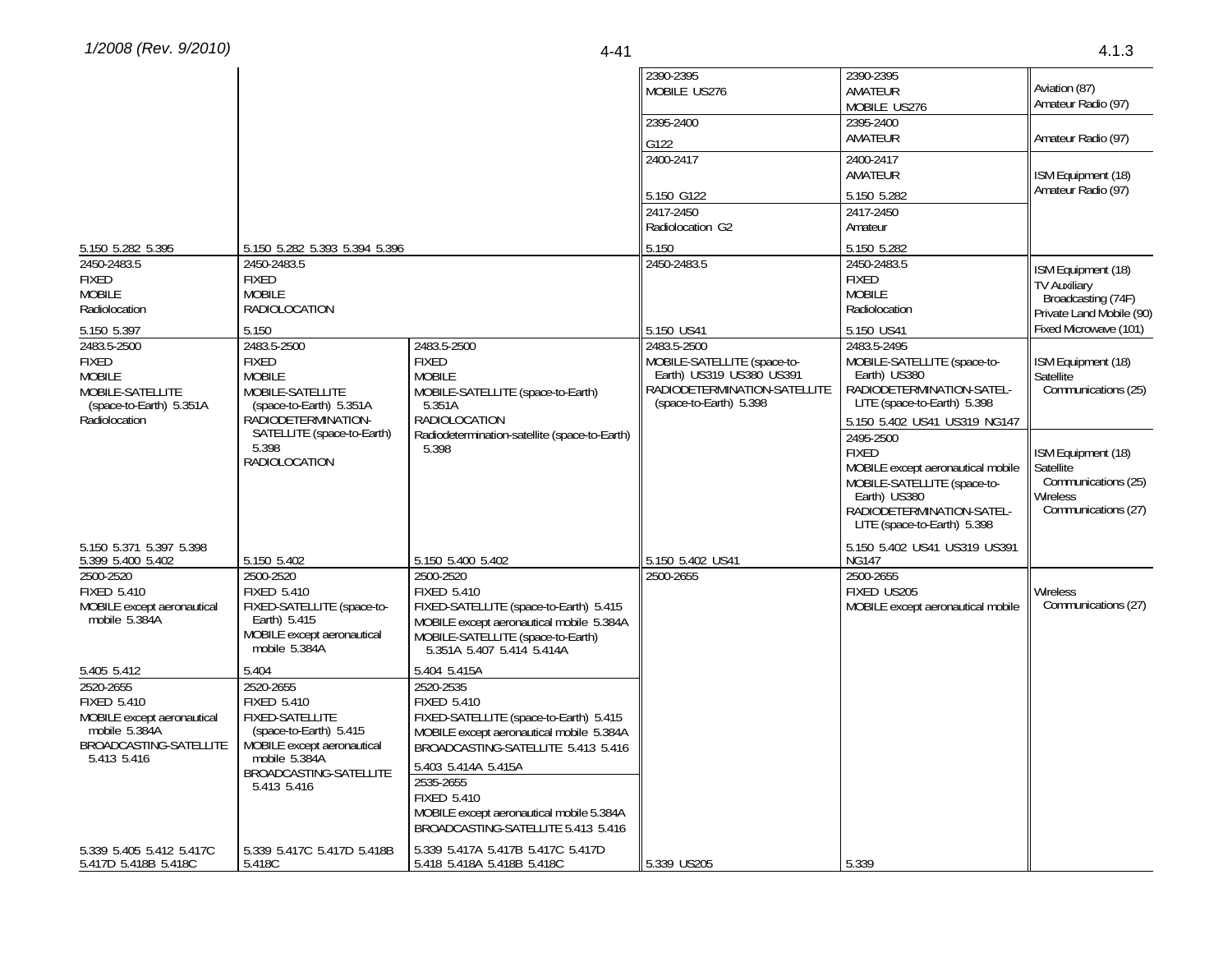| <b>Table of Frequency Allocations</b><br>2655-4990 MHz (UHF/SHF)                                                                                                                                                       |                                                                                                                                                                                                                                                                               |                                                                                                                                                                                                                                                                                                 |                                                                                                                                                                                                            |                                                                                                                                                       |                                           |  |
|------------------------------------------------------------------------------------------------------------------------------------------------------------------------------------------------------------------------|-------------------------------------------------------------------------------------------------------------------------------------------------------------------------------------------------------------------------------------------------------------------------------|-------------------------------------------------------------------------------------------------------------------------------------------------------------------------------------------------------------------------------------------------------------------------------------------------|------------------------------------------------------------------------------------------------------------------------------------------------------------------------------------------------------------|-------------------------------------------------------------------------------------------------------------------------------------------------------|-------------------------------------------|--|
|                                                                                                                                                                                                                        | International Table                                                                                                                                                                                                                                                           |                                                                                                                                                                                                                                                                                                 | <b>United States Table</b>                                                                                                                                                                                 | FCC Rule Part(s)                                                                                                                                      |                                           |  |
| Region 1 Table                                                                                                                                                                                                         | Region 2 Table                                                                                                                                                                                                                                                                | Region 3 Table                                                                                                                                                                                                                                                                                  | Federal Table                                                                                                                                                                                              | Non-Federal Table                                                                                                                                     |                                           |  |
| 2655-2670<br><b>FIXED 5.410</b><br>MOBILE except aeronautical<br>mobile 5.384A<br>BROADCASTING-SATELLITE<br>5.208B 5.413 5.416<br>Earth exploration-satellite (passive)<br>Radio astronomy<br>Space research (passive) | 2655-2670<br><b>FIXED 5.410</b><br>FIXED-SATELLITE (Earth-to-space)<br>(space-to-Earth) 5.415<br>MOBILE except aeronautical mobile<br>5.384A<br>BROADCASTING-SATELLITE<br>5.413 5.416<br>Earth exploration-satellite (passive)<br>Radio astronomy<br>Space research (passive) | 2655-2670<br><b>FIXED 5.410</b><br>FIXED-SATELLITE (Earth-to-space)<br>5.415<br>MOBILE except aeronautical mobile<br>5.384A<br>BROADCASTING-SATELLITE<br>5.413 5.416<br>Earth exploration-satellite (passive)<br>Radio astronomy<br>Space research (passive)                                    | 2655-2690<br>Earth exploration-satellite (passive)<br>Radio astronomy US385<br>Space research (passive)                                                                                                    | 2655-2690<br>FIXED US205<br>MOBILE except aeronautical mobile<br>Earth exploration-satellite (passive)<br>Radio astronomy<br>Space research (passive) | <b>Wireless</b><br>Communications (27)    |  |
| 5.149 5.412<br>2670-2690<br><b>FIXED 5.410</b><br>MOBILE except aeronautical mobile<br>5.384A<br>Earth exploration-satellite (passive)<br>Radio astronomy<br>Space research (passive)                                  | 5.149 5.208B<br>2670-2690<br><b>FIXED 5.410</b><br>FIXED-SATELLITE (Earth-to-space)<br>(space-to-Earth) 5.208B 5.415<br>MOBILE except aeronautical mobile<br>5.384A<br>Earth exploration-satellite (passive)<br>Radio astronomy<br>Space research (passive)                   | 5.149 5.208B 5.420<br>2670-2690<br><b>FIXED 5.410</b><br>FIXED-SATELLITE (Earth-to-space)<br>5.415<br>MOBILE except aeronautical mobile<br>5.384A<br>MOBILE-SATELLITE (Earth-to-<br>space) 5.351A 5.419<br>Earth exploration-satellite (passive)<br>Radio astronomy<br>Space research (passive) |                                                                                                                                                                                                            |                                                                                                                                                       |                                           |  |
| 5.149 5.412                                                                                                                                                                                                            | 5.149                                                                                                                                                                                                                                                                         | 5.149                                                                                                                                                                                                                                                                                           | <b>US205</b>                                                                                                                                                                                               | <b>US385</b>                                                                                                                                          |                                           |  |
| 2690-2700<br>EARTH EXPLORATION-SATELLITE (passive)<br>RADIO ASTRONOMY<br>SPACE RESEARCH (passive)<br>5.340 5.422<br>2700-2900<br>AERONAUTICAL RADIONAVIGATION 5.337<br>Radiolocation                                   |                                                                                                                                                                                                                                                                               |                                                                                                                                                                                                                                                                                                 | 2690-2700<br><b>EARTH EXPLORATION-SATELLITE (passive)</b><br>RADIO ASTRONOMY US74<br>SPACE RESEARCH (passive)<br>US246<br>2700-2900<br>METEOROLOGICAL AIDS<br>AERONAUTICAL RADIONAVI-<br>GATION 5.337 US18 | 2700-2900                                                                                                                                             | Aviation (87)                             |  |
|                                                                                                                                                                                                                        |                                                                                                                                                                                                                                                                               |                                                                                                                                                                                                                                                                                                 | Radiolocation G2                                                                                                                                                                                           |                                                                                                                                                       |                                           |  |
| 5.423 5.424<br>2900-3100<br>RADIOLOCATION 5.424A<br>RADIONAVIGATION 5.426                                                                                                                                              |                                                                                                                                                                                                                                                                               |                                                                                                                                                                                                                                                                                                 | 5.423 G15<br>2900-3100<br>RADIOLOCATION 5.424A G56<br>MARITIME RADIONAVIGATION                                                                                                                             | 5.423 US18<br>2900-3100<br>MARITIME RADIONAVIGATION<br>Radiolocation US44                                                                             | Maritime (80)<br>Private Land Mobile (90) |  |
| 5.425 5.427                                                                                                                                                                                                            |                                                                                                                                                                                                                                                                               |                                                                                                                                                                                                                                                                                                 | 5.427 US44 US316                                                                                                                                                                                           | 5.427 US316                                                                                                                                           |                                           |  |
| 3100-3300<br><b>RADIOLOCATION</b><br>Earth exploration-satellite (active)<br>Space research (active)                                                                                                                   |                                                                                                                                                                                                                                                                               |                                                                                                                                                                                                                                                                                                 | 3100-3300<br>RADIOLOCATION G59<br>Earth exploration-satellite (active)<br>Space research (active)                                                                                                          | 3100-3300<br>Earth exploration-satellite (active)<br>Space research (active)<br>Radiolocation                                                         | Private Land Mobile (90)                  |  |
| 5.149 5.428                                                                                                                                                                                                            |                                                                                                                                                                                                                                                                               |                                                                                                                                                                                                                                                                                                 | <b>US342</b>                                                                                                                                                                                               | <b>US342</b>                                                                                                                                          |                                           |  |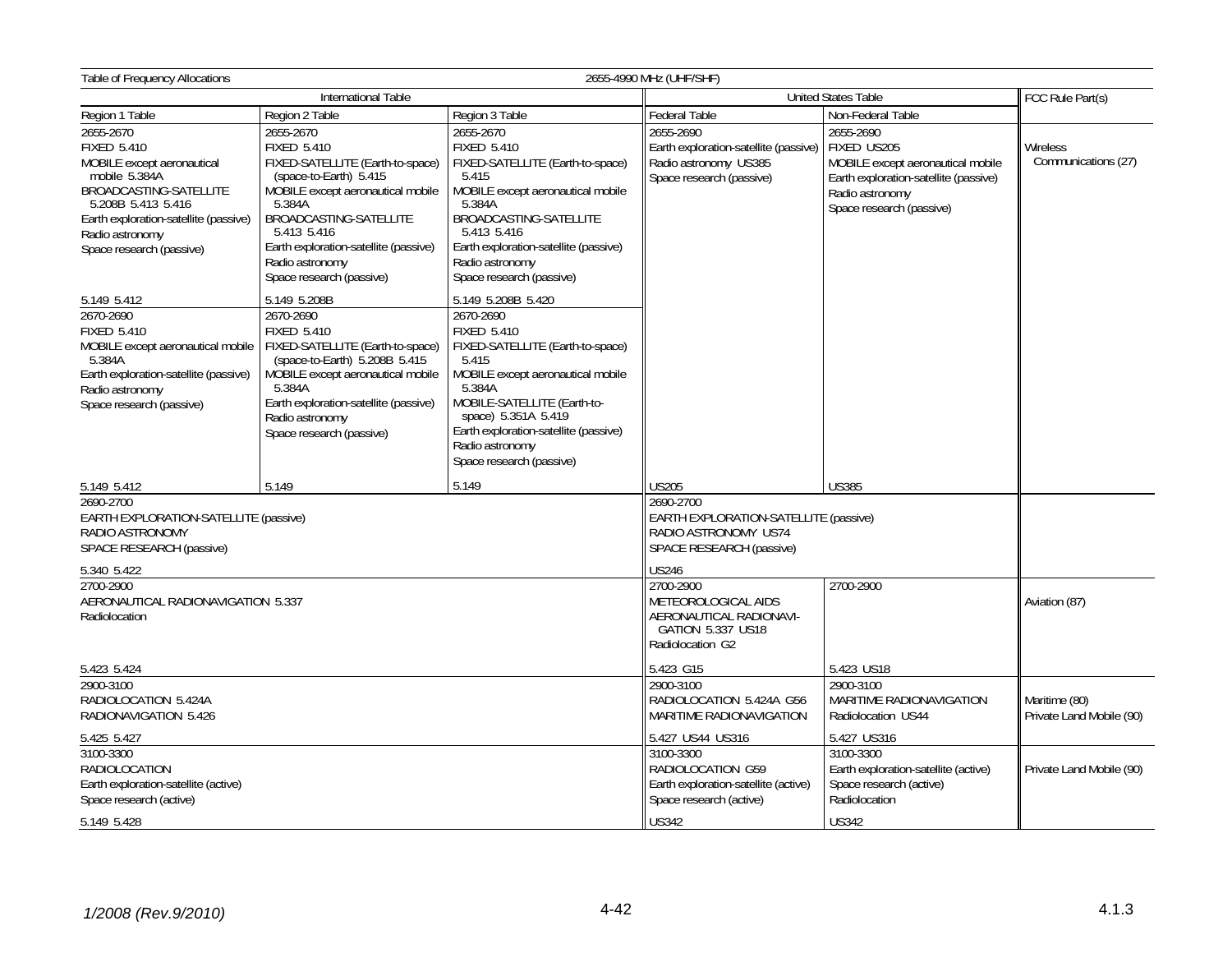| 3300-3400                              | 3300-3400                                                             | 3300-3400                                                             | 3300-3500                       | 3300-3500                                       |                           |
|----------------------------------------|-----------------------------------------------------------------------|-----------------------------------------------------------------------|---------------------------------|-------------------------------------------------|---------------------------|
| <b>RADIOLOCATION</b>                   | RADIOLOCATION                                                         | <b>RADIOLOCATION</b>                                                  | RADIOLOCATION US108 G2          | Amateur                                         | Private Land Mobile (90)  |
|                                        | Amateur                                                               | Amateur                                                               |                                 | Radiolocation US108                             | Amateur Radio (97)        |
|                                        | Fixed                                                                 |                                                                       |                                 |                                                 |                           |
|                                        | Mobile                                                                |                                                                       |                                 |                                                 |                           |
| 5.149 5.429 5.430                      | 5.149                                                                 | 5.149 5.429                                                           |                                 |                                                 |                           |
| 3400-3600                              | 3400-3500                                                             | 3400-3500                                                             |                                 |                                                 |                           |
| <b>FIXED</b>                           | <b>FIXED</b>                                                          | <b>FIXED</b>                                                          |                                 |                                                 |                           |
| FIXED-SATELLITE (space-to-Earth)       | FIXED-SATELLITE (space-to-Earth)                                      | FIXED-SATELLITE (space-to-Earth)                                      |                                 |                                                 |                           |
| Mobile 5.430A                          | Amateur                                                               | Amateur                                                               |                                 |                                                 |                           |
| Radiolocation                          | Mobile 5.431A                                                         | Mobile 5.432B                                                         |                                 |                                                 |                           |
|                                        | Radiolocation 5.433                                                   | Radiolocation 5.433                                                   |                                 |                                                 |                           |
|                                        | 5.282                                                                 | 5.282 5.432 5.432A                                                    | <b>US342</b>                    | 5.282 US342                                     |                           |
|                                        | 3500-3700                                                             | 3500-3600                                                             | 3500-3650                       | 3500-3600                                       |                           |
|                                        | <b>FIXED</b>                                                          | <b>FIXED</b>                                                          | RADIOLOCATION G59               | Radiolocation                                   | Private Land Mobile (90)  |
|                                        | FIXED-SATELLITE (space-to-Earth)<br>MOBILE except aeronautical mobile | FIXED-SATELLITE (space-to-Earth)<br>MOBILE except aeronautical mobile | AERONAUTICAL<br>RADIONAVIGATION |                                                 |                           |
|                                        | Radiolocation 5.433                                                   | 5.433A                                                                | (ground-based) G110             |                                                 |                           |
| 5.431                                  |                                                                       | Radiolocation 5.433                                                   |                                 |                                                 |                           |
| 3600-4200                              |                                                                       | 3600-3700                                                             |                                 | 3600-3650                                       |                           |
| <b>FIXED</b>                           |                                                                       | <b>FIXED</b>                                                          |                                 | FIXED-SATELLITE                                 | Satellite                 |
| FIXED-SATELLITE (space-to-Earth)       |                                                                       | FIXED-SATELLITE (space-to-Earth)                                      |                                 | (space-to-Earth) US245                          | Communications (25)       |
| Mobile                                 |                                                                       | MOBILE except aeronautical mobile                                     | <b>US245</b>                    | Radiolocation                                   | Private Land Mobile (90)  |
|                                        |                                                                       | Radiolocation 5.433                                                   | 3650-3700                       | 3650-3700                                       |                           |
|                                        |                                                                       |                                                                       |                                 | <b>FIXED</b>                                    |                           |
|                                        |                                                                       |                                                                       |                                 | FIXED-SATELLITE (space-to-Earth)<br>NG169 NG185 |                           |
|                                        |                                                                       |                                                                       |                                 | MOBILE except aeronautical mobile               |                           |
|                                        |                                                                       | 5.435                                                                 | US348 US349                     | US348 US349                                     |                           |
|                                        | 3700-4200                                                             |                                                                       | 3700-4200                       | 3700-4200                                       |                           |
|                                        | <b>FIXED</b>                                                          |                                                                       |                                 | <b>FIXED</b>                                    | Satellite                 |
|                                        | FIXED-SATELLITE (space-to-Earth)                                      |                                                                       |                                 | FIXED-SATELLITE (space-to-Earth)                | Communications (25)       |
|                                        | MOBILE except aeronautical mobile                                     |                                                                       |                                 | <b>NG180</b>                                    | Fixed Microwave (101)     |
| 4200-4400                              |                                                                       |                                                                       | 4200-4400                       |                                                 |                           |
| AERONAUTICAL RADIONAVIGATION 5.438     |                                                                       |                                                                       | AERONAUTICAL RADIONAVIGATION    |                                                 | Aviation (87)             |
| 5.439 5.440                            |                                                                       |                                                                       | 5.440 US261                     |                                                 |                           |
| 4400-4500                              |                                                                       |                                                                       | 4400-4500                       | 4400-4500                                       |                           |
| <b>FIXED</b>                           |                                                                       |                                                                       | <b>FIXED</b>                    |                                                 |                           |
| MOBILE 5.440A                          |                                                                       |                                                                       | <b>MOBILE</b>                   |                                                 |                           |
| 4500-4800                              |                                                                       |                                                                       | 4500-4800                       | 4500-4800                                       |                           |
| <b>FIXED</b>                           |                                                                       |                                                                       | <b>FIXED</b>                    | FIXED-SATELLITE (space-to-Earth)                |                           |
| FIXED-SATELLITE (space-to-Earth) 5.441 |                                                                       |                                                                       | <b>MOBILE</b>                   | 5.441 US245                                     |                           |
| MOBILE 5.440A                          |                                                                       |                                                                       | <b>US245</b>                    |                                                 |                           |
| 4800-4990                              |                                                                       |                                                                       | 4800-4940                       | 4800-4940                                       |                           |
| <b>FIXED</b>                           |                                                                       |                                                                       | <b>FIXED</b>                    |                                                 |                           |
| MOBILE 5.440A 5.442                    |                                                                       |                                                                       | <b>MOBILE</b>                   |                                                 |                           |
| Radio astronomy                        |                                                                       |                                                                       | US203 US342                     | US203 US342                                     |                           |
|                                        |                                                                       |                                                                       | 4940-4990                       | 4940-4990                                       |                           |
|                                        |                                                                       |                                                                       |                                 | <b>FIXED</b>                                    | Public Safety Land Mobile |
|                                        |                                                                       |                                                                       |                                 | MOBILE except aeronautical mobile               | (90Y)                     |
| 5.149 5.339 5.443                      |                                                                       |                                                                       | 5.339 US342 US385 G122          | 5.339 US342 US385                               |                           |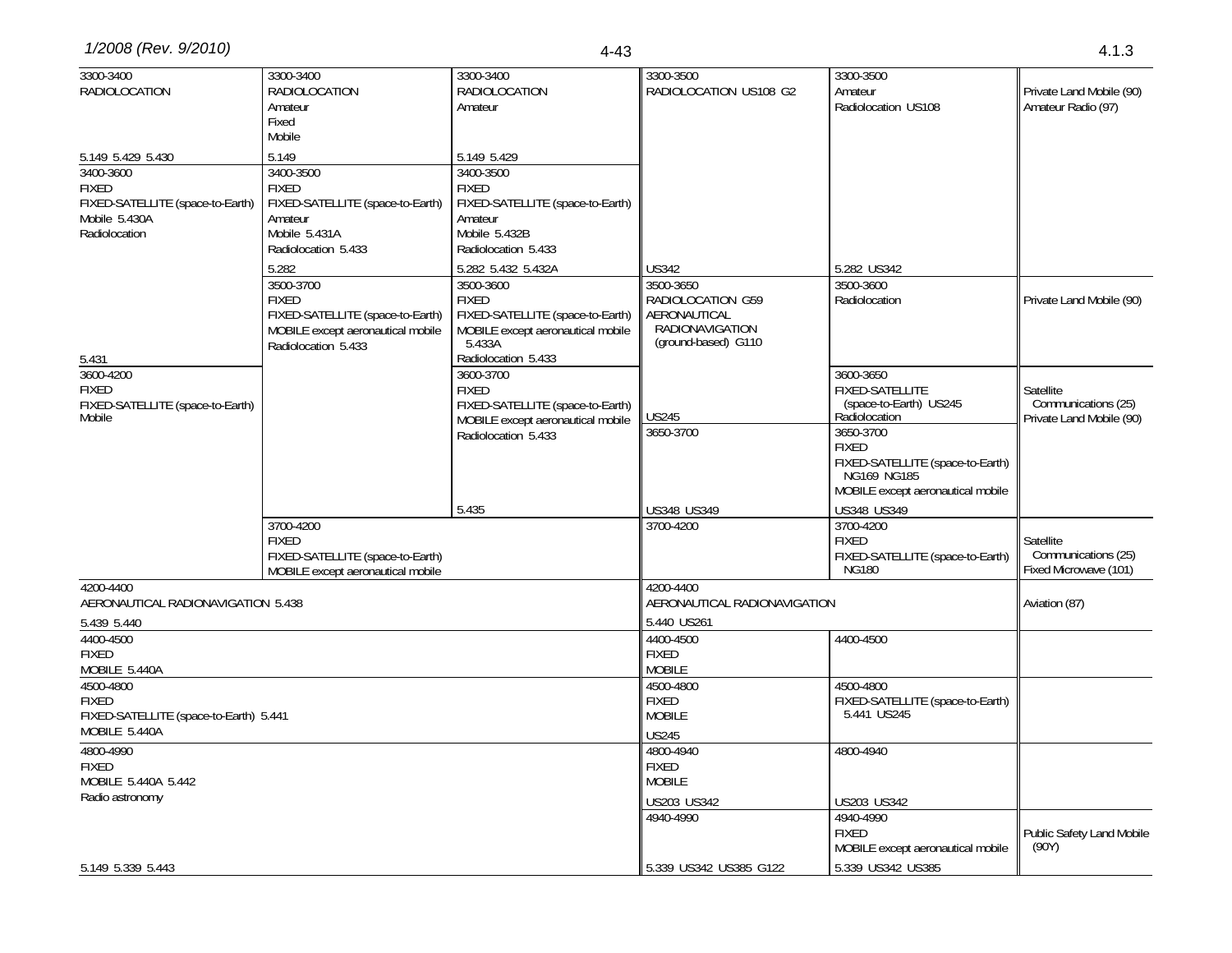| Table of Frequency Allocations<br>4990-5925 MHz (SHF)                                                                                                    |                                                                           |                |                                                                                                                                                                             |                                                                                                                                                                  |                                                                   |  |
|----------------------------------------------------------------------------------------------------------------------------------------------------------|---------------------------------------------------------------------------|----------------|-----------------------------------------------------------------------------------------------------------------------------------------------------------------------------|------------------------------------------------------------------------------------------------------------------------------------------------------------------|-------------------------------------------------------------------|--|
| <b>International Table</b>                                                                                                                               |                                                                           |                |                                                                                                                                                                             | United States Table                                                                                                                                              |                                                                   |  |
| Region 1 Table                                                                                                                                           | Region 2 Table                                                            | Region 3 Table | Federal Table                                                                                                                                                               | Non-Federal Table                                                                                                                                                |                                                                   |  |
| 4990-5000<br><b>FIXED</b><br>MOBILE except aeronautical mobile<br>RADIO ASTRONOMY<br>Space research (passive)                                            |                                                                           |                | 4990-5000<br>RADIO ASTRONOMY US74<br>Space research (passive)                                                                                                               |                                                                                                                                                                  |                                                                   |  |
| 5.149                                                                                                                                                    |                                                                           |                | US246                                                                                                                                                                       |                                                                                                                                                                  |                                                                   |  |
| 5000-5010<br>AERONAUTICAL RADIONAVIGATION<br>RADIONAVIGATION-SATELLITE (Earth-to-space)                                                                  |                                                                           |                | 5000-5010<br>AERONAUTICAL RADIONAVIGATION US260<br>RADIONAVIGATION-SATELLITE (Earth-to-space)                                                                               |                                                                                                                                                                  | Aviation (87)                                                     |  |
| 5.367                                                                                                                                                    |                                                                           |                | 5.367 US211                                                                                                                                                                 |                                                                                                                                                                  |                                                                   |  |
| 5010-5030<br>AERONAUTICAL RADIONAVIGATION                                                                                                                | RADIONAVIGATION-SATELLITE (space-to-Earth) (space-to-space) 5.328B 5.443B |                | 5010-5030<br>AERONAUTICAL RADIONAVIGATION US260<br>RADIONAVIGATION-SATELLITE (space-to-Earth) (space-to-space) 5.443B                                                       |                                                                                                                                                                  |                                                                   |  |
| 5.367                                                                                                                                                    |                                                                           |                | 5.367 US211                                                                                                                                                                 |                                                                                                                                                                  |                                                                   |  |
| 5030-5091<br>AERONAUTICAL RADIONAVIGATION                                                                                                                |                                                                           |                | 5030-5091<br>AERONAUTICAL RADIONAVIGATION US260                                                                                                                             |                                                                                                                                                                  |                                                                   |  |
| 5.367 5.444                                                                                                                                              |                                                                           |                | 5.367 US211 US444                                                                                                                                                           |                                                                                                                                                                  |                                                                   |  |
| 5091-5150<br>AERONAUTICAL RADIONAVIGATION<br>AERONAUTICAL MOBILE 5.444B                                                                                  |                                                                           | 5091-5150      | AERONAUTICAL RADIONAVIGATION US260                                                                                                                                          |                                                                                                                                                                  |                                                                   |  |
| 5.367 5.444 5.444A                                                                                                                                       |                                                                           |                | 5.367 US211 US344 US444 US444A                                                                                                                                              |                                                                                                                                                                  |                                                                   |  |
| 5150-5250<br>AERONAUTICAL RADIONAVIGATION<br>FIXED-SATELLITE (Earth-to-space) 5.447A<br>MOBILE except aeronautical mobile 5.446A 5.446B                  |                                                                           |                | 5150-5250<br>AERONAUTICAL RADIONAVIGATION<br><b>US260</b>                                                                                                                   | 5150-5250<br>AERONAUTICAL RADIONAVIGATION<br><b>US260</b><br>FIXED-SATELLITE (Earth-to-space)<br>5.447A US344                                                    | RF Devices (15)<br>Satellite Communications (25)<br>Aviation (87) |  |
| 5.446 5.446C 5.447 5.447B 5.447C                                                                                                                         |                                                                           |                | US211 US307 US344                                                                                                                                                           | 5.447C US211 US307                                                                                                                                               |                                                                   |  |
| 5250-5255<br>EARTH EXPLORATION-SATELLITE (active)<br><b>RADIOLOCATION</b><br>SPACE RESEARCH 5.447D<br>MOBILE except aeronautical mobile 5.446A 5.447F    |                                                                           |                | 5250-5255<br>EARTH EXPLORATION-SATELLITE<br>(active)<br>RADIOLOCATION G59<br>SPACE RESEARCH (active) 5.447D                                                                 | 5250-5255<br>Earth exploration-satellite (active)<br>Radiolocation<br>Space research                                                                             | RF Devices (15)<br>Private Land Mobile (90)                       |  |
| 5.447E 5.448 5.448A                                                                                                                                      |                                                                           |                | 5.448A                                                                                                                                                                      |                                                                                                                                                                  |                                                                   |  |
| 5255-5350<br>EARTH EXPLORATION-SATELLITE (active)<br>RADIOLOCATION<br>SPACE RESEARCH (active)<br>MOBILE except aeronautical mobile 5.446A 5.447F         |                                                                           |                | 5255-5350<br>EARTH EXPLORATION-SATELLITE<br>(active)<br>RADIOLOCATION G59<br>SPACE RESEARCH (active)                                                                        | 5255-5350<br>Earth exploration-satellite (active)<br>Radiolocation<br>Space research (active)                                                                    |                                                                   |  |
| 5.447E 5.448 5.448A                                                                                                                                      |                                                                           |                | 5.448A                                                                                                                                                                      | 5.448A                                                                                                                                                           |                                                                   |  |
| 5350-5460<br>EARTH EXPLORATION-SATELLITE (active) 5.448B<br>SPACE RESEARCH (active) 5.448C<br>AERONAUTICAL RADIONAVIGATION 5.449<br>RADIOLOCATION 5.448D |                                                                           |                | 5350-5460<br>EARTH EXPLORATION-SATELLITE<br>$(active)$ 5.448B<br>SPACE RESEARCH (active)<br>AERONAUTICAL<br>RADIONAVIGATION 5.449<br>RADIOLOCATION G56<br><b>US390 G130</b> | 5350-5460<br>AERONAUTICAL RADIONAVIGATION<br>5.449<br>Earth exploration-satellite (active)<br>5.448B<br>Space research (active)<br>Radiolocation<br><b>US390</b> | Aviation (87)<br>Private Land Mobile (90)                         |  |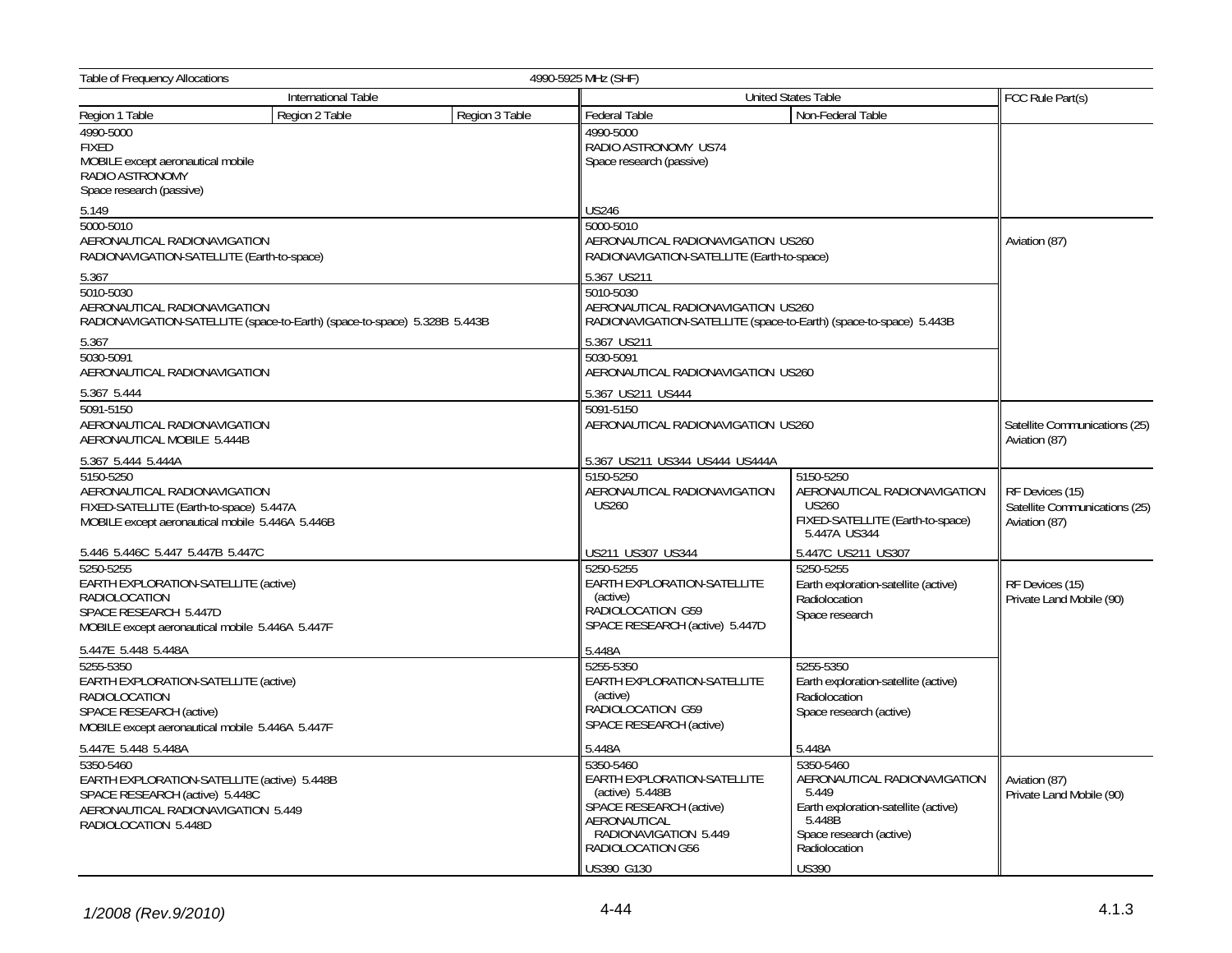| 1/2008 (Rev. 9/2010)                                                                                                                                                                       |                                                                                                            |                                                                                                                                                     | $4 - 45$                                                                                                                                                                                                                                                          | 4.1.3                                                                                    |                                                                                             |
|--------------------------------------------------------------------------------------------------------------------------------------------------------------------------------------------|------------------------------------------------------------------------------------------------------------|-----------------------------------------------------------------------------------------------------------------------------------------------------|-------------------------------------------------------------------------------------------------------------------------------------------------------------------------------------------------------------------------------------------------------------------|------------------------------------------------------------------------------------------|---------------------------------------------------------------------------------------------|
| 5460-5470<br>RADIONAVIGATION 5.449<br>EARTH EXPLORATION-SATELLITE (active)<br>SPACE RESEARCH (active)<br>RADIOLOCATION 5.448D                                                              |                                                                                                            |                                                                                                                                                     | 5460-5470<br>5460-5470<br>RADIONAVIGATION 5.449 US65<br>RADIONAVIGATION 5.449 US65<br>EARTH EXPLORATION-SATELLITE<br>Earth exploration-satellite (active)<br>(active)<br>Space research (active)<br>SPACE RESEARCH (active)<br>Radiolocation<br>RADIOLOCATION G56 |                                                                                          | Maritime (80)<br>Aviation (87)<br>Private Land Mobile (90)                                  |
| 5.448B                                                                                                                                                                                     |                                                                                                            |                                                                                                                                                     | 5.448B US49 G130                                                                                                                                                                                                                                                  | 5.448B US49                                                                              |                                                                                             |
| 5470-5570<br>MARITIME RADIONAVIGATION<br>MOBILE except aeronautical mobile 5.446A 5.450A<br>EARTH EXPLORATION-SATELLITE (active)<br><b>SPACE RESEARCH (active)</b><br>RADIOLOCATION 5.450B |                                                                                                            | 5470-5570<br>MARITIME RADIONAVIGATION US65<br><b>EARTH EXPLORATION-SATELLITE</b><br>(active)<br><b>SPACE RESEARCH (active)</b><br>RADIOLOCATION G56 | 5470-5570<br>MARITIME RADIONAVIGATION US65<br><b>RADIOLOCATION</b><br>Earth exploration-satellite (active)<br>Space research (active)                                                                                                                             | RF Devices (15)<br>Maritime (80)<br>Private Land Mobile (90)                             |                                                                                             |
| 5.448B 5.450 5.451                                                                                                                                                                         |                                                                                                            |                                                                                                                                                     | 5.448B US50 G131                                                                                                                                                                                                                                                  | <b>US50</b>                                                                              |                                                                                             |
| 5570-5650<br>MARITIME RADIONAVIGATION<br>MOBILE except aeronautical mobile 5.446A 5.450A                                                                                                   |                                                                                                            |                                                                                                                                                     | 5570-5600<br>MARITIME RADIONAVIGATION US65<br>RADIOLOCATION G56                                                                                                                                                                                                   | 5570-5600<br>MARITIME RADIONAVIGATION US65<br>RADIOLOCATION                              |                                                                                             |
| RADIOLOCATION 5.450B                                                                                                                                                                       |                                                                                                            |                                                                                                                                                     | US50 G131                                                                                                                                                                                                                                                         | <b>US50</b>                                                                              |                                                                                             |
|                                                                                                                                                                                            |                                                                                                            |                                                                                                                                                     | 5600-5650<br>MARITIME RADIONAVIGATION US65<br>METEOROLOGICAL AIDS<br>RADIOLOCATION G56                                                                                                                                                                            | 5600-5650<br>MARITIME RADIONAVIGATION US65<br>METEOROLOGICAL AIDS<br>RADIOLOCATION       |                                                                                             |
| 5.450 5.451 5.452                                                                                                                                                                          |                                                                                                            |                                                                                                                                                     | 5.452 US50 G131                                                                                                                                                                                                                                                   | 5.452 US50                                                                               |                                                                                             |
| 5650-5725<br>MOBILE except aeronautical mobile 5.446A 5.450A<br><b>RADIOLOCATION</b><br>Amateur<br>Space research (deep space)                                                             |                                                                                                            |                                                                                                                                                     | 5650-5925<br>RADIOLOCATION G2                                                                                                                                                                                                                                     | 5650-5830<br>Amateur                                                                     | RF Devices (15)<br>ISM Equipment (18)<br>Amateur Radio (97)                                 |
| 5.282 5.451 5.453 5.454 5.455                                                                                                                                                              |                                                                                                            |                                                                                                                                                     |                                                                                                                                                                                                                                                                   |                                                                                          |                                                                                             |
| 5725-5830<br>FIXED-SATELLITE (Earth-to-space)<br>RADIOLOCATION<br>Amateur                                                                                                                  | 5725-5830<br><b>RADIOLOCATION</b><br>Amateur                                                               |                                                                                                                                                     |                                                                                                                                                                                                                                                                   |                                                                                          |                                                                                             |
| 5.150 5.451 5.453 5.455 5.456                                                                                                                                                              | 5.150 5.453 5.455                                                                                          |                                                                                                                                                     |                                                                                                                                                                                                                                                                   | 5.150 5.282                                                                              |                                                                                             |
| 5830-5850<br>FIXED-SATELLITE (Earth-to-space)<br><b>RADIOLOCATION</b><br>Amateur<br>Amateur-satellite (space-to-Earth)                                                                     | 5830-5850<br>RADIOLOCATION<br>Amateur<br>Amateur-satellite (space-to-Earth)                                |                                                                                                                                                     |                                                                                                                                                                                                                                                                   | 5830-5850<br>Amateur<br>Amateur-satellite (space-to-Earth)                               |                                                                                             |
| 5.150 5.451 5.453 5.455 5.456                                                                                                                                                              | 5.150 5.453 5.455                                                                                          |                                                                                                                                                     |                                                                                                                                                                                                                                                                   | 5.150                                                                                    |                                                                                             |
| 5850-5925<br><b>FIXED</b><br>FIXED-SATELLITE (Earth-to-space)<br><b>MOBILE</b>                                                                                                             | 5850-5925<br><b>FIXED</b><br>FIXED-SATELLITE (Earth-to-space)<br><b>MOBILE</b><br>Amateur<br>Radiolocation | 5850-5925<br><b>FIXED</b><br><b>FIXED-SATELLITE</b><br>(Earth-to-space)<br><b>MOBILE</b><br>Radiolocation                                           |                                                                                                                                                                                                                                                                   | 5850-5925<br>FIXED-SATELLITE (Earth-to-space)<br><b>US245</b><br>MOBILE NG160<br>Amateur | ISM Equipment (18)<br>Private Land Mobile (90)<br>Personal Radio (95)<br>Amateur Radio (97) |
| 5.150                                                                                                                                                                                      | 5.150                                                                                                      | 5.150                                                                                                                                               | 5.150 US245                                                                                                                                                                                                                                                       | 5.150                                                                                    |                                                                                             |
|                                                                                                                                                                                            |                                                                                                            |                                                                                                                                                     |                                                                                                                                                                                                                                                                   |                                                                                          |                                                                                             |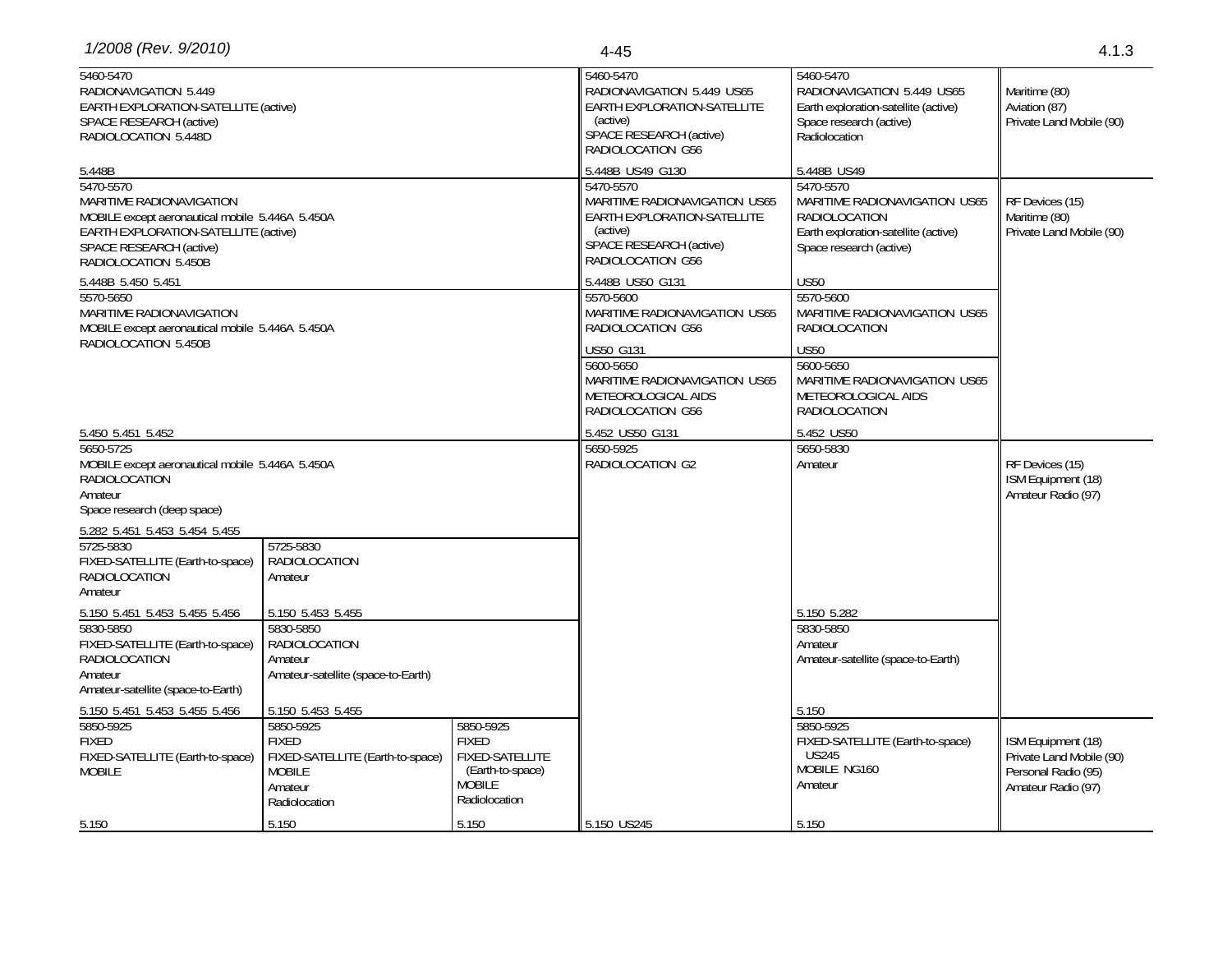| Table of Frequency Allocations             |                                                         | 5925-8025 MHz (SHF)                         |                                                                                                        |                                                                                      |  |
|--------------------------------------------|---------------------------------------------------------|---------------------------------------------|--------------------------------------------------------------------------------------------------------|--------------------------------------------------------------------------------------|--|
|                                            | International Table                                     |                                             | United States Table                                                                                    | FCC Rule Part(s)                                                                     |  |
| Region 1 Table                             | Region 3 Table<br>Region 2 Table                        | Federal Table                               | Non-Federal Table                                                                                      |                                                                                      |  |
| 5925-6700<br><b>FIXED</b>                  | FIXED-SATELLITE (Earth-to-space) 5.457A 5.457B          | 5925-6425                                   | 5925-6425<br><b>FIXED</b><br>FIXED-SATELLITE (Earth-to-space) NG181                                    | Satellite Communications (25)<br>Fixed Microwave (101)                               |  |
| MOBILE 5.457C                              |                                                         | 6425-6525                                   | 6425-6525<br>FIXED-SATELLITE (Earth-to-space)<br><b>MOBILE</b>                                         | TV Broadcast Auxiliary (74F)<br>Cable TV Relay (78)                                  |  |
|                                            |                                                         | 5.440 5.458                                 | 5.440 5.458                                                                                            | Fixed Microwave (101)                                                                |  |
|                                            |                                                         | 6525-6700                                   | 6525-6700<br><b>FIXED</b><br>FIXED-SATELLITE (Earth-to-space)                                          | Fixed Microwave (101)                                                                |  |
| 5.149 5.440 5.458                          |                                                         | 5.458 US342                                 | 5.458 US342                                                                                            |                                                                                      |  |
| 6700-7075<br><b>FIXED</b><br><b>MOBILE</b> | FIXED-SATELLITE (Earth-to-space) (space-to-Earth) 5.441 | 6700-7125                                   | 6700-6875<br><b>FIXED</b><br>FIXED-SATELLITE (Earth-to-space)<br>(space-to-Earth) 5.441                | Satellite Communications (25)<br>Fixed Microwave (101)                               |  |
|                                            |                                                         |                                             | 5.458 5.458A 5.458B                                                                                    |                                                                                      |  |
|                                            |                                                         |                                             | 6875-7025<br>FIXED NG118<br>FIXED-SATELLITE (Earth-to-space)<br>(space-to-Earth) 5.441<br>MOBILE NG171 | Satellite Communications (25)<br>TV Broadcast Auxiliary (74F)<br>Cable TV Relay (78) |  |
|                                            |                                                         |                                             | 5.458 5.458A 5.458B                                                                                    |                                                                                      |  |
|                                            |                                                         |                                             | 7025-7075<br>FIXED NG118<br>FIXED-SATELLITE (Earth-to-space) NG172<br>MOBILE NG171                     | TV Broadcast Auxiliary (74F)<br>Cable TV Relay (78)                                  |  |
| 5.458 5.458A 5.458B 5.458C                 |                                                         |                                             | 5.458 5.458A 5.458B                                                                                    |                                                                                      |  |
| 7075-7145<br><b>FIXED</b><br><b>MOBILE</b> |                                                         |                                             | 7075-7125<br>FIXED NG118<br>MOBILE NG171                                                               |                                                                                      |  |
|                                            |                                                         | 5.458                                       | 5.458                                                                                                  |                                                                                      |  |
|                                            |                                                         | 7125-7145<br><b>FIXED</b>                   | 7125-7235                                                                                              |                                                                                      |  |
| 5.458 5.459                                |                                                         | 5.458 G116                                  |                                                                                                        |                                                                                      |  |
| 7145-7235                                  |                                                         | 7145-7190                                   |                                                                                                        |                                                                                      |  |
| <b>FIXED</b><br><b>MOBILE</b>              |                                                         | <b>FIXED</b><br>SPACE RESEARCH (deep space) |                                                                                                        |                                                                                      |  |
| SPACE RESEARCH (Earth-to-space) 5.460      |                                                         | (Earth-to-space) US262                      |                                                                                                        |                                                                                      |  |
|                                            |                                                         | 5.458 G116<br>7190-7235                     |                                                                                                        |                                                                                      |  |
|                                            |                                                         | <b>FIXED</b>                                |                                                                                                        |                                                                                      |  |
|                                            |                                                         | SPACE RESEARCH (Earth-to-space)<br>G133     |                                                                                                        |                                                                                      |  |
| 5.458 5.459                                |                                                         | 5.458 G134                                  | 5.458 US262                                                                                            |                                                                                      |  |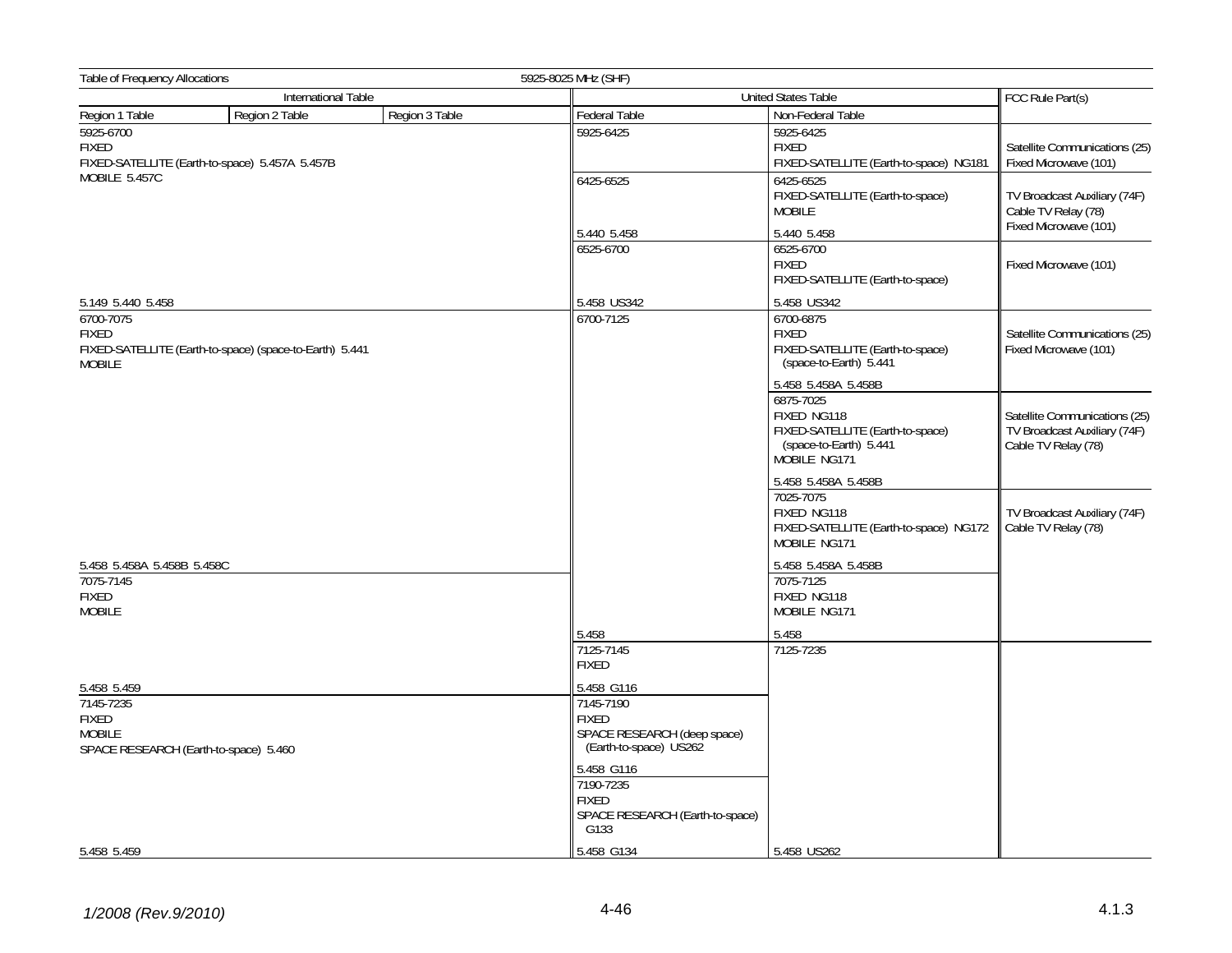| 7235-7250                                        | 7235-7250                         | 7235-7250 |  |
|--------------------------------------------------|-----------------------------------|-----------|--|
| <b>FIXED</b>                                     | <b>FIXED</b>                      |           |  |
|                                                  |                                   |           |  |
| <b>MOBILE</b>                                    |                                   |           |  |
|                                                  |                                   |           |  |
| 5.458                                            | 5.458                             | 5.458     |  |
|                                                  |                                   |           |  |
| 7250-7300                                        | 7250-7300                         | 7250-8025 |  |
| <b>FIXED</b>                                     | FIXED-SATELLITE (space-to-Earth)  |           |  |
| FIXED-SATELLITE (space-to-Earth)                 | MOBILE-SATELLITE (space-to-Earth) |           |  |
|                                                  |                                   |           |  |
| <b>MOBILE</b>                                    | Fixed                             |           |  |
|                                                  |                                   |           |  |
| 5.461                                            | G117                              |           |  |
| 7300-7450                                        | 7300-7450                         |           |  |
|                                                  |                                   |           |  |
| <b>FIXED</b>                                     | <b>FIXED</b>                      |           |  |
| FIXED-SATELLITE (space-to-Earth)                 | FIXED-SATELLITE (space-to-Earth)  |           |  |
| MOBILE except aeronautical mobile                | Mobile-satellite (space-to-Earth) |           |  |
|                                                  |                                   |           |  |
|                                                  |                                   |           |  |
| 5.461                                            | G117                              |           |  |
| 7450-7550                                        | 7450-7550                         |           |  |
|                                                  |                                   |           |  |
| <b>FIXED</b>                                     | <b>FIXED</b>                      |           |  |
| FIXED-SATELLITE (space-to-Earth)                 | FIXED-SATELLITE (space-to-Earth)  |           |  |
| METEOROLOGICAL-SATELLITE (space-to-Earth)        | METEOROLOGICAL-SATELLITE          |           |  |
|                                                  | (space-to-Earth)                  |           |  |
| MOBILE except aeronautical mobile                |                                   |           |  |
|                                                  | Mobile-satellite (space-to-Earth) |           |  |
|                                                  |                                   |           |  |
| 5.461A                                           | G104 G117                         |           |  |
|                                                  |                                   |           |  |
| 7550-7750                                        | 7550-7750                         |           |  |
| <b>FIXED</b>                                     | <b>FIXED</b>                      |           |  |
| FIXED-SATELLITE (space-to-Earth)                 | FIXED-SATELLITE (space-to-Earth)  |           |  |
|                                                  |                                   |           |  |
| MOBILE except aeronautical mobile                | Mobile-satellite (space-to-Earth) |           |  |
|                                                  |                                   |           |  |
|                                                  | G117                              |           |  |
| 7750-7850                                        | 7750-7850                         |           |  |
|                                                  |                                   |           |  |
| <b>FIXED</b>                                     | <b>FIXED</b>                      |           |  |
| METEOROLOGICAL-SATELLITE (space-to-Earth) 5.461B | METEOROLOGICAL-SATELLITE          |           |  |
| MOBILE except aeronautical mobile                | (space-to-Earth)                  |           |  |
|                                                  |                                   |           |  |
|                                                  | 5.461B                            |           |  |
|                                                  |                                   |           |  |
| 7850-7900                                        | 7850-7900                         |           |  |
| <b>FIXED</b>                                     | <b>FIXED</b>                      |           |  |
| MOBILE except aeronautical mobile                |                                   |           |  |
|                                                  |                                   |           |  |
| 7900-8025                                        | 7900-8025                         |           |  |
| <b>FIXED</b>                                     | FIXED-SATELLITE (Earth-to-space)  |           |  |
|                                                  |                                   |           |  |
| FIXED-SATELLITE (Earth-to-space)                 | MOBILE-SATELLITE (Earth-to-space) |           |  |
| <b>MOBILE</b>                                    | Fixed                             |           |  |
|                                                  |                                   |           |  |
| 5.461                                            | G117                              |           |  |
|                                                  |                                   |           |  |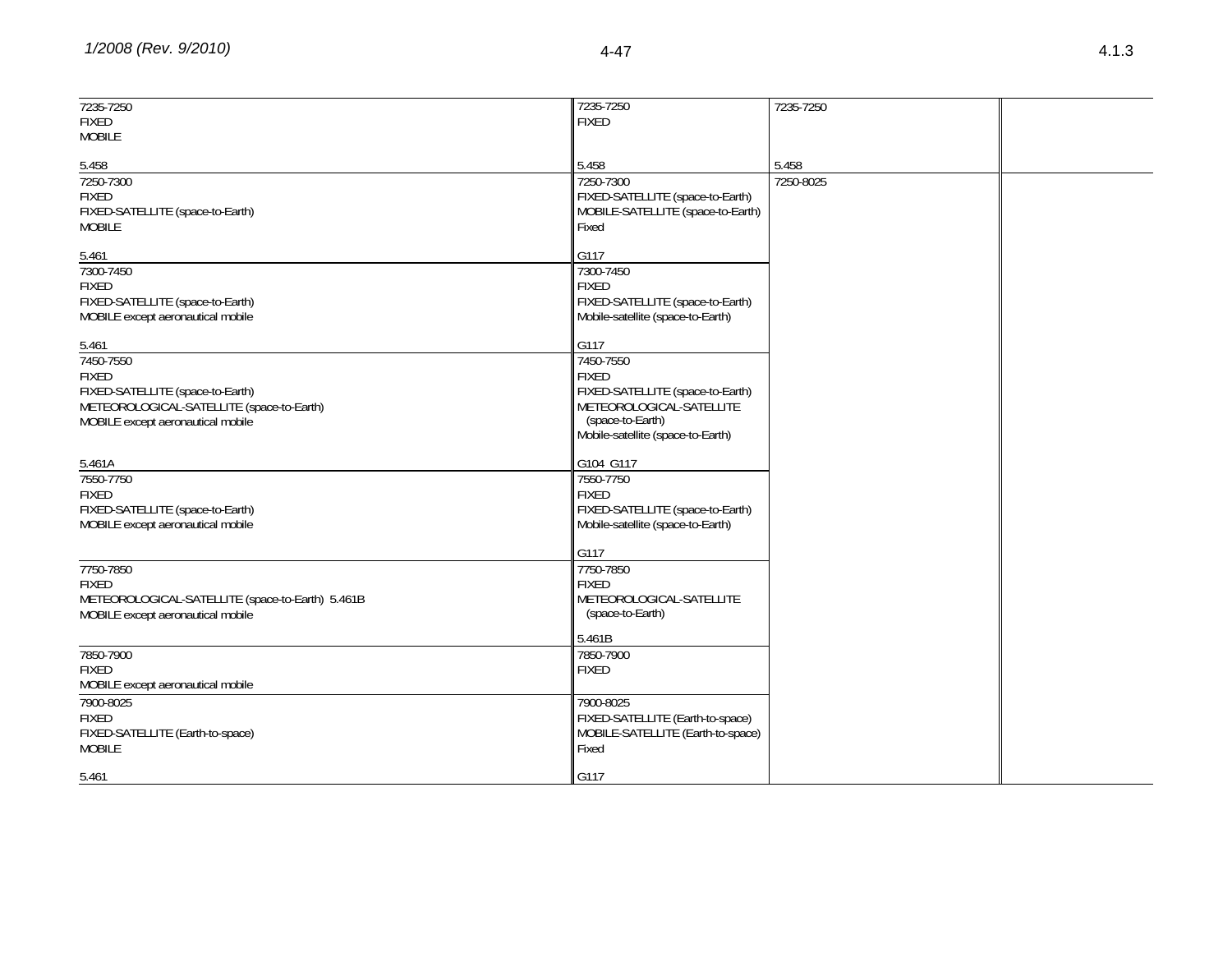| Table of Frequency Allocations<br>8025-10000 MHz (SHF)                                                                     |                                              |                |                                                                                                                                                                                                                                      |                                                                                               |                          |  |
|----------------------------------------------------------------------------------------------------------------------------|----------------------------------------------|----------------|--------------------------------------------------------------------------------------------------------------------------------------------------------------------------------------------------------------------------------------|-----------------------------------------------------------------------------------------------|--------------------------|--|
|                                                                                                                            | International Table                          |                |                                                                                                                                                                                                                                      | <b>United States Table</b>                                                                    |                          |  |
| Region 1 Table                                                                                                             | Region 2 Table                               | Region 3 Table | <b>Federal Table</b>                                                                                                                                                                                                                 | Non-Federal Table                                                                             |                          |  |
| 8025-8175<br><b>FIXED</b><br>FIXED-SATELLITE (Earth-to-space)<br><b>MOBILE 5.463</b>                                       | EARTH EXPLORATION-SATELLITE (space-to-Earth) |                | 8025-8175<br>EARTH EXPLORATION-SATELLITE<br>(space-to-Earth)<br><b>FIXED</b><br>FIXED-SATELLITE (Earth-to-space)<br>Mobile-satellite (Earth-to-space)<br>(no airborne transmissions)                                                 | 8025-8400                                                                                     |                          |  |
| 5.462A                                                                                                                     |                                              |                | US258 G117                                                                                                                                                                                                                           |                                                                                               |                          |  |
| 8175-8215<br><b>FIXED</b><br>FIXED-SATELLITE (Earth-to-space)<br>METEOROLOGICAL-SATELLITE (Earth-to-space)<br>MOBILE 5.463 | EARTH EXPLORATION-SATELLITE (space-to-Earth) |                | 8175-8215<br>EARTH EXPLORATION-SATELLITE<br>(space-to-Earth)<br><b>FIXED</b><br>FIXED-SATELLITE (Earth-to-space)<br>METEOROLOGICAL-SATELLITE<br>(Earth-to-space)<br>Mobile-satellite (Earth-to-space)<br>(no airborne transmissions) |                                                                                               |                          |  |
| 5.462A                                                                                                                     |                                              |                | US258 G104 G117                                                                                                                                                                                                                      |                                                                                               |                          |  |
| 8215-8400<br><b>FIXED</b><br>FIXED-SATELLITE (Earth-to-space)<br><b>MOBILE 5.463</b>                                       | EARTH EXPLORATION-SATELLITE (space-to-Earth) |                | 8215-8400<br>EARTH EXPLORATION-SATELLITE<br>(space-to-Earth)<br><b>FIXED</b><br>FIXED-SATELLITE (Earth-to-space)<br>Mobile-satellite (Earth-to-space)<br>(no airborne transmissions)                                                 |                                                                                               |                          |  |
| 5.462A                                                                                                                     |                                              |                | US258 G117                                                                                                                                                                                                                           | <b>US258</b>                                                                                  |                          |  |
| 8400-8500<br><b>FIXED</b><br>MOBILE except aeronautical mobile<br>SPACE RESEARCH (space-to-Earth) 5.465 5.466              |                                              |                | 8400-8450<br><b>FIXED</b><br>SPACE RESEARCH (deep space)<br>(space-to-Earth)                                                                                                                                                         | 8400-8450<br>Space research (deep space)<br>(space-to-Earth)                                  |                          |  |
|                                                                                                                            |                                              |                | 8450-8500<br><b>FIXED</b><br>SPACE RESEARCH (space-to-Earth)                                                                                                                                                                         | 8450-8500<br>SPACE RESEARCH (space-to-Earth)                                                  |                          |  |
| 8500-8550<br><b>RADIOLOCATION</b>                                                                                          |                                              |                | 8500-8550<br>RADIOLOCATION G59                                                                                                                                                                                                       | 8500-8550<br>Radiolocation                                                                    | Private Land Mobile (90) |  |
| 5.468 5.469                                                                                                                |                                              |                |                                                                                                                                                                                                                                      |                                                                                               |                          |  |
| 8550-8650<br>EARTH EXPLORATION-SATELLITE (active)<br><b>RADIOLOCATION</b><br>SPACE RESEARCH (active)<br>5.468 5.469 5.469A |                                              |                | 8550-8650<br>EARTH EXPLORATION-SATELLITE<br>(active)<br>RADIOLOCATION G59<br>SPACE RESEARCH (active)                                                                                                                                 | 8550-8650<br>Earth exploration-satellite (active)<br>Radiolocation<br>Space research (active) |                          |  |
|                                                                                                                            |                                              |                |                                                                                                                                                                                                                                      |                                                                                               |                          |  |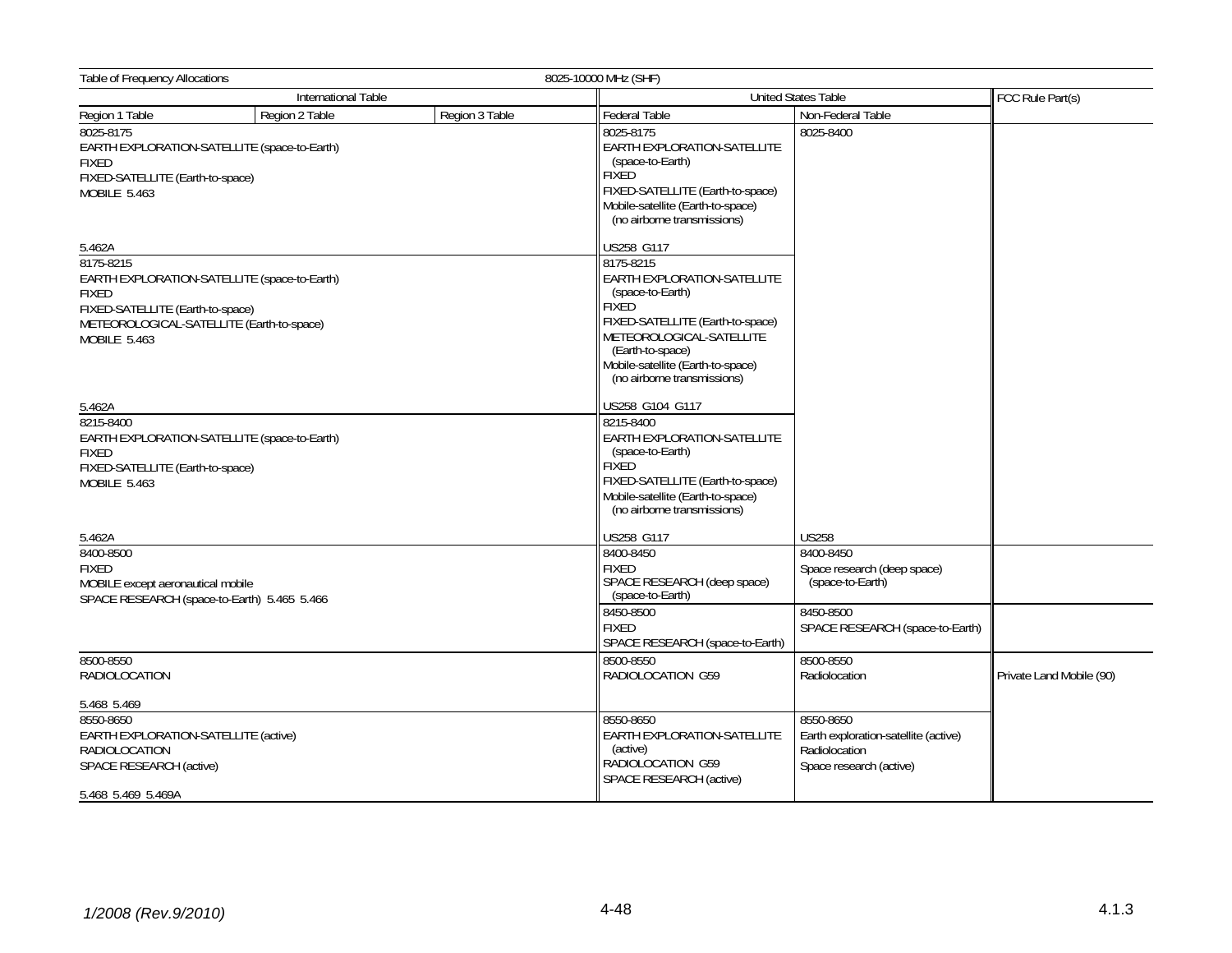| 8650-8750<br>RADIOLOCATION                                                                                                     | 8650-9000<br>RADIOLOCATION G59                                                                          | 8650-9000<br>Radiolocation                                                                    | Aviation (87)<br>Private Land Mobile (90)                  |
|--------------------------------------------------------------------------------------------------------------------------------|---------------------------------------------------------------------------------------------------------|-----------------------------------------------------------------------------------------------|------------------------------------------------------------|
| 5.468 5.469<br>8750-8850<br><b>RADIOLOCATION</b><br>AERONAUTICAL RADIONAVIGATION 5.470                                         |                                                                                                         |                                                                                               |                                                            |
| 5.471<br>8850-9000<br>RADIOLOCATION<br>MARITIME RADIONAVIGATION 5.472                                                          |                                                                                                         |                                                                                               |                                                            |
| 5.473                                                                                                                          | <b>US53</b>                                                                                             | <b>US53</b>                                                                                   |                                                            |
| 9000-9200<br>AERONAUTICAL RADIONAVIGATION 5.337<br><b>RADIOLOCATION</b>                                                        | 9000-9200<br>AERONAUTICAL<br>RADIONAVIGATION 5.337<br>Radiolocation G2                                  | 9000-9200<br>AERONAUTICAL<br>RADIONAVIGATION 5.337<br>Radiolocation                           |                                                            |
| 5.471 5.473A                                                                                                                   | US48 G19                                                                                                | <b>US48</b>                                                                                   |                                                            |
| 9200-9300                                                                                                                      | 9200-9300                                                                                               | 9200-9300                                                                                     |                                                            |
| <b>RADIOLOCATION</b><br><b>MARITIME RADIONAVIGATION 5.472</b>                                                                  | MARITIME RADIONAVIGATION<br>5.472<br>Radiolocation US110 G59                                            | <b>MARITIME RADIONAVIGATION</b><br>5.472<br>Radiolocation US110                               | Maritime (80)<br>Private Land Mobile (90)                  |
| 5.473 5.474                                                                                                                    | 5.474                                                                                                   | 5.474                                                                                         |                                                            |
| 9300-9500<br>EARTH EXPLORATION-SATELLITE (active)<br>SPACE RESEARCH (active)<br><b>RADIOLOCATION</b><br><b>RADIONAVIGATION</b> | 9300-9500<br>RADIONAVIGATION US66<br>Radiolocation US51 G56<br>Meteorological aids                      | 9300-9500<br>RADIONAVIGATION US66<br>Radiolocation US51<br>Meteorological aids                | Maritime (80)<br>Aviation (87)<br>Private Land Mobile (90) |
| 5.427 5.474 5.475 5.475A 5.475B 5.476A                                                                                         | 5.427 5.474 US67 US71                                                                                   | 5.427 5.474 US67 US71                                                                         |                                                            |
| 9500-9800<br>EARTH EXPLORATION-SATELLITE (active)<br>SPACE RESEARCH (active)<br><b>RADIOLOCATION</b><br><b>RADIONAVIGATION</b> | 9500-9800<br>EARTH EXPLORATION-SATELLITE<br>(active)<br>SPACE RESEARCH (active)<br><b>RADIOLOCATION</b> | 9500-9800<br>Earth exploration-satellite (active)<br>Space research (active)<br>Radiolocation | Private Land Mobile (90)                                   |
| 5.476A                                                                                                                         |                                                                                                         |                                                                                               |                                                            |
| 9800-9900<br>RADIOLOCATION<br>Earth exploration-satellite (active)<br>Space research (active)<br>Fixed                         | 9800-10000<br><b>RADIOLOCATION</b>                                                                      | 9800-10000<br>Radiolocation                                                                   |                                                            |
| 5.477 5.478 5.478A 5.478B<br>9900-10000<br>RADIOLOCATION<br>Fixed                                                              |                                                                                                         |                                                                                               |                                                            |
| 5.477 5.478 5.479                                                                                                              | 5.479                                                                                                   | 5.479                                                                                         |                                                            |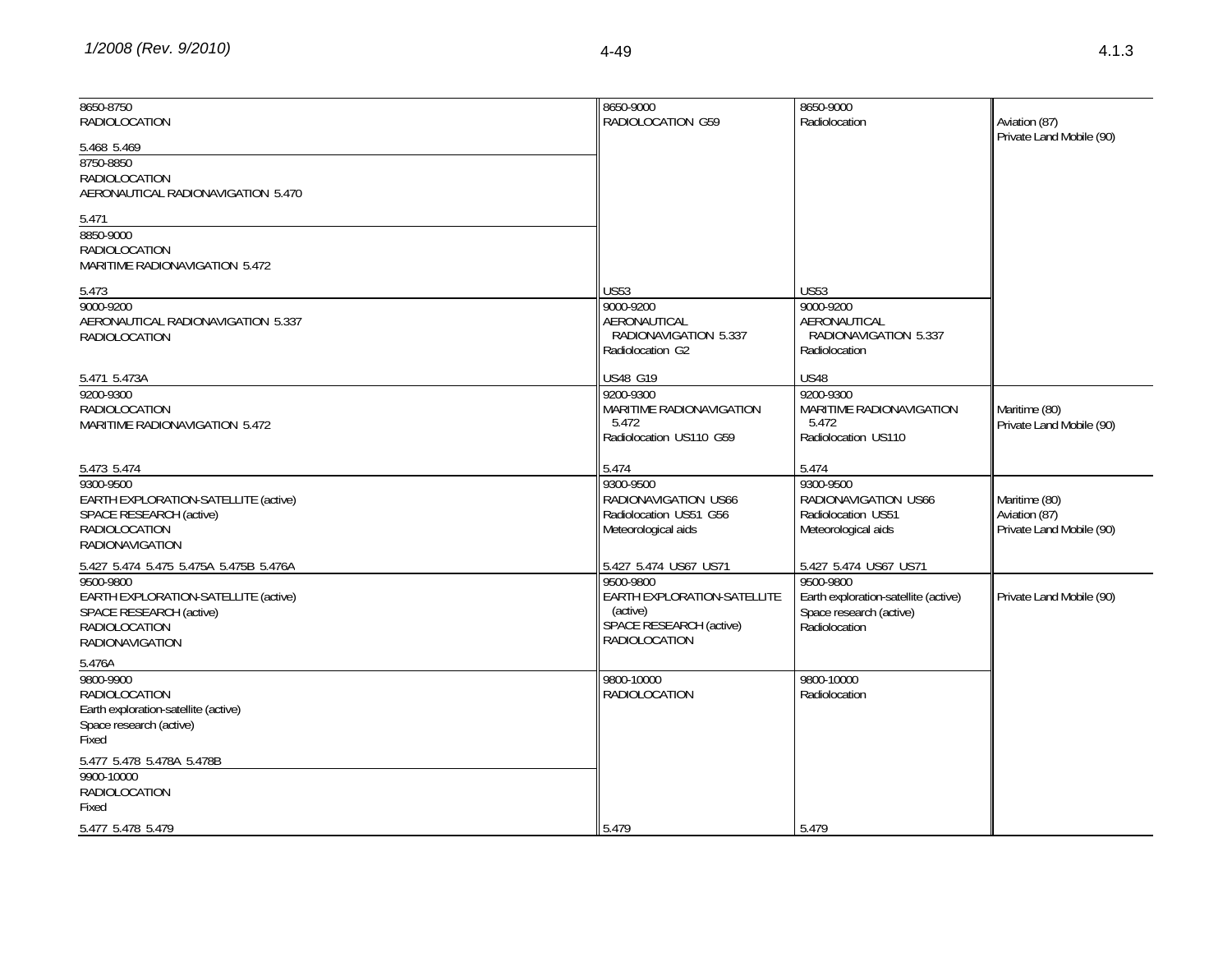| Table of Frequency Allocations                                                                                                                                                            |                                                                                                                                                                                       |                                                                                                          | 10-14 GHz (SHF)                                                                                         |                                                                                                          |                                                        |
|-------------------------------------------------------------------------------------------------------------------------------------------------------------------------------------------|---------------------------------------------------------------------------------------------------------------------------------------------------------------------------------------|----------------------------------------------------------------------------------------------------------|---------------------------------------------------------------------------------------------------------|----------------------------------------------------------------------------------------------------------|--------------------------------------------------------|
|                                                                                                                                                                                           | International Table                                                                                                                                                                   |                                                                                                          |                                                                                                         | <b>United States Table</b>                                                                               | FCC Rule Part(s)                                       |
| Region 1 Table                                                                                                                                                                            | Region 2 Table                                                                                                                                                                        | Region 3 Table                                                                                           | <b>Federal Table</b>                                                                                    | Non-Federal Table                                                                                        |                                                        |
| 10-10.45<br>FIXED<br><b>MOBILE</b><br><b>RADIOLOCATION</b><br>Amateur                                                                                                                     | 10-10.45<br><b>RADIOLOCATION</b><br>Amateur                                                                                                                                           | 10-10.45<br><b>FIXED</b><br><b>MOBILE</b><br><b>RADIOLOCATION</b><br>Amateur                             | 10-10.45<br>RADIOLOCATION US58<br><b>US108 G2</b>                                                       | 10-10.45<br>Amateur<br>Radiolocation US108                                                               | Private Land Mobile (90)<br>Amateur Radio (97)         |
| 5.479                                                                                                                                                                                     | 5.479 5.480                                                                                                                                                                           | 5.479                                                                                                    |                                                                                                         | 5.479 US58 NG42                                                                                          |                                                        |
| 10.45-10.5<br><b>RADIOLOCATION</b><br>Amateur<br>Amateur-satellite<br>5.481                                                                                                               |                                                                                                                                                                                       |                                                                                                          | 5.479                                                                                                   | 10.45-10.5<br>Amateur<br>Amateur-satellite<br>Radiolocation US108<br><b>US58 NG42</b>                    |                                                        |
| 10.5-10.55                                                                                                                                                                                | 10.5-10.55                                                                                                                                                                            |                                                                                                          | 10.5-10.55                                                                                              |                                                                                                          |                                                        |
| <b>FIXED</b><br><b>MOBILE</b><br>Radiolocation                                                                                                                                            | <b>FIXED</b><br><b>MOBILE</b><br><b>RADIOLOCATION</b>                                                                                                                                 |                                                                                                          | RADIOLOCATION US59                                                                                      |                                                                                                          | Private Land Mobile (90)                               |
| 10.55-10.6<br><b>FIXED</b><br>MOBILE except aeronautical mobile                                                                                                                           |                                                                                                                                                                                       |                                                                                                          | 10.55-10.6                                                                                              | 10.55-10.6<br><b>FIXED</b>                                                                               | Fixed Microwave (101)                                  |
| Radiolocation<br>10.6-10.68<br>EARTH EXPLORATION-SATELLITE (passive)<br><b>FIXED</b><br>MOBILE except aeronautical mobile<br>RADIO ASTRONOMY<br>SPACE RESEARCH (passive)<br>Radiolocation |                                                                                                                                                                                       |                                                                                                          | 10.6-10.68<br><b>EARTH EXPLORATION-</b><br>SATELLITE (passive)<br>SPACE RESEARCH (passive)              | 10.6-10.68<br>EARTH EXPLORATION-<br>SATELLITE (passive)<br>FIXED US265<br>SPACE RESEARCH (passive)       |                                                        |
| 5.149 5.482 5.482A                                                                                                                                                                        |                                                                                                                                                                                       |                                                                                                          | US265 US277                                                                                             | <b>US277</b>                                                                                             |                                                        |
| 10.68-10.7<br>EARTH EXPLORATION-SATELLITE (passive)<br>RADIO ASTRONOMY<br>SPACE RESEARCH (passive)                                                                                        |                                                                                                                                                                                       |                                                                                                          | 10.68-10.7<br>EARTH EXPLORATION-SATELLITE (passive)<br>RADIO ASTRONOMY US74<br>SPACE RESEARCH (passive) |                                                                                                          |                                                        |
| 5.340 5.483                                                                                                                                                                               |                                                                                                                                                                                       |                                                                                                          | US246 US355                                                                                             |                                                                                                          |                                                        |
| $10.7 - 11.7$<br><b>FIXED</b><br>FIXED-SATELLITE (space-to-Earth)<br>5.441 5.484A (Earth-to-space)<br>5.484                                                                               | 10.7-11.7<br><b>FIXED</b><br>FIXED-SATELLITE (space-to-Earth) 5.441 5.484A<br>MOBILE except aeronautical mobile                                                                       |                                                                                                          | $10.7 - 11.7$                                                                                           | 10.7-11.7<br><b>FIXED</b><br>FIXED-SATELLITE (space-to-<br>Earth) 5.441 US211 US355<br>NG104 NG182 NG186 | Satellite Communications (25)<br>Fixed Microwave (101) |
| MOBILE except aeronautical mobile<br>$11.7 - 12.5$                                                                                                                                        | $11.7 - 12.1$                                                                                                                                                                         | 11.7-12.2                                                                                                | <b>US211</b>                                                                                            | $11.7 - 12.2$                                                                                            |                                                        |
| <b>FIXED</b><br>MOBILE except aeronautical<br>mobile<br><b>BROADCASTING</b><br>BROADCASTING-SATELLITE<br>5.492                                                                            | <b>FIXED 5.486</b><br>FIXED-SATELLITE (space-to-Earth)<br>5.484A 5.488<br>Mobile except aeronautical mobile<br>5.485<br>12.1-12.2<br>FIXED-SATELLITE (space-to-Earth)<br>5.484A 5.488 | <b>FIXED</b><br>MOBILE except aeronautical mobile<br><b>BROADCASTING</b><br>BROADCASTING-SATELLITE 5.492 | $11.7 - 12.2$                                                                                           | FIXED-SATELLITE (space-to-<br>Earth) 5.485 5.488 NG143<br>NG183 NG187                                    | Satellite Communications (25)                          |
|                                                                                                                                                                                           | 5.485 5.489                                                                                                                                                                           | 5.487 5.487A                                                                                             |                                                                                                         | <b>NG184</b>                                                                                             |                                                        |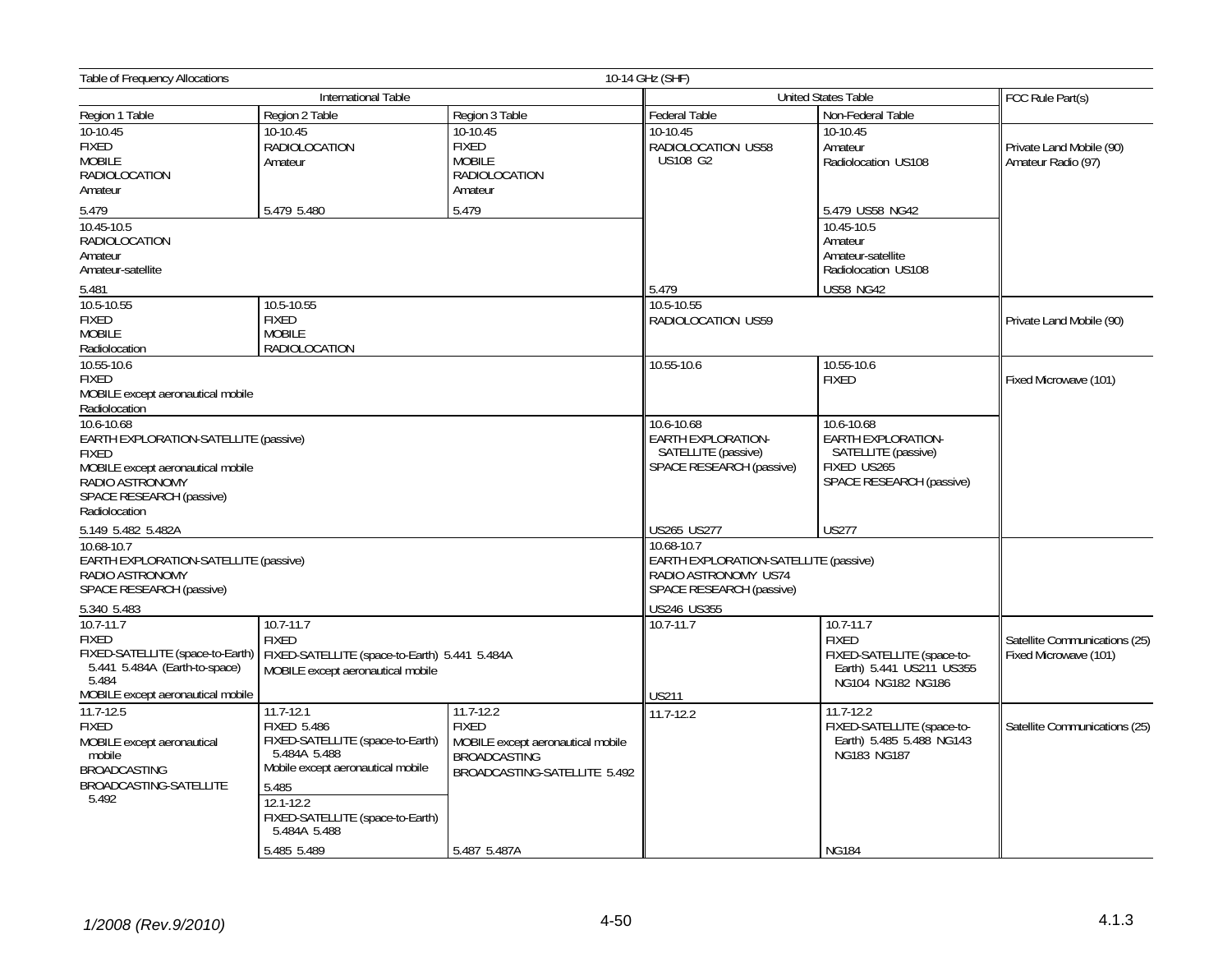|                                                                                                                                                                                                                           | $12.2 - 12.7$<br><b>FIXED</b><br>MOBILE except aeronautical mobile<br><b>BROADCASTING</b><br>BROADCASTING-SATELLITE 5.492 | 12.2-12.5<br><b>FIXED</b><br>FIXED-SATELLITE (space-to-Earth)<br>MOBILE except aeronautical mobile<br><b>BROADCASTING</b>                     | 12.2-12.75                                                                                                                                                                      | $12.2 - 12.7$<br><b>FIXED</b><br>BROADCASTING-SATELLITE                                                                                                             | Satellite Communications (25)<br>Fixed Microwave (101)                                                        |
|---------------------------------------------------------------------------------------------------------------------------------------------------------------------------------------------------------------------------|---------------------------------------------------------------------------------------------------------------------------|-----------------------------------------------------------------------------------------------------------------------------------------------|---------------------------------------------------------------------------------------------------------------------------------------------------------------------------------|---------------------------------------------------------------------------------------------------------------------------------------------------------------------|---------------------------------------------------------------------------------------------------------------|
| 5.487 5.487A                                                                                                                                                                                                              |                                                                                                                           | 5.484A 5.487                                                                                                                                  |                                                                                                                                                                                 | 5.487A 5.488 5.490                                                                                                                                                  |                                                                                                               |
| 12.5-12.75<br>FIXED-SATELLITE (space-to-<br>Earth) 5.484A (Earth-to-space)<br>5.494 5.495 5.496                                                                                                                           | 5.487A 5.488 5.490<br>12.7-12.75<br><b>FIXED</b><br>FIXED-SATELLITE (Earth-to-space)<br>MOBILE except aeronautical mobile | 12.5-12.75<br><b>FIXED</b><br>FIXED-SATELLITE (space-to-Earth)<br>5.484A<br>MOBILE except aeronautical mobile<br>BROADCASTING-SATELLITE 5.493 |                                                                                                                                                                                 | 12.7-12.75<br>FIXED NG118<br><b>FIXED-SATELLITE</b><br>(Earth-to-space)<br><b>MOBILE</b>                                                                            | TV Broadcast Auxiliary (74F)<br>Cable TV Relay (78)<br>Fixed Microwave (101)                                  |
| 12.75-13.25<br><b>FIXED</b><br>FIXED-SATELLITE (Earth-to-space) 5.441<br><b>MOBILE</b><br>Space research (deep space) (space-to-Earth)                                                                                    |                                                                                                                           |                                                                                                                                               | 12.75-13.25<br><b>US251</b>                                                                                                                                                     | 12.75-13.25<br>FIXED NG118<br><b>FIXED-SATELLITE</b><br>(Earth-to-space) 5.441 NG104<br><b>MOBILE</b><br><b>US251 NG53</b>                                          | Satellite Communications (25)<br>TV Broadcast Auxiliary (74F)<br>Cable TV Relay (78)<br>Fixed Microwave (101) |
| 13.25-13.4<br>EARTH EXPLORATION-SATELLITE (active)<br>AERONAUTICAL RADIONAVIGATION 5.497<br>SPACE RESEARCH (active)                                                                                                       |                                                                                                                           |                                                                                                                                               | 13.25-13.4<br><b>EARTH EXPLORATION-</b><br>SATELLITE (active)<br>AERONAUTICAL<br>RADIONAVIGATION 5.497<br>SPACE RESEARCH (active)<br>5.498A                                     | 13.25-13.4<br>AERONAUTICAL<br>RADIONAVIGATION 5.497<br>Earth exploration-satellite (active)<br>Space research (active)                                              | Aviation (87)                                                                                                 |
| 5.498A 5.499<br>13.4-13.75<br>EARTH EXPLORATION-SATELLITE (active)<br><b>RADIOLOCATION</b><br>SPACE RESEARCH 5.501A<br>Standard frequency and time signal-satellite (Earth-to-space)                                      |                                                                                                                           |                                                                                                                                               | 13.4-13.75<br><b>EARTH EXPLORATION-</b><br>SATELLITE (active)<br>RADIOLOCATION G59<br>SPACE RESEARCH 5.501A<br>Standard frequency and time<br>signal-satellite (Earth-to-space) | 13.4-13.75<br>Earth exploration-satellite (active)<br>Radiolocation<br>Space research<br>Standard frequency and time<br>signal-satellite (Earth-to-space)           | Private Land Mobile (90)                                                                                      |
| 5.499 5.500 5.501 5.501B<br>13.75-14<br>FIXED-SATELLITE (Earth-to-space) 5.484A<br><b>RADIOLOCATION</b><br>Earth exploration-satellite<br>Standard frequency and time signal-satellite (Earth-to-space)<br>Space research |                                                                                                                           |                                                                                                                                               | 5.501B<br>13.75-14<br>RADIOLOCATION G59<br>Standard frequency and time<br>signal-satellite (Earth-to-space)<br>Space research US337                                             | 13.75-14<br><b>FIXED-SATELLITE</b><br>(Earth-to-space) US337<br>Standard frequency and time<br>signal-satellite (Earth-to-space)<br>Space research<br>Radiolocation | Satellite Communications (25)<br>Private Land Mobile (90)                                                     |
| 5.499 5.500 5.501 5.502 5.503                                                                                                                                                                                             |                                                                                                                           |                                                                                                                                               | <b>US356 US357</b>                                                                                                                                                              | <b>US356 US357</b>                                                                                                                                                  |                                                                                                               |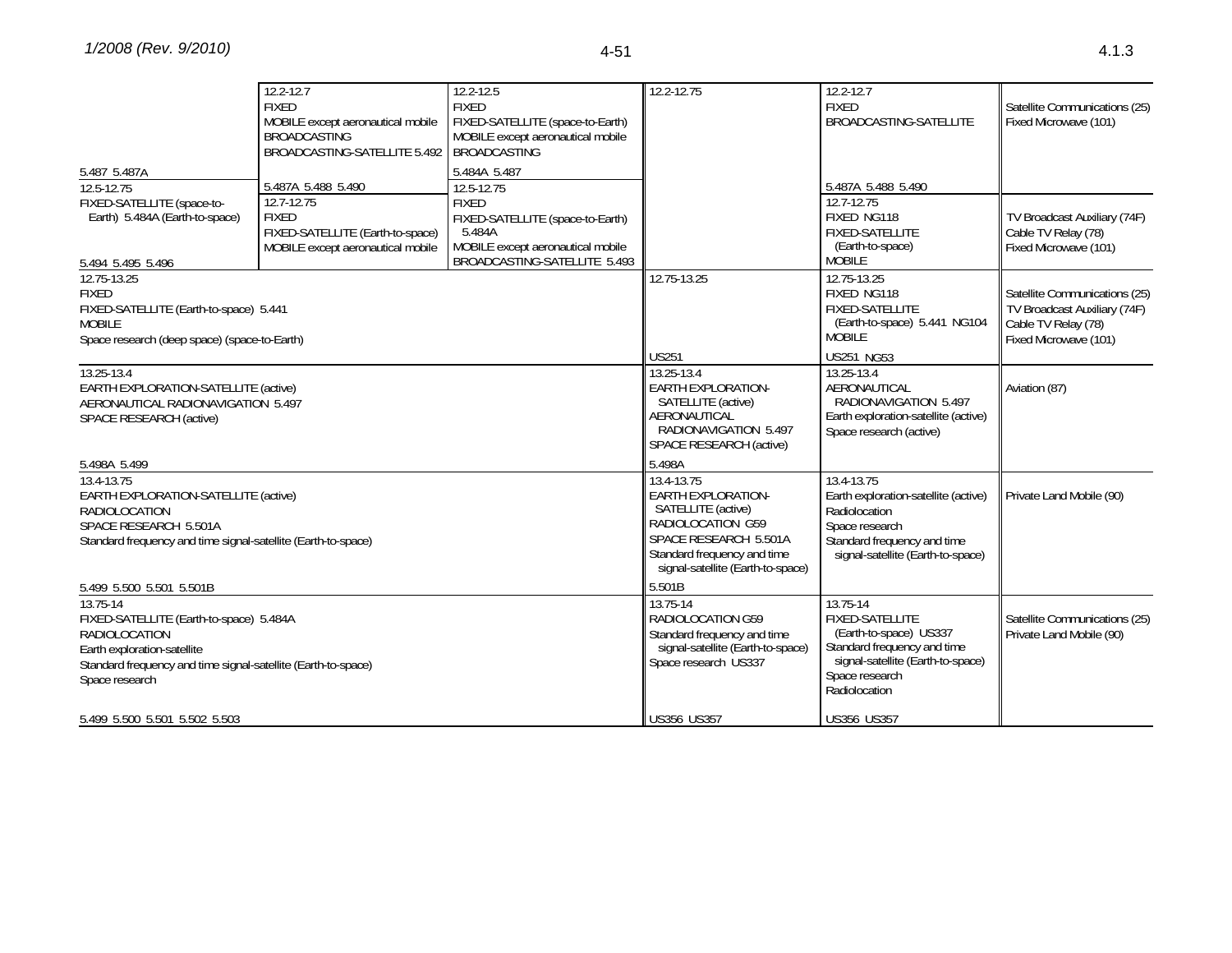| <b>Table of Frequency Allocations</b><br>14-17.7 GHz (SHF)                                                                                                                                                                         |                                                                                                                                                         |                                                                                                                                                                                                                            |                                                                                                                      |                                                                                                                   |                                  |  |
|------------------------------------------------------------------------------------------------------------------------------------------------------------------------------------------------------------------------------------|---------------------------------------------------------------------------------------------------------------------------------------------------------|----------------------------------------------------------------------------------------------------------------------------------------------------------------------------------------------------------------------------|----------------------------------------------------------------------------------------------------------------------|-------------------------------------------------------------------------------------------------------------------|----------------------------------|--|
| International Table                                                                                                                                                                                                                |                                                                                                                                                         |                                                                                                                                                                                                                            |                                                                                                                      | <b>United States Table</b>                                                                                        | FCC Rule Part(s)                 |  |
| Region 1 Table                                                                                                                                                                                                                     | Region 2 Table                                                                                                                                          | Region 3 Table                                                                                                                                                                                                             | Federal Table                                                                                                        | Non-Federal Table                                                                                                 |                                  |  |
| $14-14.25$<br>FIXED-SATELLITE (Earth-to-space) 5.457A 5.457B 5.484A 5.506 5.506B<br>RADIONAVIGATION 5.504<br>Mobile-satellite (Earth-to-space) 5.504B 5.504C 5.506A                                                                |                                                                                                                                                         |                                                                                                                                                                                                                            | $14-14.2$<br>Space research                                                                                          | 14-14.2<br>FIXED-SATELLITE<br>(Earth-to-space) NG183 NG187<br>Mobile-satellite (Earth-to-space)<br>Space research | Satellite Communications<br>(25) |  |
| Space research                                                                                                                                                                                                                     |                                                                                                                                                         |                                                                                                                                                                                                                            | 14.2-14.4                                                                                                            | 14.2-14.47                                                                                                        |                                  |  |
| 5.504A 5.505<br>14.25-14.3<br>FIXED-SATELLITE (Earth-to-space) 5.457A 5.457B 5.484A 5.506 5.506B<br>RADIONAVIGATION 5.504<br>Mobile-satellite (Earth-to-space) 5.504B 5.506A 5.508A<br>Space research                              |                                                                                                                                                         |                                                                                                                                                                                                                            |                                                                                                                      | FIXED-SATELLITE (Earth-to-space)<br>NG183 NG187<br>Mobile-satellite (Earth-to-space)                              |                                  |  |
| 5.504A 5.505 5.508                                                                                                                                                                                                                 |                                                                                                                                                         |                                                                                                                                                                                                                            |                                                                                                                      |                                                                                                                   |                                  |  |
| 14.3-14.4<br><b>FIXED</b><br>FIXED-SATELLITE (Earth-to-space)<br>5.457A 5.457B 5.484A 5.506 5.506B<br>MOBILE except aeronautical mobile<br>Mobile-satellite (Earth-to-space) 5.504B<br>5.506A 5.509A<br>Radionavigation-satellite  | 14.3-14.4<br>FIXED-SATELLITE (Earth-to-space)<br>5.457A 5.484A 5.506 5.506B<br>Mobile-satellite (Earth-to-space)<br>5.506A<br>Radionavigation-satellite | 14.3-14.4<br><b>FIXED</b><br>FIXED-SATELLITE (Earth-to-space)<br>5.457A 5.484A 5.506 5.506B<br>MOBILE except aeronautical mobile<br>Mobile-satellite (Earth-to-space)<br>5.504B 5.506A 5.509A<br>Radionavigation-satellite |                                                                                                                      |                                                                                                                   |                                  |  |
| 5.504A                                                                                                                                                                                                                             | 5.504A                                                                                                                                                  | 5.504A                                                                                                                                                                                                                     |                                                                                                                      |                                                                                                                   |                                  |  |
| 14.4-14.47<br><b>FIXED</b><br>FIXED-SATELLITE (Earth-to-space) 5.457A 5.457B 5.484A 5.506 5.506B<br>MOBILE except aeronautical mobile<br>Mobile-satellite (Earth-to-space) 5.504B 5.506A 5.509A<br>Space research (space-to-Earth) |                                                                                                                                                         |                                                                                                                                                                                                                            | $14.4 - 14.47$<br>Fixed<br>Mobile                                                                                    | <b>NG184</b>                                                                                                      |                                  |  |
| 5.504A                                                                                                                                                                                                                             |                                                                                                                                                         |                                                                                                                                                                                                                            | $\overline{14.47}$ -14.5                                                                                             | 14.47-14.5                                                                                                        |                                  |  |
| 14.47-14.5<br><b>FIXED</b><br>FIXED-SATELLITE (Earth-to-space) 5.457A 5.457B 5.484A 5.506 5.506B<br>MOBILE except aeronautical mobile<br>Mobile-satellite (Earth-to-space) 5.504B 5.506A 5.509A<br>Radio astronomy                 |                                                                                                                                                         |                                                                                                                                                                                                                            | Fixed<br>Mobile                                                                                                      | FIXED-SATELLITE (Earth-to-space)<br>NG183 NG187<br>Mobile-satellite (Earth-to-space)                              |                                  |  |
| 5.149 5.504A                                                                                                                                                                                                                       |                                                                                                                                                         |                                                                                                                                                                                                                            | US203 US342                                                                                                          | US203 US342                                                                                                       |                                  |  |
| $14.5 - 14.8$<br><b>FIXED</b><br>FIXED-SATELLITE (Earth-to-space) 5.510<br><b>MOBILE</b><br>Space research                                                                                                                         |                                                                                                                                                         |                                                                                                                                                                                                                            | 14.5-14.7145<br><b>FIXED</b><br>Mobile<br>Space research<br>14.7145-14.8<br><b>MOBILE</b><br>Fixed<br>Space research | 14.5-14.8                                                                                                         |                                  |  |
| 14.8-15.35<br><b>FIXED</b><br><b>MOBILE</b><br>Space research                                                                                                                                                                      |                                                                                                                                                         |                                                                                                                                                                                                                            | $14.8 - 15.1365$<br><b>MOBILE</b><br>SPACE RESEARCH<br>Fixed<br><b>US310</b>                                         | 14.8-15.1365<br><b>US310</b>                                                                                      |                                  |  |
|                                                                                                                                                                                                                                    |                                                                                                                                                         |                                                                                                                                                                                                                            |                                                                                                                      |                                                                                                                   |                                  |  |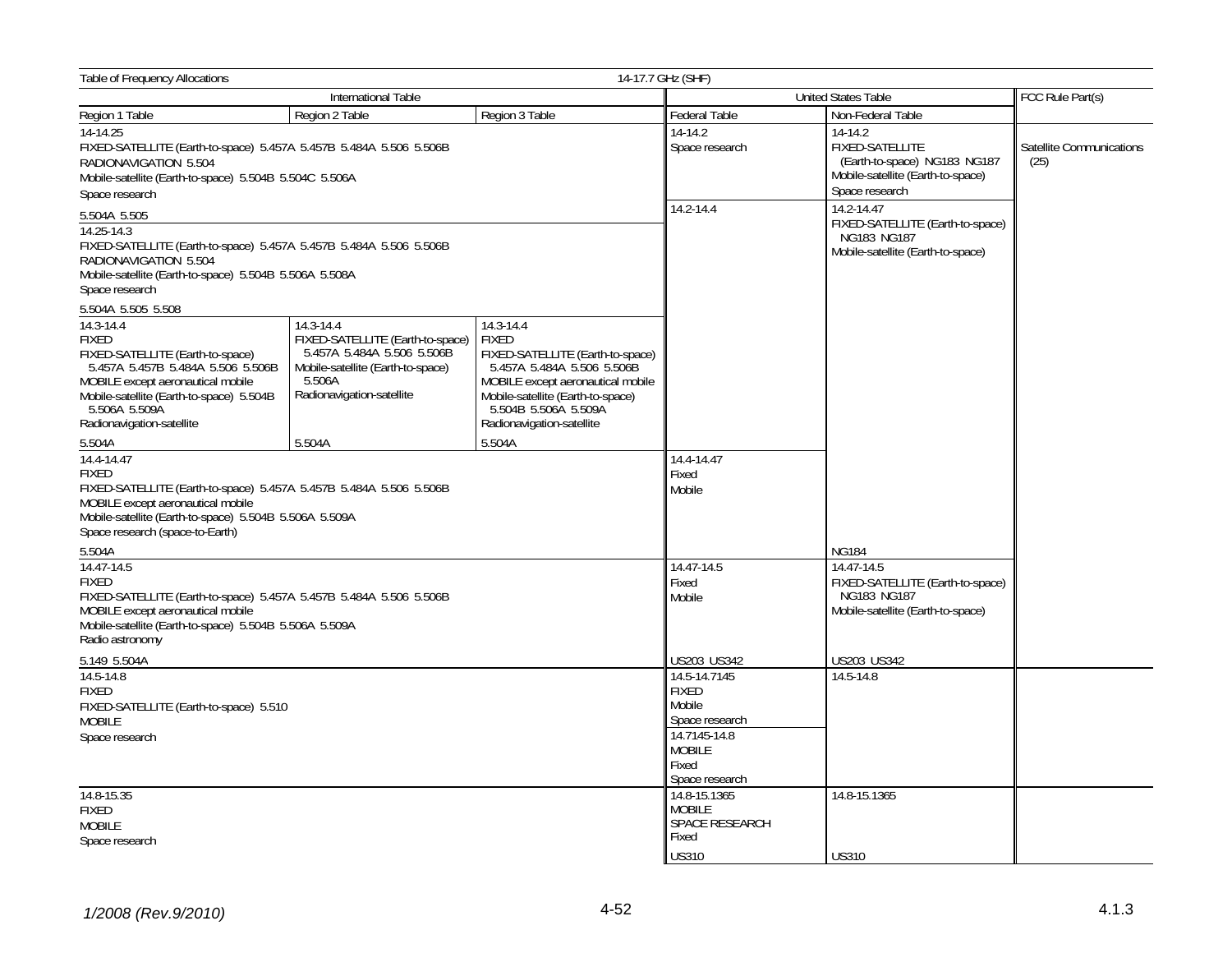|                                                                                                                                               |                                                                                                   |                                                                             | 15.1365-15.35<br><b>FIXED</b><br>SPACE RESEARCH<br>Mobile                                                        | 15.1365-15.35                                                                                                 |                                                   |
|-----------------------------------------------------------------------------------------------------------------------------------------------|---------------------------------------------------------------------------------------------------|-----------------------------------------------------------------------------|------------------------------------------------------------------------------------------------------------------|---------------------------------------------------------------------------------------------------------------|---------------------------------------------------|
| 5.339                                                                                                                                         |                                                                                                   |                                                                             | 5.339 US211                                                                                                      | 5.339 US211                                                                                                   |                                                   |
| 15.35-15.4<br>EARTH EXPLORATION-SATELLITE (passive)<br>RADIO ASTRONOMY<br>SPACE RESEARCH (passive)                                            |                                                                                                   |                                                                             | 15.35-15.4<br>EARTH EXPLORATION-SATELLITE (passive)<br>RADIO ASTRONOMY US74<br>SPACE RESEARCH (passive)          |                                                                                                               |                                                   |
| 5.340 5.511                                                                                                                                   |                                                                                                   |                                                                             | US246                                                                                                            |                                                                                                               |                                                   |
| 15.4-15.43<br>AERONAUTICAL RADIONAVIGATION                                                                                                    |                                                                                                   |                                                                             | 15.4-15.43<br>AERONAUTICAL RADIONAVIGATION US260                                                                 |                                                                                                               | Aviation (87)                                     |
| 5.511D                                                                                                                                        |                                                                                                   |                                                                             | <b>US211</b>                                                                                                     |                                                                                                               |                                                   |
| 15.43-15.63<br>FIXED-SATELLITE (Earth-to-space) 5.511A<br>AERONAUTICAL RADIONAVIGATION                                                        |                                                                                                   |                                                                             | 15.43-15.63<br>AERONAUTICAL<br>RADIONAVIGATION US260                                                             | 15.43-15.63<br>FIXED-SATELLITE (Earth-to-space)<br>AERONAUTICAL<br>RADIONAVIGATION US260                      | Satellite Communications<br>(25)<br>Aviation (87) |
| 5.511C                                                                                                                                        |                                                                                                   |                                                                             | 5.511C US211 US359                                                                                               | 5.511C US211 US359                                                                                            |                                                   |
| 15.63-15.7<br>AERONAUTICAL RADIONAVIGATION                                                                                                    |                                                                                                   |                                                                             | 15.63-15.7<br>AERONAUTICAL RADIONAVIGATION US260                                                                 |                                                                                                               | Aviation (87)                                     |
| 5.511D                                                                                                                                        |                                                                                                   |                                                                             | <b>US211</b>                                                                                                     |                                                                                                               |                                                   |
| 15.7-16.6<br><b>RADIOLOCATION</b>                                                                                                             |                                                                                                   |                                                                             | $15.7 - 16.6$<br>RADIOLOCATION G59                                                                               | $15.7 - 17.2$<br>Radiolocation                                                                                | Private Land Mobile (90)                          |
| 5.512 5.513<br>$16.6 - 17.1$<br><b>RADIOLOCATION</b><br>Space research (deep space) (Earth-to-space)                                          |                                                                                                   |                                                                             | $16.6 - 17.1$<br>RADIOLOCATION G59<br>Space research (deep space)<br>(Earth-to-space)                            |                                                                                                               |                                                   |
| 5.512 5.513<br>$17.1 - 17.2$<br><b>RADIOLOCATION</b>                                                                                          |                                                                                                   |                                                                             | $17.1 - 17.2$<br>RADIOLOCATION G59                                                                               |                                                                                                               |                                                   |
| 5.512 5.513<br>$17.2 - 17.3$<br>EARTH EXPLORATION-SATELLITE (active)<br><b>RADIOLOCATION</b><br>SPACE RESEARCH (active)<br>5.512 5.513 5.513A |                                                                                                   |                                                                             | $17.2 - 17.3$<br><b>EARTH EXPLORATION-</b><br>SATELLITE (active)<br>RADIOLOCATION G59<br>SPACE RESEARCH (active) | $17.2 - 17.3$<br>Earth exploration-satellite (active)<br>Radiolocation<br>Space research (active)             |                                                   |
| $17.3 - 17.7$<br>FIXED-SATELLITE (Earth-to-space)<br>5.516 (space-to-Earth) 5.516A<br>5.516B<br>Radiolocation                                 | 17.3-17.7<br>FIXED-SATELLITE (Earth-to-space)<br>5.516<br>BROADCASTING-SATELLITE<br>Radiolocation | $17.3 - 17.7$<br>FIXED-SATELLITE (Earth-to-space)<br>5.516<br>Radiolocation | 17.3-17.7<br>Radiolocation US259 G59                                                                             | 17.3-17.7<br>FIXED-SATELLITE (Earth-to-space)<br><b>US271</b><br>BROADCASTING-SATELLITE<br><b>US402 NG163</b> | Satellite Communications<br>(25)                  |
| 5.514                                                                                                                                         | 5.514 5.515                                                                                       | 5.514                                                                       | US402 G117                                                                                                       | <b>US259</b>                                                                                                  |                                                   |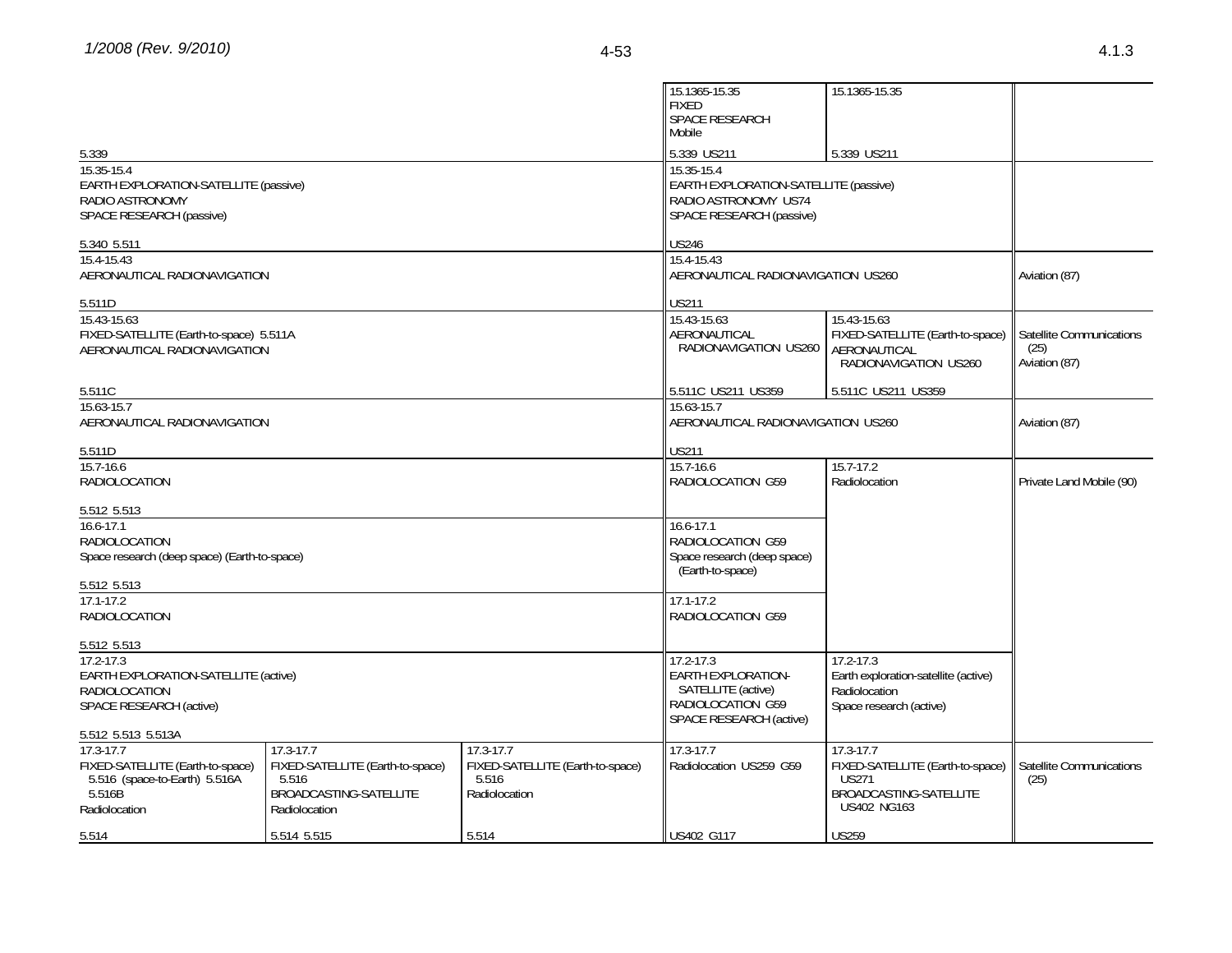| Table of Frequency Allocations                                                                                                                     |                                                                                                                                                                                                                                |                                                                                                                                                                                      | 17.7-23.6 GHz (SHF)                                                                                                                                |                                                                                                                                             |                                                                                                                     |
|----------------------------------------------------------------------------------------------------------------------------------------------------|--------------------------------------------------------------------------------------------------------------------------------------------------------------------------------------------------------------------------------|--------------------------------------------------------------------------------------------------------------------------------------------------------------------------------------|----------------------------------------------------------------------------------------------------------------------------------------------------|---------------------------------------------------------------------------------------------------------------------------------------------|---------------------------------------------------------------------------------------------------------------------|
|                                                                                                                                                    | International Table                                                                                                                                                                                                            |                                                                                                                                                                                      |                                                                                                                                                    | <b>United States Table</b>                                                                                                                  | FCC Rule Part(s)                                                                                                    |
| Region 1 Table                                                                                                                                     | Region 2 Table                                                                                                                                                                                                                 | Region 3 Table                                                                                                                                                                       | <b>Federal Table</b>                                                                                                                               | Non-Federal Table                                                                                                                           |                                                                                                                     |
| $17.7 - 18.1$<br><b>FIXED</b><br>FIXED-SATELLITE (space-to-Earth)<br>5.484A (Earth-to-space) 5.516<br><b>MOBILE</b>                                | 17.7-17.8<br><b>FIXED</b><br>FIXED-SATELLITE (space-to-Earth)<br>5.517 (Earth-to-space) 5.516<br>BROADCASTING-SATELLITE<br>Mobile<br>5.515                                                                                     | 17.7-18.1<br><b>FIXED</b><br>FIXED-SATELLITE (space-to-Earth)<br>5.484A (Earth-to-space) 5.516<br><b>MOBILE</b>                                                                      | 17.7-17.8<br>US401 G117                                                                                                                            | $17.7 - 17.8$<br>FIXED NG144<br>FIXED-SATELLITE (Earth-to-space)<br><b>US271</b><br><b>US401</b>                                            | Satellite<br>Communications (25)<br>TV Broadcast Auxiliary<br>(74F)<br>Cable TV Relay (78)<br>Fixed Microwave (101) |
|                                                                                                                                                    | 17.8-18.1<br><b>FIXED</b><br>FIXED-SATELLITE (space-to-Earth)<br>5.484A (Earth-to-space) 5.516<br><b>MOBILE</b>                                                                                                                |                                                                                                                                                                                      | 17.8-18.3<br>FIXED-SATELLITE (space-to-<br>Earth) US334 G117                                                                                       | 17.8-18.3<br>FIXED NG144                                                                                                                    | TV Broadcast Auxiliary<br>(74F)<br>Cable TV Relay (78)<br>Fixed Microwave (101)                                     |
|                                                                                                                                                    | 5.519                                                                                                                                                                                                                          |                                                                                                                                                                                      |                                                                                                                                                    |                                                                                                                                             |                                                                                                                     |
| 18.1-18.4<br><b>FIXED</b><br>FIXED-SATELLITE (space-to-Earth) 5.484A 5.516B (Earth-to-space) 5.520<br><b>MOBILE</b>                                |                                                                                                                                                                                                                                |                                                                                                                                                                                      | <b>US519</b><br>18.3-18.6<br>FIXED-SATELLITE (space-to-<br>Earth) US334 G117                                                                       | <b>US519 US334</b><br>18.3-18.6<br>FIXED-SATELLITE (space-to-Earth)<br><b>NG164</b>                                                         | Satellite<br>Communications (25)                                                                                    |
| 5.519 5.521<br>18.4-18.6<br><b>FIXED</b><br>FIXED-SATELLITE (space-to-Earth) 5.484A 5.516B<br><b>MOBILE</b>                                        |                                                                                                                                                                                                                                |                                                                                                                                                                                      |                                                                                                                                                    | US334 NG144                                                                                                                                 |                                                                                                                     |
| 18.6-18.8<br>EARTH EXPLORATION-SATEL-<br>LITE (passive)<br><b>FIXED</b><br>5.522B<br>MOBILE except aeronautical mobile<br>Space research (passive) | 18.6-18.8<br>EARTH EXPLORATION-SATELLITE<br>(passive)<br><b>FIXED</b><br>FIXED-SATELLITE (space-to-Earth)   FIXED-SATELLITE (space-to-Earth)<br>5.516B 5.522B<br>MOBILE except aeronautical mobile<br>SPACE RESEARCH (passive) | 18.6-18.8<br>EARTH EXPLORATION-SATELLITE<br>(passive)<br><b>FIXED</b><br>FIXED-SATELLITE (space-to-Earth)<br>5.522B<br>MOBILE except aeronautical mobile<br>Space research (passive) | 18.6-18.8<br><b>EARTH EXPLORATION-</b><br>SATELLITE (passive)<br>FIXED-SATELLITE (space-to-<br>Earth) US255 US334 G117<br>SPACE RESEARCH (passive) | 18.6-18.8<br>EARTH EXPLORATION-SATELLITE<br>(passive)<br>FIXED-SATELLITE (space-to-Earth)<br><b>US255 NG164</b><br>SPACE RESEARCH (passive) |                                                                                                                     |
| 5.522A 5.522C                                                                                                                                      | 5.522A                                                                                                                                                                                                                         | 5.522A                                                                                                                                                                               | <b>US254</b>                                                                                                                                       | US254 US334 NG144                                                                                                                           |                                                                                                                     |
| 18.8-19.3<br><b>FIXED</b><br>FIXED-SATELLITE (space-to-Earth) 5.516B 5.523A<br><b>MOBILE</b>                                                       |                                                                                                                                                                                                                                |                                                                                                                                                                                      | 18.8-20.2<br>FIXED-SATELLITE (space-to-<br>Earth) US334 G117                                                                                       | 18.8-19.3<br>FIXED-SATELLITE (space-to-Earth)<br><b>NG165</b><br><b>US334 NG144</b>                                                         |                                                                                                                     |
| 19.3-19.7<br><b>FIXED</b><br>FIXED-SATELLITE (space-to-Earth) (Earth-to-space) 5.523B 5.523C 5.523D 5.523E<br><b>MOBILE</b>                        |                                                                                                                                                                                                                                |                                                                                                                                                                                      |                                                                                                                                                    | 19.3-19.7<br>FIXED NG144<br>FIXED-SATELLITE (space-to-Earth)<br><b>NG166</b><br><b>US334</b>                                                | Satellite<br>Communications (25)<br>TV Broadc't Auxiliary (74F)<br>Cable TV Relay (78)<br>Fixed Microwave (101)     |
| 19.7-20.1<br>5.484A 5.516B<br>Mobile-satellite (space-to-Earth)                                                                                    | 19.7-20.1<br>FIXED-SATELLITE (space-to-Earth)   FIXED-SATELLITE (space-to-Earth)<br>5.484A 5.516B<br>MOBILE-SATELLITE (space-to-Earth)                                                                                         | 19.7-20.1<br>FIXED-SATELLITE (space-to-Earth)<br>5.484A 5.516B<br>Mobile-satellite (space-to-Earth)                                                                                  |                                                                                                                                                    | 19.7-20.1<br>FIXED-SATELLITE (space-to-Earth)<br>MOBILE-SATELLITE (space-to-Earth)<br>5.525 5.526 5.527 5.528 5.529                         | Satellite<br>Communications (25)                                                                                    |
| 5.524                                                                                                                                              | 5.524 5.525 5.526 5.527 5.528 5.529                                                                                                                                                                                            | 5.524                                                                                                                                                                                |                                                                                                                                                    | <b>US334</b>                                                                                                                                |                                                                                                                     |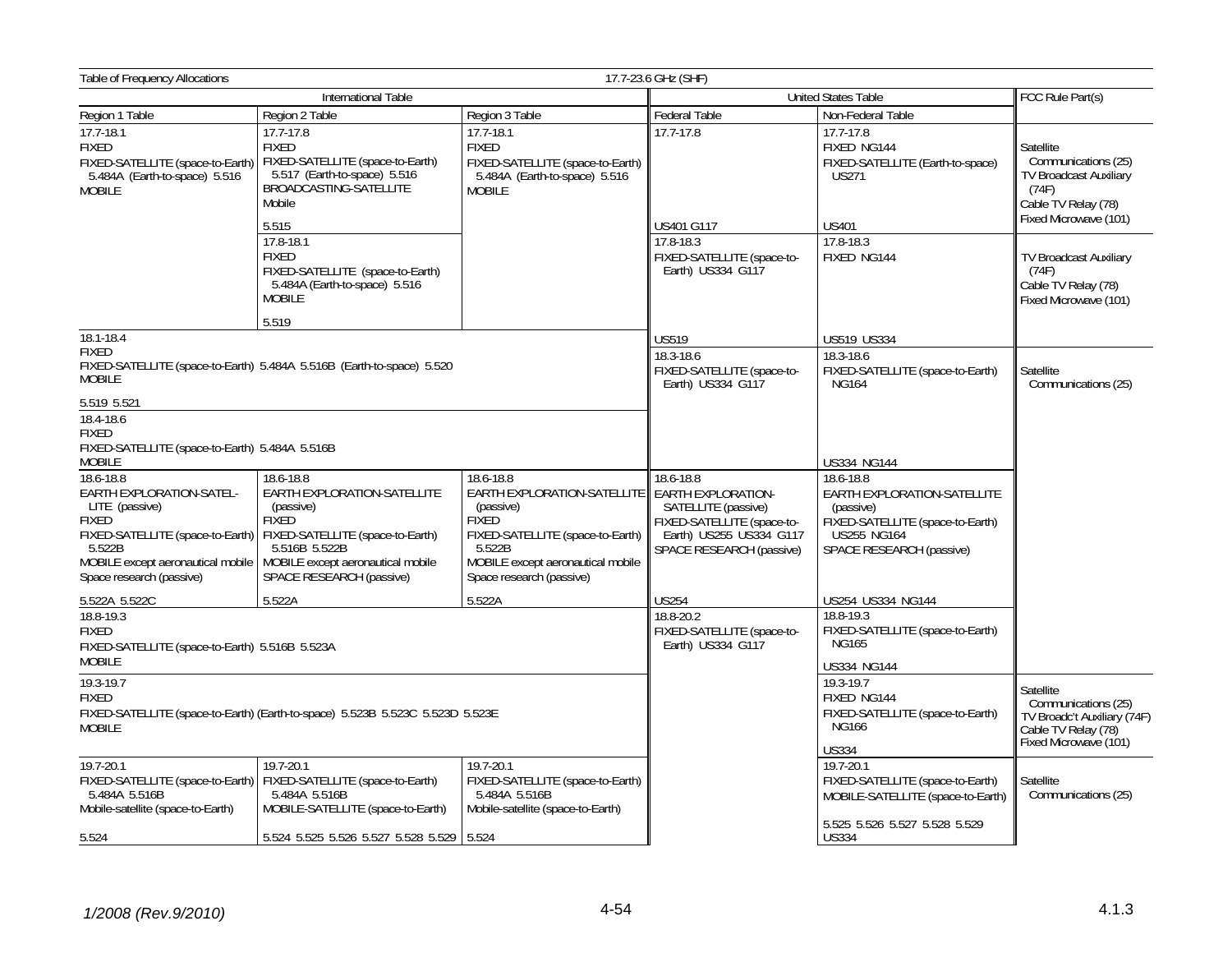| 20.1-20.2<br>FIXED-SATELLITE (space-to-Earth) 5.484A 5.516B<br>MOBILE-SATELLITE (space-to-Earth)<br>5.524 5.525 5.526 5.527 5.528<br>$20.2 - 21.2$<br>FIXED-SATELLITE (space-to-Earth)<br>MOBILE-SATELLITE (space-to-Earth)<br>Standard frequency and time signal-satellite (space-to-Earth) |                                          |                                                                                             | 20.2-21.2<br>FIXED-SATELLITE<br>(space-to-Earth)<br>MOBILE-SATELLITE<br>(space-to-Earth)<br>Standard frequency and time<br>signal-satellite (space-to-Earth)            | 20.1-20.2<br>FIXED-SATELLITE (space-to-Earth)<br>MOBILE-SATELLITE (space-to-Earth)<br>5.525 5.526 5.527 5.528 US334<br>$20.2 - 21.2$<br>Standard frequency and time<br>signal-satellite (space-to-Earth) |                       |
|----------------------------------------------------------------------------------------------------------------------------------------------------------------------------------------------------------------------------------------------------------------------------------------------|------------------------------------------|---------------------------------------------------------------------------------------------|-------------------------------------------------------------------------------------------------------------------------------------------------------------------------|----------------------------------------------------------------------------------------------------------------------------------------------------------------------------------------------------------|-----------------------|
| 5.524<br>$21.2 - 21.4$<br>EARTH EXPLORATION-SATELLITE (passive)<br><b>FIXED</b><br><b>MOBILE</b><br>SPACE RESEARCH (passive)                                                                                                                                                                 |                                          |                                                                                             | G117<br>21.2-21.4<br>EARTH EXPLORATION-SATELLITE (passive)<br><b>FIXED</b><br><b>MOBILE</b><br>SPACE RESEARCH (passive)                                                 |                                                                                                                                                                                                          | Fixed Microwave (101) |
| 21.4-22<br><b>FIXED</b><br><b>MOBILE</b><br>BROADCASTING-SATELLITE<br>5.208B 5.530                                                                                                                                                                                                           | 21.4-22<br><b>FIXED</b><br><b>MOBILE</b> | 21.4-22<br><b>FIXED</b><br><b>MOBILE</b><br>BROADCASTING-SATELLITE<br>5.208B 5.530<br>5.531 | <b>US263</b><br>21.4-22<br><b>FIXED</b><br><b>MOBILE</b>                                                                                                                |                                                                                                                                                                                                          |                       |
| 22-22.21<br><b>FIXED</b><br>MOBILE except aeronautical mobile                                                                                                                                                                                                                                |                                          |                                                                                             | 22-22.21<br><b>FIXED</b><br>MOBILE except aeronautical mobile                                                                                                           |                                                                                                                                                                                                          |                       |
| 5.149<br>22.21-22.5<br>EARTH EXPLORATION-SATELLITE (passive)<br><b>FIXED</b><br>MOBILE except aeronautical mobile<br>RADIO ASTRONOMY<br>SPACE RESEARCH (passive)                                                                                                                             |                                          |                                                                                             | <b>US342</b><br>22.21-22.5<br>EARTH EXPLORATION-SATELLITE (passive)<br><b>FIXED</b><br>MOBILE except aeronautical mobile<br>RADIO ASTRONOMY<br>SPACE RESEARCH (passive) |                                                                                                                                                                                                          |                       |
| 5.149 5.532<br>22.5-22.55<br><b>FIXED</b><br><b>MOBILE</b>                                                                                                                                                                                                                                   |                                          |                                                                                             | US263 US342<br>22.5-22.55<br><b>FIXED</b><br><b>MOBILE</b>                                                                                                              |                                                                                                                                                                                                          |                       |
| 22.55-23.55<br><b>FIXED</b><br>INTER-SATELLITE 5.338A<br><b>MOBILE</b>                                                                                                                                                                                                                       |                                          | US211<br>22.55-23.55<br><b>FIXED</b><br>INTER-SATELLITE US278<br><b>MOBILE</b>              |                                                                                                                                                                         | Satellite<br>Communications (25)<br>Fixed Microwave (101)                                                                                                                                                |                       |
| 5.149<br>23.55-23.6<br><b>FIXED</b><br><b>MOBILE</b>                                                                                                                                                                                                                                         |                                          |                                                                                             | US342<br>23.55-23.6<br><b>FIXED</b><br><b>MOBILE</b>                                                                                                                    |                                                                                                                                                                                                          | Fixed Microwave (101) |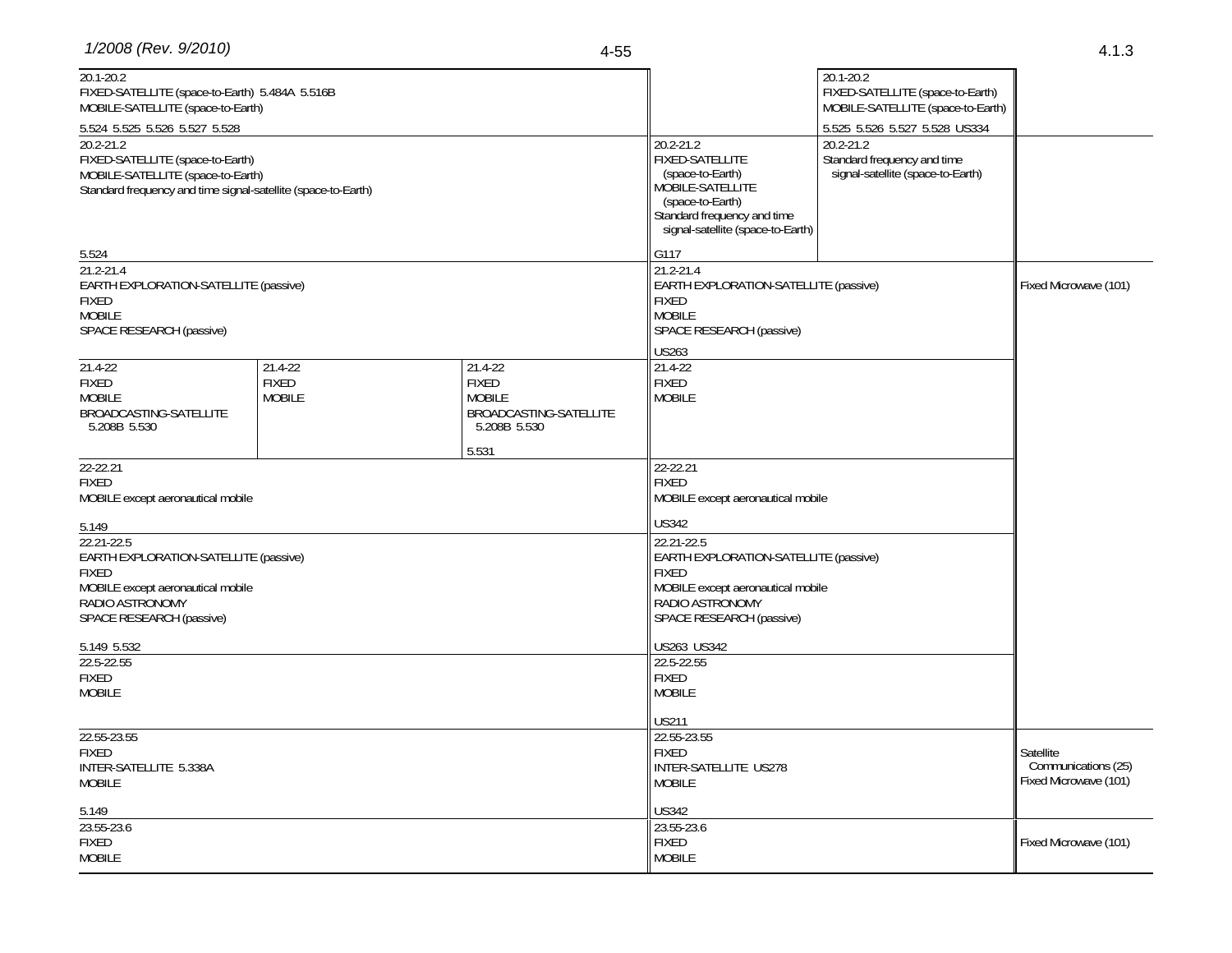| Table of Frequency Allocations                                                                  |                                                                                      |                                                                                                                 | 23.6-30 GHz (SHF)                                                                                                                        |                                                                                                         |                                                        |
|-------------------------------------------------------------------------------------------------|--------------------------------------------------------------------------------------|-----------------------------------------------------------------------------------------------------------------|------------------------------------------------------------------------------------------------------------------------------------------|---------------------------------------------------------------------------------------------------------|--------------------------------------------------------|
|                                                                                                 | International Table                                                                  |                                                                                                                 |                                                                                                                                          | <b>United States Table</b>                                                                              | FCC Rule Part(s)                                       |
| Region 1 Table                                                                                  | Region 2 Table                                                                       | Region 3 Table                                                                                                  | Federal Table                                                                                                                            | Non-Federal Table                                                                                       |                                                        |
| 23.6-24<br>EARTH EXPLORATION-SATELLITE (passive)<br>RADIO ASTRONOMY<br>SPACE RESEARCH (passive) |                                                                                      | 23.6-24<br>EARTH EXPLORATION-SATELLITE (passive)<br>RADIO ASTRONOMY US74<br>SPACE RESEARCH (passive)            |                                                                                                                                          |                                                                                                         |                                                        |
| 5.340                                                                                           |                                                                                      | <b>US246</b>                                                                                                    |                                                                                                                                          |                                                                                                         |                                                        |
| $24 - 24.05$<br>AMATEUR<br>AMATEUR-SATELLITE                                                    |                                                                                      | 24-24.05                                                                                                        | 24-24.05<br>AMATEUR<br>AMATEUR-SATELLITE                                                                                                 | ISM Equipment (18)<br>Amateur Radio (97)                                                                |                                                        |
| 5.150                                                                                           |                                                                                      |                                                                                                                 | 5.150 US211                                                                                                                              | 5.150 US211                                                                                             |                                                        |
| 24.05-24.25<br><b>RADIOLOCATION</b><br>Amateur<br>Earth exploration-satellite (active)          |                                                                                      | 24.05-24.25<br>RADIOLOCATION G59<br>Earth exploration-satellite (active)                                        | 24.05-24.25<br>Amateur<br>Earth exploration-satellite (active)<br>Radiolocation                                                          | ISM Equipment (18)<br>Private Land Mobile (90)<br>Amateur Radio (97)                                    |                                                        |
| 5.150                                                                                           |                                                                                      |                                                                                                                 | 5.150                                                                                                                                    | 5.150                                                                                                   |                                                        |
| 24.25-24.45<br><b>FIXED</b>                                                                     | 24.25-24.45<br><b>RADIONAVIGATION</b>                                                | 24.25-24.45<br><b>RADIONAVIGATION</b><br><b>FIXED</b><br><b>MOBILE</b>                                          | 24.25-24.45                                                                                                                              | 24.25-24.45<br><b>FIXED</b>                                                                             | Fixed Microwave (101)                                  |
| 24.45-24.75<br>24.45-24.65<br><b>FIXED</b><br><b>INTER-SATELLITE</b><br><b>INTER-SATELLITE</b>  | RADIONAVIGATION                                                                      | 24.45-24.65<br><b>FIXED</b><br><b>INTER-SATELLITE</b><br><b>MOBILE</b><br><b>RADIONAVIGATION</b>                | 24.45-24.65<br><b>INTER-SATELLITE</b><br><b>RADIONAVIGATION</b>                                                                          |                                                                                                         | Satellite Communications (25)                          |
|                                                                                                 | 5.533                                                                                | 5.533                                                                                                           | 5.533                                                                                                                                    |                                                                                                         |                                                        |
|                                                                                                 | 24.65-24.75<br><b>INTER-SATELLITE</b><br>RADIOLOCATION-SATELLITE<br>(Earth-to-space) | 24.65-24.75<br><b>FIXED</b><br><b>INTER-SATELLITE</b><br><b>MOBILE</b>                                          | 24.65-24.75<br><b>INTER-SATELLITE</b>                                                                                                    | RADIOLOCATION-SATELLITE (Earth-to-space)                                                                |                                                        |
|                                                                                                 |                                                                                      | 5.533                                                                                                           |                                                                                                                                          |                                                                                                         |                                                        |
| 24.75-25.25<br><b>FIXED</b>                                                                     | <b>FIXED-SATELLITE</b><br>(Earth-to-space) 5.535                                     | 24.75-25.25<br>24.75-25.25<br><b>FIXED</b><br><b>FIXED-SATELLITE</b><br>(Earth-to-space) 5.535<br><b>MOBILE</b> | 24.75-25.05<br><b>RADIONAVIGATION</b>                                                                                                    | 24.75-25.05<br>FIXED-SATELLITE<br>(Earth-to-space) NG167<br><b>RADIONAVIGATION</b>                      | Satellite Communications (25)<br>Aviation (87)         |
|                                                                                                 |                                                                                      |                                                                                                                 | 25.05-25.25                                                                                                                              | 25.05-25.25<br><b>FIXED</b><br><b>FIXED-SATELLITE</b><br>(Earth-to-space) NG167                         | Satellite Communications (25)<br>Fixed Microwave (101) |
| 25.25-25.5<br><b>FIXED</b><br>INTER-SATELLITE 5.536<br><b>MOBILE</b>                            | Standard frequency and time signal-satellite (Earth-to-space)                        |                                                                                                                 | 25.25-25.5<br><b>FIXED</b><br>INTER-SATELLITE 5.536<br><b>MOBILE</b><br>Standard frequency and time<br>signal-satellite (Earth-to-space) | 25.25-25.5<br>Inter-satellite 5.536<br>Standard frequency and time<br>signal-satellite (Earth-to-space) |                                                        |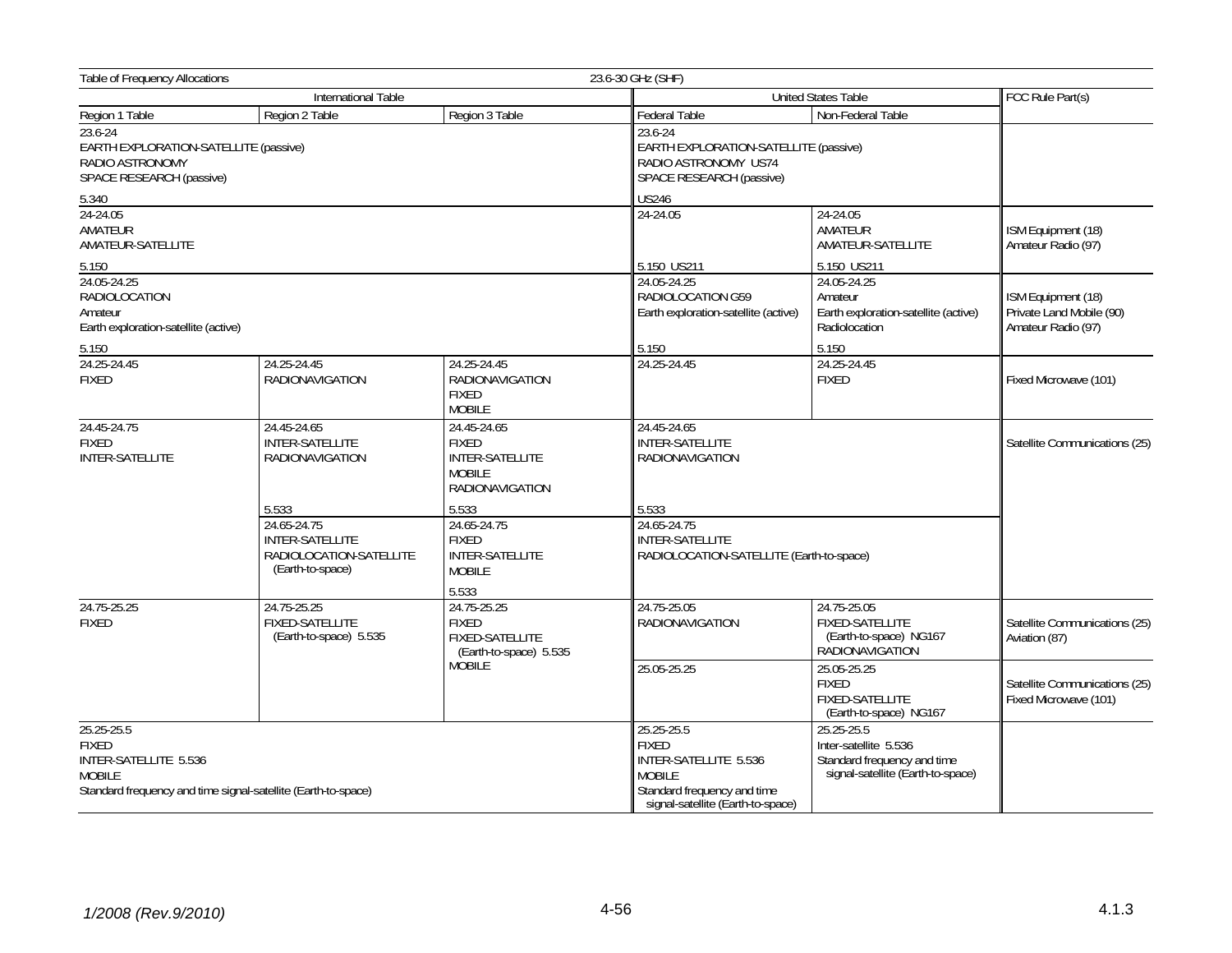| $25.5 - 27$<br>EARTH EXPLORATION-SATELLITE (space-to-Earth) 5.536B<br><b>FIXED</b><br>INTER-SATELLITE 5.536<br><b>MOBILE</b><br>SPACE RESEARCH (space-to-Earth) 5.536C<br>Standard frequency and time signal-satellite (Earth-to-space)                                                                                                                                           |                                                                                                                                                                       |                                                                                                                                                                    | 25.5-27<br><b>EARTH EXPLORATION-</b><br>SATELLITE (space-to-Earth)<br><b>FIXED</b><br>INTER-SATELLITE 5.536<br><b>MOBILE</b><br><b>SPACE RESEARCH</b><br>(space-to-Earth)<br>Standard frequency and time<br>signal-satellite (Earth-to-space) | 25.5-27<br>Inter-satellite 5.536<br>Standard frequency and time<br>signal-satellite (Earth-to-space)                                      |                                                        |
|-----------------------------------------------------------------------------------------------------------------------------------------------------------------------------------------------------------------------------------------------------------------------------------------------------------------------------------------------------------------------------------|-----------------------------------------------------------------------------------------------------------------------------------------------------------------------|--------------------------------------------------------------------------------------------------------------------------------------------------------------------|-----------------------------------------------------------------------------------------------------------------------------------------------------------------------------------------------------------------------------------------------|-------------------------------------------------------------------------------------------------------------------------------------------|--------------------------------------------------------|
| 5.536A                                                                                                                                                                                                                                                                                                                                                                            |                                                                                                                                                                       |                                                                                                                                                                    | 5.536A US258                                                                                                                                                                                                                                  | 5.536A US258                                                                                                                              |                                                        |
| $27-27.5$<br><b>FIXED</b><br>INTER-SATELLITE 5.536<br><b>MOBILE</b>                                                                                                                                                                                                                                                                                                               | $27-27.5$<br><b>FIXED</b><br>FIXED-SATELLITE (Earth-to-space)<br>INTER-SATELLITE 5.536 5.537<br><b>MOBILE</b>                                                         |                                                                                                                                                                    | $27-27.5$<br><b>FIXED</b><br>INTER-SATELLITE 5.536<br><b>MOBILE</b>                                                                                                                                                                           | 27-27.5<br>Inter-satellite 5.536                                                                                                          |                                                        |
| 27.5-28.5<br><b>FIXED 5.537A</b><br>FIXED-SATELLITE (Earth-to-space) 5.484A 5.516B 5.539<br><b>MOBILE</b>                                                                                                                                                                                                                                                                         |                                                                                                                                                                       |                                                                                                                                                                    | 27.5-30                                                                                                                                                                                                                                       | 27.5-29.5<br><b>FIXED</b><br>FIXED-SATELLITE (Earth-to-space)<br><b>MOBILE</b>                                                            | Satellite Communications (25)<br>Fixed Microwave (101) |
| 5.538 5.540<br>28.5-29.1<br><b>FIXED</b><br>FIXED-SATELLITE (Earth-to-space) 5.484A 5.516B 5.523A 5.539<br><b>MOBILE</b><br>Earth exploration-satellite (Earth-to-space) 5.541<br>5.540<br>29.1-29.5<br><b>FIXED</b><br>FIXED-SATELLITE (Earth-to-space) 5.516B 5.523C 5.523E 5.535A 5.539 5.541A<br><b>MOBILE</b><br>Earth exploration-satellite (Earth-to-space) 5.541<br>5.540 |                                                                                                                                                                       |                                                                                                                                                                    |                                                                                                                                                                                                                                               |                                                                                                                                           |                                                        |
| 29.5-29.9<br>FIXED-SATELLITE (Earth-to-space)<br>5.484A 5.516B 5.539<br>Earth exploration-satellite<br>(Earth-to-space) 5.541<br>Mobile-satellite (Earth-to-space)                                                                                                                                                                                                                | 29.5-29.9<br>FIXED-SATELLITE (Earth-to-space)<br>5.484A 5.516B 5.539<br>MOBILE-SATELLITE<br>(Earth-to-space)<br>Earth exploration-satellite<br>(Earth-to-space) 5.541 | 29.5-29.9<br>FIXED-SATELLITE (Earth-to-space)<br>5.484A 5.516B 5.539<br>Earth exploration-satellite<br>(Earth-to-space) 5.541<br>Mobile-satellite (Earth-to-space) |                                                                                                                                                                                                                                               | 29.5-29.9<br>FIXED-SATELLITE (Earth-to-space)<br>MOBILE-SATELLITE<br>(Earth-to-space)                                                     | Satellite Communications (25)                          |
| 5.540 5.542<br>29.9-30<br>FIXED-SATELLITE (Earth-to-space) 5.484A 5.516B 5.539<br>MOBILE-SATELLITE (Earth-to-space)<br>Earth exploration-satellite (Earth-to-space) 5.541 5.543<br>5.525 5.526 5.527 5.538 5.540 5.542                                                                                                                                                            | 5.525 5.526 5.527 5.529 5.540<br>5.542                                                                                                                                | 5.540 5.542                                                                                                                                                        |                                                                                                                                                                                                                                               | 5.525 5.526 5.527 5.529<br>29.9-30<br>FIXED-SATELLITE (Earth-to-space)<br>MOBILE-SATELLITE<br>(Earth-to-space)<br>5.525 5.526 5.527 5.543 |                                                        |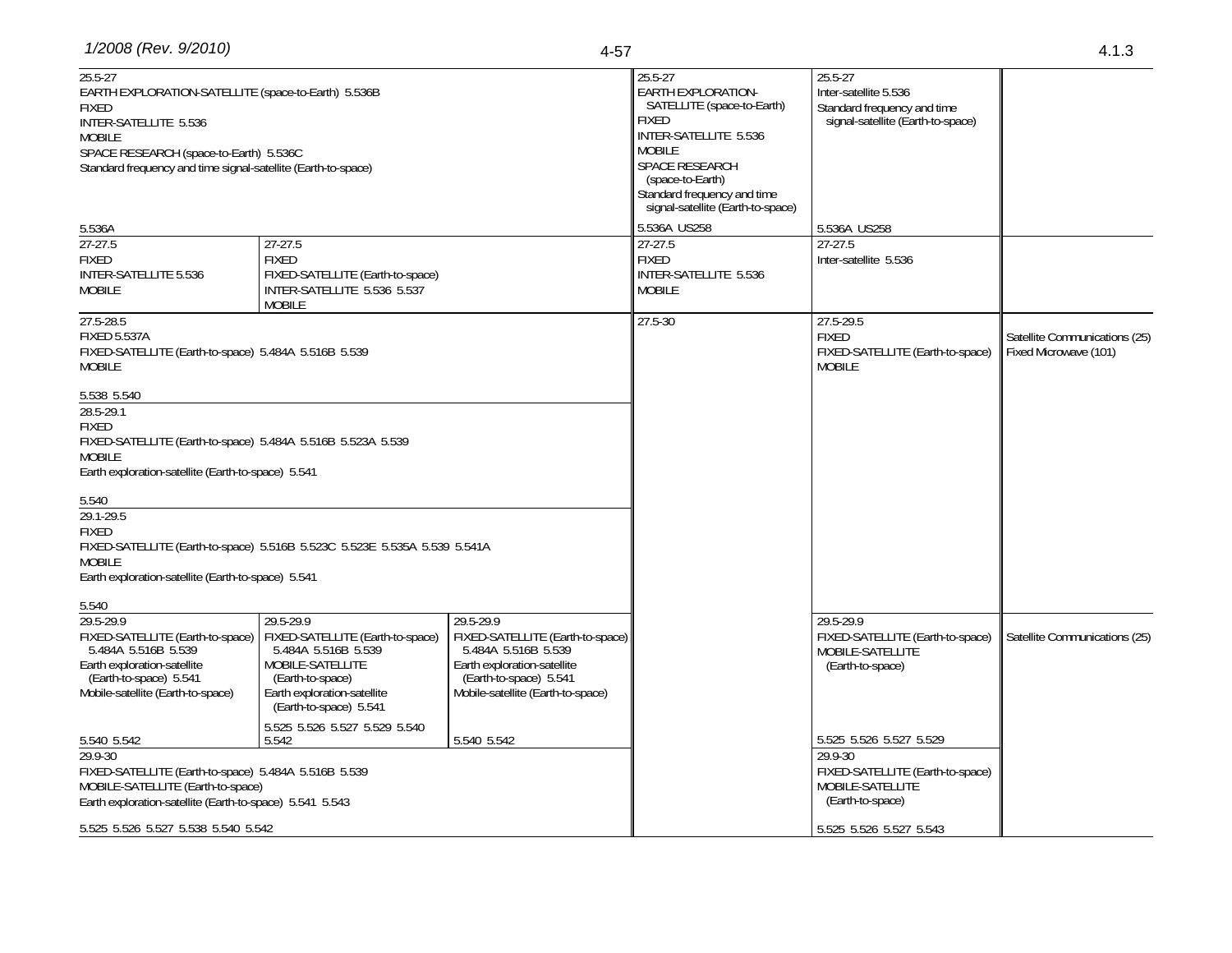| <b>Table of Frequency Allocations</b>                                                                                                                    | 30-39.5 GHz (EHF)                                                                                     |                                                                                                                                                            |                                                                               |                                                                                                   |                       |  |
|----------------------------------------------------------------------------------------------------------------------------------------------------------|-------------------------------------------------------------------------------------------------------|------------------------------------------------------------------------------------------------------------------------------------------------------------|-------------------------------------------------------------------------------|---------------------------------------------------------------------------------------------------|-----------------------|--|
|                                                                                                                                                          | International Table                                                                                   |                                                                                                                                                            |                                                                               | United States Table                                                                               | FCC Rule Part(s)      |  |
| Region 1 Table                                                                                                                                           | Region 2 Table                                                                                        | Region 3 Table                                                                                                                                             | Federal Table                                                                 | Non-Federal Table                                                                                 |                       |  |
| $30-31$<br>FIXED-SATELLITE (Earth-to-space) 5.338A<br>MOBILE-SATELLITE (Earth-to-space)<br>Standard frequency and time signal-satellite (space-to-Earth) |                                                                                                       | $30 - 31$<br>FIXED-SATELLITE (Earth-to-space)<br>MOBILE-SATELLITE (Earth-to-space)<br>Standard frequency and time<br>signal-satellite (space-to-Earth)     | $30 - 31$<br>Standard frequency and time<br>signal-satellite (space-to-Earth) |                                                                                                   |                       |  |
| 5.542<br>$31 - 31.3$                                                                                                                                     |                                                                                                       |                                                                                                                                                            | G117<br>$31 - 31.3$                                                           | $31 - 31.3$                                                                                       |                       |  |
| FIXED 5.338A 5.543A<br><b>MOBILE</b><br>Standard frequency and time signal-satellite (space-to-Earth)<br>Space research 5.544 5.545                      |                                                                                                       |                                                                                                                                                            | Standard frequency and time<br>signal-satellite (space-to-Earth)              | <b>FIXED</b><br><b>MOBILE</b><br>Standard frequency and time<br>signal-satellite (space-to-Earth) | Fixed Microwave (101) |  |
| 5.149                                                                                                                                                    |                                                                                                       |                                                                                                                                                            | US211 US342                                                                   | <b>US211 US342</b>                                                                                |                       |  |
| $31.3 - 31.5$<br>EARTH EXPLORATION-SATELLITE (passive)<br>RADIO ASTRONOMY<br>SPACE RESEARCH (passive)                                                    |                                                                                                       | 31.3-31.8<br>EARTH EXPLORATION-SATELLITE (passive)<br>RADIO ASTRONOMY US74<br>SPACE RESEARCH (passive)                                                     |                                                                               |                                                                                                   |                       |  |
| 5.340                                                                                                                                                    |                                                                                                       |                                                                                                                                                            |                                                                               |                                                                                                   |                       |  |
| $31.5 - 31.8$<br>EARTH EXPLORATION-<br>SATELLITE (passive)<br>RADIO ASTRONOMY<br>SPACE RESEARCH (passive)<br>Fixed<br>Mobile except aeronautical mobile  | 31.5-31.8<br>EARTH EXPLORATION-<br>SATELLITE (passive)<br>RADIO ASTRONOMY<br>SPACE RESEARCH (passive) | 31.5-31.8<br><b>EARTH EXPLORATION-</b><br>SATELLITE (passive)<br>RADIO ASTRONOMY<br>SPACE RESEARCH (passive)<br>Fixed<br>Mobile except aeronautical mobile |                                                                               |                                                                                                   |                       |  |
| 5.149 5.546                                                                                                                                              | 5.340                                                                                                 | 5.149                                                                                                                                                      | <b>US246</b>                                                                  |                                                                                                   |                       |  |
| 31.8-32<br><b>FIXED 5.547A</b><br><b>RADIONAVIGATION</b><br>SPACE RESEARCH (deep space) (space-to-Earth)                                                 |                                                                                                       | 31.8-32.3<br>RADIONAVIGATION US69<br>SPACE RESEARCH (deep space)<br>(space-to-Earth) US262                                                                 | 31.8-32.3<br>SPACE RESEARCH (deep space)<br>(space-to-Earth) US262            |                                                                                                   |                       |  |
| 5.547 5.547B 5.548<br>$32 - 32.3$<br><b>FIXED 5.547A</b><br><b>RADIONAVIGATION</b><br>SPACE RESEARCH (deep space) (space-to-Earth)                       |                                                                                                       |                                                                                                                                                            |                                                                               |                                                                                                   |                       |  |
| 5.547 5.547C 5.548                                                                                                                                       |                                                                                                       |                                                                                                                                                            | 5.548 US211                                                                   | 5.548 US211                                                                                       |                       |  |
| $32.3 - 33$<br><b>FIXED 5.547A</b><br><b>INTER-SATELLITE</b><br>RADIONAVIGATION                                                                          |                                                                                                       | 32.3-33<br>INTER-SATELLITE US278<br>RADIONAVIGATION US69                                                                                                   |                                                                               | Aviation (87)                                                                                     |                       |  |
| 5.547 5.547D 5.548                                                                                                                                       |                                                                                                       |                                                                                                                                                            | 5.548                                                                         |                                                                                                   |                       |  |
| 33-33.4<br><b>FIXED 5.547A</b><br><b>RADIONAVIGATION</b>                                                                                                 |                                                                                                       |                                                                                                                                                            | 33-33.4<br>RADIONAVIGATION US69                                               |                                                                                                   |                       |  |
| 5.547 5.547E                                                                                                                                             |                                                                                                       |                                                                                                                                                            | <b>US360 G117</b>                                                             |                                                                                                   |                       |  |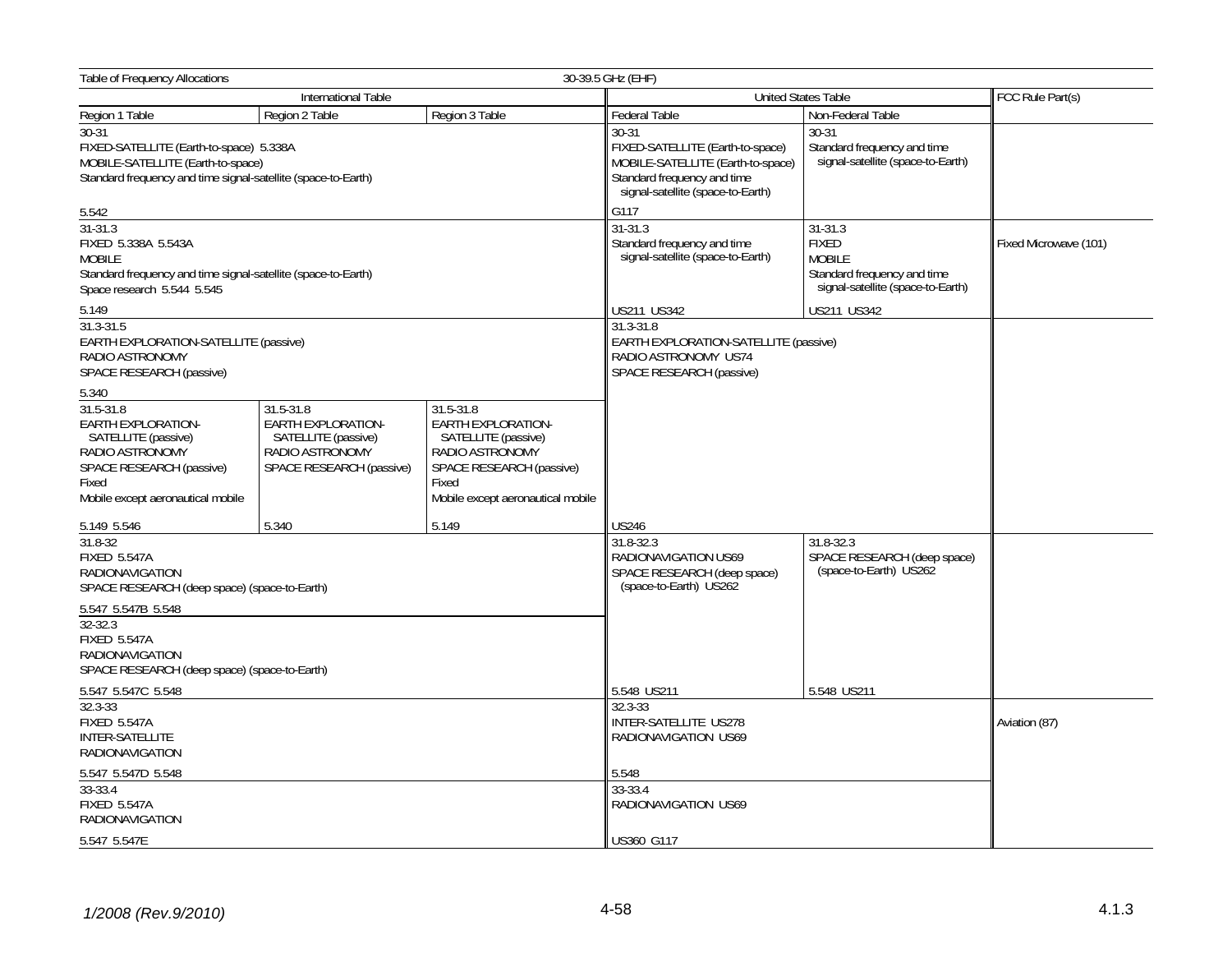| 1/2008 (Rev. 9/2010) | 4-59 | ن ان |
|----------------------|------|------|
|----------------------|------|------|

| $33.4 - 34.2$<br><b>RADIOLOCATION</b>                                                                                                                           | 33.4-34.2<br>Radiolocation                                                                                                                        | Private Land Mobile (90)                               |
|-----------------------------------------------------------------------------------------------------------------------------------------------------------------|---------------------------------------------------------------------------------------------------------------------------------------------------|--------------------------------------------------------|
| US360 G117<br>34.2-34.7<br><b>RADIOLOCATION</b><br>SPACE RESEARCH (deep space)<br>(Earth-to-space) US262<br>US360 G34 G117<br>34.7-35.5<br><b>RADIOLOCATION</b> | <b>US360</b><br>34.2-34.7<br>Radiolocation<br>Space research (deep space)<br>(Earth-to-space) US262<br><b>US360</b><br>34.7-35.5<br>Radiolocation |                                                        |
| US360 G117<br>35.5-36<br>EARTH EXPLORATION-SATELLITE<br>(active)<br><b>RADIOLOCATION</b><br>SPACE RESEARCH (active)                                             | <b>US360</b><br>$35.5 - 36$<br>Earth exploration-satellite (active)<br>Radiolocation<br>Space research (active)                                   |                                                        |
| $36 - 37$<br><b>FIXED</b><br><b>MOBILE</b><br>SPACE RESEARCH (passive)                                                                                          |                                                                                                                                                   |                                                        |
| US263 US342<br>$37 - 38$<br><b>FIXED</b><br><b>MOBILE</b><br>SPACE RESEARCH (space-to-Earth)                                                                    | $37 - 37.5$<br><b>FIXED</b><br><b>MOBILE</b>                                                                                                      |                                                        |
|                                                                                                                                                                 | 37.5-38.6<br><b>FIXED</b><br>FIXED-SATELLITE (space-to-Earth)<br><b>MOBILE</b>                                                                    | Satellite Communications (25)                          |
| 38-38.6<br><b>FIXED</b><br><b>MOBILE</b><br>38.6-39.5                                                                                                           | 38.6-39.5<br><b>FIXED</b><br>FIXED-SATELLITE (space-to-Earth)<br>MOBILE NG175                                                                     | Satellite Communications (25)<br>Fixed Microwave (101) |
|                                                                                                                                                                 | US360 G117                                                                                                                                        | <b>US360</b><br>EARTH EXPLORATION-SATELLITE (passive)  |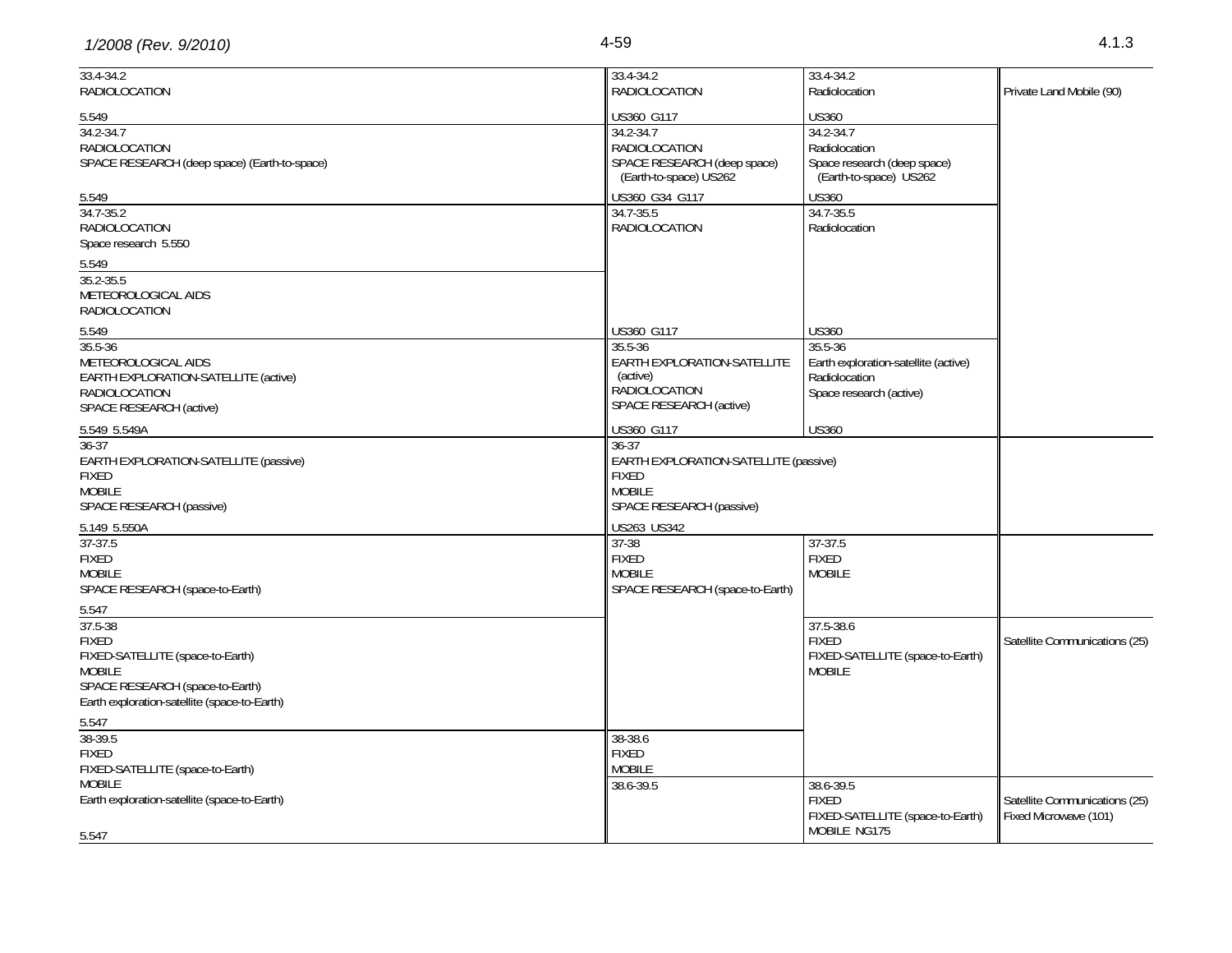| <b>Table of Frequency Allocations</b>                                                                                                                                                                                                                       | 39.5-50.2 GHz (EHF)                                                                                                                                                    |                                                                                                                                                                                                                            |                                                                                                                                                 |                                                                                                                                                          |                                                        |  |
|-------------------------------------------------------------------------------------------------------------------------------------------------------------------------------------------------------------------------------------------------------------|------------------------------------------------------------------------------------------------------------------------------------------------------------------------|----------------------------------------------------------------------------------------------------------------------------------------------------------------------------------------------------------------------------|-------------------------------------------------------------------------------------------------------------------------------------------------|----------------------------------------------------------------------------------------------------------------------------------------------------------|--------------------------------------------------------|--|
| International Table                                                                                                                                                                                                                                         |                                                                                                                                                                        | <b>United States Table</b>                                                                                                                                                                                                 |                                                                                                                                                 | FCC Rule Part(s)                                                                                                                                         |                                                        |  |
| Region 1 Table                                                                                                                                                                                                                                              | Region 2 Table                                                                                                                                                         | Region 3 Table                                                                                                                                                                                                             | Federal Table                                                                                                                                   | Non-Federal Table                                                                                                                                        |                                                        |  |
| 39.5-40<br><b>FIXED</b><br>FIXED-SATELLITE (space-to-Earth) 5.516B<br><b>MOBILE</b><br>MOBILE-SATELLITE (space-to-Earth)<br>Earth exploration-satellite (space-to-Earth)                                                                                    |                                                                                                                                                                        |                                                                                                                                                                                                                            | 39.5-40<br>FIXED-SATELLITE (space-to-Earth)<br>MOBILE-SATELLITE (space-to-Earth)<br><b>US382</b>                                                | 39.5-40<br><b>FIXED</b><br>FIXED-SATELLITE (space-to-Earth)<br>MOBILE NG175                                                                              | Satellite Communications (25)<br>Fixed Microwave (101) |  |
| 5.547                                                                                                                                                                                                                                                       |                                                                                                                                                                        |                                                                                                                                                                                                                            | G117                                                                                                                                            | <b>US382</b>                                                                                                                                             |                                                        |  |
| 40-40.5<br>EARTH EXPLORATION-SATELLITE (Earth-to-space)<br><b>FIXED</b><br>FIXED-SATELLITE (space-to-Earth) 5.516B<br><b>MOBILE</b><br>MOBILE-SATELLITE (space-to-Earth)<br>SPACE RESEARCH (Earth-to-space)<br>Earth exploration-satellite (space-to-Earth) |                                                                                                                                                                        | 40-40.5<br>EARTH EXPLORATION-<br>SATELLITE (Earth-to-space)<br>FIXED-SATELLITE (space-to-Earth)<br>MOBILE-SATELLITE (space-to-Earth)<br>SPACE RESEARCH (Earth-to-space)<br>Earth exploration-satellite<br>(space-to-Earth) | 40-40.5<br>FIXED-SATELLITE (space-to-Earth)<br>MOBILE-SATELLITE (space-to-Earth)                                                                | Satellite Communications (25)                                                                                                                            |                                                        |  |
|                                                                                                                                                                                                                                                             |                                                                                                                                                                        |                                                                                                                                                                                                                            | G117                                                                                                                                            |                                                                                                                                                          |                                                        |  |
| $40.5 - 41$<br><b>FIXED</b><br>FIXED-SATELLITE (space-to-Earth)<br><b>BROADCASTING</b><br>BROADCASTING-SATELLITE<br>Mobile                                                                                                                                  | 40.5-41<br><b>FIXED</b><br>FIXED-SATELLITE (space-to-<br>Earth) 5.516B<br><b>BROADCASTING</b><br>BROADCASTING-SATELLITE<br>Mobile<br>Mobile-satellite (space-to-Earth) | 40.5-41<br><b>FIXED</b><br>FIXED-SATELLITE (space-to-<br>Earth)<br><b>BROADCASTING</b><br>BROADCASTING-SATELLITE<br>Mobile                                                                                                 | $40.5 - 41$<br>FIXED-SATELLITE (space-to-Earth)<br>Mobile-satellite (space-to-Earth)                                                            | $40.5 - 41$<br>FIXED-SATELLITE (space-to-Earth)<br><b>BROADCASTING</b><br>BROADCASTING-SATELLITE<br>Fixed<br>Mobile<br>Mobile-satellite (space-to-Earth) |                                                        |  |
| 5.547                                                                                                                                                                                                                                                       | 5.547                                                                                                                                                                  | 5.547                                                                                                                                                                                                                      | US211 G117                                                                                                                                      | <b>US211</b>                                                                                                                                             |                                                        |  |
| 41-42.5<br><b>FIXED</b><br>FIXED-SATELLITE (space-to-Earth) 5.516B<br><b>BROADCASTING</b><br>BROADCASTING-SATELLITE<br>Mobile                                                                                                                               |                                                                                                                                                                        | $41 - 42.5$                                                                                                                                                                                                                | $41 - 42$<br><b>FIXED</b><br>FIXED-SATELLITE (space-to-Earth)<br><b>MOBILE</b><br><b>BROADCASTING</b><br>BROADCASTING-SATELLITE<br><b>US211</b> |                                                                                                                                                          |                                                        |  |
|                                                                                                                                                                                                                                                             |                                                                                                                                                                        |                                                                                                                                                                                                                            |                                                                                                                                                 | 42-42.5<br><b>FIXED</b><br><b>MOBILE</b><br><b>BROADCASTING</b><br>BROADCASTING-SATELLITE                                                                |                                                        |  |
| 5.547 5.551F 5.551H 5.551I                                                                                                                                                                                                                                  |                                                                                                                                                                        |                                                                                                                                                                                                                            | <b>US211</b>                                                                                                                                    | <b>US211</b>                                                                                                                                             |                                                        |  |
| 42.5-43.5<br><b>FIXED</b><br>FIXED-SATELLITE (Earth-to-space) 5.552<br>MOBILE except aeronautical mobile<br>RADIO ASTRONOMY                                                                                                                                 |                                                                                                                                                                        |                                                                                                                                                                                                                            | 42.5-43.5<br><b>FIXED</b><br>FIXED-SATELLITE (Earth-to-space)<br>MOBILE except aeronautical mobile<br>RADIO ASTRONOMY                           | 42.5-43.5<br>RADIO ASTRONOMY                                                                                                                             |                                                        |  |
| 5.149 5.547                                                                                                                                                                                                                                                 |                                                                                                                                                                        |                                                                                                                                                                                                                            | <b>US342</b>                                                                                                                                    | <b>US342</b>                                                                                                                                             |                                                        |  |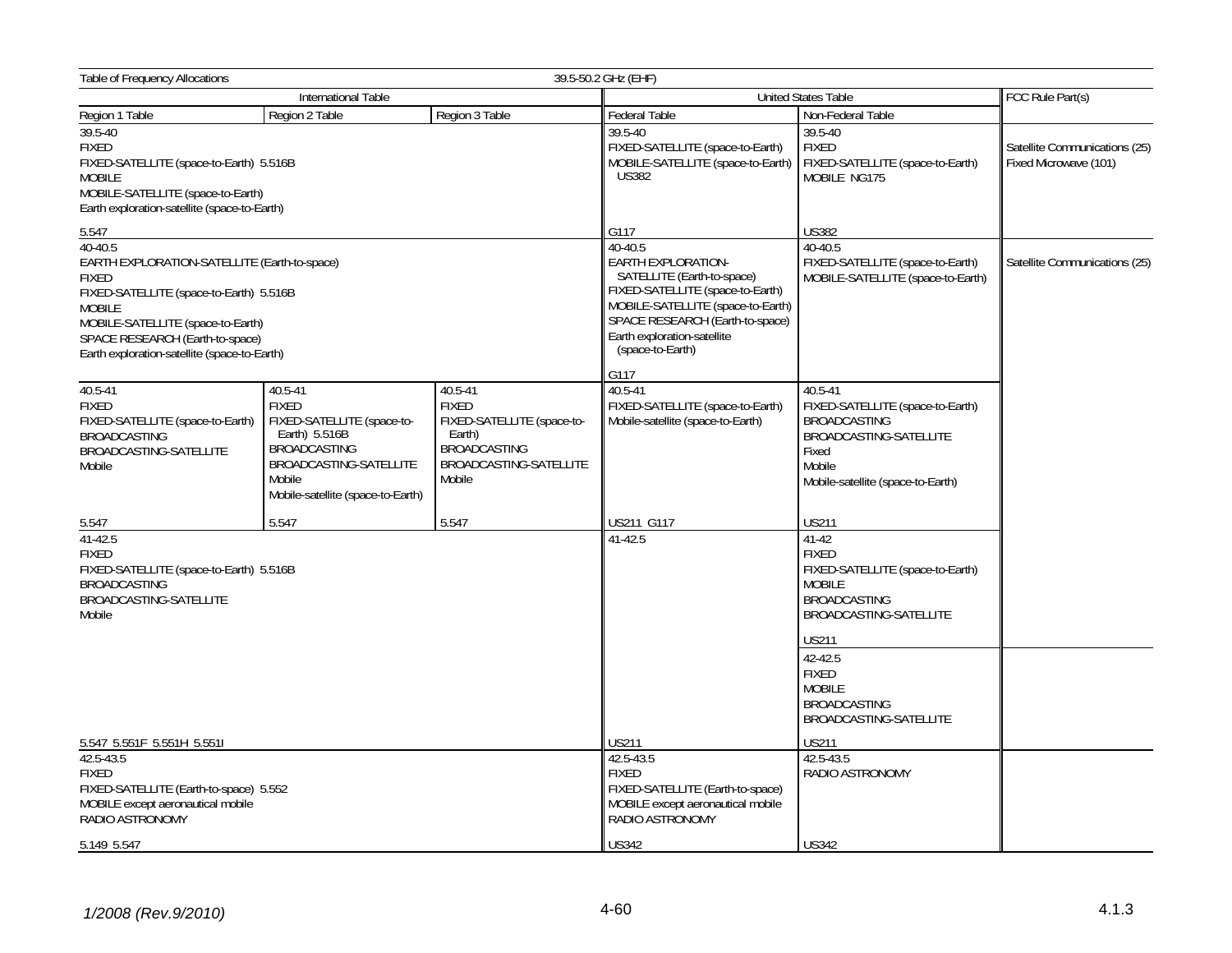| 43.5-47                                                           |                                                      | 43.5-45.5                              | 43.5-45.5                         |                               |
|-------------------------------------------------------------------|------------------------------------------------------|----------------------------------------|-----------------------------------|-------------------------------|
| MOBILE 5.553                                                      |                                                      | FIXED-SATELLITE (Earth-to-space)       |                                   |                               |
| MOBILE-SATELLITE<br><b>RADIONAVIGATION</b>                        |                                                      | MOBILE-SATELLITE (Earth-to-space)      |                                   |                               |
| RADIONAVIGATION-SATELLITE                                         |                                                      | G117                                   |                                   |                               |
|                                                                   |                                                      | 45.5-46.9                              |                                   |                               |
|                                                                   |                                                      | <b>MOBILE</b>                          |                                   | RF Devices (15)               |
|                                                                   |                                                      | MOBILE-SATELLITE (Earth-to-space)      |                                   |                               |
|                                                                   |                                                      | RADIONAVIGATION-SATELLITE              |                                   |                               |
|                                                                   |                                                      | 5.554                                  |                                   |                               |
|                                                                   |                                                      | 46.9-47                                | 46.9-47                           |                               |
|                                                                   |                                                      | <b>MOBILE</b>                          | <b>FIXED</b>                      |                               |
|                                                                   |                                                      | MOBILE-SATELLITE (Earth-to-space)      | <b>MOBILE</b>                     |                               |
|                                                                   |                                                      | RADIONAVIGATION-SATELLITE              | MOBILE-SATELLITE (Earth-to-space) |                               |
|                                                                   |                                                      |                                        | RADIONAVIGATION-SATELLITE         |                               |
| 5.554                                                             |                                                      | 5.554                                  | 5.554                             |                               |
| $47-47.2$                                                         |                                                      | 47-48.2                                | 47-47.2                           |                               |
| AMATEUR                                                           |                                                      |                                        | AMATEUR                           | Amateur Radio (97)            |
| AMATEUR-SATELLITE                                                 |                                                      |                                        | AMATEUR-SATELLITE                 |                               |
| $47.2 - 47.5$                                                     |                                                      |                                        | 47.2-48.2                         |                               |
| <b>FIXED</b>                                                      |                                                      |                                        | <b>FIXED</b>                      | Satellite Communications (25) |
| FIXED-SATELLITE (Earth-to-space) 5.552                            |                                                      |                                        | FIXED-SATELLITE (Earth-to-space)  |                               |
| <b>MOBILE</b>                                                     |                                                      |                                        | <b>US297</b><br><b>MOBILE</b>     |                               |
| 5.552A                                                            |                                                      |                                        |                                   |                               |
| 47.5-47.9                                                         | 47.5-47.9                                            |                                        |                                   |                               |
| <b>FIXED</b>                                                      | <b>FIXED</b>                                         |                                        |                                   |                               |
| FIXED-SATELLITE (Earth-to-space)                                  | FIXED-SATELLITE (Earth-to-space) 5.552               |                                        |                                   |                               |
| 5.552 (space-to-Earth) 5.516B<br>5.554A                           | <b>MOBILE</b>                                        |                                        |                                   |                               |
| <b>MOBILE</b>                                                     |                                                      |                                        |                                   |                               |
| 47.9-48.2                                                         |                                                      |                                        |                                   |                               |
| <b>FIXED</b>                                                      |                                                      |                                        |                                   |                               |
| FIXED-SATELLITE (Earth-to-space) 5.552                            |                                                      |                                        |                                   |                               |
| <b>MOBILE</b>                                                     |                                                      |                                        |                                   |                               |
| 5.552A                                                            |                                                      |                                        |                                   |                               |
| 48.2-48.54                                                        | 48.2-50.2                                            | 48.2-50.2                              |                                   |                               |
| <b>FIXED</b>                                                      | <b>FIXED</b>                                         | <b>FIXED</b>                           |                                   |                               |
| FIXED-SATELLITE (Earth-to-space)<br>5.552 (space-to-Earth) 5.516B | FIXED-SATELLITE (Earth-to-space) 5.338A 5.516B 5.552 | FIXED-SATELLITE (Earth-to-space) US297 |                                   |                               |
| 5.554A 5.555B                                                     | <b>MOBILE</b>                                        | MOBILE US264                           |                                   |                               |
| <b>MOBILE</b>                                                     |                                                      |                                        |                                   |                               |
| 48.54-49.44                                                       |                                                      |                                        |                                   |                               |
| <b>FIXED</b>                                                      |                                                      |                                        |                                   |                               |
| FIXED-SATELLITE (Earth-to-space)                                  |                                                      |                                        |                                   |                               |
| 5.552                                                             |                                                      |                                        |                                   |                               |
| <b>MOBILE</b>                                                     |                                                      |                                        |                                   |                               |

 $\frac{1}{3.149}$  5.340 5.555 5.555 5.555 5.555 5.555 5.555 5.555 5.555 5.555 5.555 5.555 5.555 5.555 5.555 5.555 5.555 5.555 5.555 5.555 5.555 5.555 5.555 5.555 5.555 5.555 5.555 5.555 5.555 5.555 5.555 5.555 5.555 5.555 5.5

5.149 5.340 5.555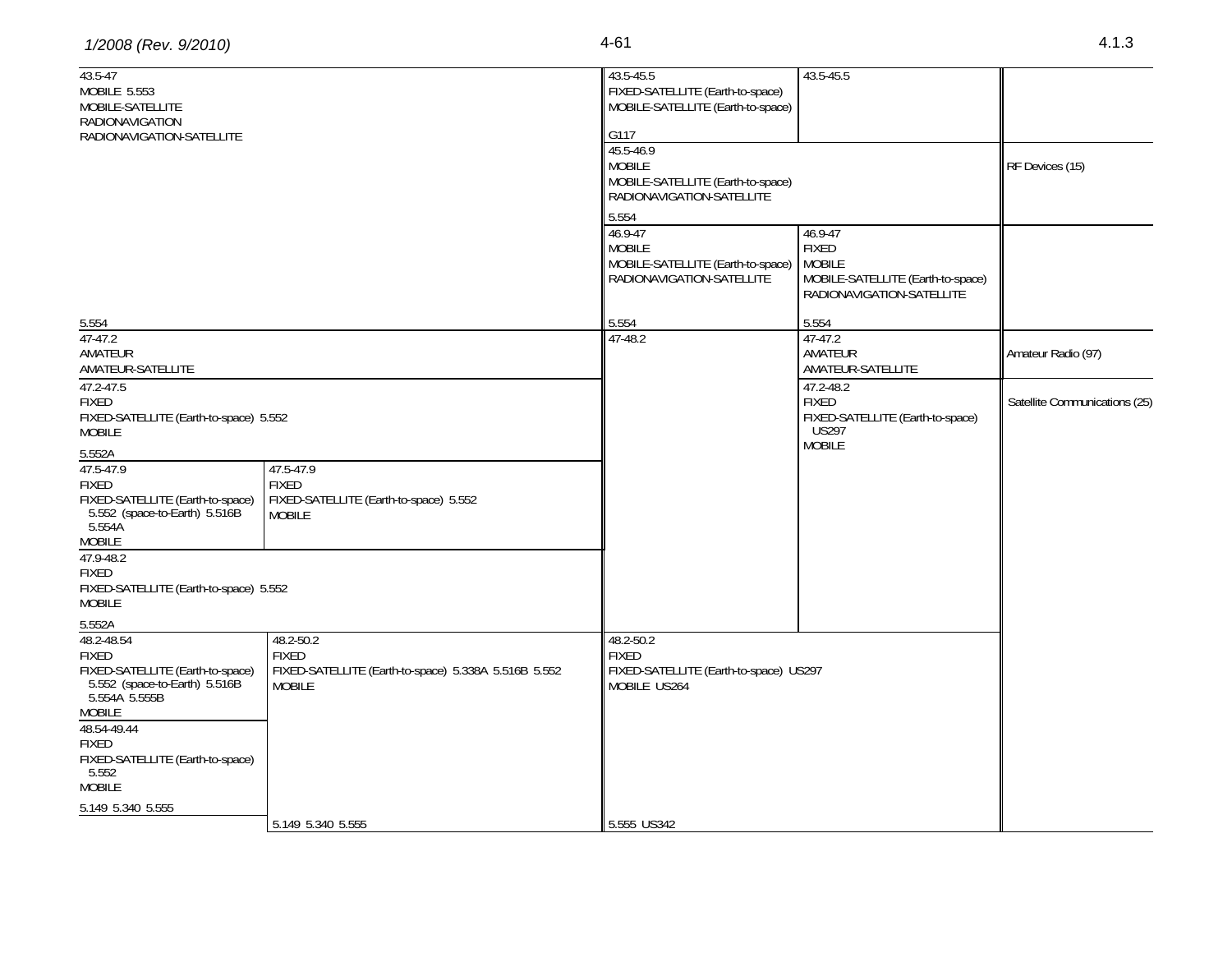| Table of Frequency Allocations                                                                                                                          | 50.2-71 GHz (EHF)   |                                                                                                                                                 |                                                                                                        |                                                                                                        |  |  |
|---------------------------------------------------------------------------------------------------------------------------------------------------------|---------------------|-------------------------------------------------------------------------------------------------------------------------------------------------|--------------------------------------------------------------------------------------------------------|--------------------------------------------------------------------------------------------------------|--|--|
|                                                                                                                                                         | International Table |                                                                                                                                                 | <b>United States Table</b>                                                                             | FCC Rule Part(s)                                                                                       |  |  |
| Region 1 Table                                                                                                                                          | Region 2 Table      | Region 3 Table                                                                                                                                  | <b>Federal Table</b>                                                                                   | Non-Federal Table                                                                                      |  |  |
| 49.44-50.2                                                                                                                                              | (See previous page) |                                                                                                                                                 | (See previous page)                                                                                    |                                                                                                        |  |  |
| <b>FIXED</b>                                                                                                                                            |                     |                                                                                                                                                 |                                                                                                        |                                                                                                        |  |  |
| FIXED-SATELLITE (Earth-to-space)<br>5.338A 5.552 (space-to-Earth)<br>5.516B 5.554A 5.555B                                                               |                     |                                                                                                                                                 |                                                                                                        |                                                                                                        |  |  |
| <b>MOBILE</b>                                                                                                                                           |                     |                                                                                                                                                 |                                                                                                        |                                                                                                        |  |  |
| 50.2-50.4<br>EARTH EXPLORATION-SATELLITE (passive)<br>SPACE RESEARCH (passive)                                                                          |                     |                                                                                                                                                 | 50.2-50.4<br>EARTH EXPLORATION-SATELLITE (passive)<br>SPACE RESEARCH (passive)                         |                                                                                                        |  |  |
| 5.340                                                                                                                                                   |                     |                                                                                                                                                 | <b>US246</b>                                                                                           |                                                                                                        |  |  |
| 50.4-51.4                                                                                                                                               |                     |                                                                                                                                                 | 50.4-51.4                                                                                              | 50.4-51.4                                                                                              |  |  |
| <b>FIXED</b><br>FIXED-SATELLITE (Earth-to-space) 5.338A<br><b>MOBILE</b><br>Mobile-satellite (Earth-to-space)                                           |                     |                                                                                                                                                 | <b>FIXED</b><br>FIXED-SATELLITE (Earth-to-space)<br><b>MOBILE</b><br>MOBILE-SATELLITE (Earth-to-space) | <b>FIXED</b><br>FIXED-SATELLITE (Earth-to-space)<br><b>MOBILE</b><br>MOBILE-SATELLITE (Earth-to-space) |  |  |
|                                                                                                                                                         |                     |                                                                                                                                                 | G117                                                                                                   |                                                                                                        |  |  |
| $51.4 - 52.6$<br><b>FIXED 5.338A</b><br><b>MOBILE</b>                                                                                                   |                     |                                                                                                                                                 | 51.4-52.6<br><b>FIXED</b><br><b>MOBILE</b>                                                             |                                                                                                        |  |  |
| 5.547 5.556                                                                                                                                             |                     |                                                                                                                                                 |                                                                                                        |                                                                                                        |  |  |
| 52.6-54.25<br>EARTH EXPLORATION-SATELLITE (passive)<br>SPACE RESEARCH (passive)                                                                         |                     |                                                                                                                                                 | 52.6-54.25<br>EARTH EXPLORATION-SATELLITE (passive)<br>SPACE RESEARCH (passive)                        |                                                                                                        |  |  |
| 5.340 5.556                                                                                                                                             |                     |                                                                                                                                                 | <b>US246</b>                                                                                           |                                                                                                        |  |  |
| 54.25-55.78<br>EARTH EXPLORATION-SATELLITE (passive)<br>INTER-SATELLITE 5.556A<br>SPACE RESEARCH (passive)                                              |                     | 54.25-55.78<br>EARTH EXPLORATION-SATELLITE (passive)<br>INTER-SATELLITE 5.556A<br>SPACE RESEARCH (passive)                                      | Satellite Communications (25)                                                                          |                                                                                                        |  |  |
| 5.556B                                                                                                                                                  |                     |                                                                                                                                                 |                                                                                                        |                                                                                                        |  |  |
| 55.78-56.9<br>EARTH EXPLORATION-SATELLITE (passive)<br><b>FIXED 5.557A</b><br>INTER-SATELLITE 5.556A<br><b>MOBILE 5.558</b><br>SPACE RESEARCH (passive) |                     | 55.78-56.9<br>EARTH EXPLORATION-SATELLITE (passive)<br>FIXED US379<br>INTER-SATELLITE 5.556A<br><b>MOBILE 5.558</b><br>SPACE RESEARCH (passive) |                                                                                                        |                                                                                                        |  |  |
| 5.547 5.557                                                                                                                                             |                     | US263 US353                                                                                                                                     |                                                                                                        |                                                                                                        |  |  |
| 56.9-57<br>EARTH EXPLORATION-SATELLITE (passive)<br><b>FIXED</b><br>INTER-SATELLITE 5.558A                                                              |                     |                                                                                                                                                 | $56.9 - 57$<br><b>EARTH EXPLORATION-SATELLITE</b><br>(passive)<br><b>FIXED</b>                         | 56.9-57<br>EARTH EXPLORATION-SATELLITE<br>(passive)<br><b>FIXED</b>                                    |  |  |
| <b>MOBILE 5.558</b><br>SPACE RESEARCH (passive)                                                                                                         |                     |                                                                                                                                                 | INTER-SATELLITE G128<br>MOBILE 5.558<br>SPACE RESEARCH (passive)                                       | MOBILE 5.558<br>SPACE RESEARCH (passive)                                                               |  |  |
| 5.547 5.557                                                                                                                                             |                     |                                                                                                                                                 | <b>US263</b>                                                                                           | <b>US263</b>                                                                                           |  |  |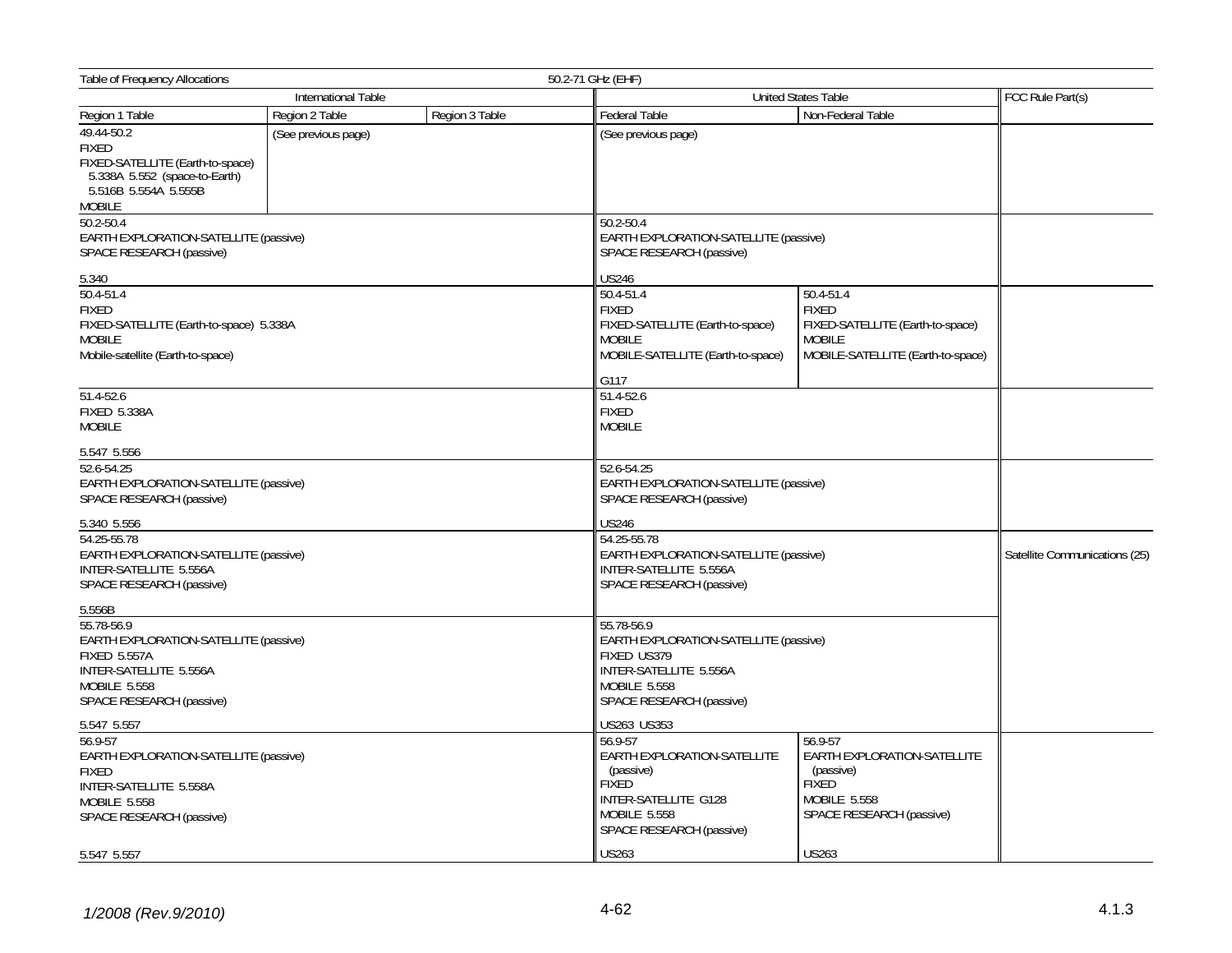| $57-58.2$<br>EARTH EXPLORATION-SATELLITE (passive)<br><b>FIXED</b><br>INTER-SATELLITE 5.556A<br>MOBILE 5.558<br>SPACE RESEARCH (passive)                                            | 57-58.2<br><b>FIXED</b><br>INTER-SATELLITE 5.556A<br>MOBILE 5.558<br>SPACE RESEARCH (passive)                                                                                          | EARTH EXPLORATION-SATELLITE (passive)                                                                                                         |                                       |
|-------------------------------------------------------------------------------------------------------------------------------------------------------------------------------------|----------------------------------------------------------------------------------------------------------------------------------------------------------------------------------------|-----------------------------------------------------------------------------------------------------------------------------------------------|---------------------------------------|
| 5.547 5.557<br>58.2-59<br>EARTH EXPLORATION-SATELLITE (passive)<br><b>FIXED</b><br><b>MOBILE</b><br>SPACE RESEARCH (passive)                                                        | 58.2-59<br><b>FIXED</b><br><b>MOBILE</b><br>SPACE RESEARCH (passive)                                                                                                                   | <b>US263</b><br>EARTH EXPLORATION-SATELLITE (passive)                                                                                         |                                       |
| 5.547 5.556<br>59-59.3<br>EARTH EXPLORATION-SATELLITE (passive)<br><b>FIXED</b><br>INTER-SATELLITE 5.556A<br><b>MOBILE 5.558</b><br>RADIOLOCATION 5.559<br>SPACE RESEARCH (passive) | US353 US354<br>59-59.3<br>EARTH EXPLORATION-SATELLITE<br>(passive)<br><b>FIXED</b><br>INTER-SATELLITE 5.556A<br><b>MOBILE 5.558</b><br>RADIOLOCATION 5.559<br>SPACE RESEARCH (passive) | 59-59.3<br>EARTH EXPLORATION-SATELLITE<br>(passive)<br><b>FIXED</b><br><b>MOBILE 5.558</b><br>RADIOLOCATION 5.559<br>SPACE RESEARCH (passive) |                                       |
| 59.3-64<br><b>FIXED</b><br>INTER-SATELLITE<br><b>MOBILE 5.558</b><br>RADIOLOCATION 5.559                                                                                            | <b>US353</b><br>59.3-64<br>FIXED<br><b>INTER-SATELLITE</b><br><b>MOBILE 5.558</b><br>RADIOLOCATION 5.559                                                                               | <b>US353</b><br>59.3-64<br><b>FIXED</b><br><b>MOBILE 5.558</b><br>RADIOLOCATION 5.559                                                         | RF Devices (15)<br>ISM Equipment (18) |
| 5.138<br>$64-65$<br><b>FIXED</b><br>INTER-SATELLITE<br>MOBILE except aeronautical mobile                                                                                            | 5.138 US353<br>64-65<br><b>FIXED</b><br>INTER-SATELLITE<br>MOBILE except aeronautical mobile                                                                                           | 5.138 US353<br>64-65<br><b>FIXED</b><br>MOBILE except aeronautical mobile                                                                     |                                       |
| 5.547 5.556<br>65-66<br>EARTH EXPLORATION-SATELLITE<br><b>FIXED</b><br><b>INTER-SATELLITE</b><br>MOBILE except aeronautical mobile<br>SPACE RESEARCH                                | 65-66<br>EARTH EXPLORATION-SATELLITE<br><b>FIXED</b><br>MOBILE except aeronautical mobile<br><b>SPACE RESEARCH</b>                                                                     | 65-66<br>EARTH EXPLORATION-SATELLITE<br><b>FIXED</b><br>INTER-SATELLITE<br>MOBILE except aeronautical mobile<br>SPACE RESEARCH                | Satellite Communications (25)         |
| 5.547<br>$66 - 71$<br><b>INTER-SATELLITE</b><br>MOBILE 5.553 5.558<br>MOBILE-SATELLITE<br><b>RADIONAVIGATION</b><br>RADIONAVIGATION-SATELLITE<br>5.554                              | $66 - 71$<br>MOBILE 5.553 5.558<br>MOBILE-SATELLITE<br><b>RADIONAVIGATION</b><br>RADIONAVIGATION-SATELLITE<br>5.554                                                                    | 66-71<br><b>INTER-SATELLITE</b><br>MOBILE 5.553 5.558<br>MOBILE-SATELLITE<br><b>RADIONAVIGATION</b><br>RADIONAVIGATION-SATELLITE<br>5.554     |                                       |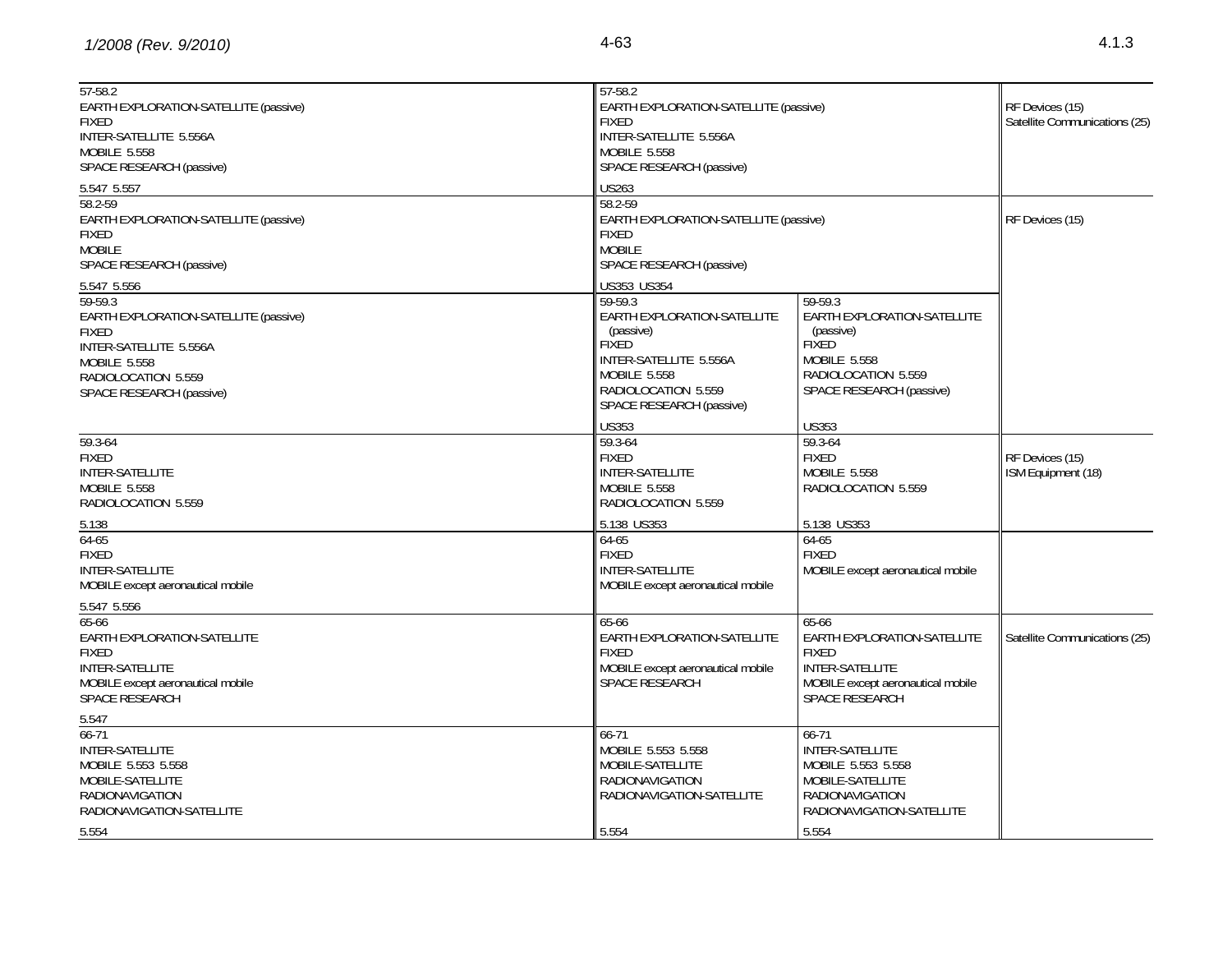| Table of Frequency Allocations                                                                                                                                                                                                                                                                 |                |                                                                                                                            | 71-100 GHz (EHF)                                                                                                                                                                            |                                                                                                                                                                                                                                                                                                              |                    |
|------------------------------------------------------------------------------------------------------------------------------------------------------------------------------------------------------------------------------------------------------------------------------------------------|----------------|----------------------------------------------------------------------------------------------------------------------------|---------------------------------------------------------------------------------------------------------------------------------------------------------------------------------------------|--------------------------------------------------------------------------------------------------------------------------------------------------------------------------------------------------------------------------------------------------------------------------------------------------------------|--------------------|
| International Table                                                                                                                                                                                                                                                                            |                |                                                                                                                            | <b>United States Table</b>                                                                                                                                                                  |                                                                                                                                                                                                                                                                                                              |                    |
| Region 1 Table                                                                                                                                                                                                                                                                                 | Region 2 Table | Region 3 Table                                                                                                             | <b>Federal Table</b>                                                                                                                                                                        | Non-Federal Table                                                                                                                                                                                                                                                                                            |                    |
| $71-74$<br><b>FIXED</b><br>FIXED-SATELLITE (space-to-Earth)<br><b>MOBILE</b><br>MOBILE-SATELLITE (space-to-Earth)                                                                                                                                                                              |                | $71-74$<br><b>FIXED</b><br>FIXED-SATELLITE (space-to-Earth)<br><b>MOBILE</b><br>MOBILE-SATELLITE (space-to-Earth)<br>US389 |                                                                                                                                                                                             | Fixed Microwave (101)                                                                                                                                                                                                                                                                                        |                    |
| 74-76<br><b>FIXED</b><br>FIXED-SATELLITE (space-to-Earth)<br><b>MOBILE</b><br><b>BROADCASTING</b><br>BROADCASTING-SATELLITE<br>Space research (space-to-Earth)<br>5.561                                                                                                                        |                |                                                                                                                            | $74-76$<br><b>FIXED</b><br>FIXED-SATELLITE (space-to-Earth)<br><b>MOBILE</b><br>Space research (space-to-Earth)<br>US389                                                                    | 74-76<br><b>FIXED</b><br>FIXED-SATELLITE (space-to-Earth)<br><b>MOBILE</b><br><b>BROADCASTING</b><br>BROADCASTING-SATELLITE<br>Space research (space-to-Earth)<br><b>US389</b>                                                                                                                               |                    |
| 76-77.5<br>RADIO ASTRONOMY<br>RADIOLOCATION<br>Amateur<br>Amateur-satellite<br>Space research (space-to-Earth)                                                                                                                                                                                 |                |                                                                                                                            | 76-77.5<br>RADIO ASTRONOMY<br><b>RADIOLOCATION</b><br>Space research (space-to-Earth)                                                                                                       | $76 - 77$<br>RADIO ASTRONOMY<br>RADIOLOCATION<br>Amateur<br>Space research (space-to-Earth)<br><b>US342</b><br>77-77.5                                                                                                                                                                                       | RF Devices (15)    |
| 5.149<br>77.5-78<br>AMATEUR<br>AMATEUR-SATELLITE<br>Radio astronomy                                                                                                                                                                                                                            |                |                                                                                                                            | US342<br>77.5-78<br>Radio astronomy<br>Space research (space-to-Earth)                                                                                                                      | RADIO ASTRONOMY<br><b>RADIOLOCATION</b><br>Amateur<br>Amateur-satellite<br>Space research (space-to-Earth)<br><b>US342</b><br>77.5-78<br>AMATEUR<br>AMATEUR-SATELLITE<br>Radio astronomy                                                                                                                     | Amateur Radio (97) |
| Space research (space-to-Earth)<br>5.149<br>78-79<br><b>RADIOLOCATION</b><br>Amateur<br>Amateur-satellite<br>Radio astronomy<br>Space research (space-to-Earth)<br>5.149 5.560<br>79-81<br>RADIO ASTRONOMY<br>RADIOLOCATION<br>Amateur<br>Amateur-satellite<br>Space research (space-to-Earth) |                |                                                                                                                            | US342<br>78-79<br>RADIO ASTRONOMY<br>RADIOLOCATION<br>Space research (space-to-Earth)<br>5.560 US342<br>79-81<br>RADIO ASTRONOMY<br><b>RADIOLOCATION</b><br>Space research (space-to-Earth) | Space research (space-to-Earth)<br><b>US342</b><br>78-79<br>RADIO ASTRONOMY<br><b>RADIOLOCATION</b><br>Amateur<br>Amateur-satellite<br>Space research (space-to-Earth)<br>5.560 US342<br>79-81<br>RADIO ASTRONOMY<br><b>RADIOLOCATION</b><br>Amateur<br>Amateur-satellite<br>Space research (space-to-Earth) |                    |
| 5.149                                                                                                                                                                                                                                                                                          |                |                                                                                                                            | <b>US342</b>                                                                                                                                                                                | <b>US342</b>                                                                                                                                                                                                                                                                                                 |                    |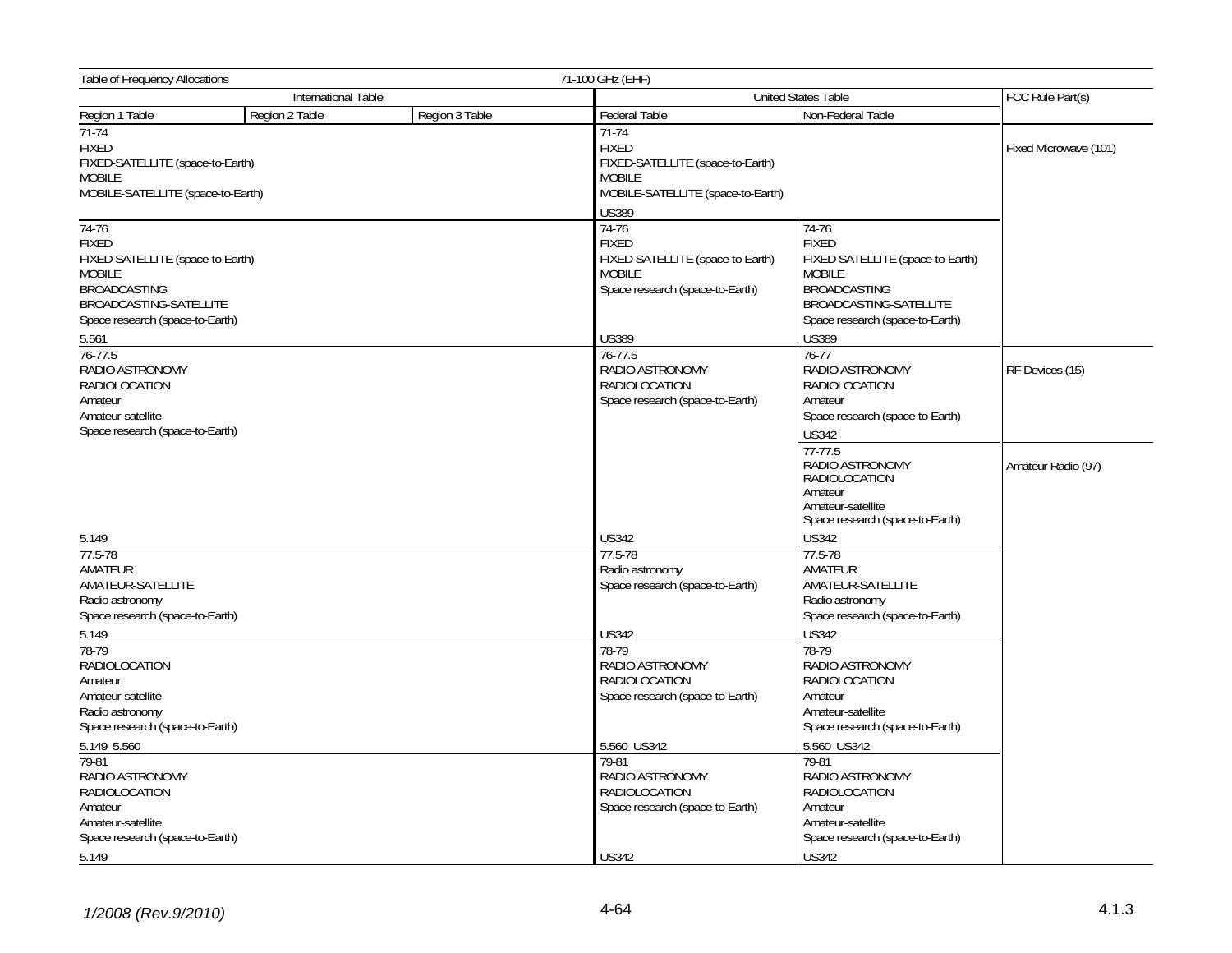| 81-84                                   | $81 - 84$                              |                 |                       |
|-----------------------------------------|----------------------------------------|-----------------|-----------------------|
| <b>FIXED</b>                            | <b>FIXED</b>                           |                 | Fixed Microwave (101) |
| FIXED-SATELLITE (Earth-to-space)        | FIXED-SATELLITE (Earth-to-space) US297 |                 |                       |
| <b>MOBILE</b>                           | <b>MOBILE</b>                          |                 |                       |
| MOBILE-SATELLITE (Earth-to-space)       | MOBILE-SATELLITE (Earth-to-space)      |                 |                       |
| RADIO ASTRONOMY                         | RADIO ASTRONOMY                        |                 |                       |
| Space research (space-to-Earth)         | Space research (space-to-Earth)        |                 |                       |
| 5.149 5.561A                            | US342 US388 US389                      |                 |                       |
| $84 - 86$                               | 84-86                                  |                 |                       |
| <b>FIXED</b>                            | <b>FIXED</b>                           |                 |                       |
| FIXED-SATELLITE (Earth-to-space) 5.561B | FIXED-SATELLITE (Earth-to-space)       |                 |                       |
| <b>MOBILE</b>                           | <b>MOBILE</b>                          |                 |                       |
| RADIO ASTRONOMY                         | RADIO ASTRONOMY                        |                 |                       |
| 5.149                                   | US342 US388 US389                      |                 |                       |
| 86-92                                   | 86-92                                  |                 |                       |
| EARTH EXPLORATION-SATELLITE (passive)   | EARTH EXPLORATION-SATELLITE (passive)  |                 |                       |
| RADIO ASTRONOMY                         | RADIO ASTRONOMY US74                   |                 |                       |
| SPACE RESEARCH (passive)                | SPACE RESEARCH (passive)               |                 |                       |
|                                         | <b>US246</b>                           |                 |                       |
| 5.340                                   |                                        |                 |                       |
| 92-94                                   | 92-94                                  |                 |                       |
| <b>FIXED</b>                            | <b>FIXED</b>                           |                 | RF Devices (15)       |
| <b>MOBILE</b>                           | <b>MOBILE</b>                          |                 | Fixed Microwave (101) |
| RADIO ASTRONOMY                         | RADIO ASTRONOMY                        |                 |                       |
| RADIOLOCATION                           | RADIOLOCATION                          |                 |                       |
| 5.149                                   | US342 US388                            |                 |                       |
| 94-94.1                                 | 94-94.1                                | 94-94.1         |                       |
| EARTH EXPLORATION-SATELLITE (active)    | EARTH EXPLORATION-                     | RADIOLOCATION   | RF Devices (15)       |
| RADIOLOCATION                           | SATELLITE (active)                     | Radio astronomy |                       |
| SPACE RESEARCH (active)                 | RADIOLOCATION                          |                 |                       |
| Radio astronomy                         | SPACE RESEARCH (active)                |                 |                       |
|                                         | Radio astronomy                        |                 |                       |
| 5.562 5.562A                            | 5.562 5.562A                           | 5.562A          |                       |
| 94.1-95                                 | 94.1-95                                |                 |                       |
| <b>FIXED</b>                            | <b>FIXED</b>                           |                 | RF Devices (15)       |
| <b>MOBILE</b>                           | <b>MOBILE</b>                          |                 | Fixed Microwave (101) |
| RADIO ASTRONOMY                         | RADIO ASTRONOMY                        |                 |                       |
| RADIOLOCATION                           | RADIOLOCATION                          |                 |                       |
| 5.149                                   | US342 US388                            |                 |                       |
| 95-100                                  | 95-100                                 |                 |                       |
| <b>FIXED</b>                            | <b>FIXED</b>                           |                 |                       |
| <b>MOBILE</b>                           | <b>MOBILE</b>                          |                 |                       |
| RADIO ASTRONOMY                         | RADIO ASTRONOMY                        |                 |                       |
| <b>RADIOLOCATION</b>                    | <b>RADIOLOCATION</b>                   |                 |                       |
| <b>RADIONAVIGATION</b>                  | <b>RADIONAVIGATION</b>                 |                 |                       |
| RADIONAVIGATION-SATELLITE               | RADIONAVIGATION-SATELLITE              |                 |                       |
|                                         | 5.554 US342                            |                 |                       |
| 5.149 5.554                             |                                        |                 |                       |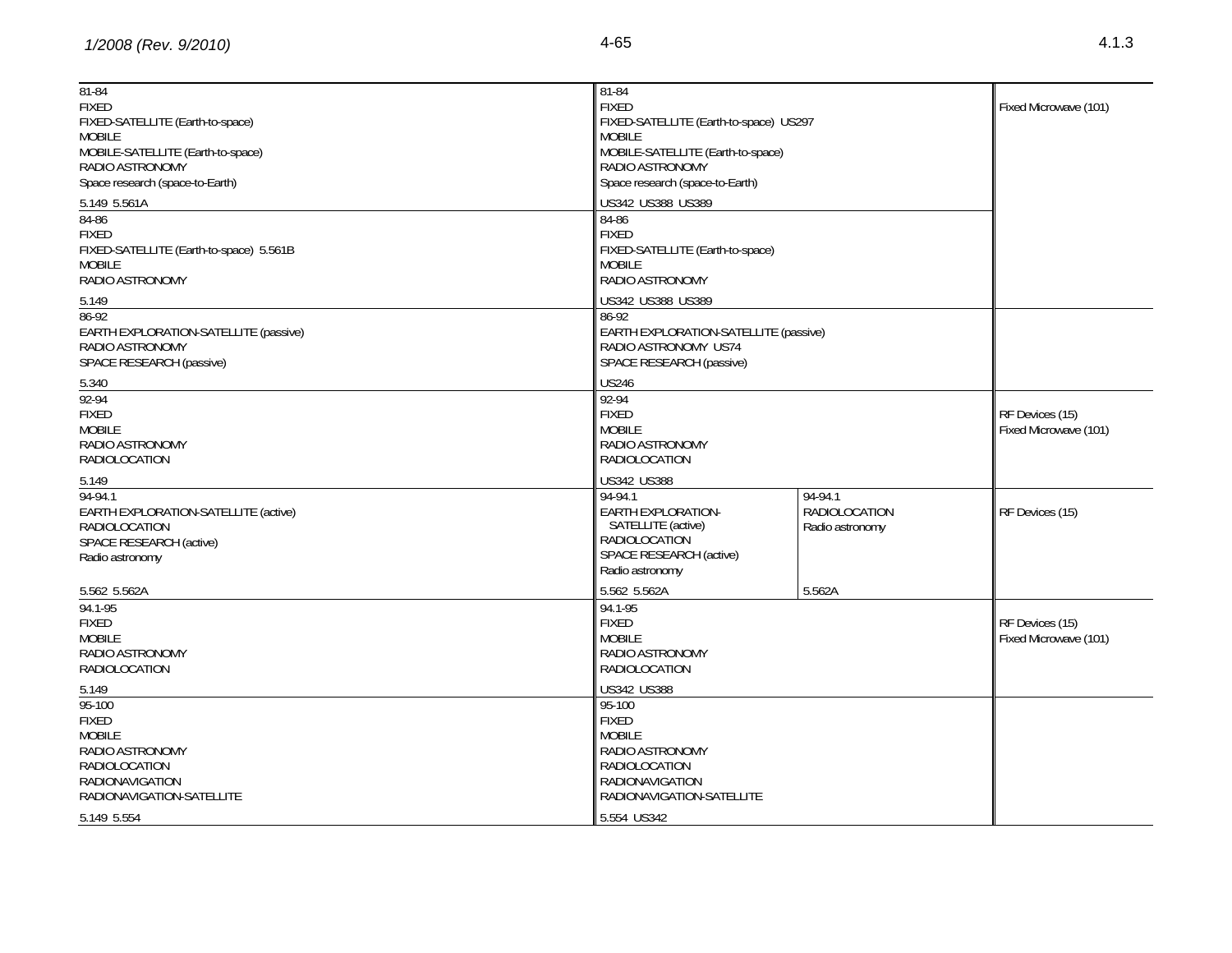| <b>Table of Frequency Allocations</b>                                                                        |                |                | 100-155.5 GHz (EHF)                                                                                            |                    |  |
|--------------------------------------------------------------------------------------------------------------|----------------|----------------|----------------------------------------------------------------------------------------------------------------|--------------------|--|
| International Table                                                                                          |                |                | <b>United States Table</b>                                                                                     | FCC Rule Part(s)   |  |
| Region 1 Table                                                                                               | Region 2 Table | Region 3 Table | <b>Federal Table</b><br>Non-Federal Table                                                                      |                    |  |
| $100 - 102$<br>EARTH EXPLORATION-SATELLITE (passive)<br>RADIO ASTRONOMY<br>SPACE RESEARCH (passive)          |                |                | 100-102<br>EARTH EXPLORATION-SATELLITE (passive)<br>RADIO ASTRONOMY US74<br>SPACE RESEARCH (passive)           |                    |  |
| 5.340 5.341                                                                                                  |                |                | 5.341 US246                                                                                                    |                    |  |
| 102-105<br>FIXED<br><b>MOBILE</b><br>RADIO ASTRONOMY                                                         |                |                | 102-105<br><b>FIXED</b><br><b>MOBILE</b><br>RADIO ASTRONOMY                                                    |                    |  |
| 5.149 5.341<br>105-109.5                                                                                     |                |                | 5.341 US342<br>105-109.5                                                                                       |                    |  |
| <b>FIXED</b><br><b>MOBILE</b><br>RADIO ASTRONOMY<br>SPACE RESEARCH (passive) 5.562B                          |                |                | <b>FIXED</b><br><b>MOBILE</b><br>RADIO ASTRONOMY<br>SPACE RESEARCH (passive) 5.562B                            |                    |  |
| 5.149 5.341                                                                                                  |                |                | 5.341 US342                                                                                                    |                    |  |
| 109.5-111.8<br>EARTH EXPLORATION-SATELLITE (passive)<br>RADIO ASTRONOMY<br>SPACE RESEARCH (passive)          |                |                | 109.5-111.8<br>EARTH EXPLORATION-SATELLITE (passive)<br>RADIO ASTRONOMY US74<br>SPACE RESEARCH (passive)       |                    |  |
| 5.340 5.341                                                                                                  |                |                | 5.341 US246                                                                                                    |                    |  |
| 111.8-114.25<br><b>FIXED</b><br><b>MOBILE</b><br>RADIO ASTRONOMY<br>SPACE RESEARCH (passive) 5.562B          |                |                | 111.8-114.25<br><b>FIXED</b><br><b>MOBILE</b><br><b>RADIO ASTRONOMY</b><br>SPACE RESEARCH (passive) 5.562B     |                    |  |
| 5.149 5.341                                                                                                  |                |                | 5.341 US342                                                                                                    |                    |  |
| 114.25-116<br>EARTH EXPLORATION-SATELLITE (passive)<br>RADIO ASTRONOMY<br>SPACE RESEARCH (passive)           |                |                | 114.25-116<br><b>EARTH EXPLORATION-SATELLITE (passive)</b><br>RADIO ASTRONOMY US74<br>SPACE RESEARCH (passive) |                    |  |
| 5.340 5.341                                                                                                  |                |                | 5.341 US246                                                                                                    |                    |  |
| 116-119.98<br>EARTH EXPLORATION-SATELLITE (passive)<br>INTER-SATELLITE 5.562C<br>SPACE RESEARCH (passive)    |                |                | 116-122.25<br>EARTH EXPLORATION-SATELLITE (passive)<br>INTER-SATELLITE 5.562C<br>SPACE RESEARCH (passive)      | ISM Equipment (18) |  |
| 5.341                                                                                                        |                |                |                                                                                                                |                    |  |
| 119.98-122.25<br>EARTH EXPLORATION-SATELLITE (passive)<br>INTER-SATELLITE 5.562C<br>SPACE RESEARCH (passive) |                |                |                                                                                                                |                    |  |
| 5.138 5.341                                                                                                  |                |                | 5.138 5.341 US211                                                                                              |                    |  |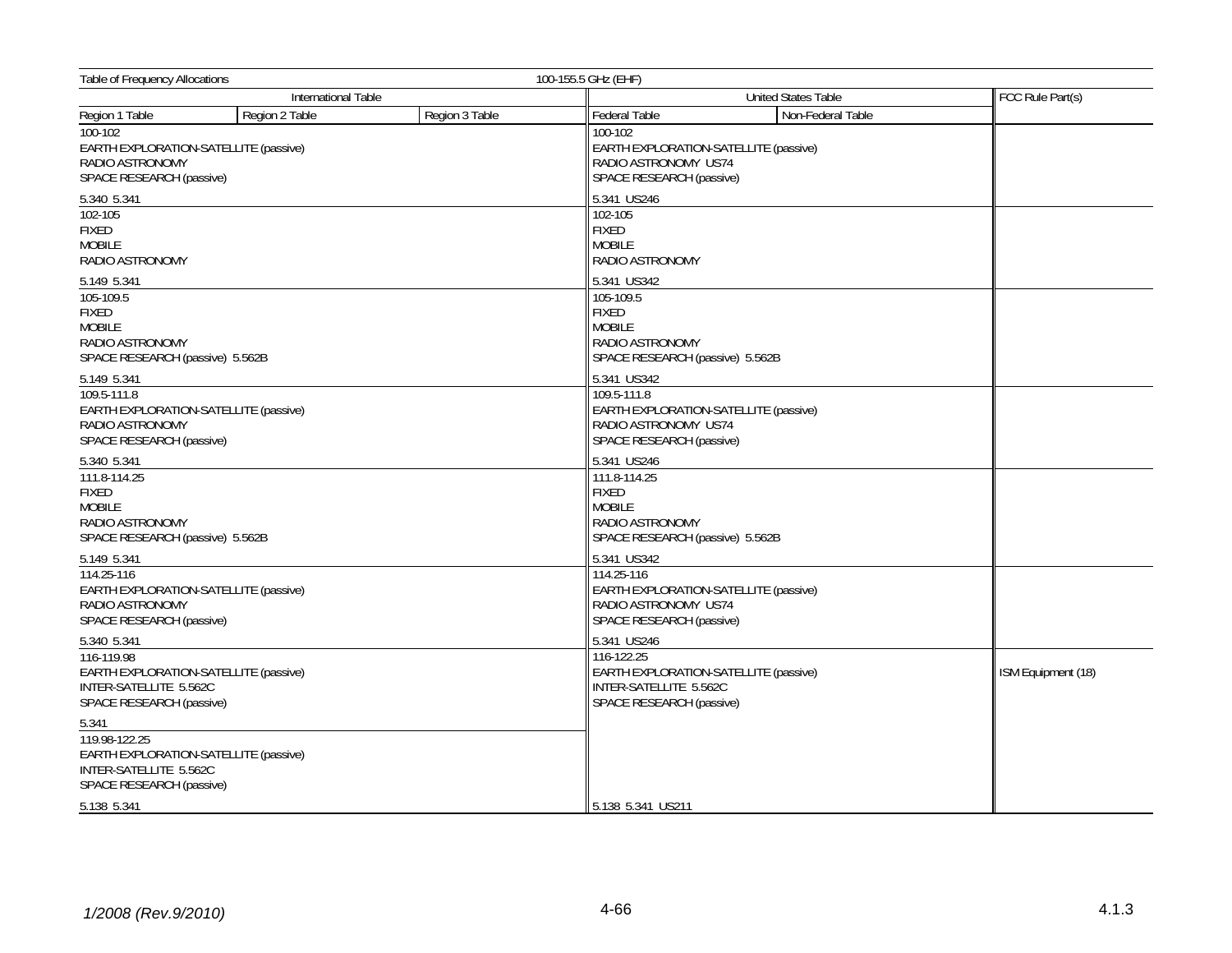| 122.25-123                                  | 122.25-123                                  | 122.25-123           |                    |
|---------------------------------------------|---------------------------------------------|----------------------|--------------------|
| <b>FIXED</b>                                | <b>FIXED</b>                                | <b>FIXED</b>         | ISM Equipment (18) |
| <b>INTER-SATELLITE</b>                      | INTER-SATELLITE                             | INTER-SATELLITE      | Amateur Radio (97) |
| <b>MOBILE 5.558</b>                         | MOBILE 5.558                                | MOBILE 5.558         |                    |
| Amateur                                     |                                             | Amateur              |                    |
| 5.138                                       | 5.138                                       | 5.138                |                    |
| 123-130                                     | 123-130                                     |                      |                    |
| FIXED-SATELLITE (space-to-Earth)            | FIXED-SATELLITE (space-to-Earth)            |                      |                    |
| MOBILE-SATELLITE (space-to-Earth)           | MOBILE-SATELLITE (space-to-Earth)           |                      |                    |
| RADIONAVIGATION                             | RADIONAVIGATION                             |                      |                    |
| RADIONAVIGATION-SATELLITE                   | RADIONAVIGATION-SATELLITE                   |                      |                    |
| Radio astronomy 5.562D                      | Radio astronomy                             |                      |                    |
|                                             |                                             |                      |                    |
| 5.149 5.554                                 | 5.554 US211 US342                           |                      |                    |
| 130-134                                     | 130-134                                     |                      |                    |
| EARTH EXPLORATION-SATELLITE (active) 5.562E | EARTH EXPLORATION-SATELLITE (active) 5.562E |                      |                    |
| <b>FIXED</b>                                | <b>FIXED</b>                                |                      |                    |
| <b>INTER-SATELLITE</b>                      | INTER-SATELLITE                             |                      |                    |
| <b>MOBILE 5.558</b>                         | <b>MOBILE 5.558</b>                         |                      |                    |
| RADIO ASTRONOMY                             | RADIO ASTRONOMY                             |                      |                    |
| 5.149 5.562A                                | 5.562A US342                                |                      |                    |
| 134-136                                     | 134-136                                     | 134-136              |                    |
| AMATEUR                                     | Radio astronomy                             | AMATEUR              | Amateur Radio (97) |
| AMATEUR-SATELLITE                           |                                             | AMATEUR-SATELLITE    |                    |
| Radio astronomy                             |                                             | Radio astronomy      |                    |
| 136-141                                     | 136-141                                     | 136-141              |                    |
| RADIO ASTRONOMY                             | RADIO ASTRONOMY                             | RADIO ASTRONOMY      |                    |
| <b>RADIOLOCATION</b>                        | <b>RADIOLOCATION</b>                        | <b>RADIOLOCATION</b> |                    |
| Amateur                                     |                                             | Amateur              |                    |
| Amateur-satellite                           |                                             | Amateur-satellite    |                    |
| 5.149                                       | <b>US342</b>                                | <b>US342</b>         |                    |
| 141-148.5                                   | 141-148.5                                   |                      |                    |
| <b>FIXED</b>                                | <b>FIXED</b>                                |                      |                    |
| <b>MOBILE</b>                               | <b>MOBILE</b>                               |                      |                    |
| RADIO ASTRONOMY                             | RADIO ASTRONOMY                             |                      |                    |
| <b>RADIOLOCATION</b>                        | RADIOLOCATION                               |                      |                    |
| 5.149                                       | <b>US342</b>                                |                      |                    |
| 148.5-151.5                                 | 148.5-151.5                                 |                      |                    |
| EARTH EXPLORATION-SATELLITE (passive)       | EARTH EXPLORATION-SATELLITE (passive)       |                      |                    |
| RADIO ASTRONOMY                             | RADIO ASTRONOMY US74                        |                      |                    |
| SPACE RESEARCH (passive)                    | SPACE RESEARCH (passive)                    |                      |                    |
|                                             |                                             |                      |                    |
| 5.340                                       | <b>US246</b>                                |                      |                    |
| 151.5-155.5                                 | 151.5-155.5                                 |                      |                    |
| <b>FIXED</b>                                | <b>FIXED</b>                                |                      |                    |
| <b>MOBILE</b>                               | <b>MOBILE</b>                               |                      |                    |
| RADIO ASTRONOMY                             | RADIO ASTRONOMY                             |                      |                    |
| <b>RADIOLOCATION</b>                        | <b>RADIOLOCATION</b>                        |                      |                    |
| 5.149                                       | <b>US342</b>                                |                      |                    |
|                                             |                                             |                      |                    |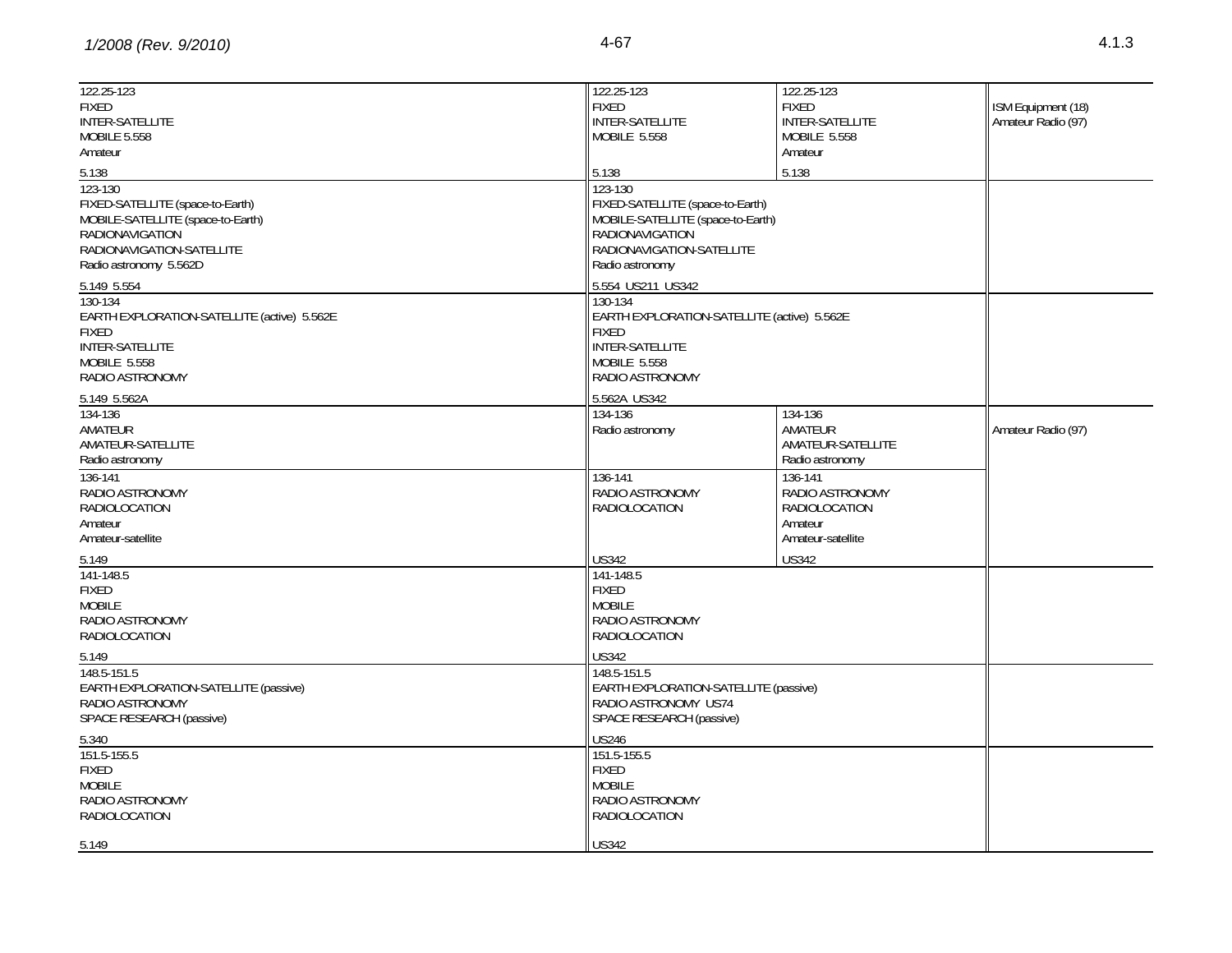| <b>Table of Frequency Allocations</b>                                                                                                       |                |                | 155.5-238 GHz (EHF)                                                                                                                         |                  |  |
|---------------------------------------------------------------------------------------------------------------------------------------------|----------------|----------------|---------------------------------------------------------------------------------------------------------------------------------------------|------------------|--|
| International Table                                                                                                                         |                |                | <b>United States Table</b>                                                                                                                  | FCC Rule Part(s) |  |
| Region 1 Table                                                                                                                              | Region 2 Table | Region 3 Table | Non-Federal Table<br><b>Federal Table</b>                                                                                                   |                  |  |
| 155.5-158.5<br>EARTH EXPLORATION-SATELLITE (passive)<br><b>FIXED</b><br><b>MOBILE</b><br>RADIO ASTRONOMY<br>SPACE RESEARCH (passive) 5.562B |                |                | 155.5-158.5<br>EARTH EXPLORATION-SATELLITE (passive)<br><b>FIXED</b><br><b>MOBILE</b><br>RADIO ASTRONOMY<br>SPACE RESEARCH (passive) 5.562B |                  |  |
| 5.149 5.562F 5.562G                                                                                                                         |                |                | 5.562F 5.562G US342                                                                                                                         |                  |  |
| 158.5-164<br><b>FIXED</b><br>FIXED-SATELLITE (space-to-Earth)<br><b>MOBILE</b><br>MOBILE-SATELLITE (space-to-Earth)                         |                |                | 158.5-164<br><b>FIXED</b><br>FIXED-SATELLITE (space-to-Earth)<br><b>MOBILE</b><br>MOBILE-SATELLITE (space-to-Earth)                         |                  |  |
| 164-167<br>EARTH EXPLORATION-SATELLITE (passive)<br>RADIO ASTRONOMY<br>SPACE RESEARCH (passive)                                             |                |                | <b>US211</b><br>164-167<br>EARTH EXPLORATION-SATELLITE (passive)<br>RADIO ASTRONOMY US74<br>SPACE RESEARCH (passive)                        |                  |  |
| 5.340                                                                                                                                       |                |                | <b>US246</b>                                                                                                                                |                  |  |
| 167-174.5<br><b>FIXED</b><br>FIXED-SATELLITE (space-to-Earth)<br>INTER-SATELLITE<br><b>MOBILE 5.558</b>                                     |                |                | 167-174.5<br><b>FIXED</b><br>FIXED-SATELLITE (space-to-Earth)<br><b>INTER-SATELLITE</b><br><b>MOBILE 5.558</b>                              |                  |  |
| 5.149 5.562D                                                                                                                                |                |                | US211 US342                                                                                                                                 |                  |  |
| 174.5-174.8<br><b>FIXED</b><br><b>INTER-SATELLITE</b><br>MOBILE 5.558<br>174.8-182                                                          |                |                | 174.5-174.8<br><b>FIXED</b><br><b>INTER-SATELLITE</b><br>MOBILE 5.558<br>174.8-182                                                          |                  |  |
| EARTH EXPLORATION-SATELLITE (passive)<br>INTER-SATELLITE 5.562H<br>SPACE RESEARCH (passive)                                                 |                |                | EARTH EXPLORATION-SATELLITE (passive)<br>INTER-SATELLITE 5.562H<br>SPACE RESEARCH (passive)                                                 |                  |  |
| 182-185<br>EARTH EXPLORATION-SATELLITE (passive)<br>RADIO ASTRONOMY<br>SPACE RESEARCH (passive)                                             |                |                | 182-185<br>EARTH EXPLORATION-SATELLITE (passive)<br>RADIO ASTRONOMY<br>SPACE RESEARCH (passive)                                             |                  |  |
| 5.340                                                                                                                                       |                |                | <b>US246</b>                                                                                                                                |                  |  |
| 185-190<br>EARTH EXPLORATION-SATELLITE (passive)<br>INTER-SATELLITE 5.562H<br>SPACE RESEARCH (passive)                                      |                |                | 185-190<br>EARTH EXPLORATION-SATELLITE (passive)<br>INTER-SATELLITE 5.562H<br>SPACE RESEARCH (passive)                                      |                  |  |
| 190-191.8<br>EARTH EXPLORATION-SATELLITE (passive)<br>SPACE RESEARCH (passive)                                                              |                |                | 190-191.8<br>EARTH EXPLORATION-SATELLITE (passive)<br>SPACE RESEARCH (passive)                                                              |                  |  |
| 5.340                                                                                                                                       |                |                | <b>US246</b>                                                                                                                                |                  |  |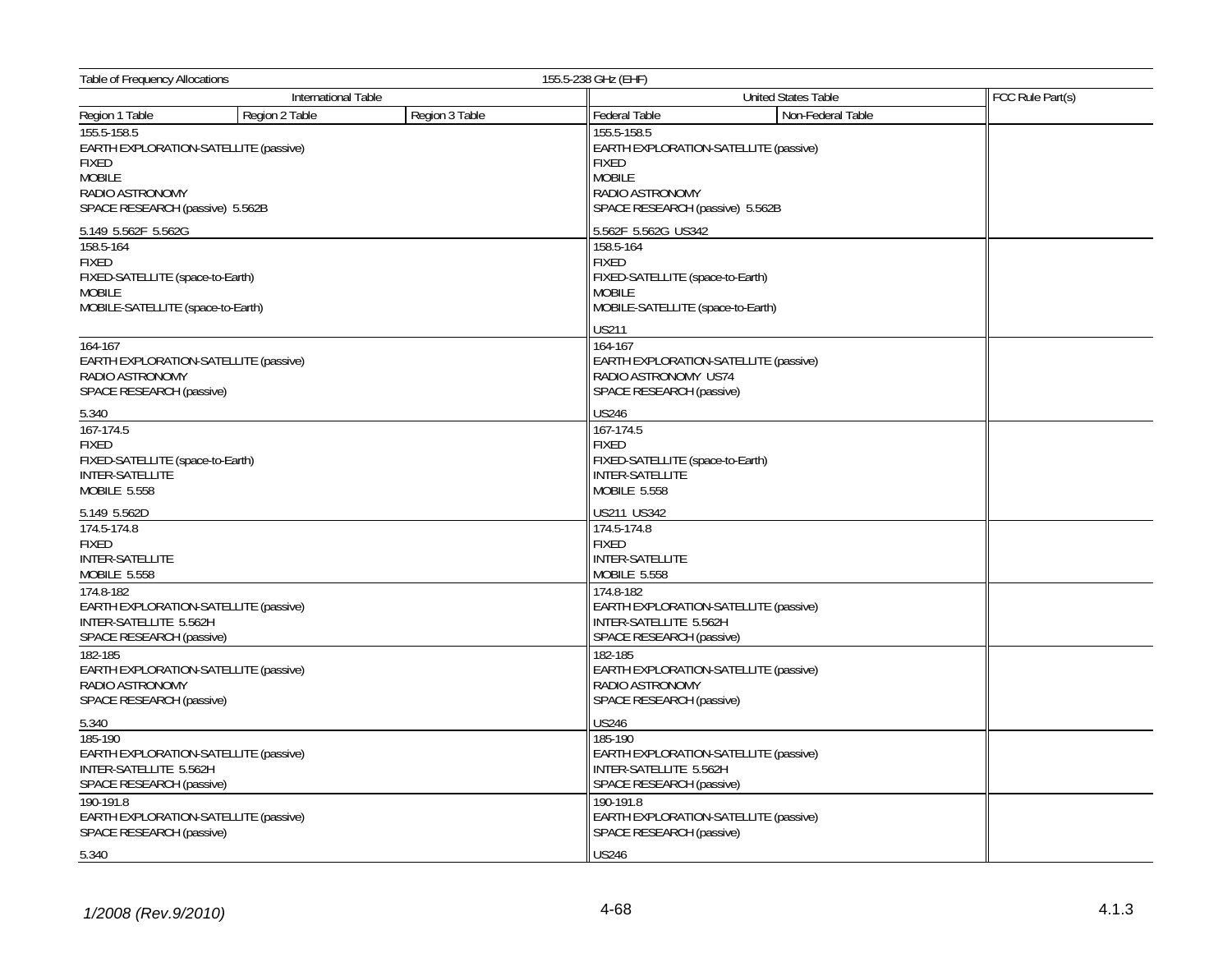| 191.8-200<br><b>FIXED</b><br><b>INTER-SATELLITE</b><br>MOBILE 5.558<br>MOBILE-SATELLITE<br><b>RADIONAVIGATION</b><br>RADIONAVIGATION-SATELLITE | 191.8-200<br><b>FIXED</b><br><b>INTER-SATELLITE</b><br>MOBILE 5.558<br>MOBILE-SATELLITE<br><b>RADIONAVIGATION</b><br>RADIONAVIGATION-SATELLITE |  |
|------------------------------------------------------------------------------------------------------------------------------------------------|------------------------------------------------------------------------------------------------------------------------------------------------|--|
| 5.149 5.341 5.554                                                                                                                              | 5.341 5.554 US211 US342                                                                                                                        |  |
| 200-209<br>EARTH EXPLORATION-SATELLITE (passive)<br>RADIO ASTRONOMY<br>SPACE RESEARCH (passive)                                                | 200-209<br>EARTH EXPLORATION-SATELLITE (passive)<br>RADIO ASTRONOMY US74<br>SPACE RESEARCH (passive)                                           |  |
| 5.340 5.341 5.563A                                                                                                                             | 5.341 5.563A US246                                                                                                                             |  |
| 209-217<br><b>FIXED</b><br>FIXED-SATELLITE (Earth-to-space)<br><b>MOBILE</b><br>RADIO ASTRONOMY                                                | 209-217<br><b>FIXED</b><br>FIXED-SATELLITE (Earth-to-space)<br><b>MOBILE</b><br>RADIO ASTRONOMY                                                |  |
| 5.149 5.341                                                                                                                                    | 5.341 US342                                                                                                                                    |  |
| 217-226<br><b>FIXED</b><br>FIXED-SATELLITE (Earth-to-space)<br><b>MOBILE</b><br>RADIO ASTRONOMY<br>SPACE RESEARCH (passive) 5.562B             | 217-226<br><b>FIXED</b><br>FIXED-SATELLITE (Earth-to-space)<br><b>MOBILE</b><br>RADIO ASTRONOMY<br>SPACE RESEARCH (passive) 5.562B             |  |
| 5.149 5.341                                                                                                                                    | 5.341 US342                                                                                                                                    |  |
| 226-231.5<br>EARTH EXPLORATION-SATELLITE (passive)<br>RADIO ASTRONOMY<br>SPACE RESEARCH (passive)                                              | 226-231.5<br>EARTH EXPLORATION-SATELLITE (passive)<br>RADIO ASTRONOMY<br>SPACE RESEARCH (passive)                                              |  |
| 5.340                                                                                                                                          | <b>US246</b>                                                                                                                                   |  |
| 231.5-232<br><b>FIXED</b><br><b>MOBILE</b><br>Radiolocation                                                                                    | 231.5-232<br><b>FIXED</b><br><b>MOBILE</b><br>Radiolocation                                                                                    |  |
| 232-235<br><b>FIXED</b><br>FIXED-SATELLITE (space-to-Earth)<br><b>MOBILE</b><br>Radiolocation                                                  | 232-235<br><b>FIXED</b><br>FIXED-SATELLITE (space-to-Earth)<br><b>MOBILE</b><br>Radiolocation                                                  |  |
| 235-238<br>EARTH EXPLORATION-SATELLITE (passive)<br>FIXED-SATELLITE (space-to-Earth)<br>SPACE RESEARCH (passive)                               | 235-238<br>EARTH EXPLORATION-SATELLITE (passive)<br>FIXED-SATELLITE (space-to-Earth)<br>SPACE RESEARCH (passive)                               |  |
| 5.563A 5.563B                                                                                                                                  | 5.563A 5.563B                                                                                                                                  |  |